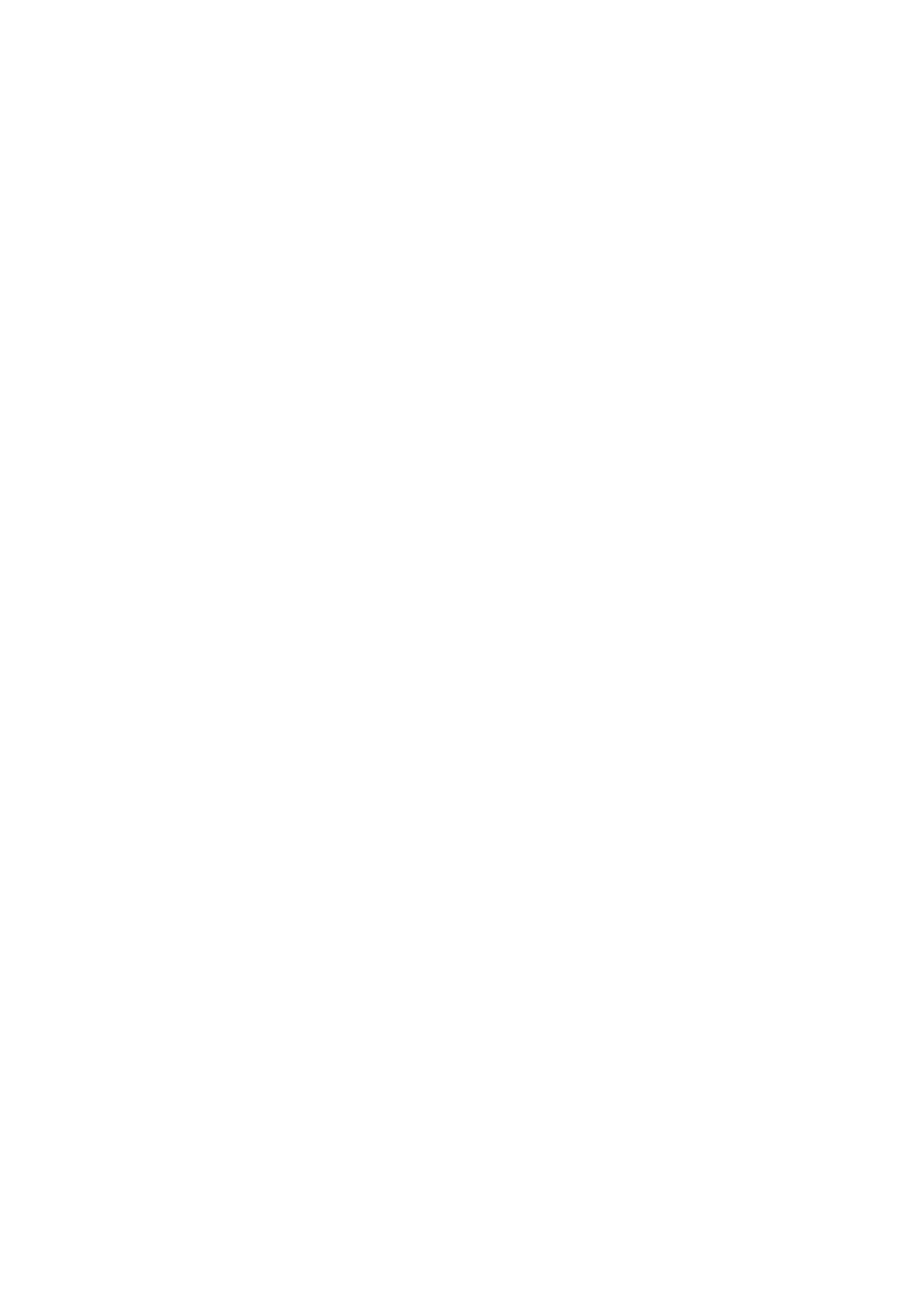Western Australia

# **Bail Act 1982**

### **Contents**

### **Part I — Preliminary**

| 1.   | Short title                                           | $\overline{c}$ |
|------|-------------------------------------------------------|----------------|
| 2.   | Commencement                                          | $\overline{2}$ |
| 3.   | Terms used                                            | $\overline{2}$ |
| 3A.  | Sending notices by electronic communication           | 8              |
| 4.   | Application of this Act                               | 9              |
| 4AB. | <b>Courts and Tribunals (Electronic Processes</b>     |                |
|      | <i>Facilitation</i> ) Act 2013 Part 2 applies         | 9              |
| 4A.  | Accused appearing on summons or court hearing         |                |
|      | notice, detention and bail of                         | 10             |
|      |                                                       |                |
|      | Part II — Rights of accused in                        |                |
|      | relation to bail                                      |                |
| 5.   | Accused's rights to have bail considered etc.         | 11             |
| 6.   | Arresting officers etc., duty to consider bail        | 11             |
| 6A.  | Officials considering bail may order release          |                |
|      | without bail                                          | 13             |
| 7.   | Unconvicted accused, court to consider bail for       | 14             |
| 7A.  | Bail may be dispensed with by court                   | 15             |
| 7B.  | Adult accused of murder, provisions for               | 15             |
| 7C.  | Child accused of murder, provisions for               | 16             |
| 7D.  | Bail after initial decision by court, court's duty as |                |
|      | to                                                    | 18             |
| 7E.  | Bail refused for trial, court's duty during trial     | 18             |
| 7F.  | Appeal from court of summary jurisdiction, bail in    |                |
|      | case of                                               | 19             |
| 8.   | Accused to be given information, approved forms       |                |
|      | etc.                                                  | 20             |

| As at 25 Nov 2013 | Version 08-f0-02                                                         | page i |
|-------------------|--------------------------------------------------------------------------|--------|
|                   | Extract from www.slp.wa.gov.au, see that website for further information |        |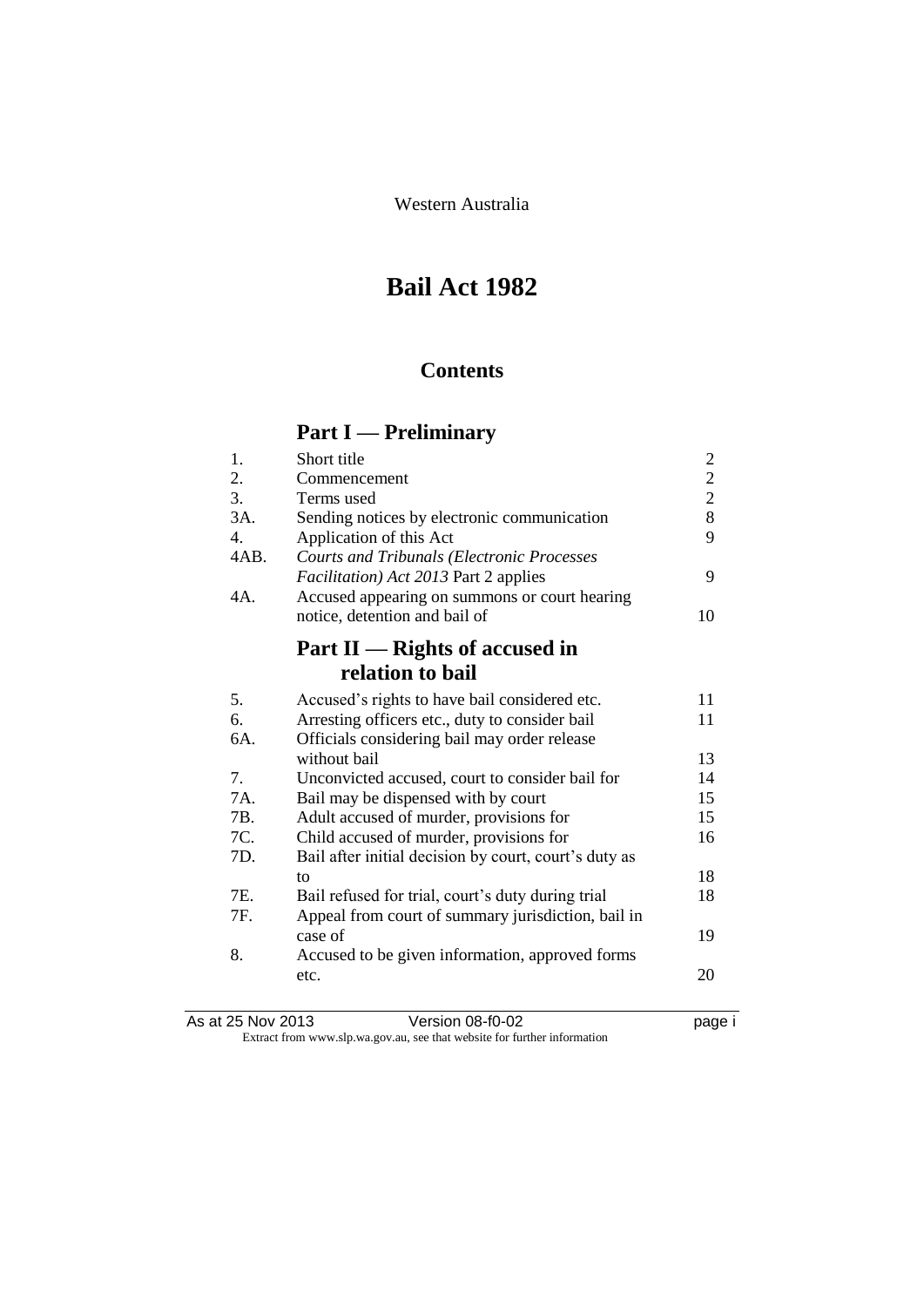| 9.   | Bail decision may be deferred until more                                                 |    |
|------|------------------------------------------------------------------------------------------|----|
| 10.  | information obtained etc.<br>Sections 5, 6 and 7 do not apply if accused                 | 21 |
|      | imprisoned for other cause                                                               | 22 |
| 11.  | Accused's rights following grant of bail                                                 | 22 |
| 12.  | Rights in s. $7A(2)$ and 11, limitations on                                              | 24 |
|      | Part III — Jurisdiction relating to                                                      |    |
|      | bail                                                                                     |    |
| 13.  | Jurisdiction to grant bail, who has etc. (Sch. 1)                                        | 25 |
| 13A. | Jurisdiction in s. 7A to dispense with bail, who has                                     |    |
|      | and exercise of                                                                          | 25 |
| 13B. | Notices under s. 13A(3), service and proof of                                            | 26 |
| 14.  | Judges, jurisdiction of                                                                  | 27 |
| 15.  | Accused charged with murder, jurisdiction as to                                          |    |
|      | bail for                                                                                 | 28 |
| 15A. | Appeal against judge's decision on bail,<br>commencing etc.                              | 29 |
| 15B. | Appeal under s. 15A, determining etc.                                                    | 30 |
| 16.  | Person arrested on warrant, bail of                                                      | 31 |
| 16A. | Person arrested in urban area, restrictions on who                                       |    |
|      | can grant bail for in some cases                                                         | 31 |
| 17.  | Conditions on bail which may be imposed                                                  | 32 |
| 17A. | Child on bail, changing responsible person for                                           |    |
|      | (Sch. 1 Pt. C cl. 2)                                                                     | 33 |
|      | Part IV — Hearing of case for bail,                                                      |    |
|      | parties, and evidence                                                                    |    |
| 20.  | Bail hearing for indictable offence, court may hold                                      |    |
|      | in private etc.                                                                          | 35 |
| 21.  | Parties to bail proceedings, who are                                                     | 36 |
| 22.  | Evidence at bail hearings                                                                | 36 |
| 23.  | Accused not bound to supply information                                                  | 36 |
| 24.  | Court etc. may ask police to verify etc. accused's                                       |    |
|      | information                                                                              | 37 |
| 24A. | Court may ask community corrections officer to<br>verify etc. accused's information etc. | 37 |
| 25.  | Information given by accused for bail purposes not                                       |    |
|      | admissible at trial                                                                      | 38 |
| 26.  | Record of bail decision and reasons                                                      | 38 |
|      |                                                                                          |    |

page ii Version 08-f0-02 As at 25 Nov 2013

Extract from www.slp.wa.gov.au, see that website for further information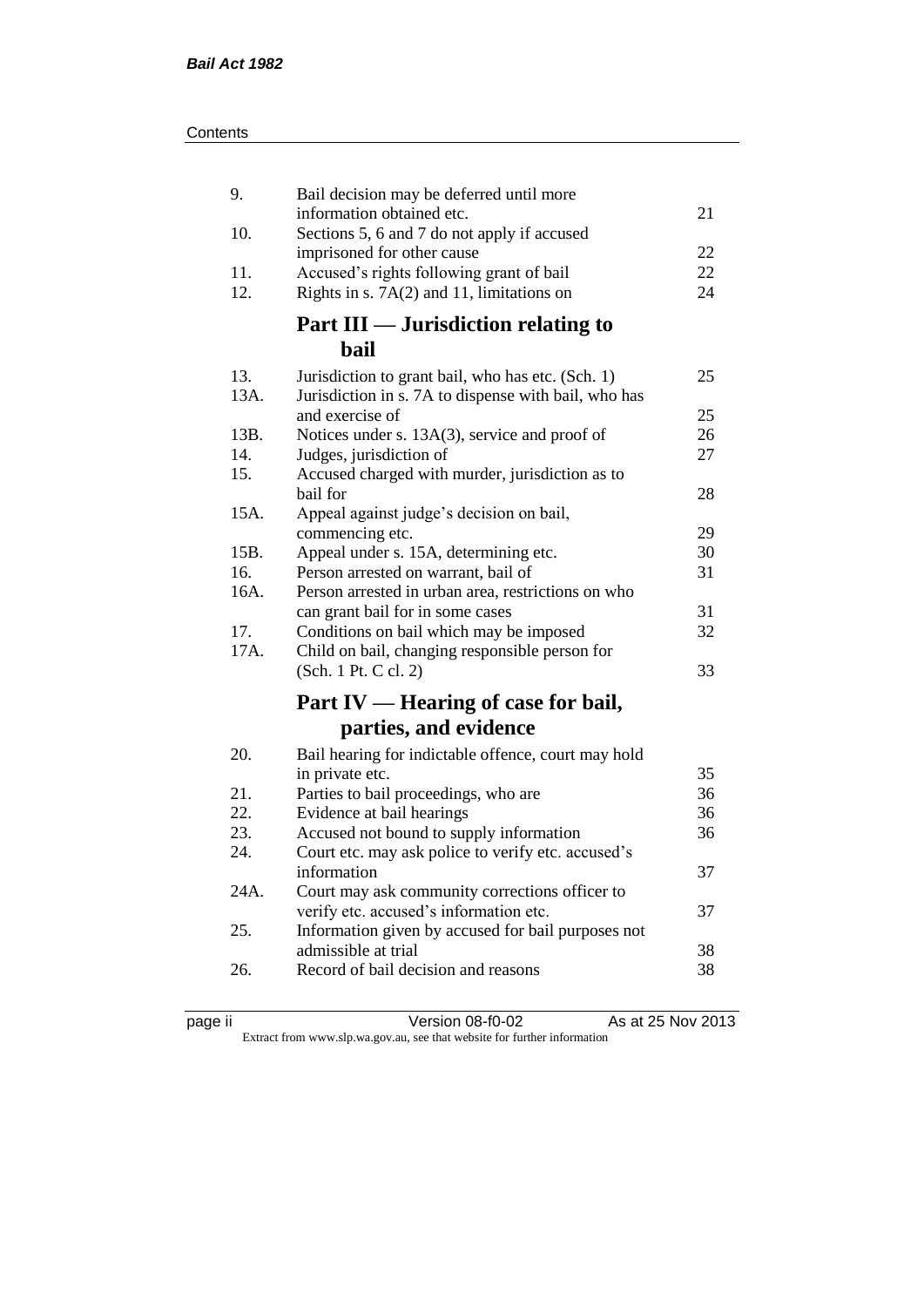| 27.  | Relevant papers to be made available to court                                 |    |
|------|-------------------------------------------------------------------------------|----|
| 27A. | where accused to appear<br>Bail with home detention, papers to be sent to CEO | 40 |
|      | (corrections)                                                                 | 40 |
|      | <b>Part V</b> — Bail undertakings                                             |    |
| 28.  | Bail undertaking, when required and nature of                                 | 41 |
| 29.  | Before whom bail undertaking may be entered into                              | 42 |
| 30.  | Duties of person before whom bail undertaking is                              |    |
| 31.  | entered into<br>Different time and place for appearance,                      | 42 |
|      | substituting                                                                  | 43 |
| 31A. | Conditions on bail, amending during trial                                     | 45 |
| 32.  | Notices under s. 31, service and proof of                                     | 47 |
| 33.  | Judicial officer may order accused to enter into bail                         |    |
|      | undertaking                                                                   | 48 |
| 34.  | When bail undertaking ceases to have effect                                   | 49 |
|      |                                                                               |    |
|      | <b>Part VI</b> — Sureties and surety                                          |    |
|      | undertakings                                                                  |    |
| 35.  | Surety and surety undertaking, nature of etc.                                 | 50 |
| 36.  | Sureties, who may approve                                                     | 50 |
| 37.  | Proposed surety to receive certain information and                            |    |
|      | form                                                                          | 51 |
| 38.  | Persons disqualified from being sureties                                      | 51 |
| 39.  | Matters to be regarded when approving sureties                                | 52 |
| 40.  | Decision on application by proposed surety                                    | 52 |
| 41.  | Finality of decision to refuse approval of surety                             | 53 |
| 42.  | Before whom surety undertaking may be entered                                 |    |
|      | into                                                                          | 53 |
| 43.  | Duties of person before whom surety undertaking                               |    |
|      | is entered into                                                               | 54 |
| 43A. | Interstate proposed surety, use of video link etc. in                         |    |
|      | case of                                                                       | 54 |
| 44.  | When surety undertaking extends to different time                             |    |
|      | or different time and place substituted under s. 31                           | 56 |
| 45.  | Notices under s. 44, service and proof of                                     | 57 |
| 46.  | Surety's power to arrest accused                                              | 59 |
| 47.  | When surety undertaking ceases to have effect                                 | 59 |
|      |                                                                               |    |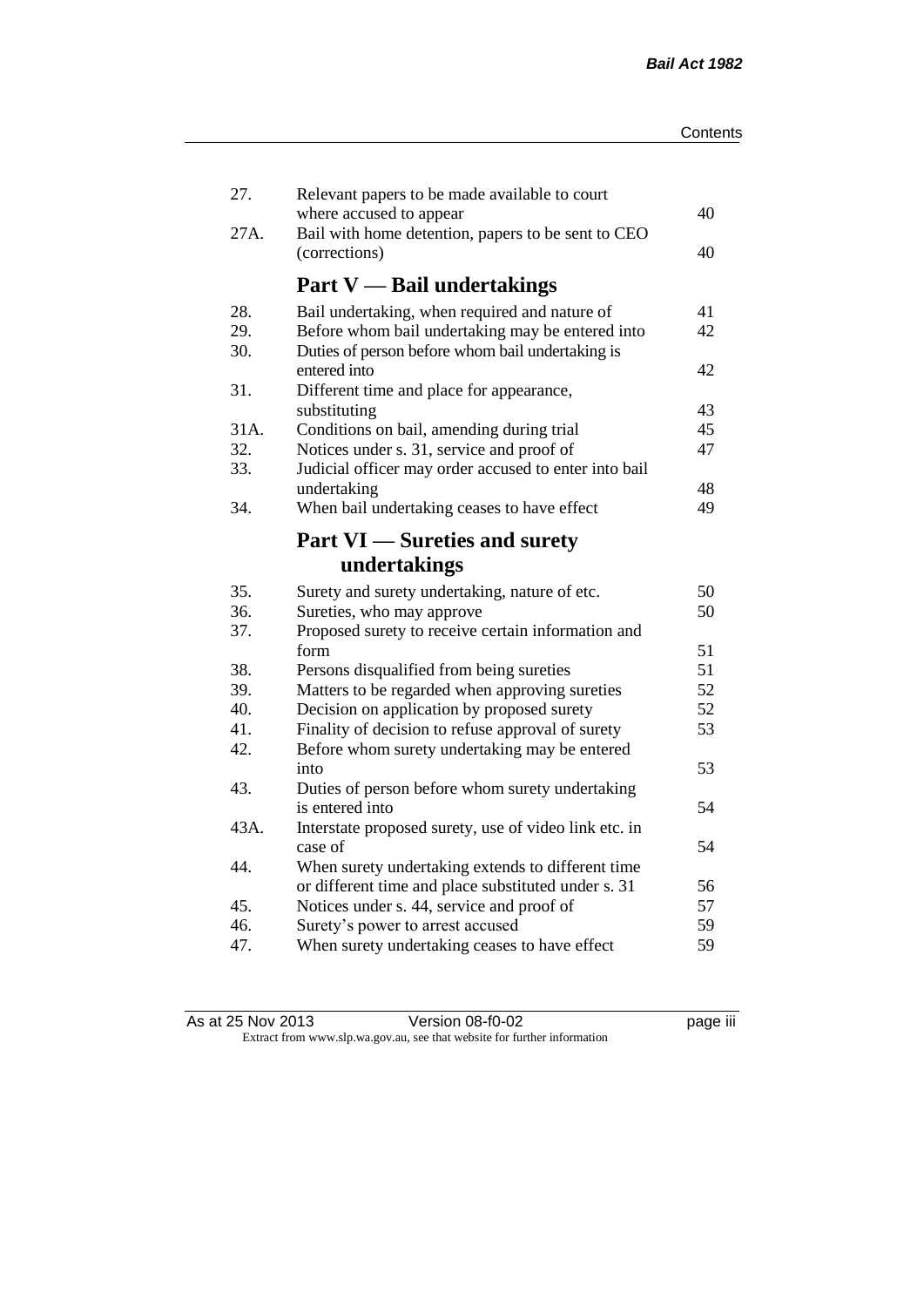| 48.  | Surety may apply for cancellation of his                                                              |    |
|------|-------------------------------------------------------------------------------------------------------|----|
|      | undertaking                                                                                           | 60 |
| 49.  | Surety's undertaking to pay money, enforcing                                                          | 61 |
| 50.  | Indemnifying etc. surety, offence                                                                     | 63 |
|      | <b>Part VIA — Administration of home</b>                                                              |    |
|      | detention conditions                                                                                  |    |
| 50A. | Powers of CEO (corrections)                                                                           | 65 |
| 50C. | Powers and duties of community corrections                                                            |    |
|      | officers                                                                                              | 65 |
| 50D. | Powers of members of Police Force                                                                     | 67 |
| 50E. | CEO (corrections) may substitute different place of                                                   |    |
|      | detention and apply conditions                                                                        | 67 |
| 50F. | CEO (corrections) may revoke bail                                                                     | 68 |
| 50G. | Procedure on arrest after revocation under s. 50F                                                     | 68 |
| 50H. | Rules of natural justice excluded                                                                     | 69 |
| 50J. | Delegation by CEO (corrections)                                                                       | 69 |
| 50K. | Monitoring equipment, retrieving                                                                      | 69 |
| 50L. | Rules for this Part                                                                                   | 70 |
|      |                                                                                                       |    |
|      | <b>Part VII — Enforcement of bail</b>                                                                 |    |
|      | undertakings                                                                                          |    |
| 51.  |                                                                                                       | 71 |
| 51A. | Failing to comply with bail undertaking, offence<br>Prosecuting s. 51 offence for non-appearance etc. |    |
|      | in court of summary jurisdiction                                                                      | 72 |
| 52.  | Prosecuting s. 51 offence for non-appearance etc.                                                     |    |
|      | in superior court                                                                                     | 72 |
| 53.  | Appeal against decision made under s. 52                                                              | 74 |
| 54.  | Bailed accused, prosecutor etc. may take before                                                       |    |
|      | court to show cause against variation or revocation                                                   |    |
|      | of bail                                                                                               | 75 |
| 54A. | Accused on committal may be taken for purposes                                                        |    |
|      | of s. 54 before court by which committed                                                              | 77 |
| 55.  | Accused before court under s. 54, judicial officer                                                    |    |
|      | may revoke bail of etc.                                                                               | 78 |
| 57.  | Offence under s. 51, court to order forfeiture of                                                     |    |
|      | money under bail undertaking                                                                          | 79 |
| 58.  | Automatic forfeiture of money on expiration of one                                                    |    |
|      | year after absconding                                                                                 | 80 |

page iv Version 08-f0-02 As at 25 Nov 2013 Extract from www.slp.wa.gov.au, see that website for further information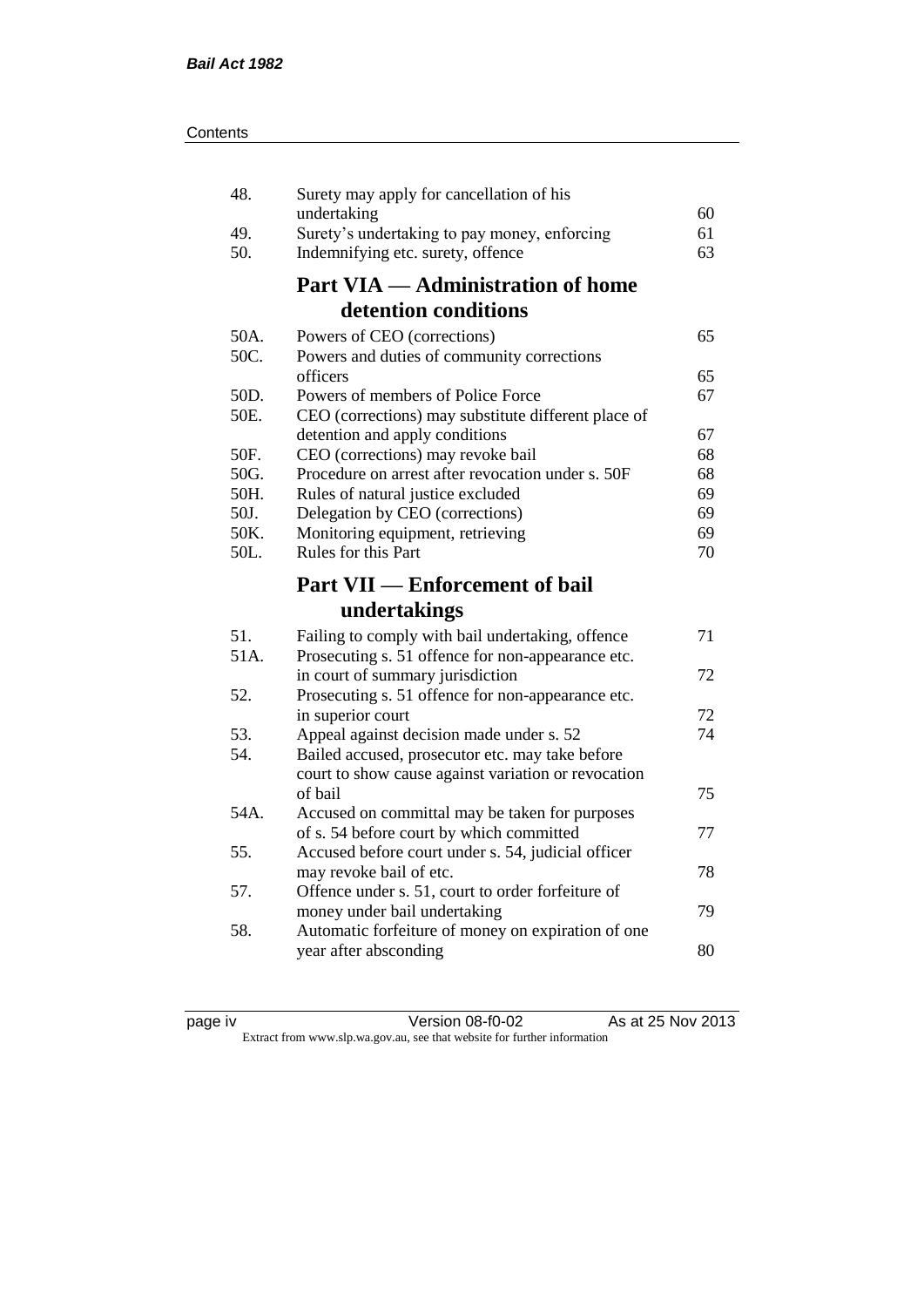### **Part VIII — Miscellaneous**

| 59.<br>59A. | Order for forfeiture, court's additional powers as to<br>If bail dispensed with, accused may be taken | 81 |
|-------------|-------------------------------------------------------------------------------------------------------|----|
|             | before judicial officer for reconsideration of matter                                                 | 81 |
| 59B.        | Absconding accused, warrant for arrest of                                                             | 82 |
| 60.         | Change of address, accused and surety to notify                                                       | 83 |
| 61.         | Failing to bring arrested person before court or                                                      |    |
|             | person able to grant bail, offence                                                                    | 83 |
| 62.         | Giving false information for bail purposes, offence                                                   | 84 |
| 63.         | Protection from personal liability                                                                    | 84 |
| 64.         | Non-appearance etc. by an accused, proving                                                            | 84 |
| 65.         | Bail undertakings by child, effect of                                                                 | 85 |
| 66.         | Other powers etc. to grant bail abolished                                                             | 85 |
| 66A.        | Delegation by registrar of court                                                                      | 85 |
| 66B.        | Video link or audio link, use of in bail proceedings                                                  | 86 |
| 67.         | Regulations                                                                                           | 87 |
|             | Schedule 1 — Jurisdiction as to bail                                                                  |    |
|             | and related matters                                                                                   |    |
|             | Part $A$ — Jurisdiction relating to bail                                                              |    |
| 7.          | Term used: proceedings for an offence                                                                 | 91 |
|             | Part B — Cessation of powers relating to bail                                                         |    |
| 1.          | Upon decision by judge, power of other officers                                                       |    |
|             | ceases                                                                                                | 92 |
| 1A.         | Upon decision by Court of Appeal, other powers                                                        |    |
|             | cease                                                                                                 | 92 |
| 2.          | Upon decision by judicial officer, his power and                                                      |    |
|             | that of his peers ceases                                                                              | 92 |
| 3.          | Upon refusal of bail for initial appearance, certain                                                  |    |
|             | powers cease                                                                                          | 93 |
| 4.          | Judicial officer's powers if accused proves new                                                       |    |
|             | facts or changed circumstances                                                                        | 93 |
|             | Part C — Manner in which jurisdiction to be                                                           |    |
|             | exercised                                                                                             |    |
| 1.          | Bail before conviction at discretion of court etc.,                                                   |    |
|             | except for child                                                                                      | 94 |
| 2.          | Child to have qualified right to bail                                                                 | 95 |
| 3.          | Matters relevant to cl. $1(a)$                                                                        | 96 |

As at 25 Nov 2013 Version 08-f0-02 page v Extract from www.slp.wa.gov.au, see that website for further information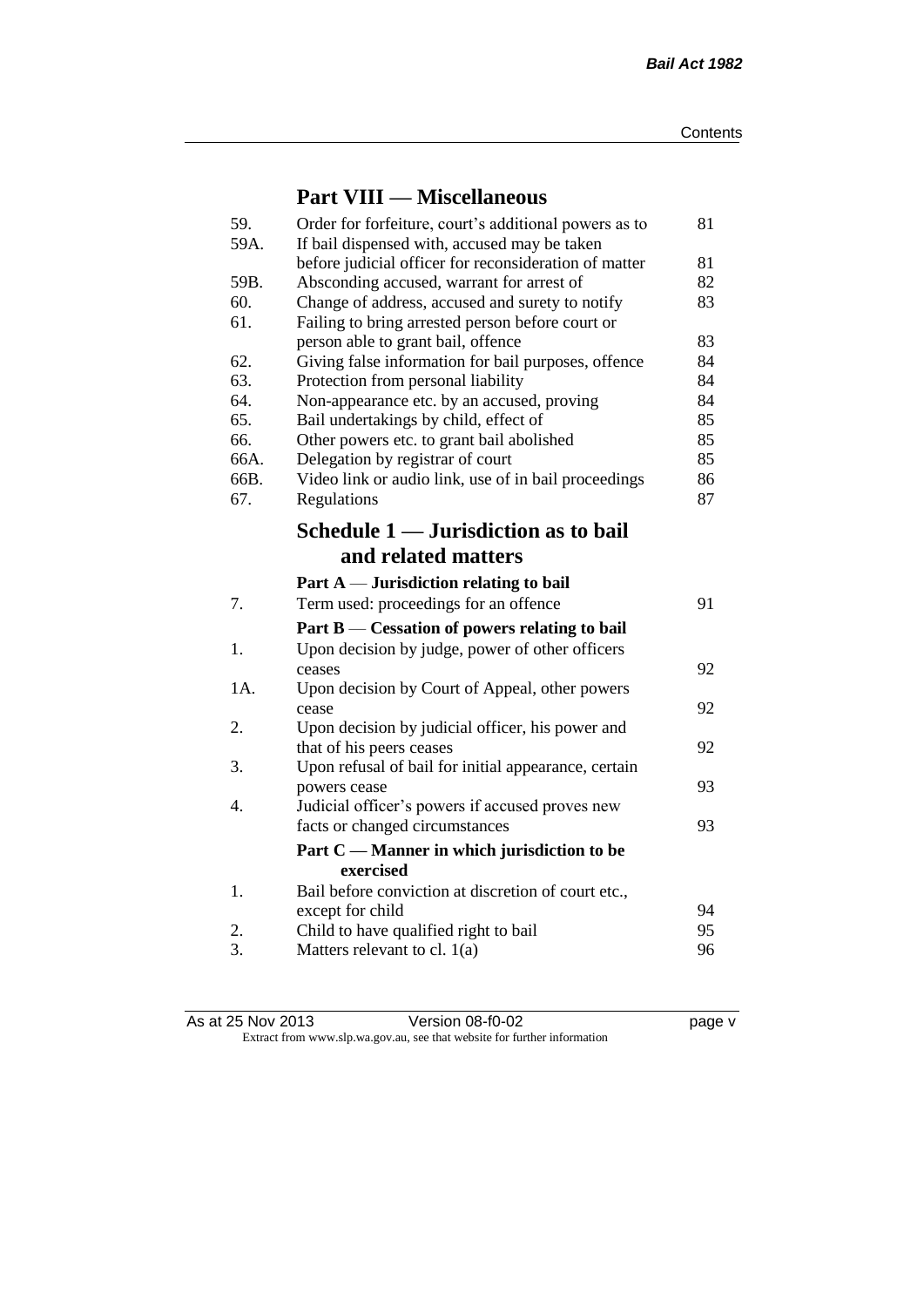| Contents |
|----------|
|----------|

| 3A.            | Accused charged with etc. serious offence<br>committed while on bail etc. for another serious |     |
|----------------|-----------------------------------------------------------------------------------------------|-----|
|                | offence, bail for                                                                             | 97  |
| 3B.            | Exceptional reasons under cl. 3A(1), determining                                              | 98  |
| 3C.            | Bail in murder cases                                                                          | 100 |
| $\mathbf{4}$ . | Bail after conviction for accused awaiting sentence                                           | 100 |
| 4A.            | Bail after conviction for accused awaiting disposal                                           |     |
|                | of appeal                                                                                     | 101 |
| 5.             | Exception to cl. 4A for bail in appeal under                                                  |     |
|                | Criminal Appeals Act 2004 Part 2                                                              | 101 |
| 6.             | Bail of people on community orders etc.                                                       | 101 |
| 7.             | Bail for initial appearance to be for not more than                                           |     |
|                | 30 days                                                                                       | 102 |
| 8.             | Bail on adjournment in court of summary                                                       |     |
|                | jurisdiction to be for not more than 30 days except                                           |     |
|                | by consent                                                                                    | 102 |
| 9.             | Calculating periods for cl. 7 and 8                                                           | 102 |
|                | Part D — Conditions which may be imposed on                                                   |     |
|                | a grant of bail                                                                               |     |
| 1.             | Conditions as to forfeiture, sureties, security etc.                                          | 103 |
| 2.             | Other conditions                                                                              | 104 |
| 3.             | Home detention condition                                                                      | 107 |
|                | <b>Schedule 2 – Serious offences</b>                                                          |     |

### **Notes**

| Compilation table                            | 115 |
|----------------------------------------------|-----|
| Provisions that have not come into operation | 120 |

### **Defined terms**

page vi Version 08-f0-02 As at 25 Nov 2013 Extract from www.slp.wa.gov.au, see that website for further information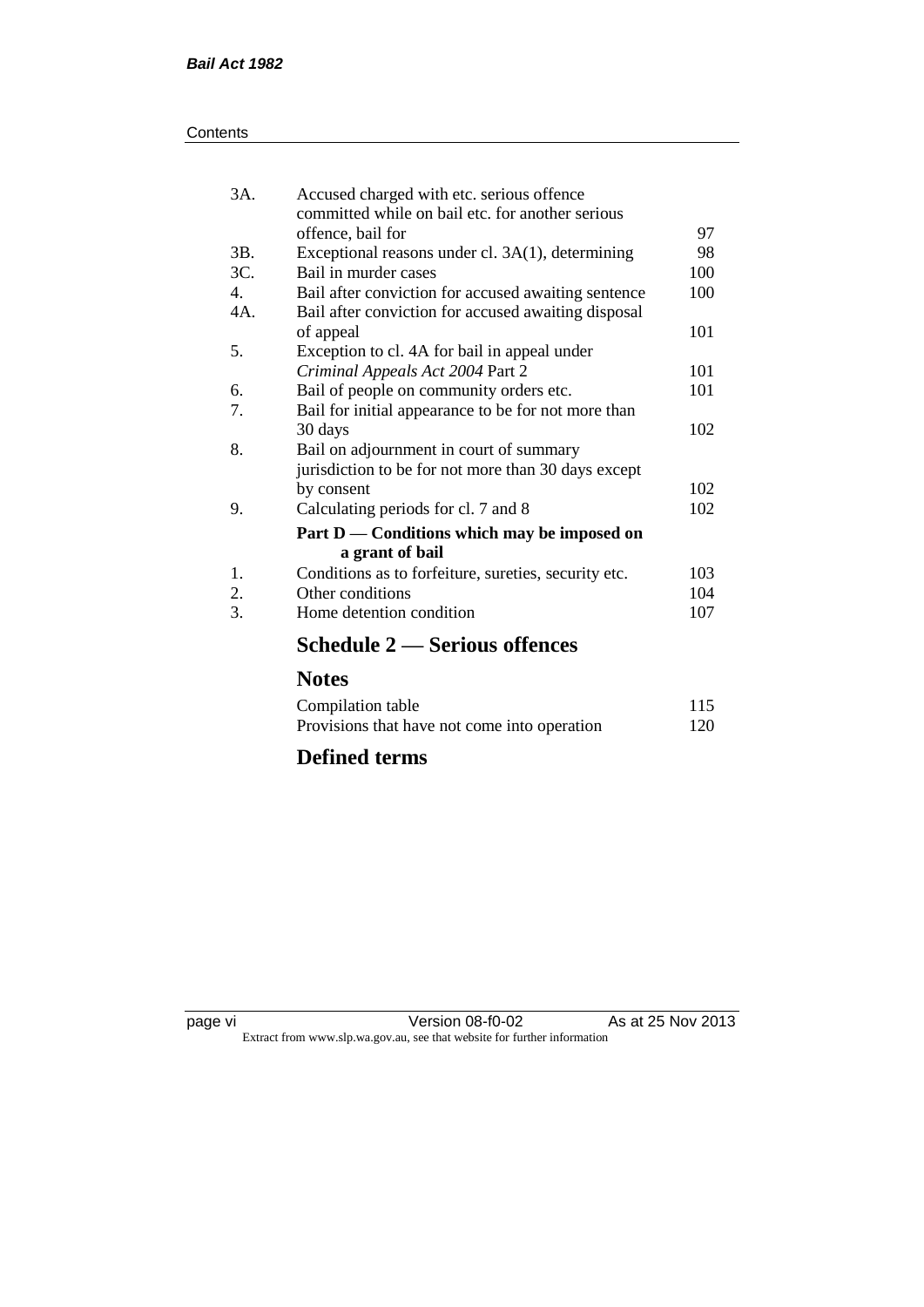Western Australia

## **Bail Act 1982**

**An Act to make better provision for bail in criminal proceedings.** 

As at 25 Nov 2013 **Details Access 12 October 108-f0-02 page 1** Extract from www.slp.wa.gov.au, see that website for further information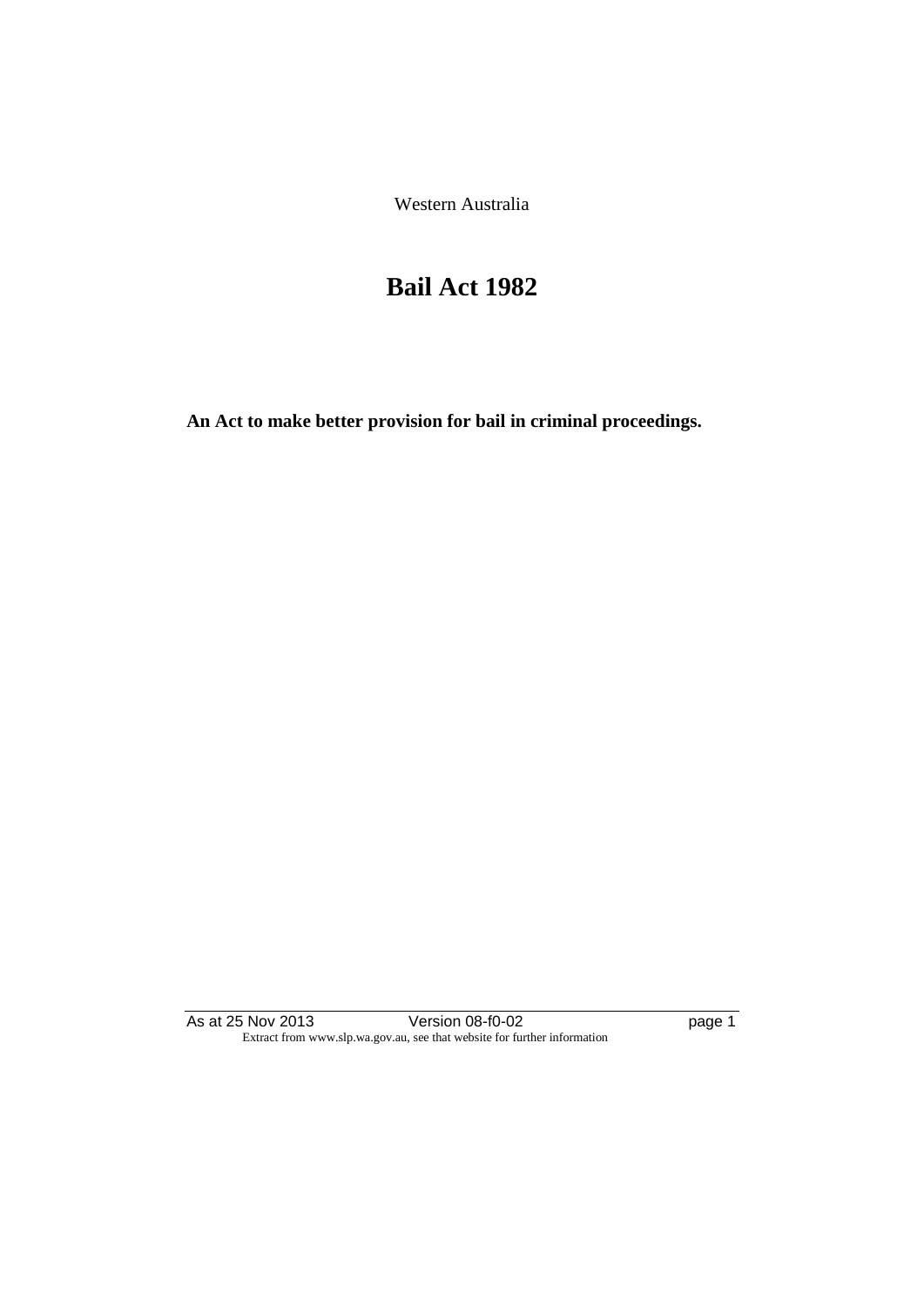**s. 1**

### **Part I — Preliminary**

#### **1. Short title**

This Act may be cited as the *Bail Act* 1982<sup>1</sup>.

#### **2. Commencement**

This Act shall come into operation on a day to be fixed by proclamation  $<sup>1</sup>$ .</sup>

#### **3. Terms used**

(1) In this Act, unless a contrary intention appears —

*accused* includes —

- (a) a person charged with, convicted of, or found guilty of an offence;
- (b) a person whose conviction for an offence is stayed;
- (c) a person in respect of whom an appeal relating to an offence is pending;
- (d) a person in respect of whom a new trial for an offence has been ordered;

#### *adjournment* —

- (a) means any order of a court by which proceedings for an offence are postponed or interrupted or are to be held at a different time or place before the same court; and
- (b) is deemed to include any order of a court, other than a committal to the Supreme Court or District Court, by which the venue of any proceedings for an offence is changed to another court or a court at another place whether by way of a remand, referral, or recommittal of the accused or otherwise;

*appeal* includes an application for leave to appeal;

#### *appropriate judicial officer* means —

(a) subject to paragraphs (b), (c) and (d), a judicial officer who is empowered to exercise jurisdiction in the court

| page 2 | Version 08-f0-02                                                         | As at 25 Nov 2013 |
|--------|--------------------------------------------------------------------------|-------------------|
|        | Extract from www.slp.wa.gov.au, see that website for further information |                   |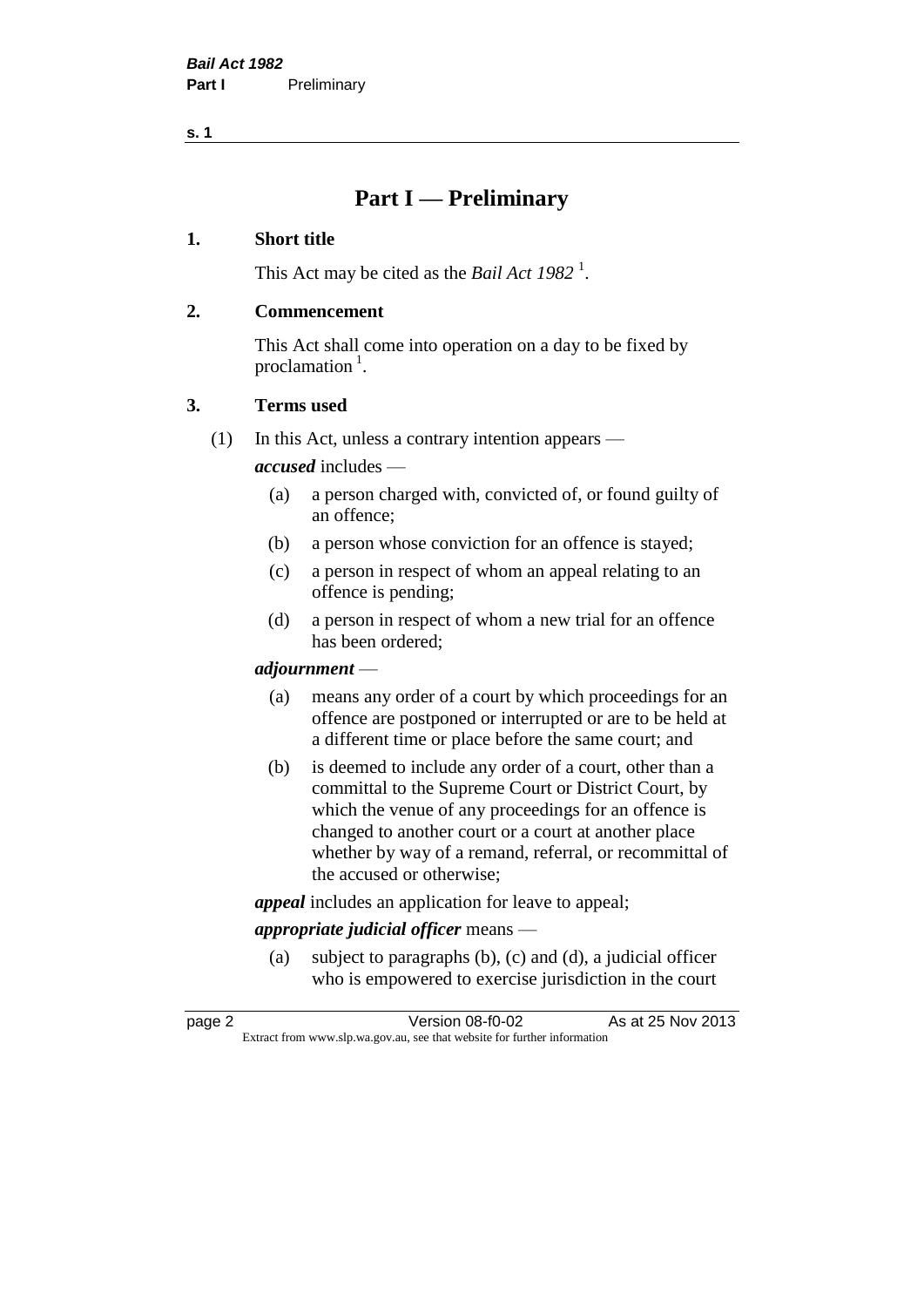before which the accused is required to appear pursuant to his bail undertaking; or

- (b) if the court is the Court of Appeal, a judge of appeal; or
- (c) except in section 49, a judge of the Supreme Court or of the Children's Court, as the case may require, in any case where —
	- (i) under section 15 only a judge of the Supreme Court or of the Children's Court has power to grant bail; or
	- (ii) a judicial officer has exercised the power contained in section 31(2)(d),

for the appearance in question; or

(d) except in section 49, a judge of the Supreme Court, of the District Court, or of the Children's Court, as the case may require, in any case where such a judge has granted bail under section 14 for the appearance in question;

*approved*, in relation to a form, means approved by the chief executive officer of the department of the Public Service principally assisting in the administration of this Act;

*as soon as is practicable* means as soon as is reasonably practicable;

*authorised community services officer* means any of the following persons —

- (a) the CEO (corrections) or a delegate of the CEO (corrections) under subsection (5);
- (b) a registrar of the Children's Court;
- (c) a superintendent of a detention centre under the *Young Offenders Act 1994*;
- (d) the officer for the time being in charge of any detention centre under the *Young Offenders Act 1994*;

*authorised officer* means an authorised police officer or an authorised community services officer;

As at 25 Nov 2013 Version 08-f0-02 page 3 Extract from www.slp.wa.gov.au, see that website for further information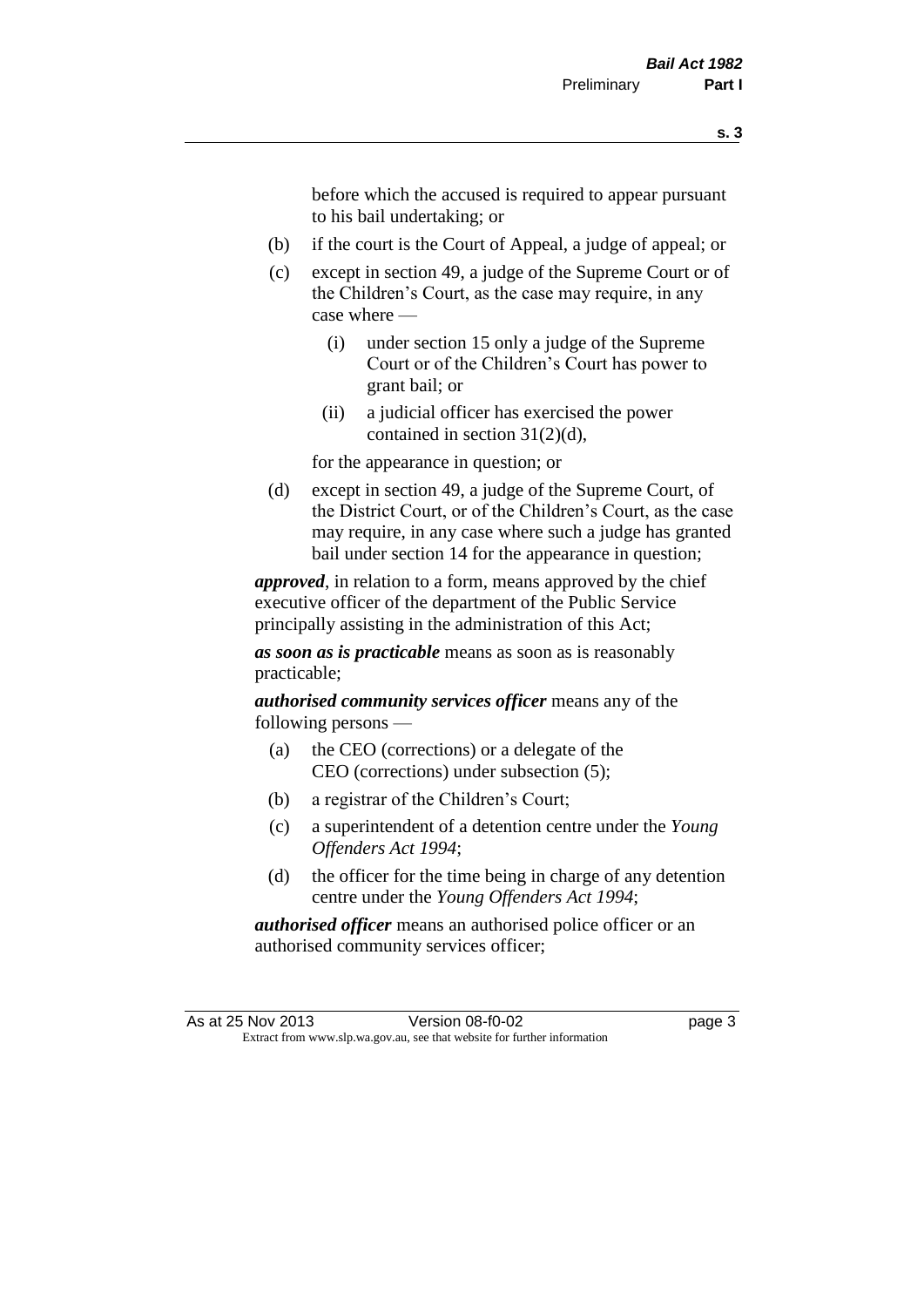*authorised police officer* means —

- (a) a police officer who holds the rank of sergeant, or a higher rank;
- (b) the police officer who is for the time being in charge of a police station;
- (c) whichever of these officers is for the time being in charge of a lock-up —
	- (i) a police officer;
	- (ii) a special constable appointed under the *Police Act 1892* Part III whose powers, duties and obligations are or include those of an authorised police officer under this Act;
	- (iii) a police auxiliary officer appointed under the *Police Act 1892* Part IIIB whose powers, duties and obligations are or include those of an authorised police officer under this Act;

*bail undertaking* means an undertaking described in section 28(2);

*CEO (corrections)* means the chief executive officer of the Public Sector agency principally assisting the Minister administering Part 8 of the *Sentence Administration Act 2003* in its administration;

*Chief Judge* means the Chief Judge of the District Court;

*Chief Justice* means the Chief Justice of Western Australia;

*child* has the same meaning as *young person* has in the *Young Offenders Act 1994*;

*community corrections officer* has the same meaning as in the *Sentence Administration Act 2003*;

*court* means each of the following —

- (a) the Magistrates Court;
- (b) the Children's Court;

page 4 Version 08-f0-02 As at 25 Nov 2013 Extract from www.slp.wa.gov.au, see that website for further information

**s. 3**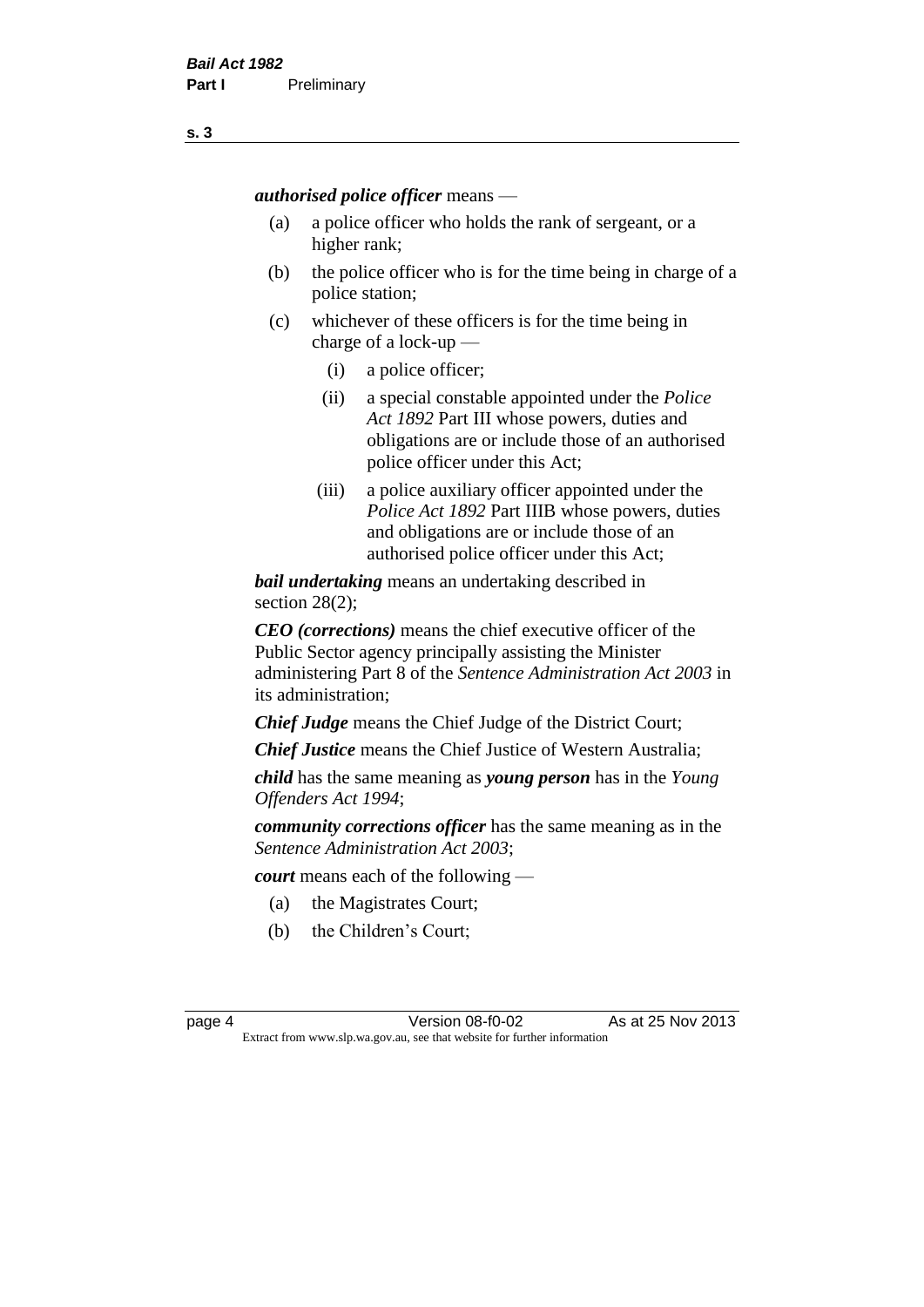- (c) the Coroner's Court of Western Australia;
- (d) the District Court;
- (e) the Supreme Court;
- (f) the Court of Appeal;

*court custody centre* has the meaning given in the *Court Security and Custodial Services Act 1999* section 3;

*Director of Public Prosecutions* means —

- (a) the Director of Public Prosecutions for the State; or
- (b) the officer in charge in the State of the Commonwealth Office of the Director of Public Prosecutions,

as the case requires;

*early release order* means an early release order made under the *Sentence Administration Act 1995* <sup>2</sup> or *Sentence Administration Act 2003*;

*electronic address* means a facsimile number, email address or other electronic address, as the case requires;

*electronic communication* means facsimile transmission, email or other form of electronic communication as defined in the *Electronic Transactions Act 2011* section 5(1);

*home detention condition* means a home detention condition imposed under clause 3 of Part D of Schedule 1;

*judge of appeal* has the meaning given in the *Supreme Court Act 1935* section 4(1);

*judicial officer* means any person empowered to exercise jurisdiction in a court whether or not he is sitting as a court, and includes a single justice and, where the context so requires, the Court of Appeal exercising jurisdiction under this Act;

*lock-up* includes a place prescribed as a lock-up for the purposes of the *Court Security and Custodial Services Act 1999*;

*offence* means any act, omission or conduct which renders the person doing the act, making the omission or engaging in the conduct liable to any punishment, and includes an alleged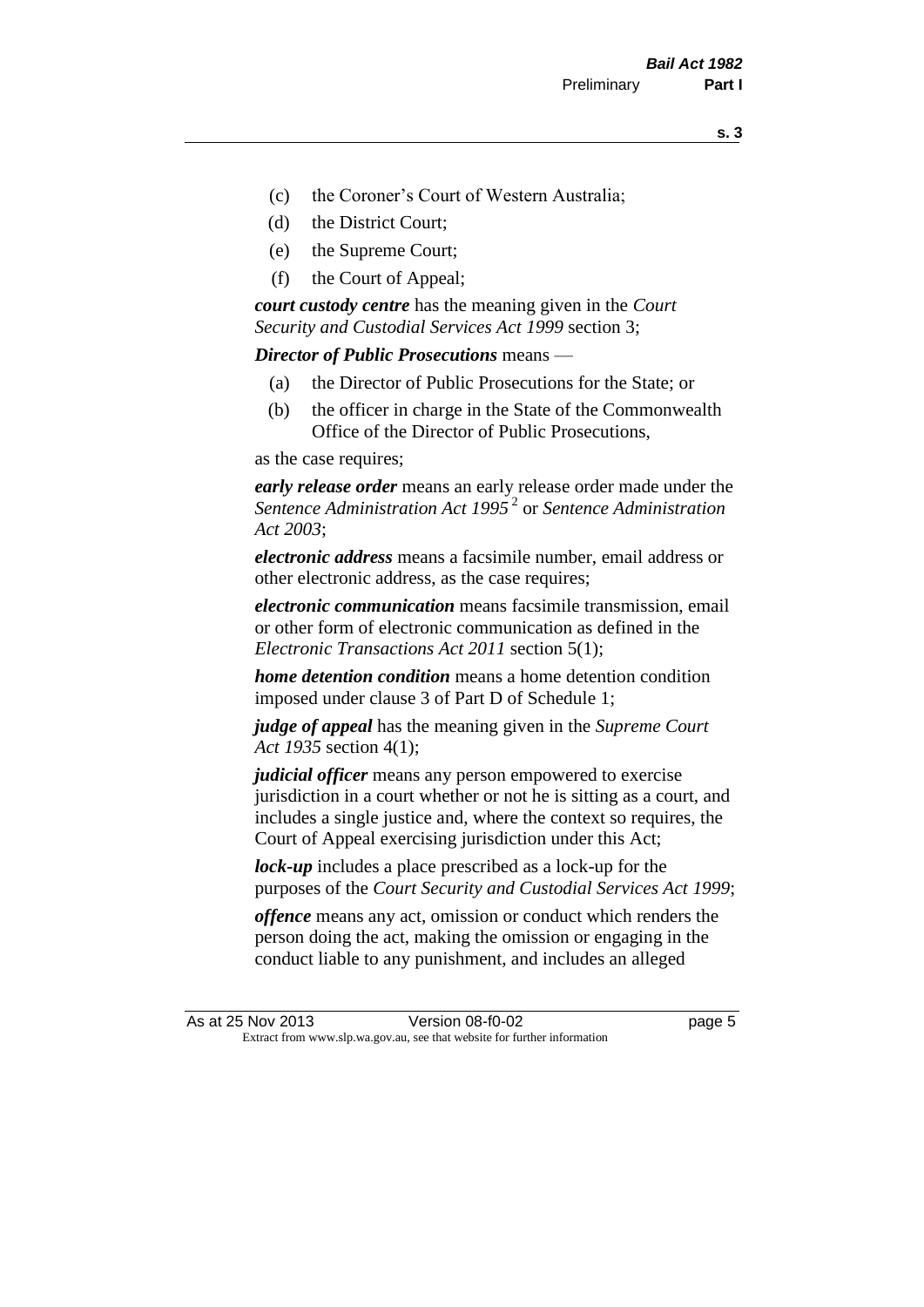offence; but nothing in this definition shall limit the operation of subsection (4);

*prosecutor* includes —

- (a) in the case of an offence charged in a prosecution notice, the prosecutor;
- (b) in the case of an offence charged in an indictment, the State or the Commonwealth, as the case may be;

*registrar* of a court means —

- (a) for a court other than the Coroner's Court of Western Australia, the principal registrar, a registrar or a deputy registrar of the court; or
- (b) for the Coroner's Court of Western Australia, a coroner's registrar as defined in the *Coroners Act 1996* section 3;

*serious offence* means —

- (a) an offence against section 51(2a); and
- (b) an offence described in Schedule 2;

*surety* and *surety undertaking* have the meanings assigned to them by section 35;

*surety approval officer* means a person who is authorised by section 36 to decide whether an applicant should be approved as a surety;

*trial* means all proceedings for an offence between —

- (a) the time when the accused is called upon to plead to the prosecution notice or the indictment; and
- (b) the time when the accused is found not guilty or is sentenced.
- (2) A reference in this Act
	- (a) to a power to grant bail includes a reference to a power to refuse bail;

page 6 **Version 08-f0-02** As at 25 Nov 2013 Extract from www.slp.wa.gov.au, see that website for further information

**s. 3**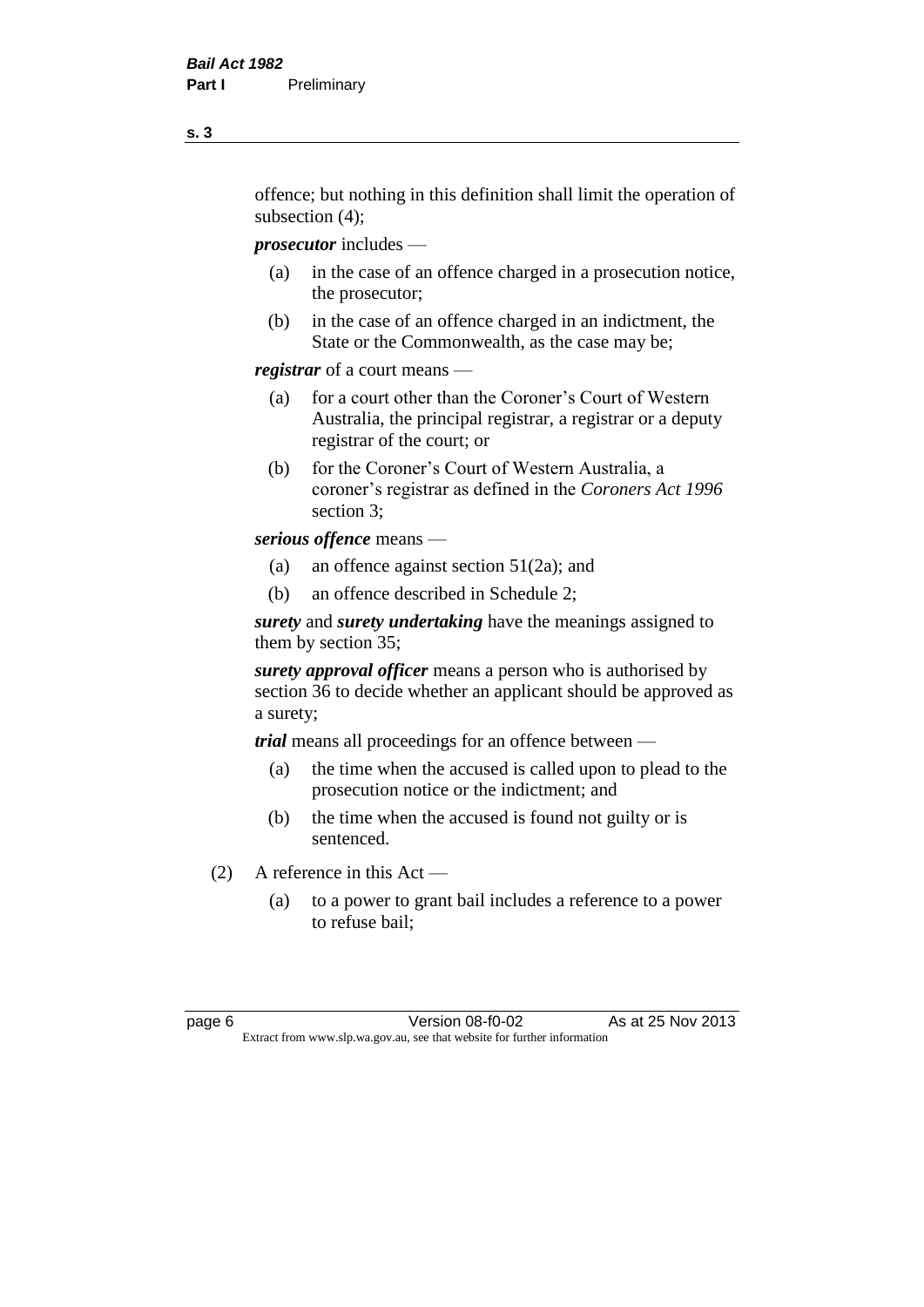- **s. 3**
- (b) to a grant of bail includes a reference to a grant of bail by the exercise of a power in section 31(2).
- (3) Where in this Act there is a reference to a requirement that an accused appear in court, the reference is to a requirement, unless a contrary intention appears, that the accused —
	- (a) surrender himself into the custody of the court or, in the case of a bail undertaking, of the court specified therein, or of such person as the court may direct, to be dealt with according to law; and
	- (b) submit himself to a search of his person and any property then in his possession (which is hereby authorised) and allow to be taken from him, to be dealt with according to the relevant law and procedures, anything so found; and
	- (c) remain in custody until authorised to be released therefrom.
- (4) If a person is arrested under a warrant issued
	- (a) under section 50, 79, 84E or 129 of the *Sentencing Act 1995* in connection with a possible breach of a conditional release order, a sentence of suspended imprisonment or conditional suspended imprisonment, or a community order imposed under that Act; or
	- (b) under section 43 of the *Young Offenders Act 1994* in respect of an alleged breach of a youth community based order, an intensive youth supervision order or a conditional release order made under that Act,
	- then
		- (c) the person is to be taken as having been arrested and to be in custody awaiting an appearance in court for the offence for which the sentence was imposed; and
		- (d) the first appearance in court after the arrest is to be taken, for the purposes of sections  $5(1)$  and  $8(1)$  and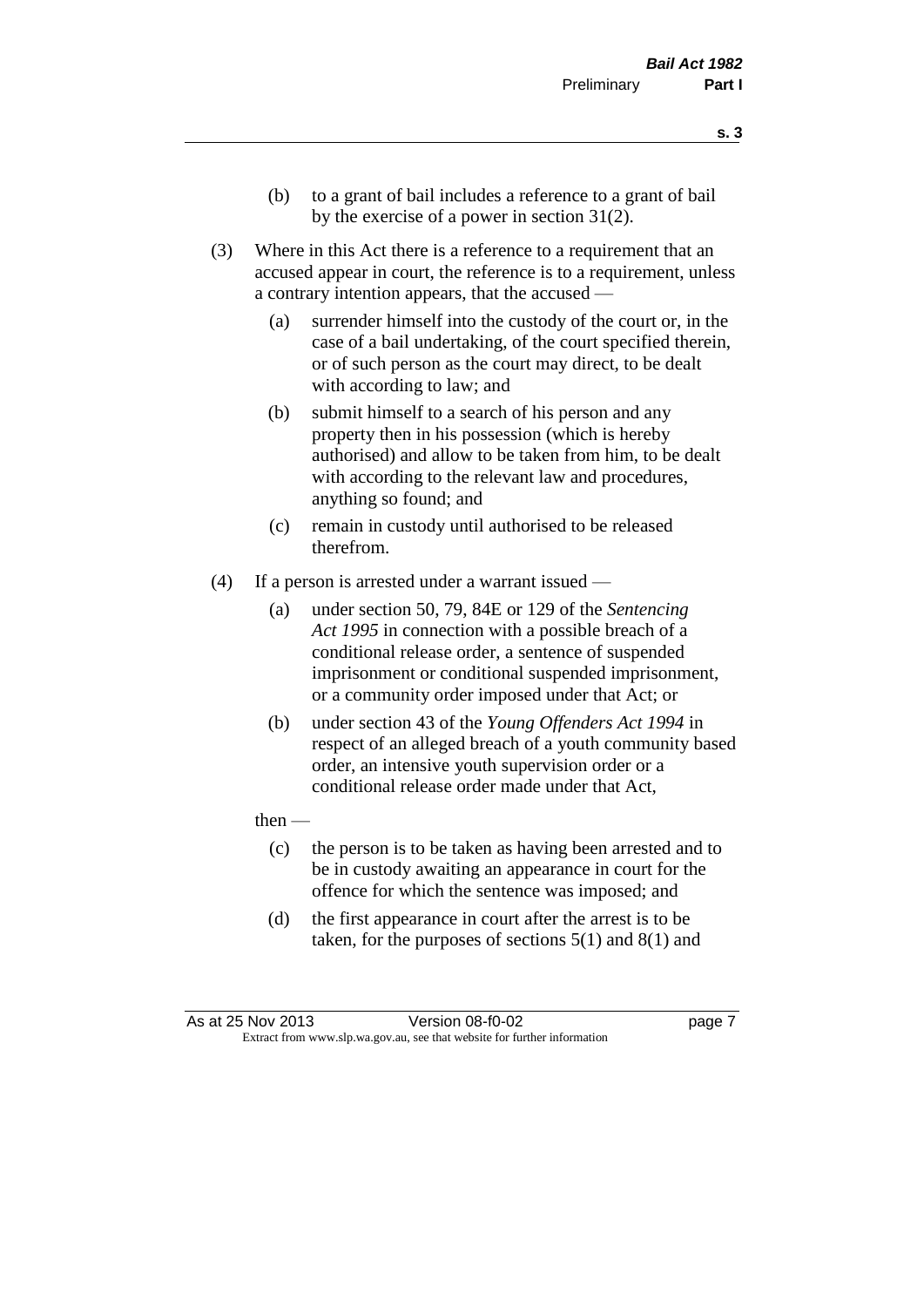clause 1 of Part A and clause 7 of Part C of Schedule 1, to be the initial appearance for that offence; and

- (e) the proceedings following the arrest are to be taken to be proceedings for that offence and to be a trial for the purpose of the definition in subsection (1) of *trial*.
- (5) The CEO (corrections) may by writing signed by him delegate to any officer of the department of which he is the chief executive officer any function he has under this Act as an authorised community services officer.

*[Section 3 amended by No. 74 of 1984 s. 3; No. 15 of 1988 s. 4; No. 49 of 1988 s. 78; No. 61 of 1990 s. 4; No. 31 of 1993 s. 6; No. 45 of 1993 s. 4 and 12; No. 78 of 1995 s. 7; No. 57 of 1997 s. 21(1); No. 54 of 1998 s. 4 and 14; No. 47 of 1999 s. 7; No. 50 of 2003 s. 29(3); No. 65 of 2003 s. 121(2); No. 27 of 2004 s. 13(2); No. 34 of 2004 Sch. 2 cl. 3(2); No. 45 of 2004 s. 28(4); No. 59 of 2004 s. 141; No. 84 of 2004 s. 11, 82 and 83(2); No. 65 of 2006 s. 51 and 53; No. 6 of 2008 s. 4 and 24(2); No. 46 of 2011 s. 25.]* 

*[Section 3. Modifications to be applied in order to give effect to Cross-border Justice Act 2008: section altered 1 Nov 2009. See endnote 1M; amended by No. 42 of 2009 s. 12.]*

#### **3A. Sending notices by electronic communication**

- (1) A reference in this Act, however expressed, to a notice being sent to a person (the *addressee*) by electronic communication is a reference to the notice being sent by electronic communication —
	- (a) to an electronic address provided by the addressee for the purpose of being served with the notice; and
	- (b) in an electronic format that enables it to be printed or otherwise generated by the addressee.
- (2) If a notice is sent in accordance with subsection (1), the notice is to be presumed, unless the contrary is shown, to have been received at the time when, in the ordinary course of events, the

| page 8 | Version 08-f0-02                                                         | As at 25 Nov 2013 |
|--------|--------------------------------------------------------------------------|-------------------|
|        | Extract from www.slp.wa.gov.au, see that website for further information |                   |

#### **s. 3A**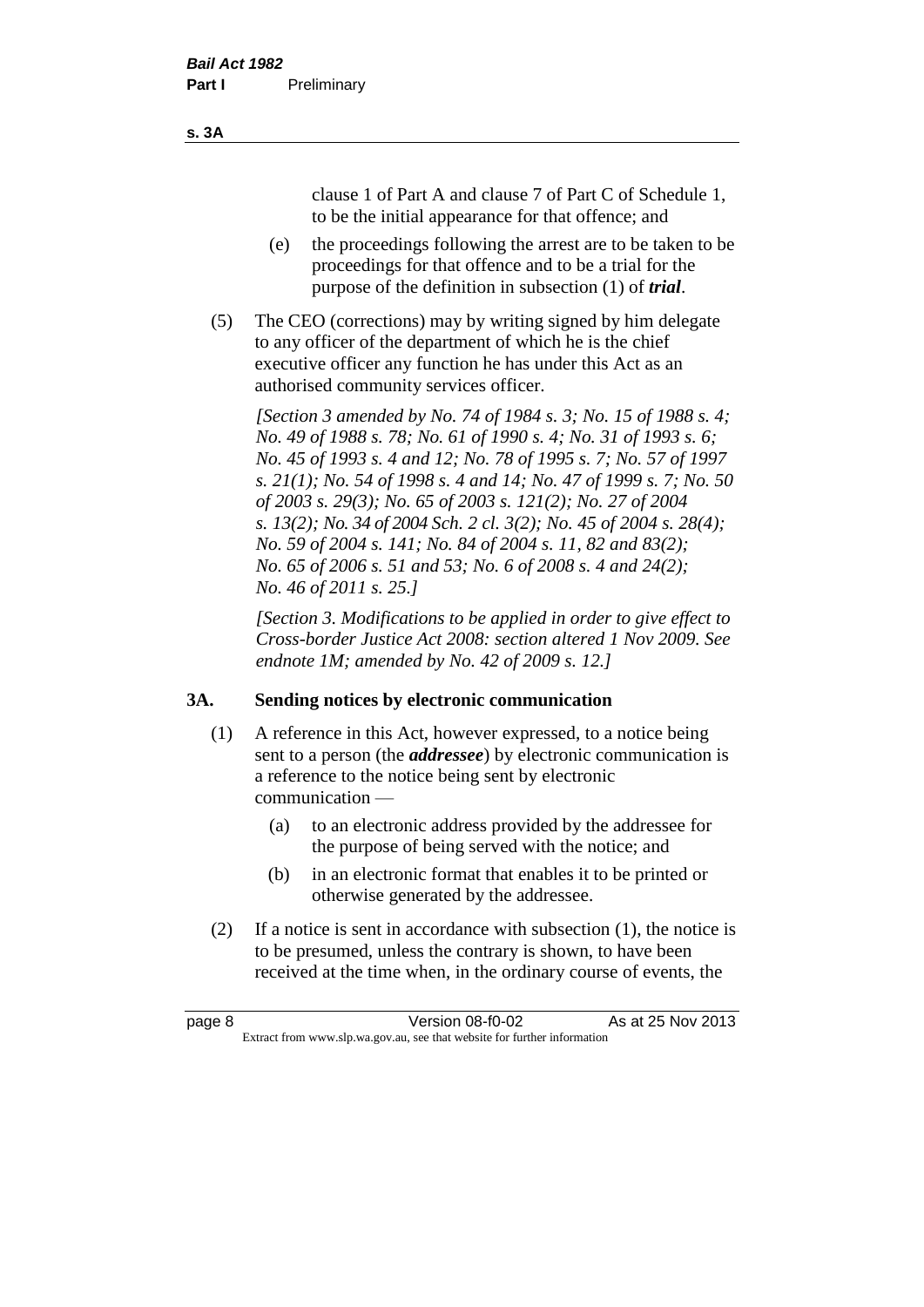**s. 4**

electronic communication would have entered the information system, as defined in the *Electronic Transactions Act 2011* section 5(1), of the addressee.

*[Section 3A inserted by No. 6 of 2008 s. 5; amended by No. 46 of 2011 s. 25.]*

#### **4. Application of this Act**

The operation of this Act extends to any appearance in a court for an offence —

- (a) except to the extent that in this Act, or in the law creating the offence or applicable thereto, express provision is made excluding or limiting the operation of this Act in respect of that appearance; and
- (b) whether or not that law contains a reference to the granting of bail; and
- (c) however any reference in that law to the granting of bail may be expressed; and
- (d) as if any reference therein to the taking of a recognizance were to a requirement that, except where bail is dispensed with under this Act, the accused enter into a bail undertaking.

*[Section 4 amended by No. 84 of 2004 s. 82.]*

*[4AA.* 1M *Modifications to be applied in order to give effect to Cross-border Justice Act 2008: section inserted 1 Nov 2009. See endnote 1M.]*

#### **4AB.** *Courts and Tribunals (Electronic Processes Facilitation) Act 2013* **Part 2 applies**

The *Courts and Tribunals (Electronic Processes Facilitation) Act 2013* Part 2 applies to this Act.

*[Section 4AB inserted by No. 20 of 2013 s. 24.]*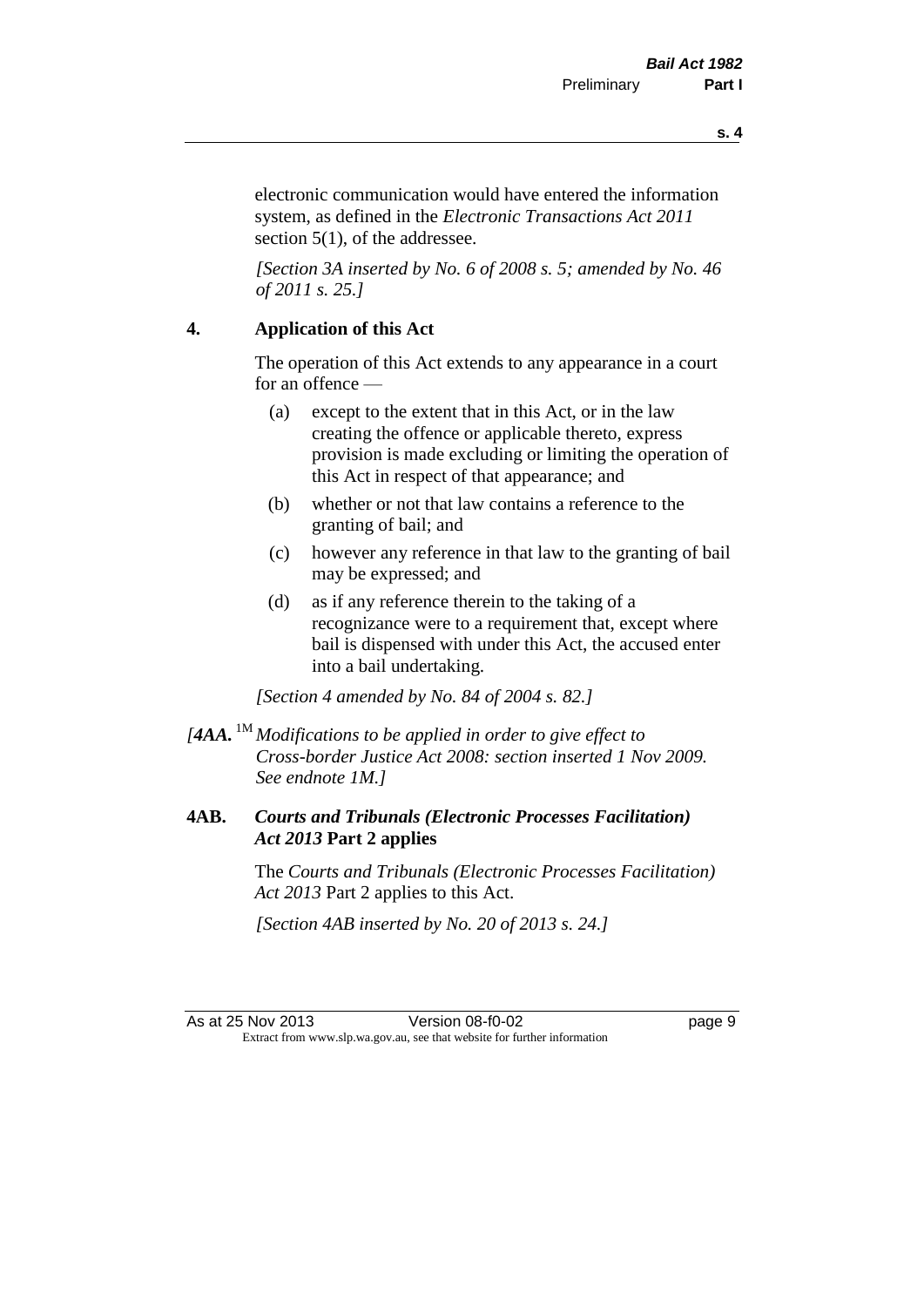#### **s. 4A**

#### **4A. Accused appearing on summons or court hearing notice, detention and bail of**

- $(1)$  Where
	- (a) an accused has appeared in court for an offence pursuant to a summons or court hearing notice issued under the *Criminal Procedure Act 2004*; and
	- (b) a judicial officer adjourns the proceedings,

the accused is not to be detained in custody to further appear before the court for that offence unless the judicial officer so orders.

- (2) If an order is made under subsection (1), the duty described in section 7(1) applies.
- (3) On any appearance in court by the accused a judicial officer to whom section 7(1) applies may revoke an order made under subsection  $(1)$ .

*[Section 4A inserted by No. 6 of 2008 s. 6(1).]*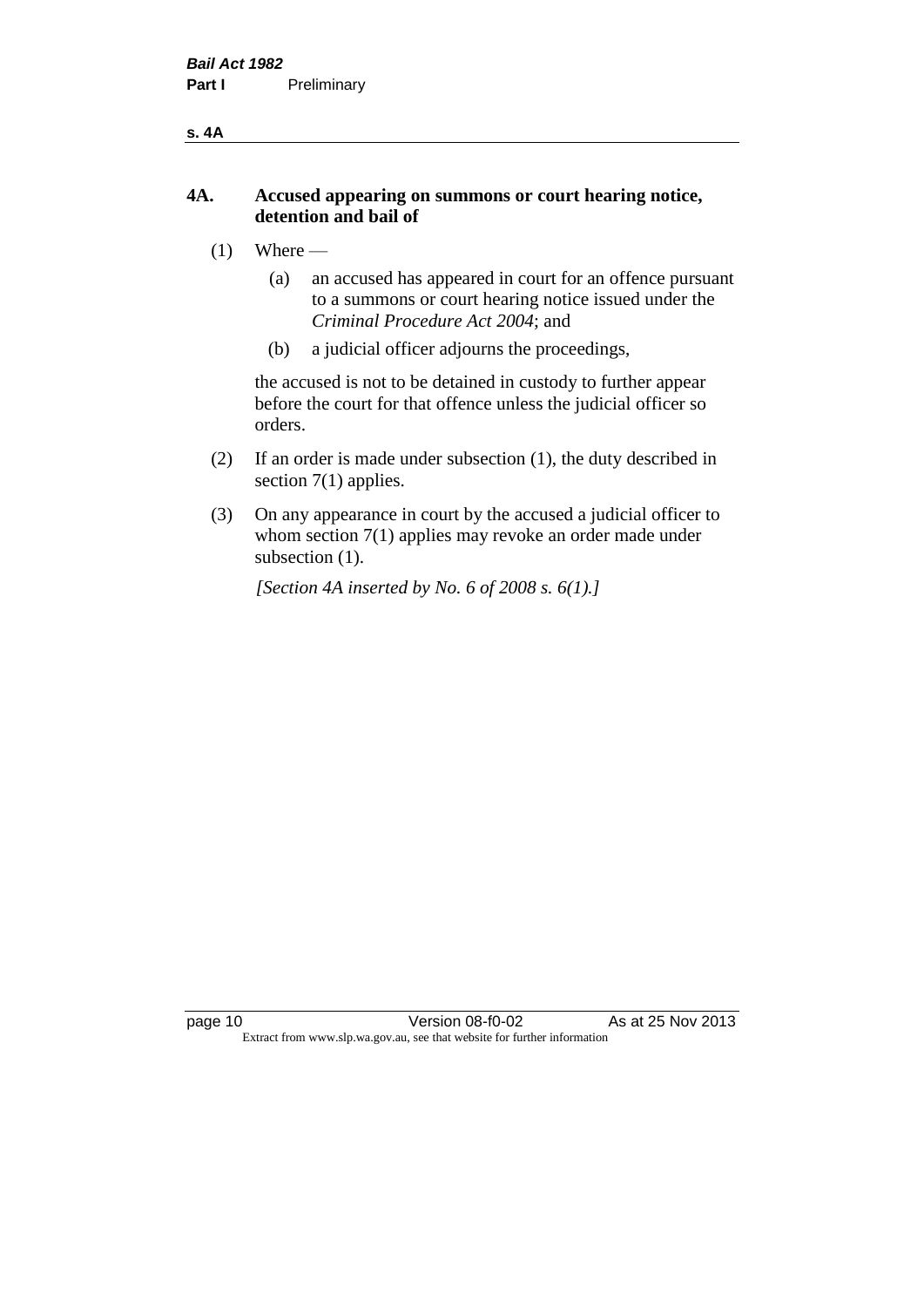### **Part II — Rights of accused in relation to bail**

*[Heading amended by No. 84 of 2004 s. 82.]* 

#### **5. Accused's rights to have bail considered etc.**

- (1) An accused who is in custody for an offence awaiting his initial appearance in court therefor is entitled —
	- (a) subject to sections 9, 10, 12 and 16(2), to have his case for bail for that appearance considered under and in accordance with this Act as soon as is practicable;
	- (b) if his case is not so considered, or if he is refused bail or is not released on bail, to be brought before a court as soon as is practicable.
- (2) An accused who is in custody awaiting any appearance in court for an offence, other than an initial appearance, is entitled, subject to sections 7B, 7C, 7E, 9 and 10, to have his case for bail for that appearance considered under and in accordance with this Act.

*[Section 5 amended by No. 74 of 1984 s. 4; No. 84 of 2004 s. 82; No. 6 of 2008 s. 7.]* 

#### **6. Arresting officers etc., duty to consider bail**

- (1) This section applies to a police officer or other person (the *arrester*) who —
	- (a) charges a person who is under arrest (the *accused*) with an offence; and
	- (b) does not release the accused unconditionally under section 142 of the *Criminal Investigation Act 2006*,

or who arrests a person under a warrant.

- (2) This section is subject to  $-$ 
	- (a) the exercise of the power conferred by section 9; and
	- (b) sections 10, 12 and 16 and clause 3A of Part C of Schedule 1.

As at 25 Nov 2013 **Version 08-f0-02 page 11** Extract from www.slp.wa.gov.au, see that website for further information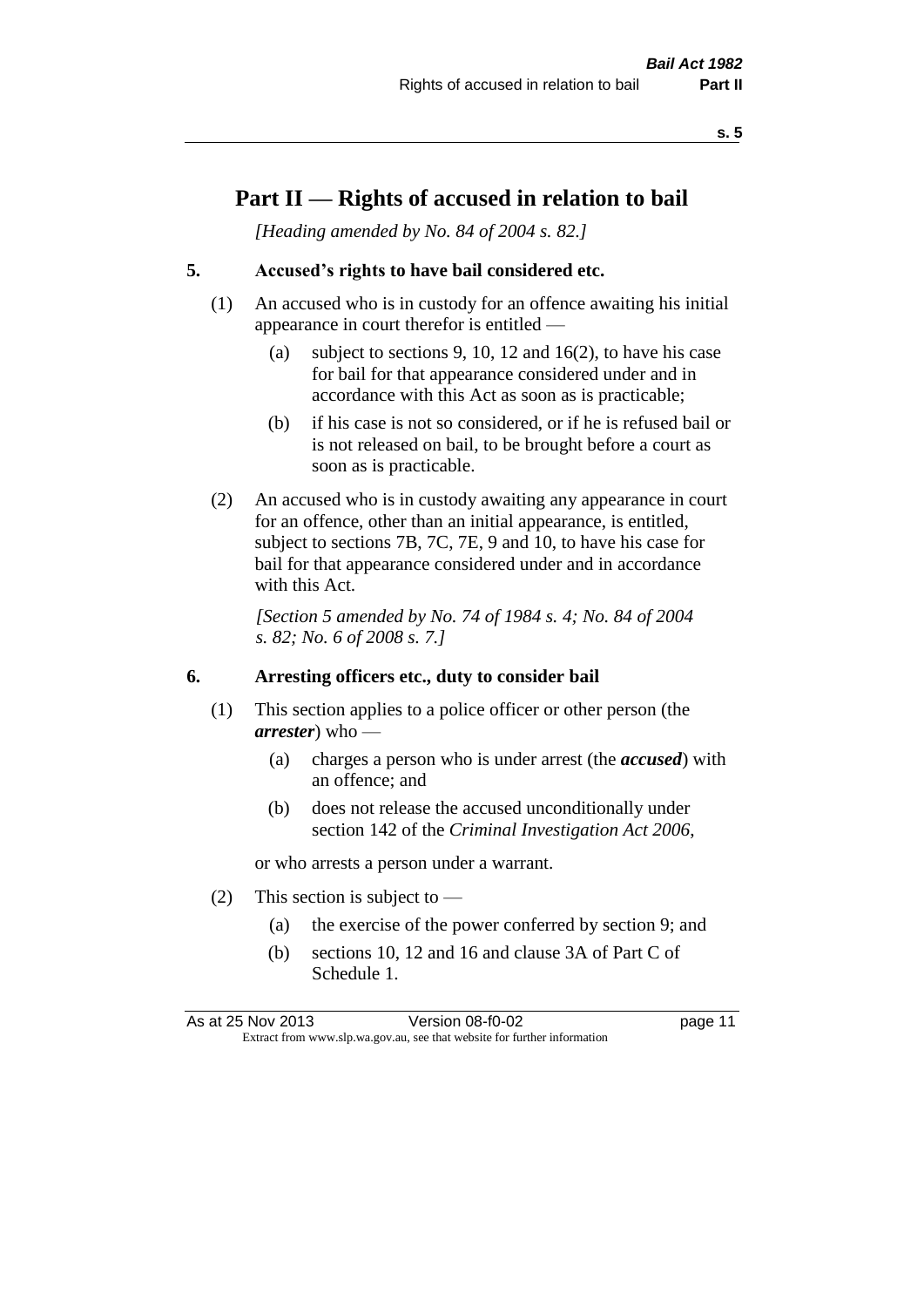- (3) The duties in this section shall be performed whether or not an application for bail is made by or on behalf of the accused.
- (4) As soon as is practicable after the accused is charged, or arrested under a warrant, as the case may be, the arrester shall either —
	- (a) bring the accused or cause the accused to be brought before a court; or
	- (b) perform the other duties of the arrester under this section.
- (5) If the arrester has power to grant the accused bail, the arrester shall consider the accused's case for bail.
- (6) If the arrester does not have power to grant the accused bail, the arrester shall, unless subsection (8), (9) or (10) applies, bring or cause the accused to be brought before an authorised police officer or a justice or, in the case of a child, any authorised officer or a justice, who shall consider the accused's case for bail as soon as is practicable.
- (7) Even if the arrester has power to grant the accused bail, the arrester may, instead of complying with subsection (5), comply with subsection (6) as if the arrester did not.
- (8) If under section 15 only a judge of the Supreme Court or a judge of the Children's Court has power to grant the accused bail, the arrester shall bring the accused or cause the accused to be brought before a judge of the Supreme Court or a judge of the Children's Court, as the case requires, who shall consider the accused's case for bail as soon as is practicable.
- (9) If under section 16 only a justice has power to grant the accused bail, the arrester shall bring the accused or cause the accused to be brought before a justice, who shall consider the accused's case for bail as soon as is practicable.
- (10) If section 16A applies, the arrester shall bring the accused or cause the accused to be brought before a court or judge referred

| page 12 | Version 08-f0-02                                                         | As at 25 Nov 2013 |
|---------|--------------------------------------------------------------------------|-------------------|
|         | Extract from www.slp.wa.gov.au, see that website for further information |                   |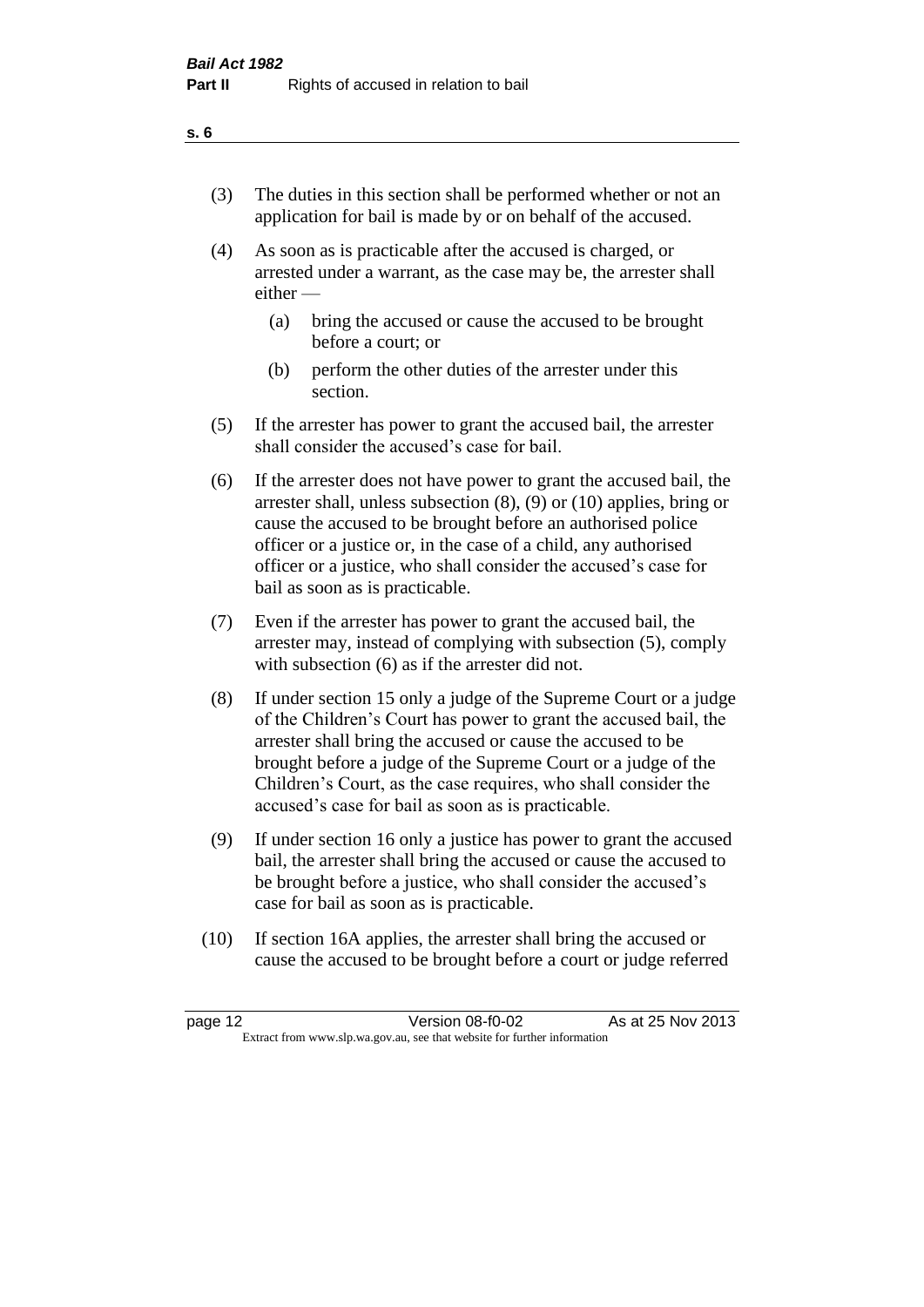to in section 16A(1), who shall consider the accused's case for bail as soon as is practicable.

*[Section 6 inserted by No. 59 of 2006 s. 4(1).]* 

#### **6A. Officials considering bail may order release without bail**

 $(1)$  In this section —

*accused* means an accused who is under arrest, other than pursuant to a warrant;

*released* means released from custody without being required to enter into, or without having entered into, a bail undertaking;

*serious offence* means an indictable offence the penalty specified by a written law for which is or includes imprisonment for 5 years or more or life;

*summary court* means the Magistrates Court or the Children's Court.

- (2) An authorised officer or justice who is considering an accused's case for bail for an initial appearance in a summary court on a charge of an indictable offence that is not a serious offence may order that the accused be served with a summons under the *Criminal Procedure Act 2004*, and released, in respect of the charge unless satisfied —
	- (a) that there are reasonable grounds to suspect the accused would not obey the summons if served with it; or
	- (b) that not releasing the accused is justified under subsection (4) or for any other reason.
- (3) An authorised officer or justice who is considering an accused's case for bail for an initial appearance in a summary court on a charge of a simple offence must order that the accused be served with a court hearing notice under the *Criminal Procedure Act 2004*, and released, in respect of the charge unless satisfied —
	- (a) that the presence of the accused when the charge is dealt with is likely to be necessary for any reason or for sentencing purposes; or

| As at 25 Nov 2013 | Version 08-f0-02                                                         | page 13 |  |
|-------------------|--------------------------------------------------------------------------|---------|--|
|                   | Extract from www.slp.wa.gov.au, see that website for further information |         |  |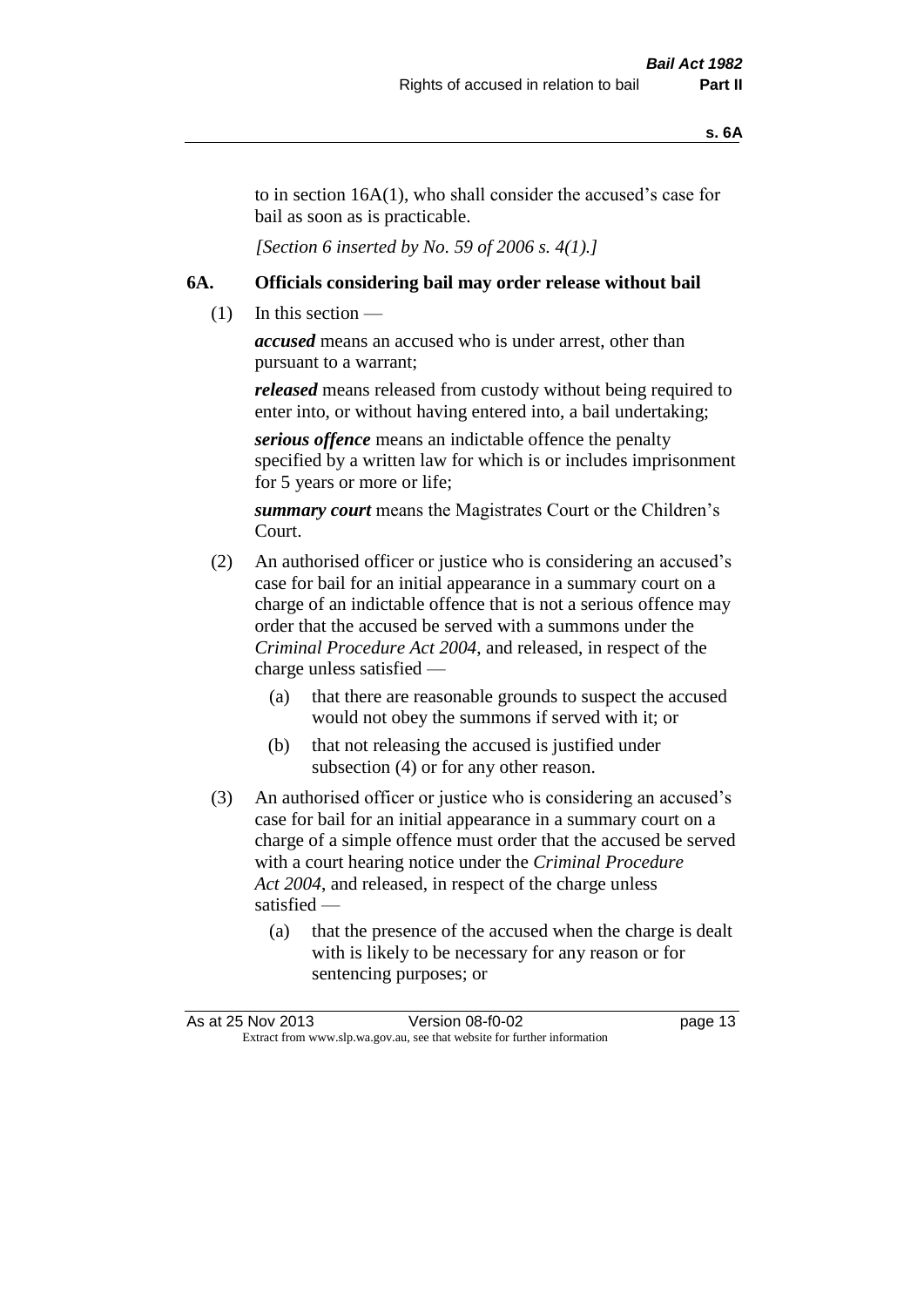#### (b) that not releasing the accused is justified under subsection (4) or for any other reason.

- (4) Not releasing an accused is justified if there are reasonable grounds to suspect that if the accused were released —
	- (a) the accused
		- (i) would commit an offence; or
		- (ii) would continue or repeat an offence with which he or she is charged; or
		- (iii) would endanger another person's safety or property; or
		- (iv) would interfere with witnesses or otherwise obstruct the course of justice, whether in relation to the accused or any other person;

or

- (b) the accused's safety would be endangered.
- (5) This section does not affect the operation of section 28 or 30 of the *Criminal Procedure Act 2004*.

*[Section 6A inserted by No. 59 of 2006 s. 5.]* 

#### **7. Unconvicted accused, court to consider bail for**

(1) Upon and following an accused's initial appearance in court for an offence every judicial officer who may thereafter order his detention or continued detention in custody before conviction for the offence is under a duty, unless section 7B, 7C or 7E applies, to consider the accused's case for bail, whether or not an application for bail is made by the accused or on his behalf.

#### *[(2)-(4) deleted]*

(5) The operation of this section is subject to the exercise of the powers conferred by sections 7A and 9 and to the provisions of sections 10, 12 and 16(2) and clause 3A of Part C of Schedule 1. *[Section 7 amended by No. 74 of 1984 s. 5; No. 49 of 1988 s. 80; No. 45 of 1993 s. 6; No. 84 of 2004 s. 82; No. 59 of 2006 s. 4(2); No. 6 of 2008 s. 8.]* 

page 14 Version 08-f0-02 As at 25 Nov 2013 Extract from www.slp.wa.gov.au, see that website for further information

#### **s. 7**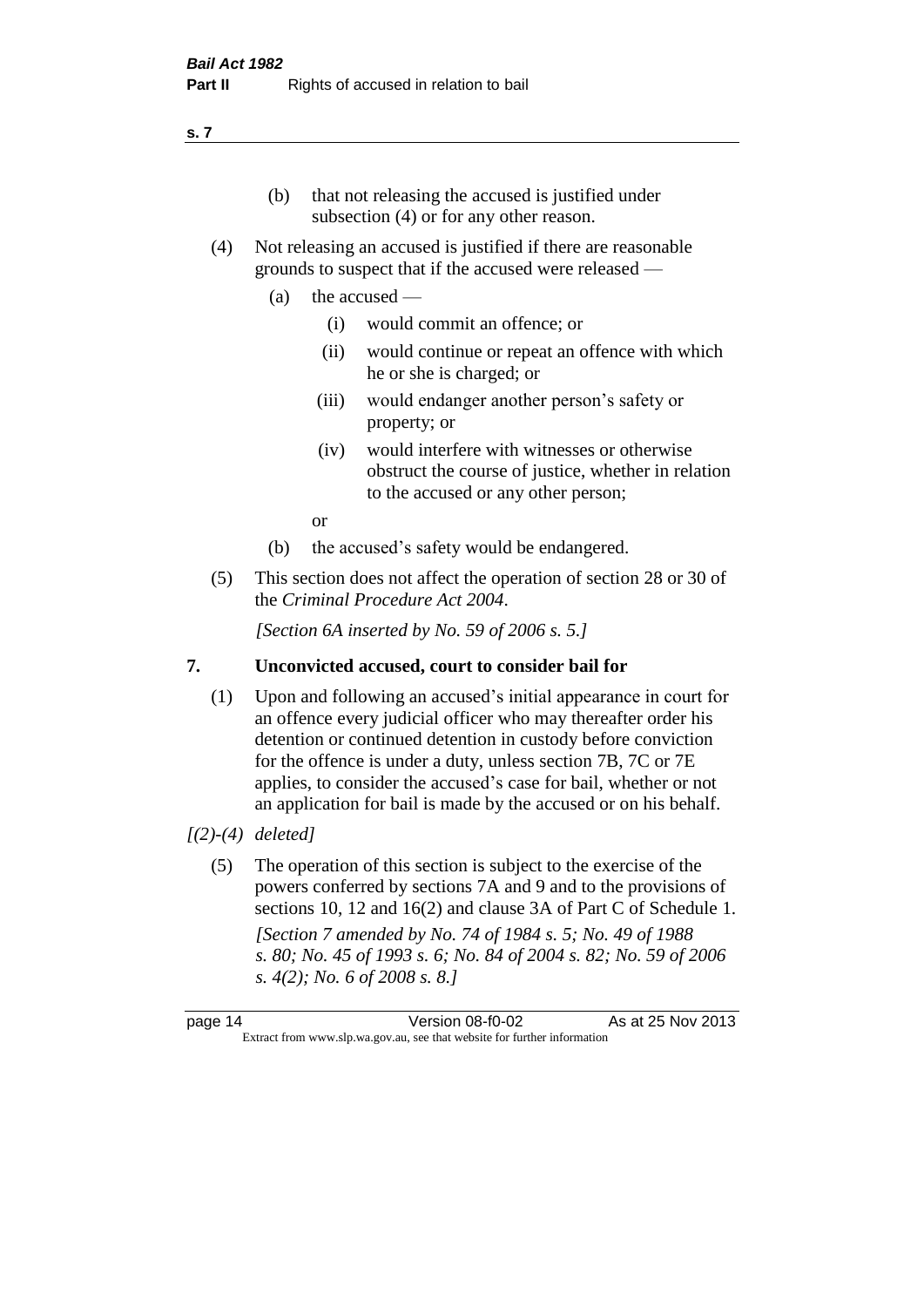#### **7A. Bail may be dispensed with by court**

- (1) A judicial officer referred to in section 7(1) may, instead of discharging the duty imposed by that subsection, dispense with the requirement for bail for an appearance in court for an offence by an accused if the judicial officer —
	- (a) has jurisdiction to do so under section 13A(1); and
	- (b) may properly do so under section 13A(2).
- (2) Where the requirement for bail is dispensed with under this section, the accused has a right to be at liberty until the accused is required to appear before a court for the offence, but subject  $to -$ 
	- (a) section 59A; and
	- (b) any requirement that the accused be in custody for some other offence or reason.

*[Section 7A inserted by No. 6 of 2008 s. 9(1).]*

#### **7B. Adult accused of murder, provisions for**

(1) In this section —

*judge* means a judge of the Supreme Court.

- (2) This section applies where
	- (a) an accused is in custody for an offence of murder so that under section 15 only a judge has power to grant bail; and
	- (b) the accused is not a child.
- (3) Where this section applies the accused, or a person on the accused's behalf, may make an application to a judge for bail at any time before conviction for the offence.
- (4) Upon an accused's initial appearance in court for an offence of murder, the judicial officer who may order the accused's detention in custody is under a duty to inform the accused of the right conferred by subsection (3).

| As at 25 Nov 2013 | Version 08-f0-02                                                         | page 15 |
|-------------------|--------------------------------------------------------------------------|---------|
|                   | Extract from www.slp.wa.gov.au, see that website for further information |         |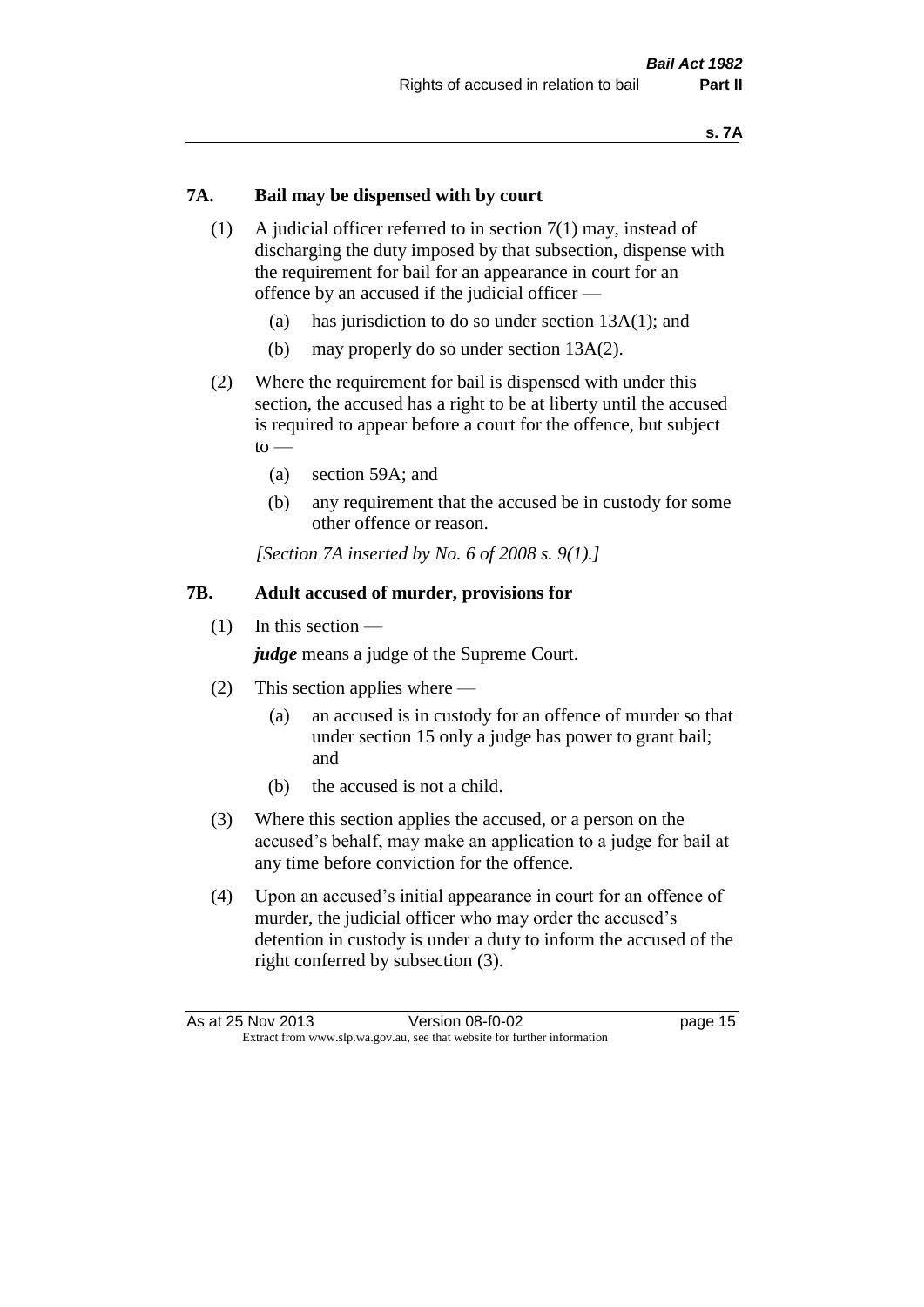#### **s. 7C**

- $(5)$  Where
	- (a) an accused's case for bail has been considered by a judge on an application under subsection (3); and
	- (b) bail has been refused,

the accused's case for bail shall not be considered on any subsequent occasion in the same case when the accused's continued detention may be ordered unless subsection (6) applies.

- (6) The accused's case for bail shall again be considered by a judge if the accused, or a person on the accused's behalf, applies to a judge and satisfies the judge that —
	- (a) new facts have been discovered, new circumstances have arisen or the circumstances have changed since bail was refused; or
	- (b) the accused failed to adequately present the accused's case for bail on the previous occasion.

#### $(7)$  Where —

- (a) an accused's case for bail has been considered by a judge on an application under subsection (3); and
- (b) bail has been granted,

on any subsequent appearance in the same case a judicial officer may order, notwithstanding section 15, that bail is to continue on the same terms and conditions.

(8) The accused is to be taken before a judge for the purposes of an application under this section only if the judge so orders.

*[Section 7B inserted by No. 6 of 2008 s. 9(1); amended by No. 29 of 2008 s. 24(2) and (3).]*

#### **7C. Child accused of murder, provisions for**

(1) This section applies where a child accused is in custody for an offence of murder so that under section 15 only a judge of the Children's Court has power to grant bail.

page 16 **Version 08-f0-02** As at 25 Nov 2013 Extract from www.slp.wa.gov.au, see that website for further information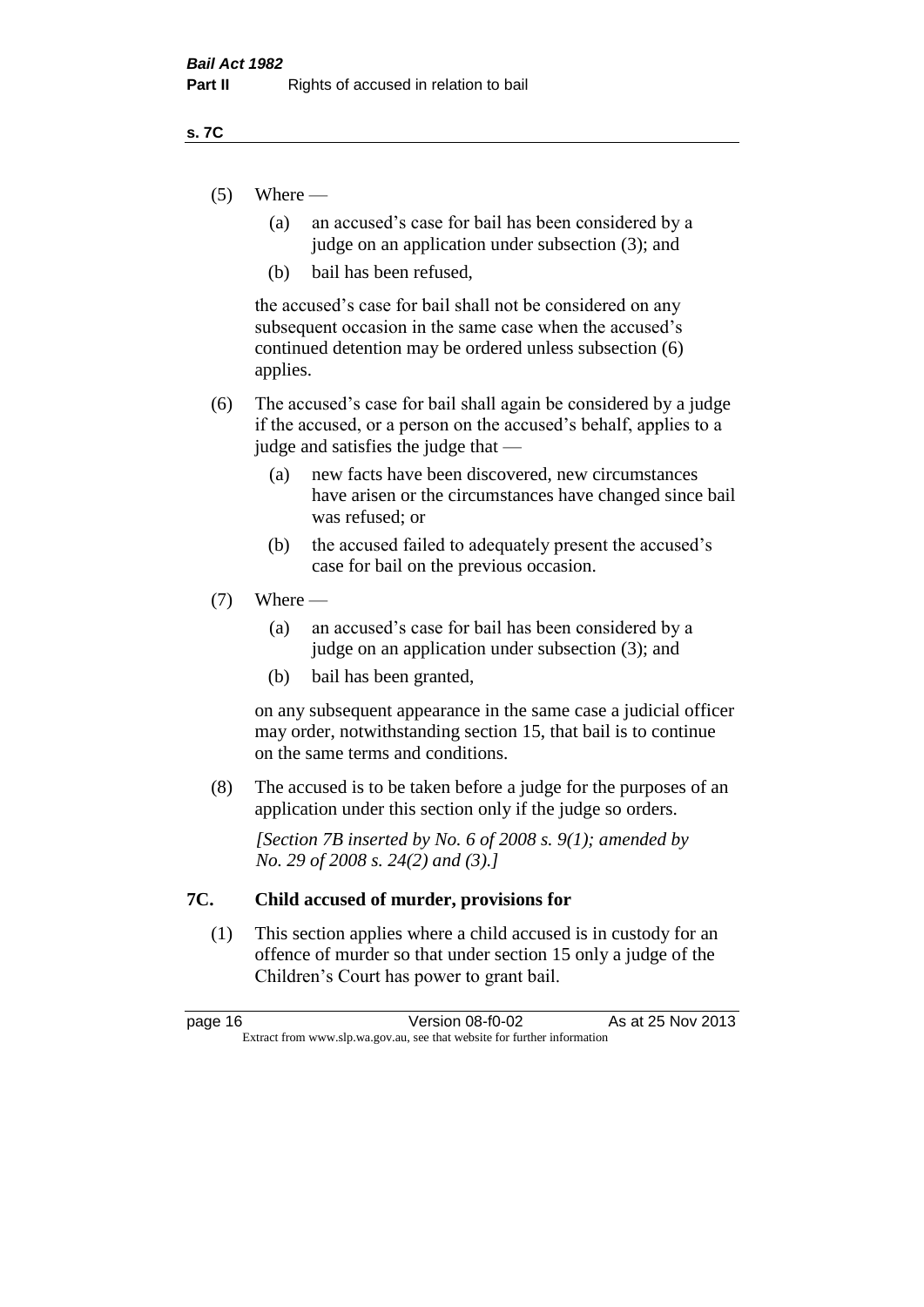- (2) Where this section applies, the judicial officer referred to in section 7(1) other than a judge of the Children's Court, shall, whether or not an application for bail is made by the accused or on the accused's behalf, cause the accused to be taken as soon as is practicable before a judge of the Children's Court for the purpose of having the accused's case for bail considered by the judge.
- (3) Notwithstanding subsection (2), where
	- (a) the duty described in that subsection has been discharged once in relation to a child accused's case for bail; and
	- (b) bail has on that occasion been refused by a judge of the Children's Court,

the accused's case for bail need not be considered on any subsequent occasion in the same case when the accused's continued detention may be ordered unless subsection (4) applies.

- (4) On a subsequent occasion the accused may apply to the judicial officer who may order the accused's continued detention for a reconsideration of the accused's case for bail on the ground  $that -$ 
	- (a) new facts have been discovered, new circumstances have arisen or the circumstances have changed since bail was refused on the occasion mentioned in subsection (3); or
	- (b) the accused failed to adequately present the accused's case for bail on that occasion.
- (5) If the judicial officer is satisfied as to one or more of those grounds the judicial officer shall cause the accused to be taken as soon as is practicable before a judge of the Children's Court for the purpose of having the accused's case for bail considered by the judge.

*[Section 7C inserted by No. 6 of 2008 s. 9(1); amended by No. 29 of 2008 s. 24(4).]*

As at 25 Nov 2013 **Version 08-f0-02** page 17 Extract from www.slp.wa.gov.au, see that website for further information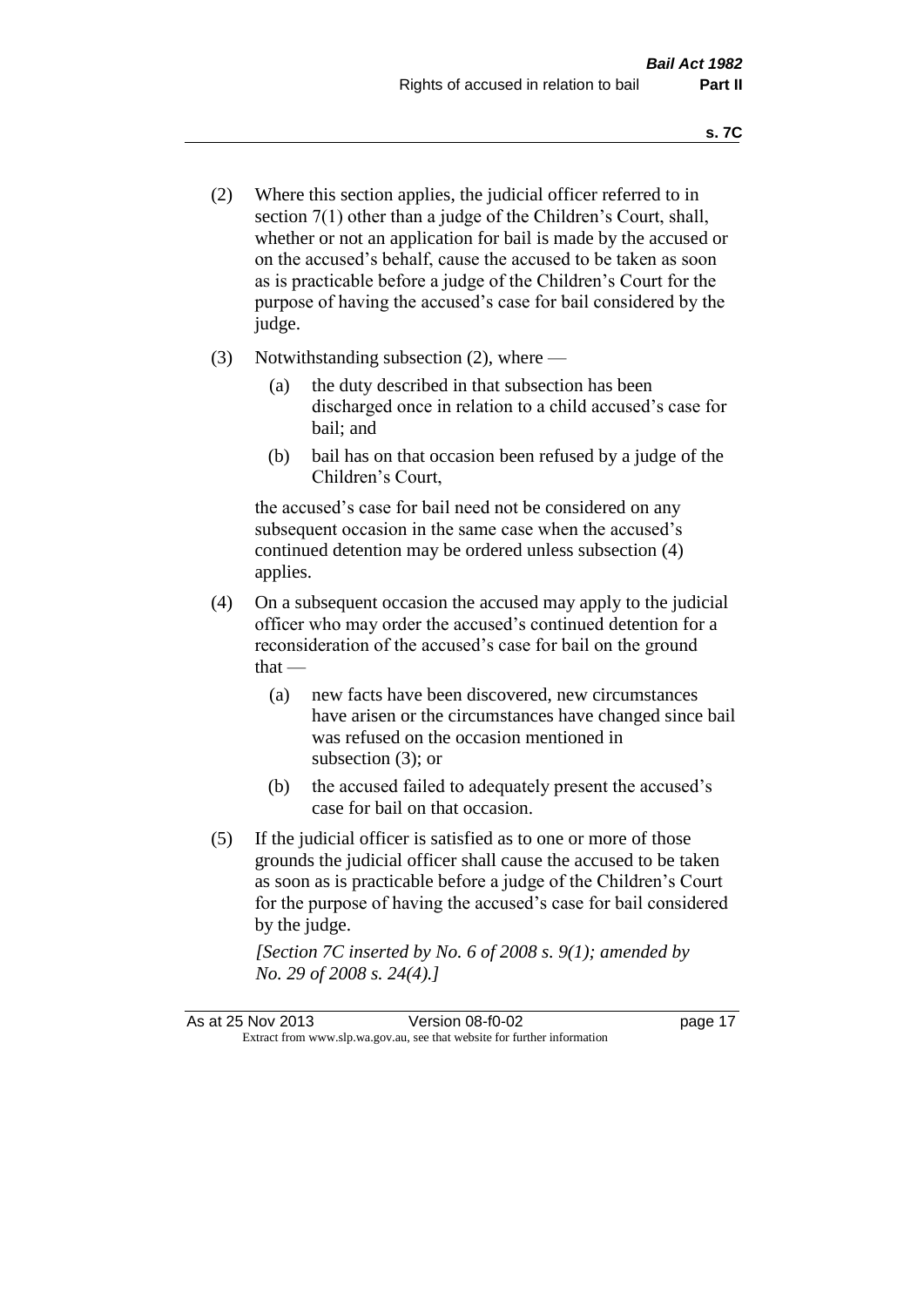| ×<br>۰. | ۰. |  |
|---------|----|--|
|---------|----|--|

#### **7D. Bail after initial decision by court, court's duty as to**

- (1) Notwithstanding section 7(1), after
	- (a) the duty described in that subsection has been discharged once in relation to an accused's case for bail; or
	- (b) a judge of the Children's Court has considered the case under section 15,

it is sufficient on any subsequent consideration of bail in the same case for a judicial officer, including a judge of the Children's Court acting under section 15, to make inquiry of the accused in terms of subsection (2).

- (2) The inquiry to be so made is  $-$ 
	- (a) whether any new fact has been discovered or new circumstance has arisen, or whether the circumstances have changed, since bail was previously granted or refused; and
	- (b) whether the accused considers that the accused failed to adequately present the accused's case for bail on a previous occasion.
- (3) Unless the judicial officer is satisfied that there is any reason of the kind mentioned in subsection (2) for not doing so, the judicial officer may adopt the decision previously made in the case, but with power to make such variations of the terms and conditions of bail as the judicial officer thinks fit.

*[Section 7D inserted by No. 6 of 2008 s. 9(1).]*

#### **7E. Bail refused for trial, court's duty during trial**

- $(1)$  Where
	- (a) an accused has been refused bail for the accused's appearance for trial for an offence; and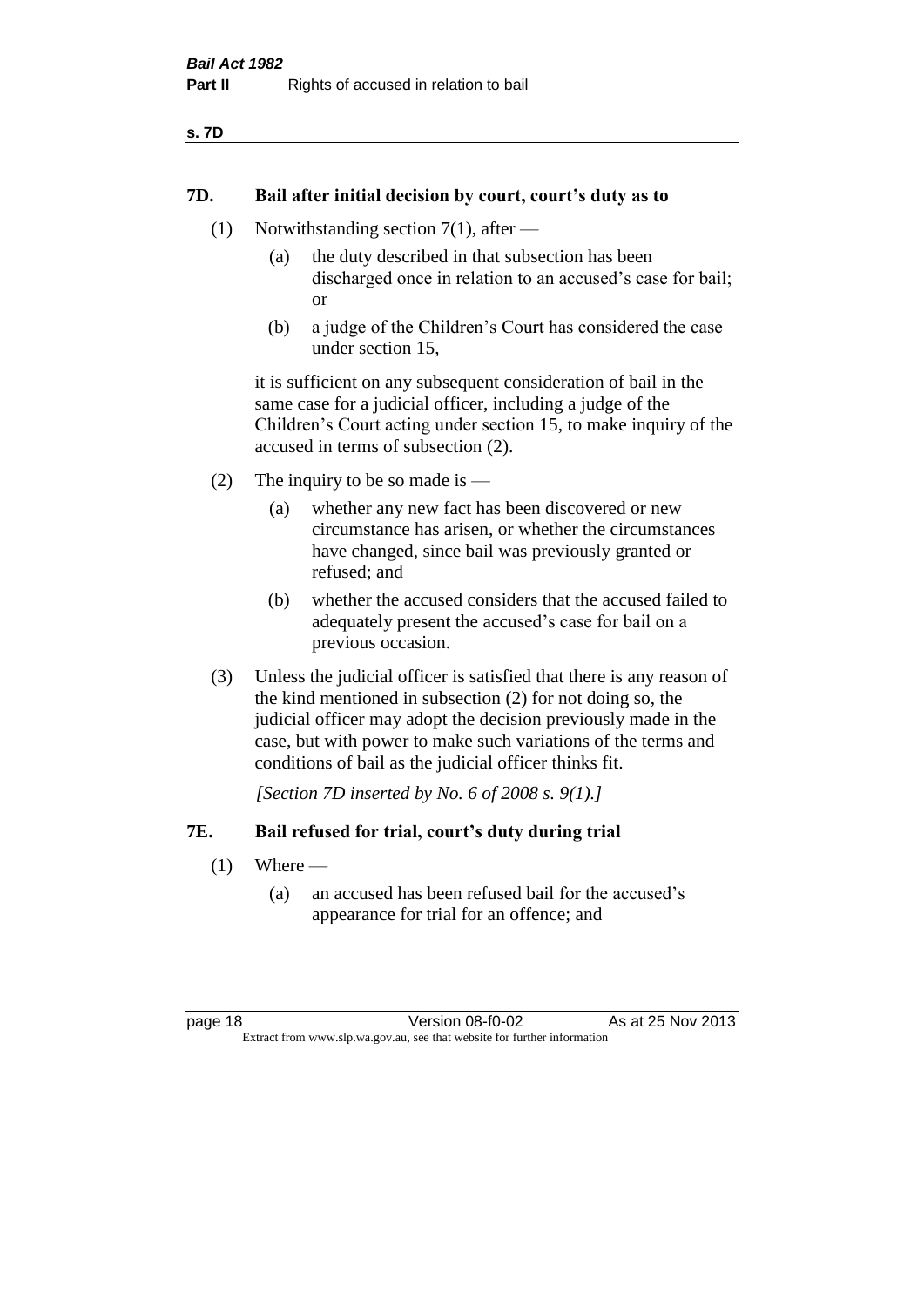(b) the trial extends beyond one day,

a judicial officer referred to in section 7(1) need not comply with that subsection unless the accused, or a person on the accused's behalf, applies for bail.

(2) In subsection  $(1)$  —

*trial* means that part of proceedings for an offence when evidence is being received by the court in respect of the offence and also extends to any time when —

- (a) legal argument is being heard; or
- (b) a judicial officer or a jury is deliberating.

*[Section 7E inserted by No. 6 of 2008 s. 9(1).]*

#### **7F. Appeal from court of summary jurisdiction, bail in case of**

- (1) If a person is in custody and an appeal has been commenced under the *Criminal Appeals Act 2004* Part 2 in connection with the decision by virtue of which the person is in custody, the person may apply for bail —
	- (a) if the appeal is to be heard and determined by the Court of Appeal or if an application has been made to the Court of Appeal for leave to appeal to the Court of Appeal — to a judge of appeal; or
	- (b) in any other case to a judge of the Supreme Court.
- (2) Bail shall not be granted to an applicant for bail under subsection (1) unless —
	- (a) the applicant has given notice of the application for bail  $to -$ 
		- (i) the Director of Public Prosecutions; or
		- (ii) the State Solicitor,

as the case may require; and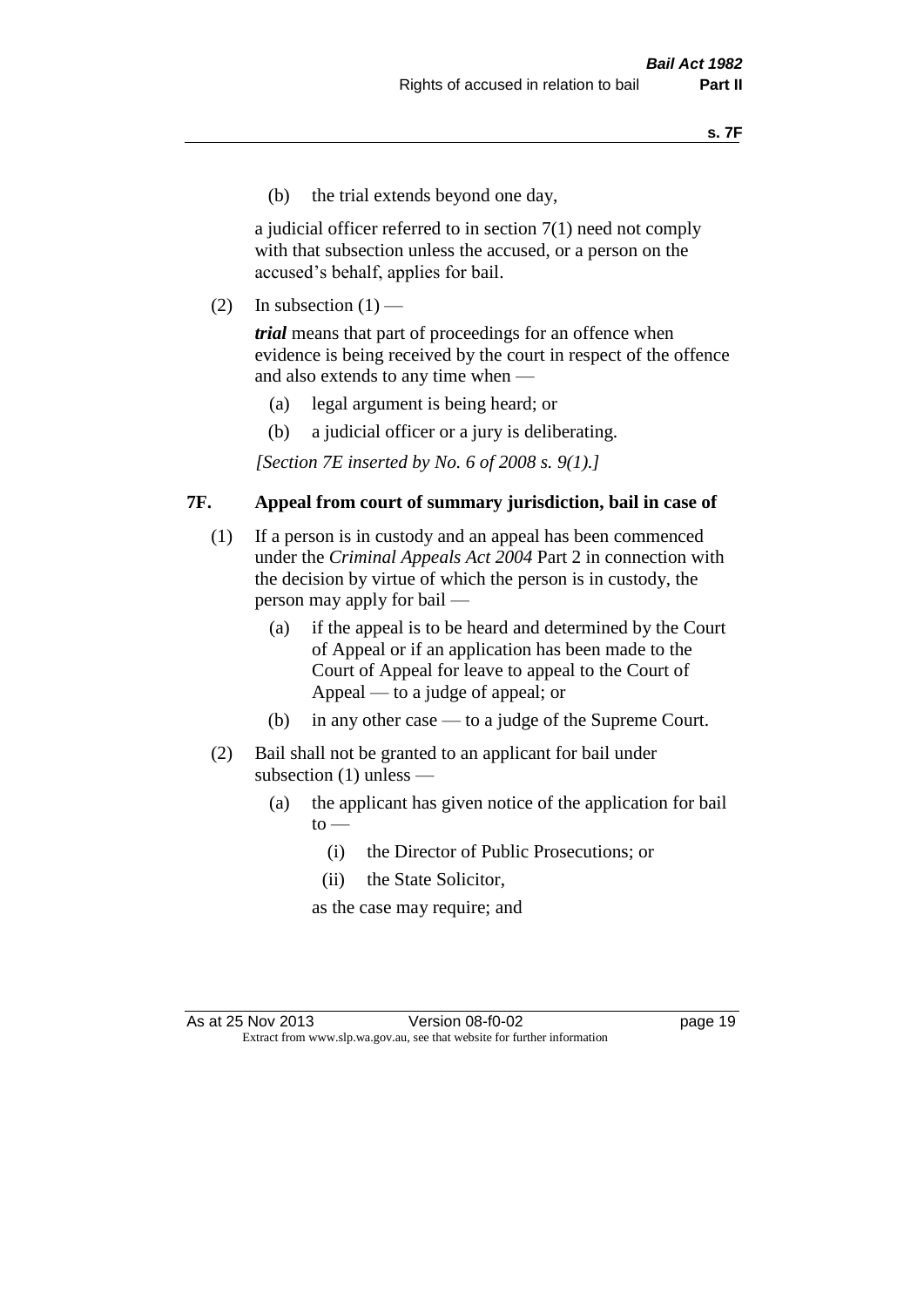#### (b) that official has been given an opportunity to be heard on the application.

*[Section 7F inserted by No. 6 of 2008 s. 9(1).]*

#### **8. Accused to be given information, approved forms etc.**

- (1) Subject to subsection (4), a judicial officer or authorised officer who is called upon to consider an accused's case for bail, on the first occasion when it arises in relation to an offence or group of offences for which an accused is required to appear, shall ensure that the accused is, or has been, given —
	- (a) such information in writing as to the effect of this Act as is prescribed for the purposes of this paragraph; and
	- (b) an approved form for completion, designed to disclose to the judicial officer or authorised officer all information relevant to the decision; and
	- (c) where the accused is unable or insufficiently able, to read, speak or write English, such assistance as he may reasonably require in order to have communicated to him the information mentioned in paragraph (a) and complete the form referred to in paragraph (b).
- (2) After an accused case for bail has been considered once, a judicial officer or authorised officer on any subsequent consideration of bail in the same case shall —
	- (a) comply with subsection (1)(a); and
	- (b) either comply with subsection (1)(b) or obtain the form previously completed for the purposes of that paragraph, if any, and ensure that —
		- (i) the form is revised in order to show any changes which he is informed have occurred since it was completed; and
		- (ii) any assistance, of the kind referred to in subsection  $(1)(c)$  is given to the accused for the purpose of completing or revising the form, as the case may be.

page 20 Version 08-f0-02 As at 25 Nov 2013 Extract from www.slp.wa.gov.au, see that website for further information

#### **s. 8**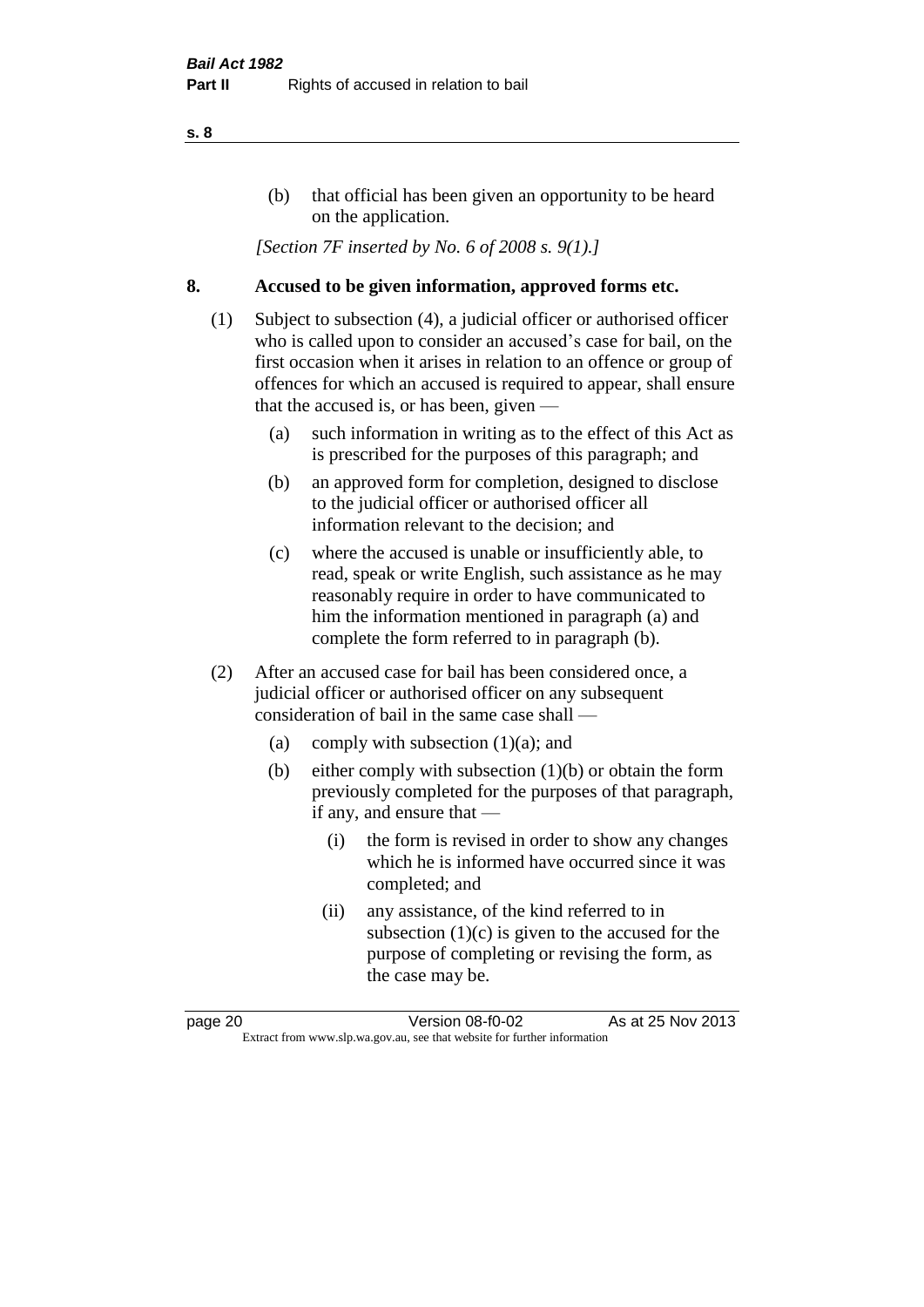- **s. 9**
- (3) Nothing in this section shall be read as limiting section 23.
- (3a) Notwithstanding subsection  $(1)(a)$  or  $(2)(a)$  a judicial officer or authorised officer need not comply with that paragraph if it appears to him that the accused's case for bail is such that bail is likely to be granted to him in accordance with this Act; but if it subsequently appears to him that bail will not be granted or that the accused is dissatisfied with any condition imposed on the grant of bail he shall then comply with that paragraph.
- (4) Notwithstanding subsection (1)(b) or (2)(b), a judicial officer or an authorised officer may dispense with completion or revision of the form referred to in those paragraphs if it appears to him that —
	- (a) the accused's case for bail is such that bail is likely to be granted to him in accordance with this Act; and
	- (b) the information in the possession of the judicial officer or authorised officer is sufficient for his consideration of the case.
- (5) Where a person has applied for bail for an appeal as mentioned in section 7F(1), this section applies as if the consideration of bail for the appeal were a first consideration of bail for an offence.

*[Section 8 amended by No. 74 of 1984 s. 6; No. 15 of 1988 s. 6; No. 33 of 1989 s. 18; No. 84 of 2004 s. 82; No. 6 of 2008 s. 9(2) and 43(1).]* 

#### **9. Bail decision may be deferred until more information obtained etc.**

- (1) Subject to section 26(2) of the *Young Offenders Act 1994*, a judicial officer or authorised officer who is called upon to consider a case for bail may defer consideration of the case for a period not exceeding 30 days if he thinks it is necessary —
	- (a) to obtain more information for the purpose of making a decision in accordance with this Act; or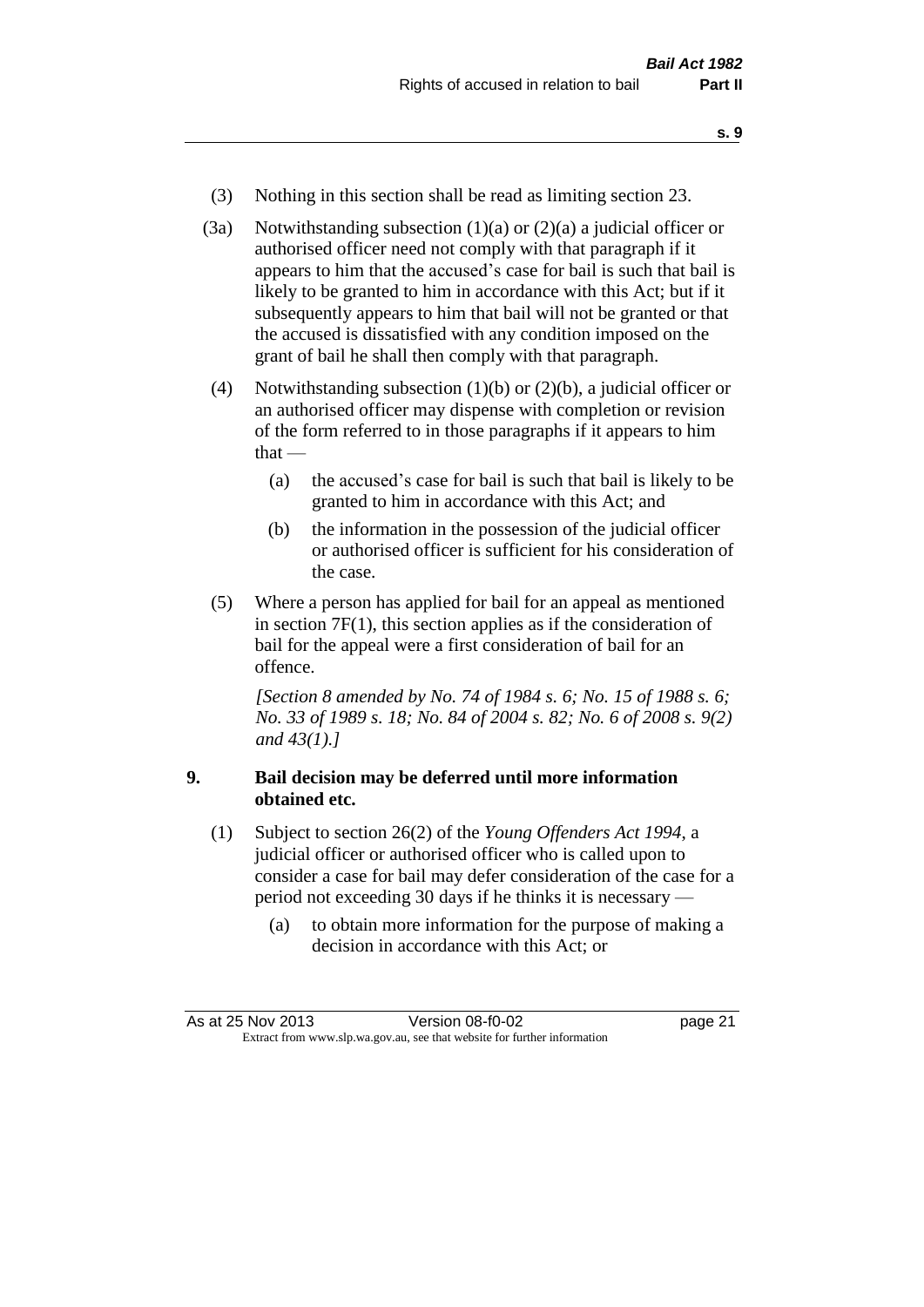**s. 10**

- (b) to take any step authorised by section  $24(1)$  or  $24A(1)$ or (2).
- (2) Nothing in this section shall be taken to limit the right of an accused to be brought before a court as soon as is practicable if he is not released on bail.

*[Section 9 amended by No. 57 of 1997 s. 21(2); No. 84 of 2004 s. 82; No. 6 of 2008 s. 10(1).]*

#### **10. Sections 5, 6 and 7 do not apply if accused imprisoned for other cause**

Notwithstanding sections 5, 6 and 7, the rights conferred on an accused and the duties imposed on police officers, authorised officers and judicial officers by those sections in respect of an appearance in court for an offence do not arise where —

- (a) the accused is in custody for some other offence or reason (including the non-payment of a sum of money); and
- (b) the police officer, authorised officer or judicial officer is satisfied that the accused is likely to remain in custody for that other offence or reason until or beyond the time for the appearance for the first-mentioned offence.

*[Section 10 amended by No. 84 of 2004 s. 82.]*

#### **11. Accused's rights following grant of bail**

- $(1)$  When
	- (a) bail has been granted to an accused for an appearance in court; and
	- (b) all conditions which are to be complied with before the release of the accused have been complied with; and

page 22 Version 08-f0-02 As at 25 Nov 2013 Extract from www.slp.wa.gov.au, see that website for further information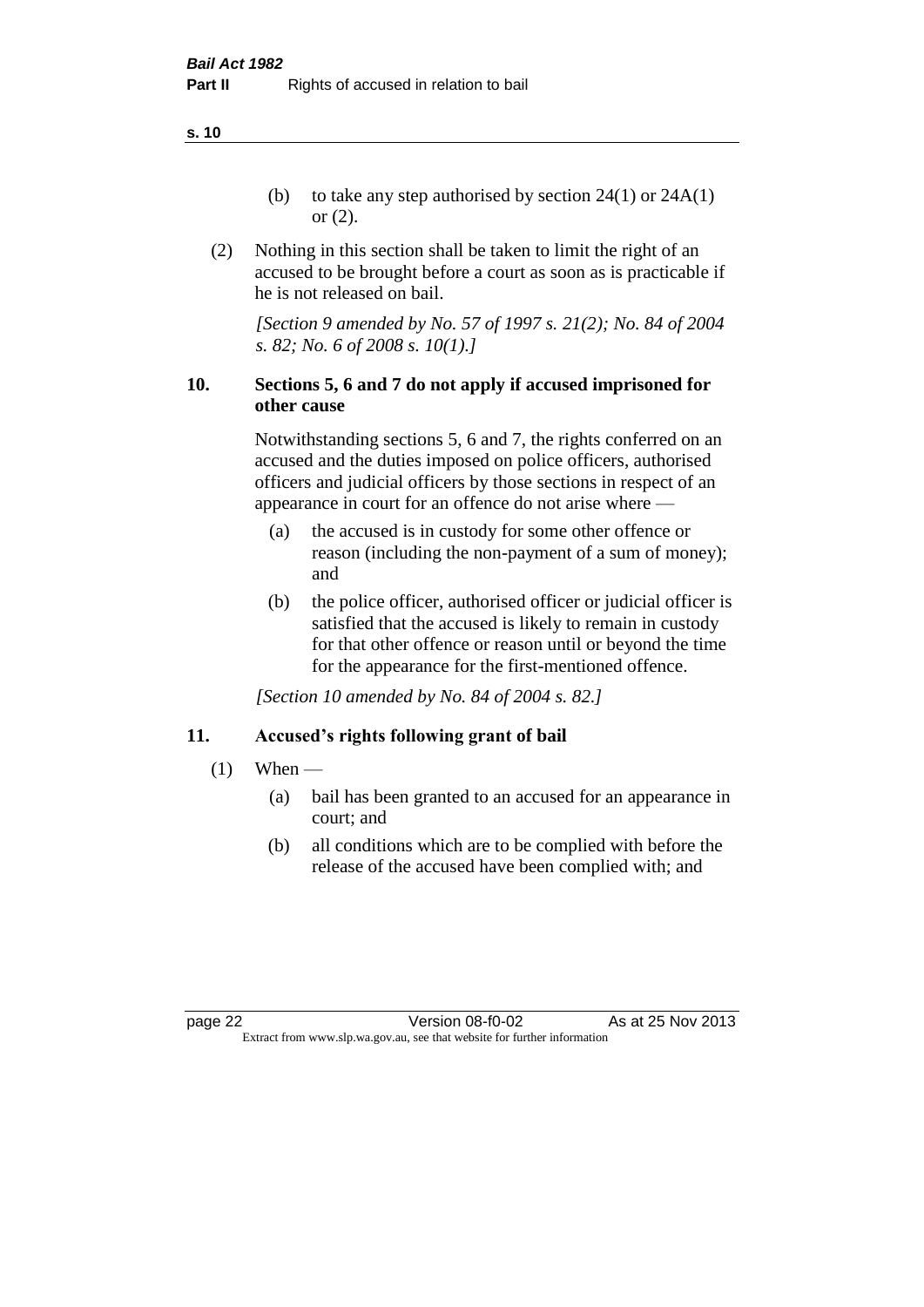(c) he has entered into a bail undertaking for that appearance or his bail undertaking is deemed to be amended under section 31(3),

the accused has a right to be at liberty until he is required to appear, or to next appear, before a court, but subject to —

- (d) any requirement that he be in custody for some other reason; and
- (e) the exercise of the powers in sections 14(3), 17A, 46, 50F, 54 and 55; and
- (f) the limitation mentioned in section 12.
- (2) Where the accused is in custody in a lock-up, court custody centre or prison, the right conferred by subsection (1) is also subject to the person in charge of the lock-up, court custody centre or prison either —
	- (a) signing a certificate under subsection (3); or
	- (b) receiving notice that a certificate has been signed by another person under that subsection.
- (3) After an accused becomes entitled to be at liberty as provided in subsection (1), a person referred to in section 29 may sign a certificate to that effect in the prescribed form.
- (4) The person in charge of a lock-up, court custody centre or prison in which the accused is in custody shall release the accused from custody as soon as is practicable after —
	- (a) the person in charge signs the certificate; or
	- (b) if the certificate is signed by a person other than the person in charge, the person in charge receives notice as described in subsection (2)(b).

*[Section 11 amended by No. 74 of 1984 s. 7; No. 15 of 1988 s. 7; No. 49 of 1988 s. 81; No. 45 of 1993 s. 7; No. 47 of 1999 s. 8; No. 59 of 2004 s. 141; No. 84 of 2004 s. 82; No. 6 of 2008 s. 11(1) and (2).]* 

As at 25 Nov 2013 Version 08-f0-02 page 23 Extract from www.slp.wa.gov.au, see that website for further information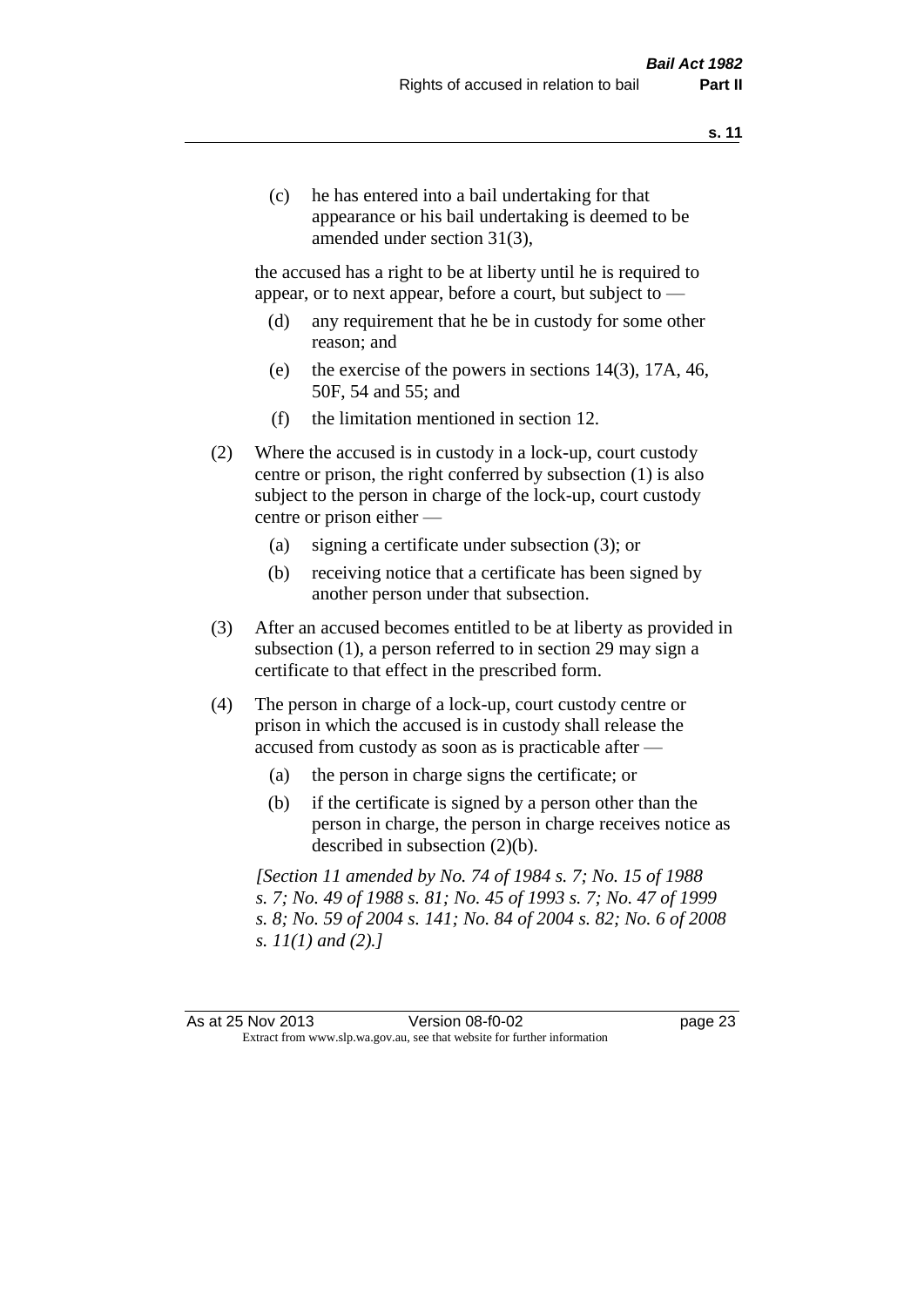#### **s. 12**

#### **12. Rights in s. 7A(2) and 11, limitations on**

The right of an accused to have his case for bail considered as soon as is practicable, his right to be at liberty as mentioned in sections 7A(2) and 11(1), and the corresponding duties created by this Part, are limited so far as is reasonably necessary for the exercise or performance by a person of any statutory power or function vested in him which requires or permits the continued custody of the accused, including the exercise of the powers set out in Part 12 of the *Criminal Investigation Act 2006* and Parts 6 and 7 of the *Criminal Investigation (Identifying People) Act 2002*.

*[Section 12 amended by No. 6 of 2002 Sch. 2 cl. 1; No. 84 of 2004 s. 82; No. 59 of 2006 s. 6; No. 6 of 2008 s. 12.]*

page 24 Version 08-f0-02 As at 25 Nov 2013 Extract from www.slp.wa.gov.au, see that website for further information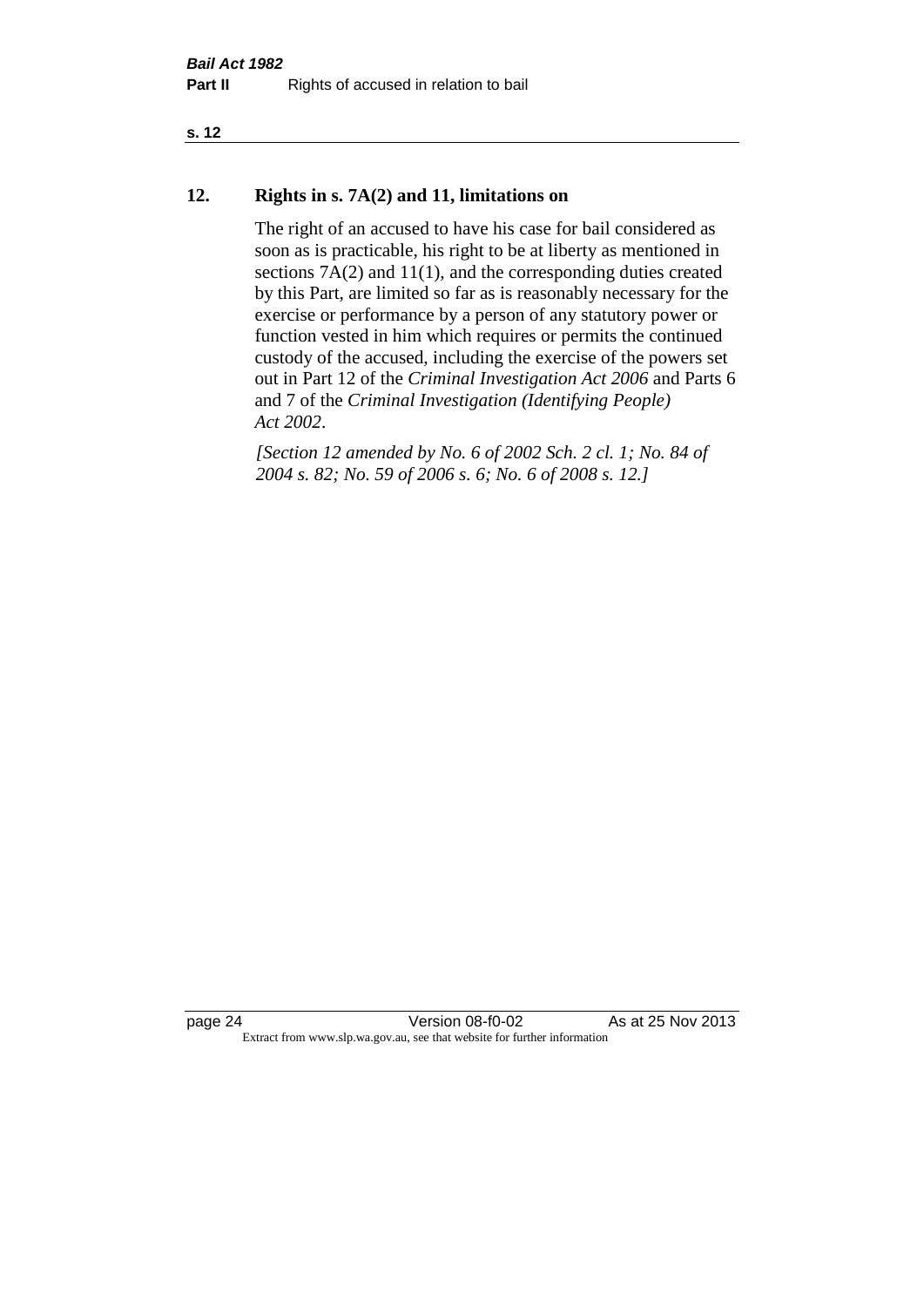### **Part III — Jurisdiction relating to bail**

*[Heading inserted by No. 6 of 2008 s. 13.]*

#### **13. Jurisdiction to grant bail, who has etc. (Sch. 1)**

- (1) Jurisdiction to grant bail for any appearance described in the first column of Part A of Schedule 1 is vested in the judicial officer or authorised officer specified in the second column of that Part opposite thereto and shall be exercised subject to and in accordance with this Part and the further provisions in Parts B, C and D of Schedule 1.
- (2) A home detention condition shall not be imposed as a condition of bail except by a judicial officer.

*[Section 13 amended by No. 61 of 1990 s. 5; No. 45 of 1993 s. 12.]* 

#### **13A. Jurisdiction in s. 7A to dispense with bail, who has and exercise of**

- (1) Jurisdiction to dispense with the requirement for bail under section 7A for any appearance described in the first column of Schedule 1 Part A clause 2 or 3 is vested, subject to Schedule 1 Part B, in the judicial officer specified in the second column of that clause opposite that description, but Schedule 1 Part A clause 7 does not apply for the purposes of this subsection.
- (2) The jurisdiction referred to in subsection (1) is exercisable  $only$ —
	- (a) in respect of an appearance in court before conviction for an offence; and
	- (b) if it appears to the judicial officer that bail would be granted in accordance with Schedule 1 Part C clause 1 or 2 but that in the circumstances the completion of bail papers is an unnecessary imposition.
- (3) Where a judicial officer dispenses with the requirement for bail for an appearance by an accused the registrar of the court shall,

| As at 25 Nov 2013                                                        |  | Version 08-f0-02 | page 25 |
|--------------------------------------------------------------------------|--|------------------|---------|
| Extract from www.slp.wa.gov.au, see that website for further information |  |                  |         |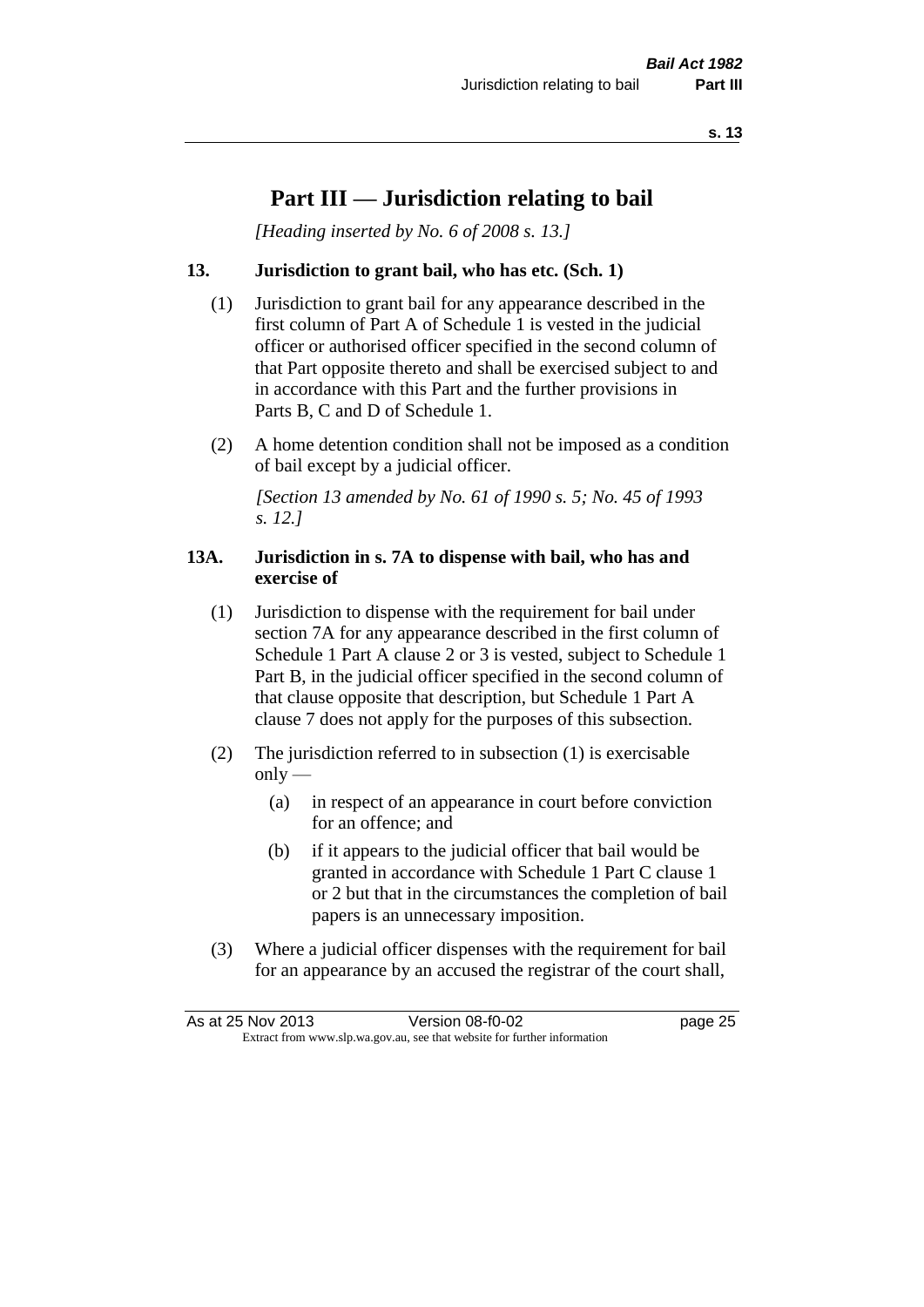#### **s. 13B**

in accordance with section 13B, give written notice to the accused of the time and place for the appearance.

*[Section 13A inserted by No. 6 of 2008 s. 14.]*

#### **13B. Notices under s. 13A(3), service and proof of**

- (1) A written notice to an accused under section  $13A(3)$  shall be
	- (a) given to the accused personally; or
	- (b) sent to the accused
		- (i) by post to the accused's address appearing in the records of the court; or
		- (ii) in urgent cases or with the accused's consent, by electronic communication.
- (2) A person who gives or sends a notice in accordance with subsection (1) shall endorse on a file copy of the notice a certificate showing —
	- (a) that the person has done so; and
	- (b) the time of doing so.
- (3) If a notice is sent by post under subsection  $(1)(b)(i)$ , the notice is to be presumed, unless the contrary is shown, to have been received at the time when, in the ordinary course of events, it would have been delivered.
- (4) In any proceedings
	- (a) a document purporting to be a copy of a notice referred to in subsection (1) is evidence of the terms of the notice; and
	- (b) an endorsement on a copy of a notice referred to in subsection (2) purporting to be a certificate referred to in that subsection is evidence of the matters appearing in the certificate without proof of the signature of the person who made the endorsement.

*[Section 13B inserted by No. 6 of 2008 s. 14.]*

page 26 Version 08-f0-02 As at 25 Nov 2013 Extract from www.slp.wa.gov.au, see that website for further information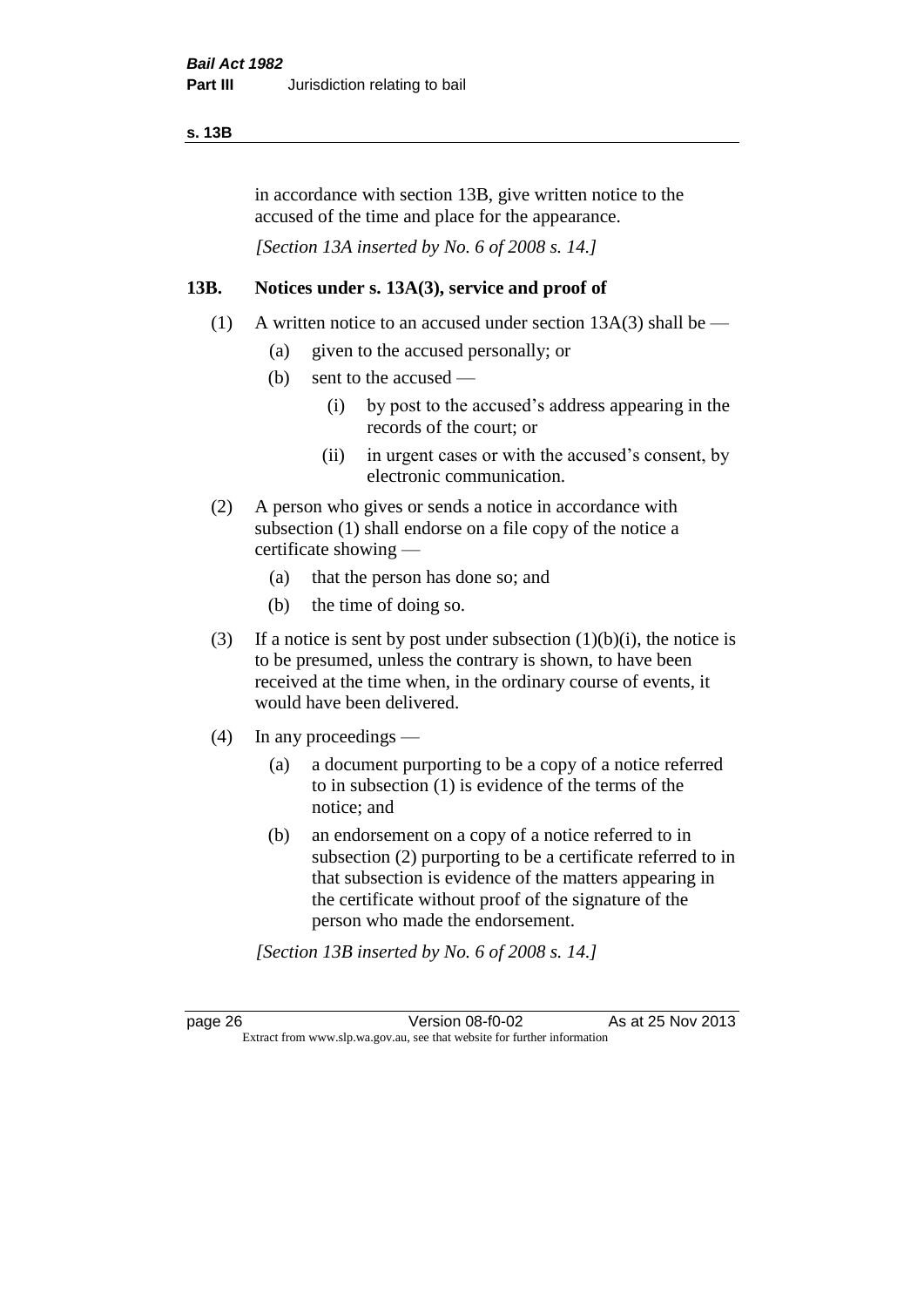#### **14. Judges, jurisdiction of**

- (1) A judge may, in accordance with this  $Act -$ 
	- (a) exercise a power to grant bail which is conferred upon any other judicial officer or any authorised officer by this Act; and
	- (b) revoke or vary any bail previously granted by any other such officer; and
	- (c) under section 7A dispense with the requirement for bail or revoke an existing dispensation.
- (2) Subject to subsection (2a), the jurisdiction of a judge under subsection (1) in respect of an appearance by an accused may be invoked by application made by either the prosecutor or the accused, and whether or not any other judicial officer has —
	- (a) previously granted, refused or dispensed with bail; or
	- (b) exercised any power conferred on him by section 55,

in respect of that appearance.

- (2a) After the jurisdiction under subsection (1) has been invoked once by an accused in relation to an offence or group of offences for which he is required to appear, it may not be further invoked by that accused in relation to that offence or group of offences unless the accused satisfies a judge that —
	- (a) new facts have been discovered, new circumstances have arisen or the circumstances have changed since the occasion when the jurisdiction was invoked; or
	- (b) he failed to adequately present his case for bail on that occasion.
- (3) Where under subsection (1) a judge
	- (a) revokes the bail of an accused who is at liberty, he may order that the accused be returned to custody to await the appearance for which the bail was granted;

As at 25 Nov 2013 Version 08-f0-02 page 27 Extract from www.slp.wa.gov.au, see that website for further information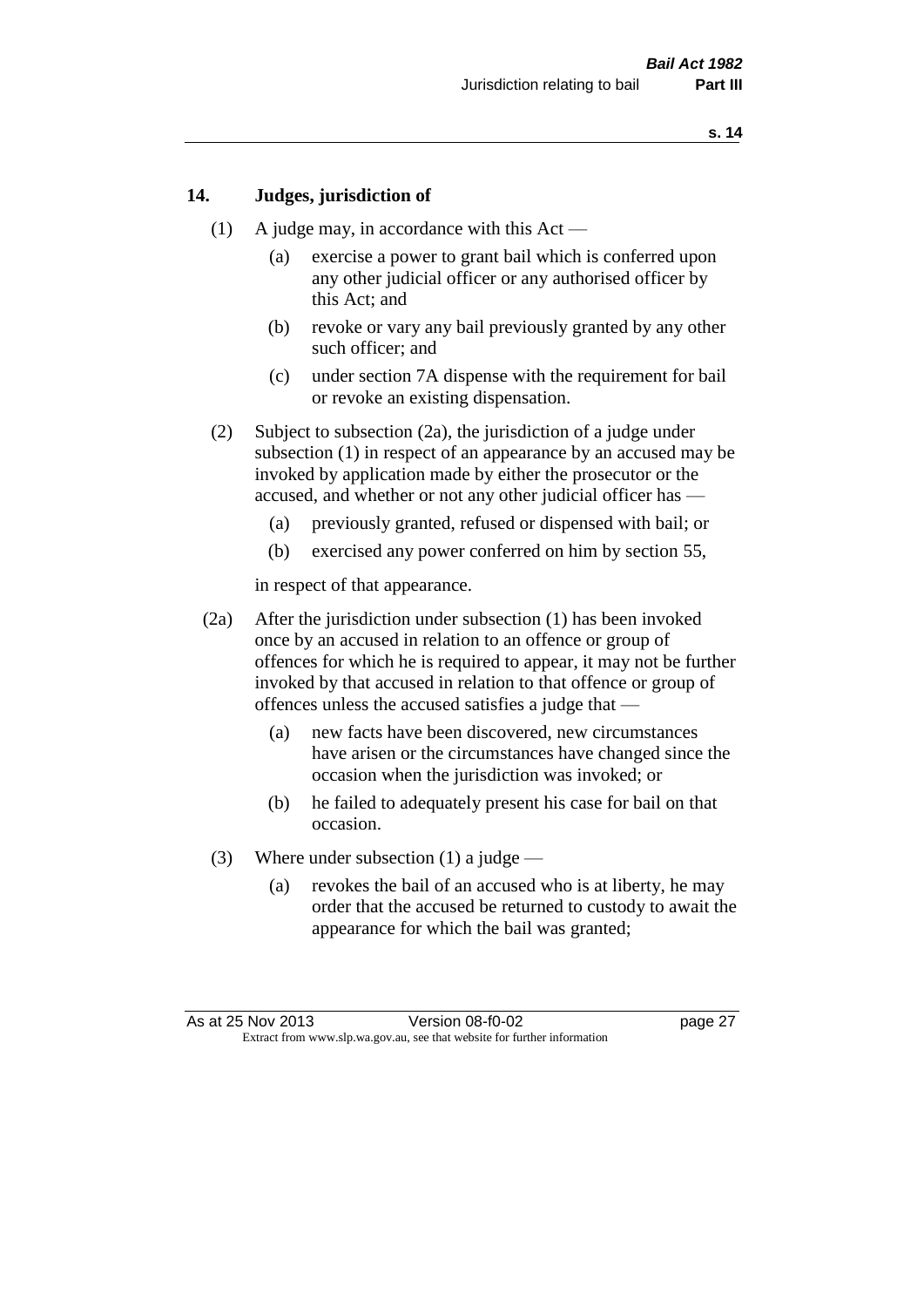#### (b) varies the bail of such an accused, he may order that the accused be returned to custody until he becomes entitled to be at liberty pursuant to section 11,

and the judge may issue any warrant which may be necessary to carry such an order into effect.

- (4) In this section
	- (a) references to a judge are references
		- (i) in the case of a child charged with an offence before the Children's Court, to a judge of that Court; and
		- (ii) in the case of an accused committed for trial or sentence to the District Court, to a judge of that Court; and
		- (iii) in any other case, to a judge of the Supreme Court;
		- and
	- (b) references to any other judicial officer
		- (i) in relation to the exercise of powers under this section by a judge, are references to any judicial officer whose jurisdiction is inferior to that of the judge; but
		- (ii) in relation to the exercise of powers under this section by a judge of the Supreme Court, do not include a judge of the Children's Court or a judge of the District Court.

*[Section 14 amended by No. 74 of 1984 s. 8; No. 49 of 1988 s. 82; No. 84 of 2004 s. 82; No. 6 of 2008 s. 15(1)-(4).]* 

#### **15. Accused charged with murder, jurisdiction as to bail for**

(1) Where an accused is in custody for murder, the power to grant bail shall be exercised only by a judge of the Supreme Court, or

page 28 **Version 08-f0-02** As at 25 Nov 2013 Extract from www.slp.wa.gov.au, see that website for further information

#### **s. 15**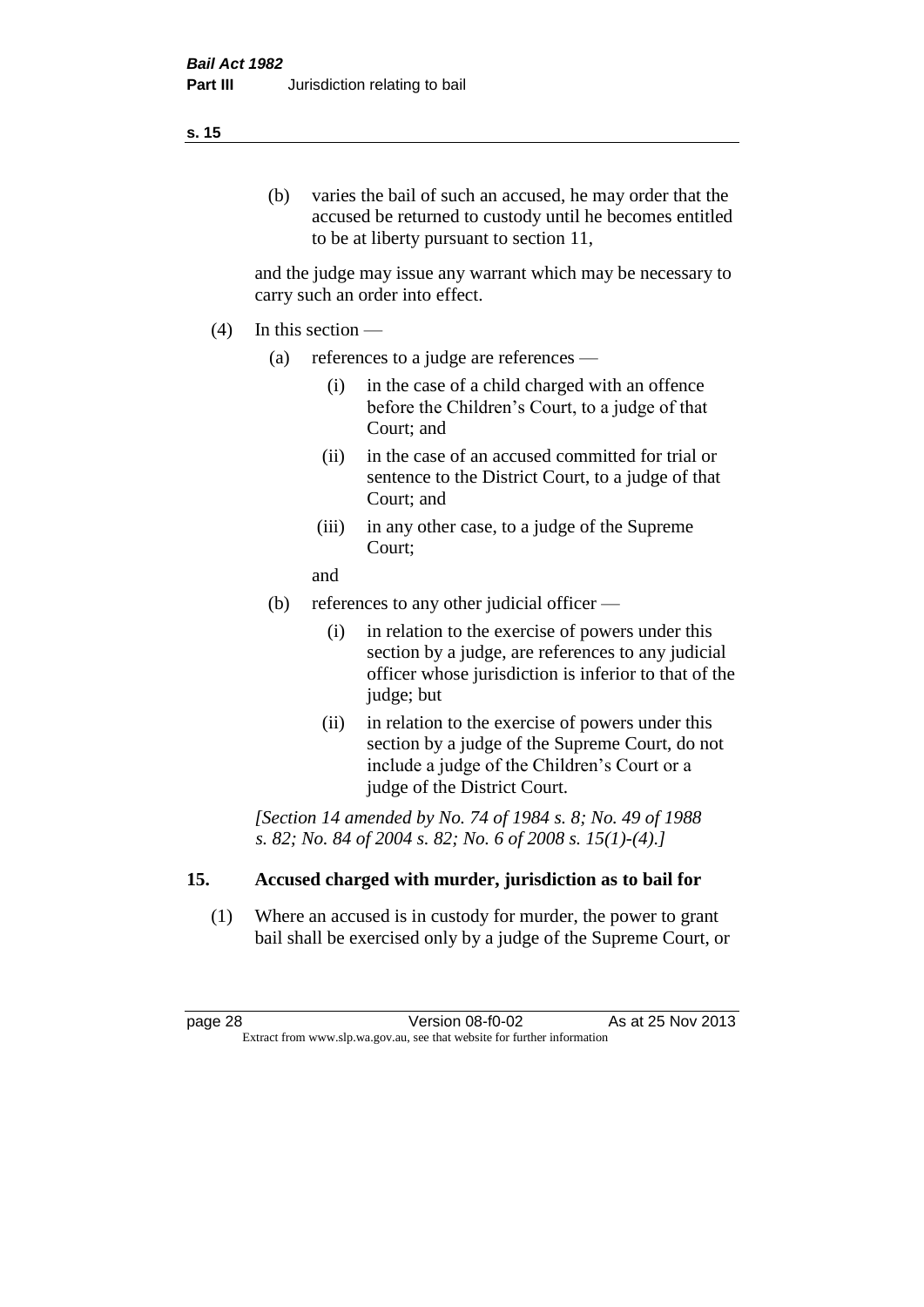#### **s. 15A**

in the case of an accused who is a child by a judge of the Children's Court, except —

- (a) where section  $31(2)(d)$  applies; or
- (b) to the extent that the Court of Appeal exercises its powers under Part A of Schedule 1.
- *[(2) deleted]*

*[Section 15 amended by No. 52 of 1984 s. 35; No. 74 of 1984 s. 9; No. 49 of 1988 s. 83; No. 70 of 1988 s. 45; No. 45 of 1993 s. 12; No. 45 of 2004 s. 28(4); No. 84 of 2004 s. 82; No. 29 of 2008 s. 24(5).]* 

#### **15A. Appeal against judge's decision on bail, commencing etc.**

 $(1)$  In this section —

*bail decision* means a decision —

- (a) to grant or refuse bail; or
- (b) to vary or revoke bail; or
- (c) to dispense with the requirement for bail; or
- (d) to impose any condition on a grant of bail,

and includes a decision under section 55 or 59A(4).

- (2) The prosecutor or the accused may appeal to the Court of Appeal against a bail decision of —
	- (a) a judge of the Children's Court; or
	- (b) a judge of the District Court; or
	- (c) a judge of the Supreme Court.
- (3) The leave of the Court of Appeal is required for each ground of appeal in an appeal under this section.
- (4) The *Criminal Appeals Act 2004* section 27(2), (3) and (4) apply, with necessary modifications, as if an appeal under this section were an appeal under Part 3 of that Act.
- (5) An appeal under this section shall be commenced and conducted in accordance with this section, section 15B and rules of court made by the Supreme Court.

| As at 25 Nov 2013 | Version 08-f0-02                                                         | page 29 |
|-------------------|--------------------------------------------------------------------------|---------|
|                   | Extract from www.slp.wa.gov.au, see that website for further information |         |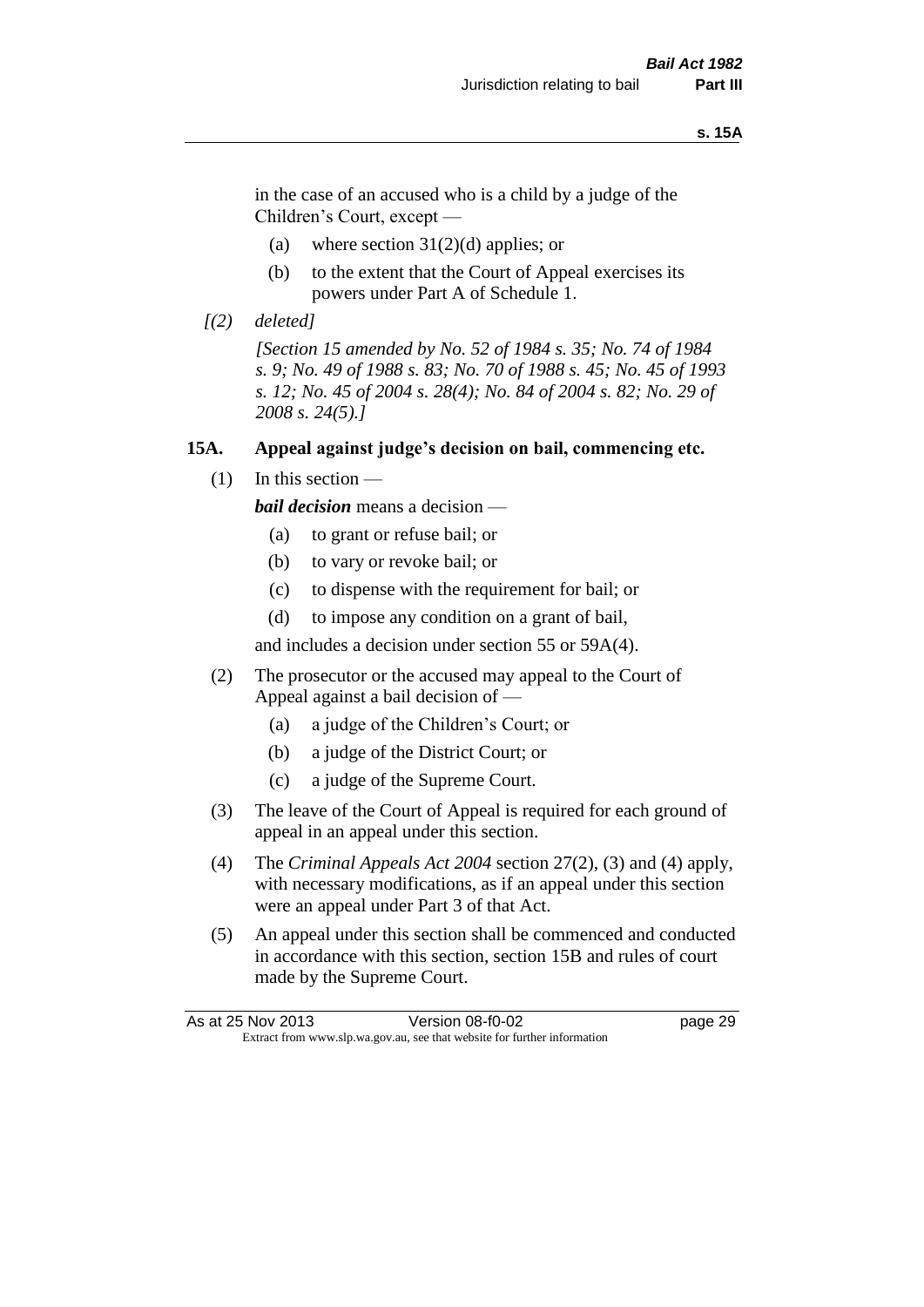#### **s. 15B**

- (6) An appeal under this section shall be commenced by lodging with the Court of Appeal an application for leave to appeal that sets out the grounds of the appeal.
- (7) An appeal under this section cannot be commenced later than 21 days after the date of the bail decision unless the Court of Appeal orders otherwise.
- (8) An accused who is a party to an appeal under this section and who is in custody is entitled to be present at the hearing of the appeal if the accused so requests, and any official responsible for that custody who is informed of such a request shall do what is necessary to give effect to it.
- (9) For the purposes of giving effect to a request referred to in subsection (8), arrangements may be made for the accused to appear before the Court of Appeal by means of a video link or an audio link in accordance with section 66B, unless the Court of Appeal has ordered that the accused appear before it in person.

*[Section 15A inserted by No. 6 of 2008 s. 16(1).]*

#### **15B. Appeal under s. 15A, determining etc.**

- (1) The Court of Appeal has jurisdiction to hear and determine an appeal under section 15A.
- (2) The Court of Appeal shall determine an appeal on the material and evidence that was before the judge whose decision is the subject of the appeal.
- (3) Any decision of the Court of Appeal in relation to bail shall be made in accordance with the relevant provisions of sections 13A and 17 and Schedule 1.
- (4) Where in determining an appeal the Court of Appeal revokes the bail of an accused who is at liberty, it may order that the accused be returned to custody to await the appearance for which the bail was granted.

page 30 Version 08-f0-02 As at 25 Nov 2013 Extract from www.slp.wa.gov.au, see that website for further information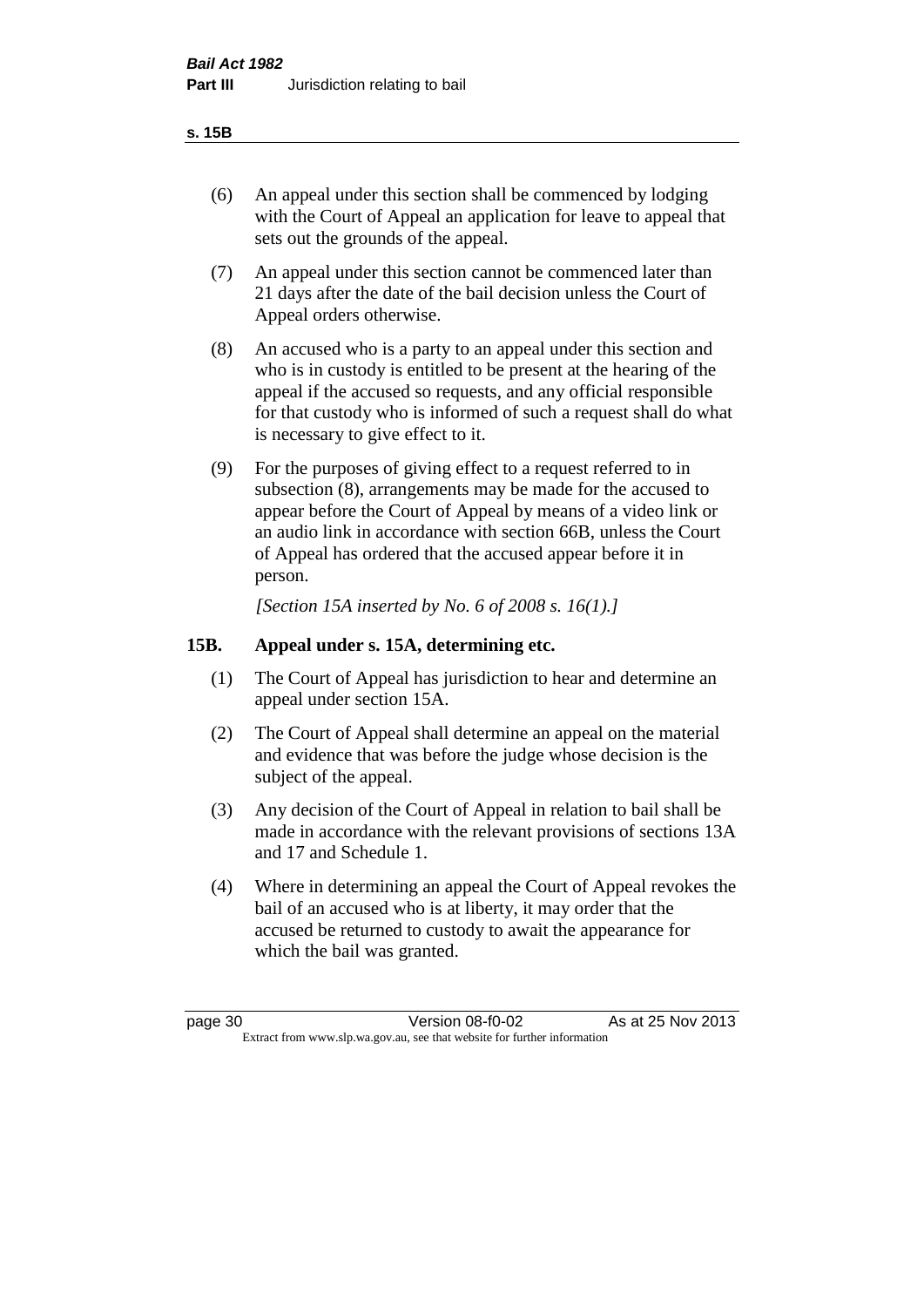- (5) Where in determining an appeal the Court of Appeal varies the bail of an accused who is at liberty, it may order that the accused be returned to custody until the accused becomes entitled to be again at liberty pursuant to section 11.
- (6) A judge of appeal may issue any warrant that may be necessary to carry into effect an order under subsection (4) or (5).

*[Section 15B inserted by No. 6 of 2008 s. 16(1).]*

#### **16. Person arrested on warrant, bail of**

- (1) Subject to sections 14 and 15 where the arrest of an accused for an offence is made pursuant to a warrant he shall not be granted bail before he is brought before a court or judicial officer as commanded by the warrant, except by a justice acting in terms of section 6(9).
- (2) Notwithstanding subsection (1) or any other provision of this Act, an accused who has been arrested pursuant to a warrant —
	- (a) issued under section 59B; or
	- (b) issued under the *Criminal Procedure Act 2004* for an offence against section 51(1) or (2),

shall not have a right to have his case for bail considered, and shall not be granted bail, before he is brought before the court as commanded by the warrant.

*[Section 16 amended by No. 59 of 2004 s. 141; No. 84 of 2004 s. 11 and 82; No. 59 of 2006 s. 4(3); No. 6 of 2008 s. 36(2).]*

#### **16A. Person arrested in urban area, restrictions on who can grant bail for in some cases**

- (1) Where this section applies to a person who has been arrested for an offence jurisdiction does not arise under section 13 until the person is brought before —
	- (a) a court constituted by or so as to include a magistrate; or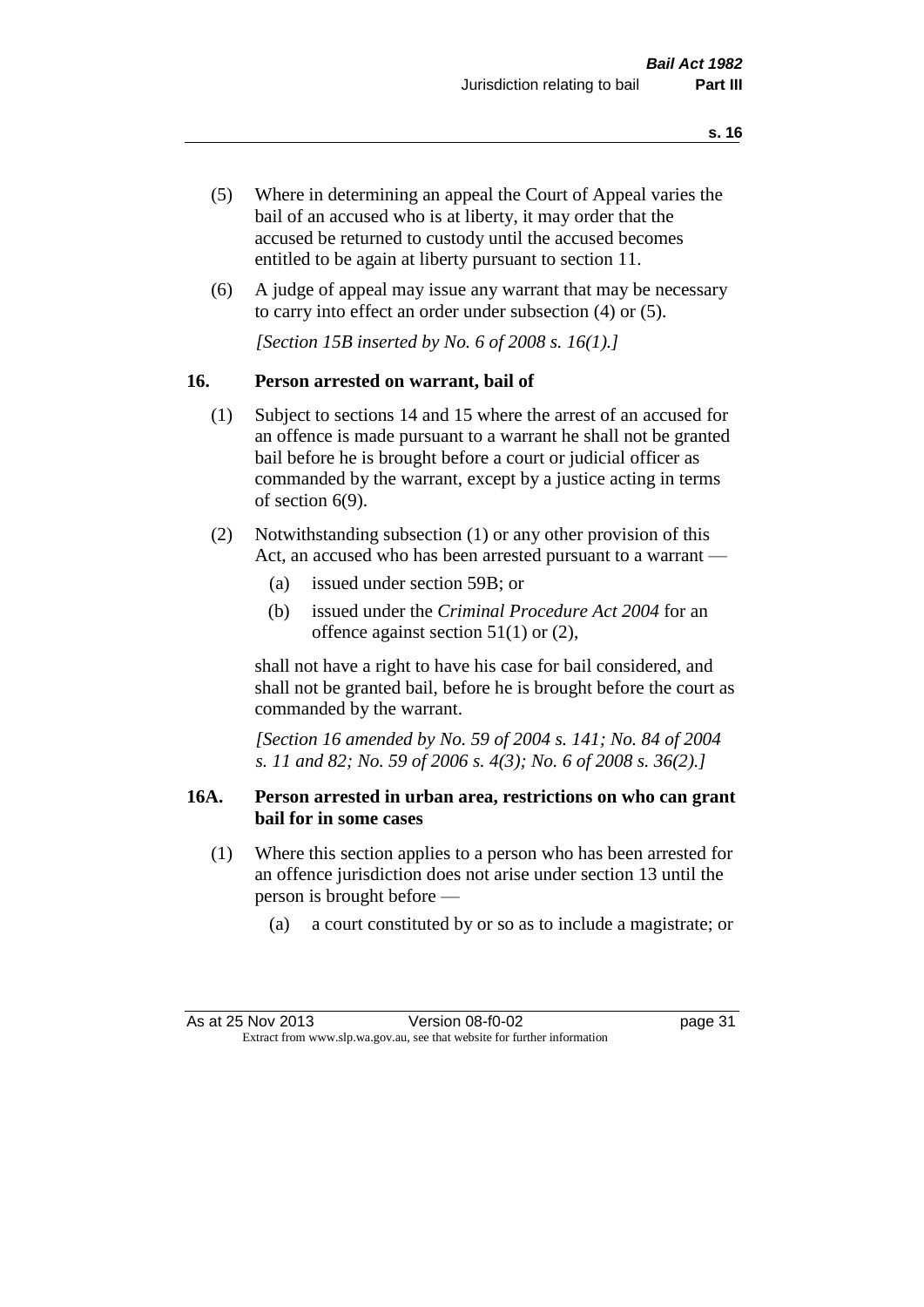**s. 17**

- (b) where section 15 applies, a judge of the Supreme Court or a judge of the Children's Court as the case may require.
- (2) This section applies where
	- (a) a person has been arrested in an urban area for a serious offence; and
	- (b) the serious offence is alleged to have been committed while the accused was —
		- (i) on bail for; or
		- (ii) at liberty under an early release order made in respect of,

another serious offence.

- (3) This section also applies where a person has been arrested in an urban area for an offence against section 61(1) of the *Restraining Orders Act 1997* (which creates offences for breaches of violence restraining orders).
- (4) In this section —

*urban area* means —

- (a) the metropolitan region as defined in the *Planning and Development Act 2005* and any prescribed area that adjoins that region; and
- (b) any other prescribed area of the State, being the whole or part of, or an area adjoining, a local government district under the *Local Government Act 1995* that is designated under that Act as a city or a town.

*[Section 16A inserted by No. 54 of 1998 s. 6(1); amended by No. 38 of 2004 s. 59; No. 84 of 2004 s. 82; No. 38 of 2005 s. 15.]*

## **17. Conditions on bail which may be imposed**

(1) A judicial officer or authorised officer may impose conditions on a grant of bail only to the extent that he is authorised to do so by clause 2(3)(c) of Part C and Part D of Schedule 1.

page 32 Version 08-f0-02 As at 25 Nov 2013 Extract from www.slp.wa.gov.au, see that website for further information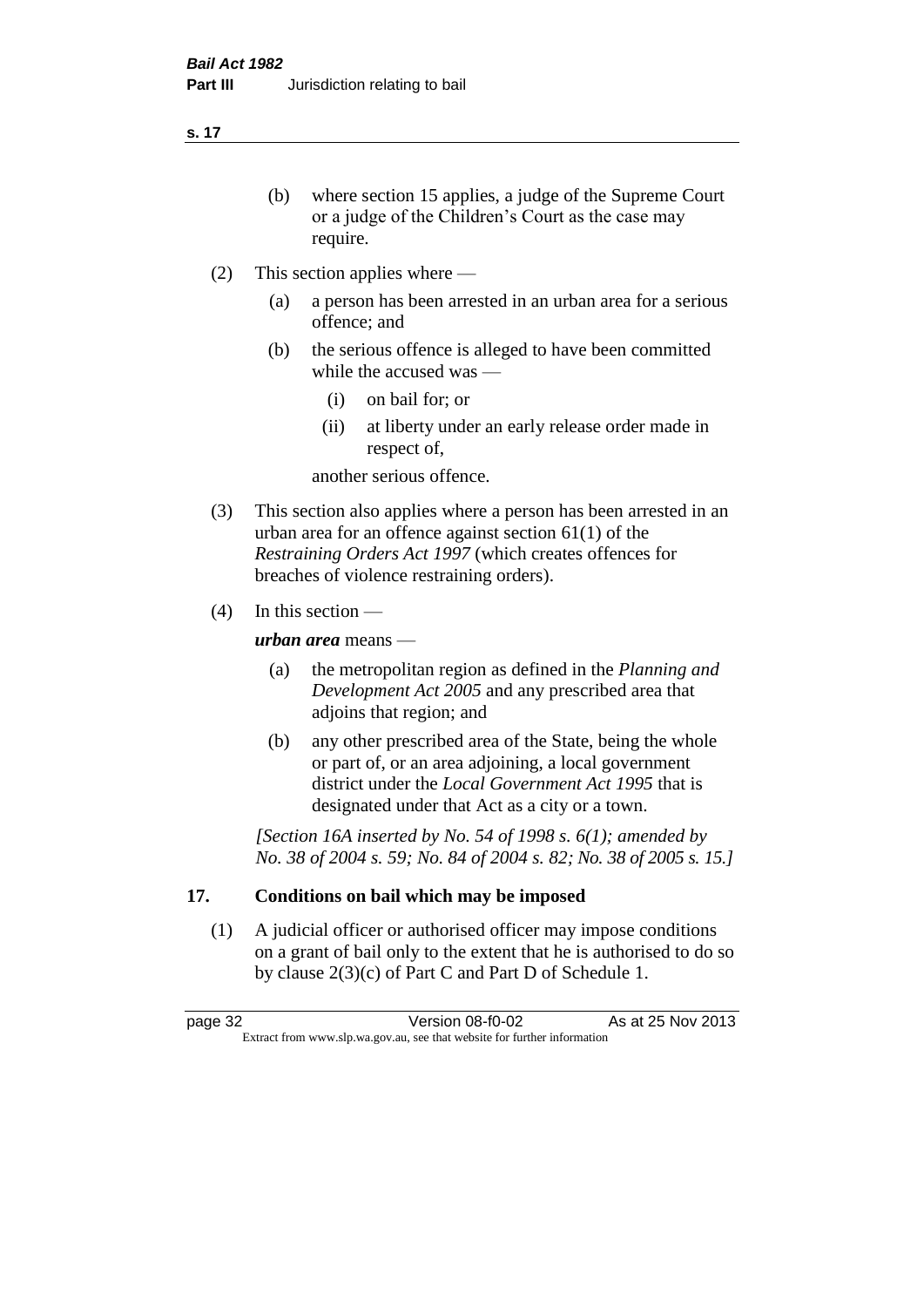(2) Conditions imposed on a grant of bail shall not be any more onerous on the accused than the judicial officer or authorised officer considers is required in the public interest having regard to the nature of the offence for which the accused is in custody and the circumstances of the accused.

*[Section 17 amended by No. 45 of 1993 s. 8 and 12; No. 84 of 2004 s. 82.]* 

## **17A. Child on bail, changing responsible person for (Sch. 1 Pt. C cl. 2)**

- (1) Where this section applies, an authorised police officer may
	- (a) cancel an undertaking of the kind described in clause 2(3)(c) of Part C of Schedule 1; and
	- (b) approve of another person as a responsible person within the meaning in that clause; and
	- (c) detain the accused or order his detention until the person so approved enters into an undertaking of the kind mentioned in paragraph (a).
- (2) Subsection (1) applies where
	- (a) a person has entered into an undertaking referred to in paragraph (a) of that subsection; and
	- (b) a judicial officer when granting bail ordered that the person may under this section be released from the undertaking by an authorised police officer; and
	- (c) the person wishes to be so released.
- (3) A police officer may, for the purpose of the exercise of the powers in subsection (1), take into custody a child accused who has been released on bail.
- (4) If the police officer is not an authorised police officer he shall, as soon as is practicable, bring the accused before an authorised police officer for the purpose referred to in subsection (3).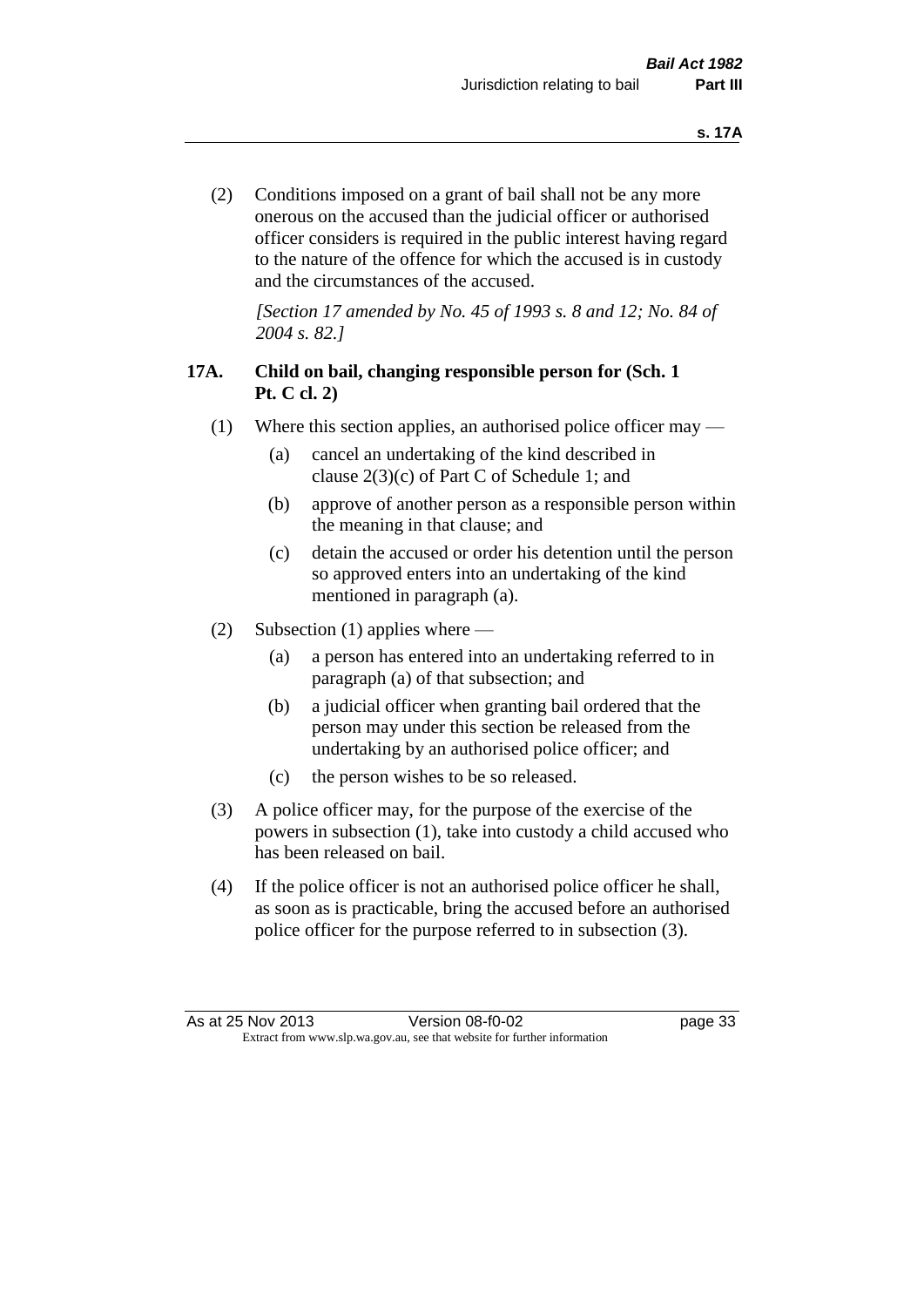#### **s. 17A**

(5) After an undertaking has been entered into as mentioned in subsection  $(1)(c)$ , the accused, subject to this Act, has a right to be at liberty until he is required to appear before a court.

*[Section 17A inserted by No. 45 of 1993 s. 9; amended by No. 84 of 2004 s. 82.]* 

*[18-19. Deleted by No. 59 of 2006 s. 7(1).]*

page 34 Version 08-f0-02 As at 25 Nov 2013 Extract from www.slp.wa.gov.au, see that website for further information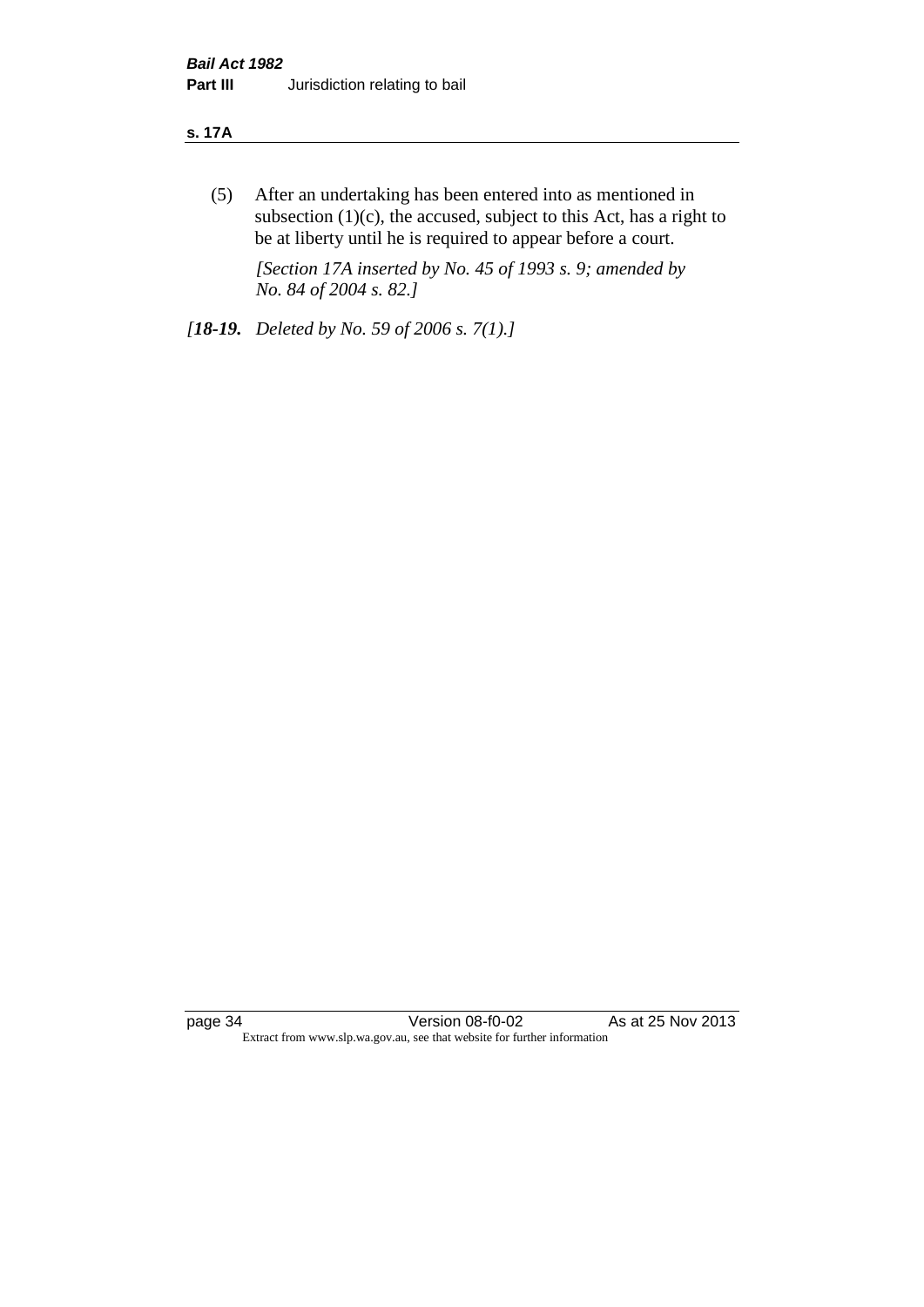## **Part IV — Hearing of case for bail, parties, and evidence**

#### **20. Bail hearing for indictable offence, court may hold in private etc.**

- (1) On the consideration by a judicial officer of a case for bail of an accused who is charged with an offence triable by jury, the judicial officer may, to avoid prejudice to either party, exercise the powers described in subsection (2), but shall only exercise the power in paragraph (b) thereof if he considers that the exercise of the power in paragraph (a) is not, on its own, likely to be sufficient to avoid prejudice.
- (2) The powers referred to in subsection (1) are to order
	- (a) that no report, or summary, of any statement, or of any specified statement, made or furnished at the hearing shall be published by any means;
	- (b) that the bail application be heard *in camera*.
- (3) Where an order is made under subsection (2)(a), no report, or summary, of any statement referred to in that paragraph shall be published by any means —
	- (a) if the offence is one that may be tried on indictment, before a court decides that it is to be tried on indictment; or
	- (b) if the accused is discharged from further proceedings upon the prosecution notice or indictment brought against him for the offence, before he is so discharged; or
	- (c) if the accused is tried on indictment for the offence, before the trial is ended.
- (4) A person who, except with lawful excuse, fails to comply with an order made under this section commits an offence.

Penalty: \$1 000.

*[Section 20 amended by No. 50 of 2003 s. 37(2); No. 4 of 2004 s. 58; No. 84 of 2004 s. 11 and 82.]*

| As at 25 Nov 2013 | Version 08-f0-02                                                         | page 35 |
|-------------------|--------------------------------------------------------------------------|---------|
|                   | Extract from www.slp.wa.gov.au, see that website for further information |         |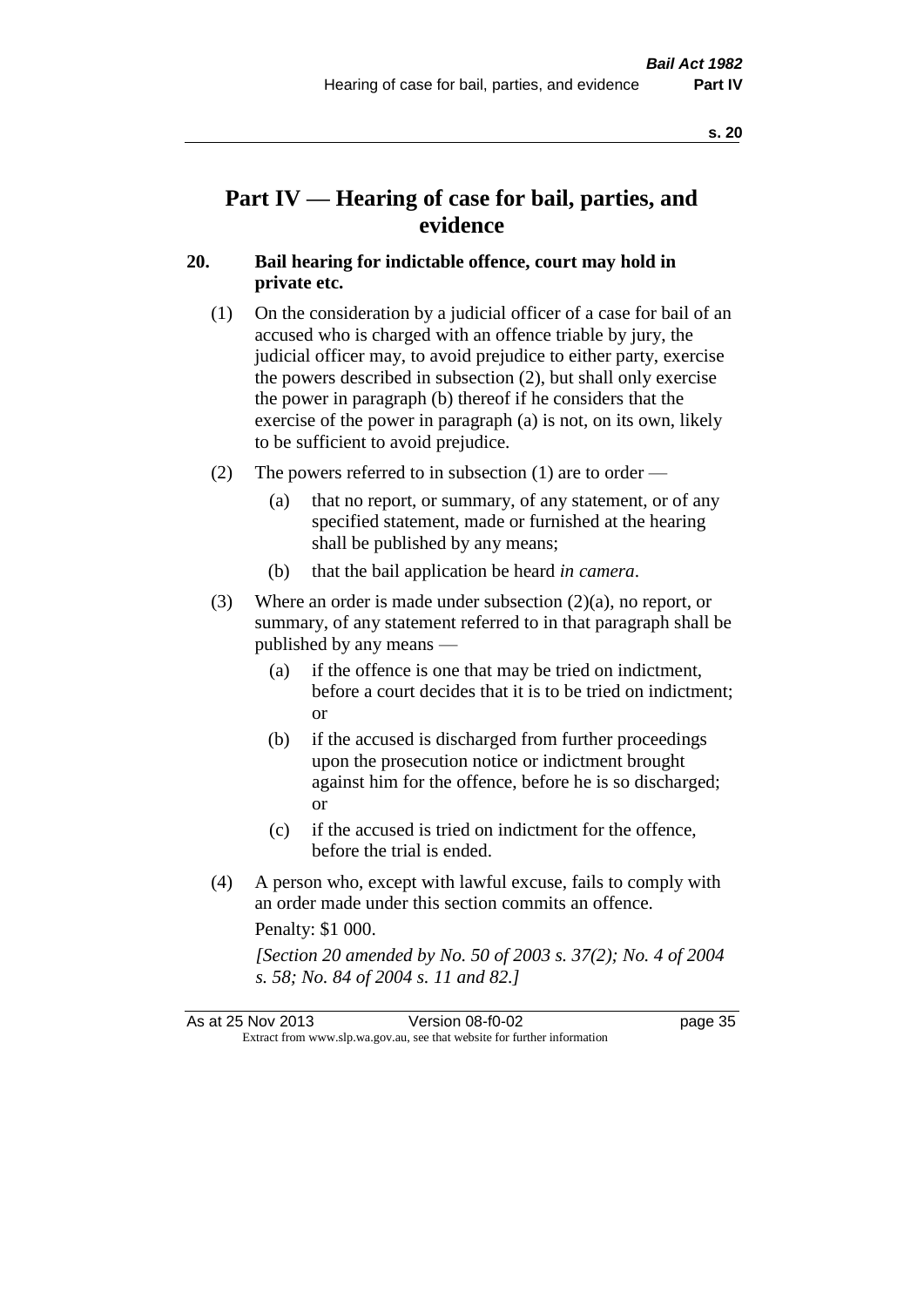#### **21. Parties to bail proceedings, who are**

- (1) The parties to proceedings on a case for bail are the prosecutor and the accused and, subject to subsection (2), no other person shall be a party to, or be represented at, the proceedings.
- (2) Nothing in subsection (1) affects the right of
	- (a) the Attorney General to apply for leave, or be an appellant, under Part 2 of the *Criminal Appeals Act 2004*; or
	- (b) the Director of Public Prosecutions or the State Solicitor to receive notice and be heard under section 7F(2); or
	- (c) an officer referred to in section 33 of the *Children's Court of Western Australia Act 1988* to be present at and participate in proceedings concerning a child under that section.

*[Section 21 amended by No. 15 of 1988 s. 9; No. 49 of 1988 s. 84; No. 33 of 1989 s. 18; No. 31 of 1993 s. 7; No. 65 of 2003 s. 88(3); No. 59 of 2004 s. 141; No. 84 of 2004 s. 11 and 82; No. 6 of 2008 s. 9(3).]* 

#### **22. Evidence at bail hearings**

A judicial officer or authorised person may in considering any case for bail receive and take into account such information as he thinks fit whether or not the same would normally be admissible in a court of law.

#### **23. Accused not bound to supply information**

An accused is not obliged to complete, or furnish information for, the form referred to in section  $8(1)(b)$ , or for any revision thereof, or to furnish any information, whether on oath or otherwise, for the purpose of having his case for bail considered.

*[Section 23 amended by No. 84 of 2004 s. 82; No. 6 of 2008 s. 43(2).]*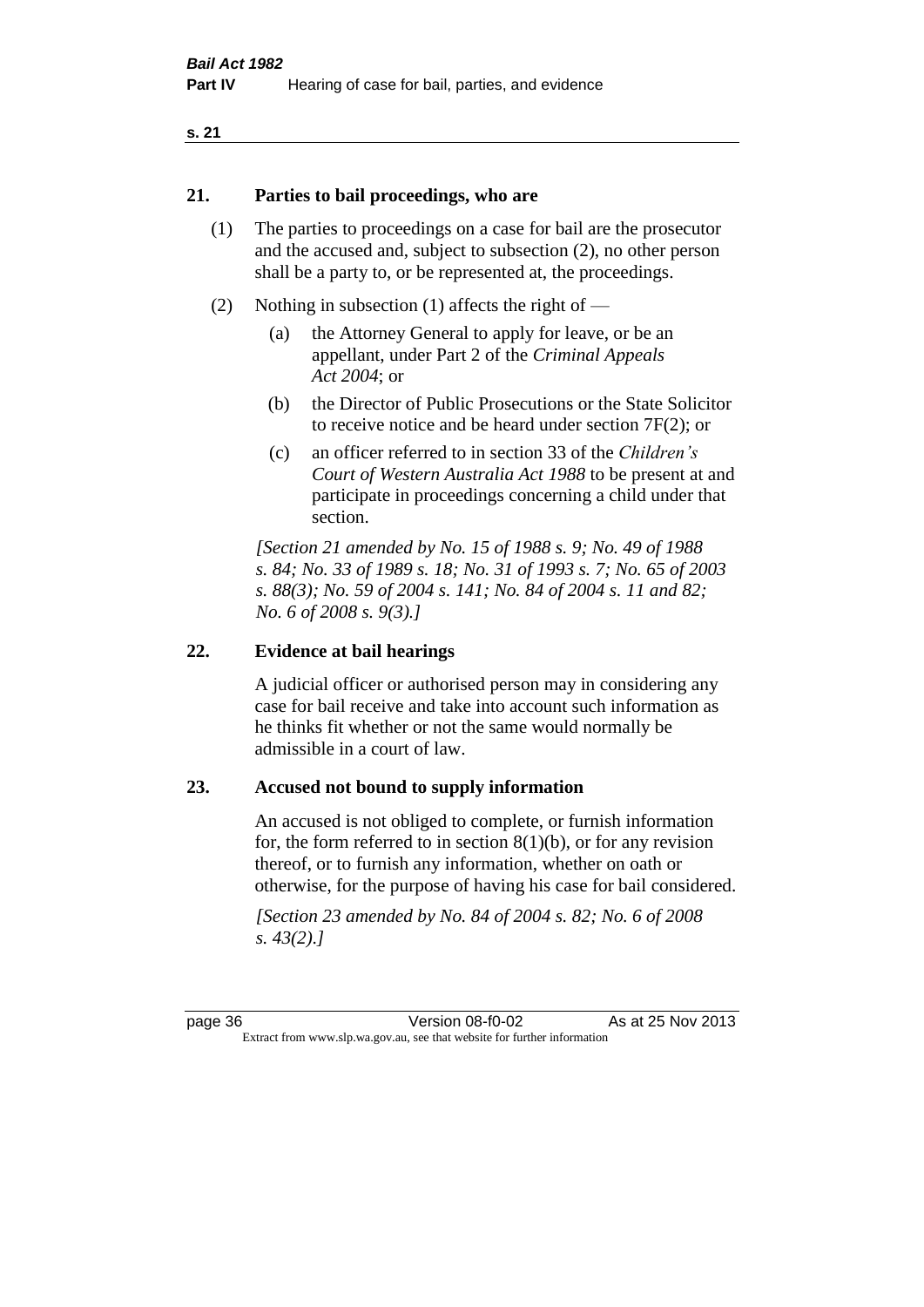## **24. Court etc. may ask police to verify etc. accused's information**

- (1) A judicial officer or authorised officer who is called upon to consider a case for bail may —
	- (a) request that any information placed before the judicial officer or authorised officer by the accused for the purposes of the case be verified by a police officer, and to that end may refer to a police officer the form mentioned in section 8(1)(b), after it has been completed or revised;
	- (b) request that a report on any matter mentioned in Part C of Schedule 1, so far as it applies to an accused whose case is being or to be considered, be made by a police officer.
- (2) Where a reference or request is made under subsection (1) a police officer shall, as soon as is practicable —
	- (a) make a report to the judicial officer or the authorised officer accordingly; and
	- (b) furnish a copy of the report to the accused or his solicitor or counsel.

*[Section 24 inserted by No. 61 of 1990 s. 6; amended by No. 45 of 1993 s. 12; No. 84 of 2004 s. 82; No. 6 of 2008 s. 43(2).]* 

## **24A. Court may ask community corrections officer to verify etc. accused's information etc.**

- (1) A judicial officer who is called upon to consider a case for bail may refer to a community corrections officer any matter referred to in section 24(1) and may request a community corrections officer to do any matter referred to in that section.
- (2) A judicial officer who is called upon to consider a case for bail and who desires to impose a home detention condition as a condition on a grant of bail, shall request that a report be made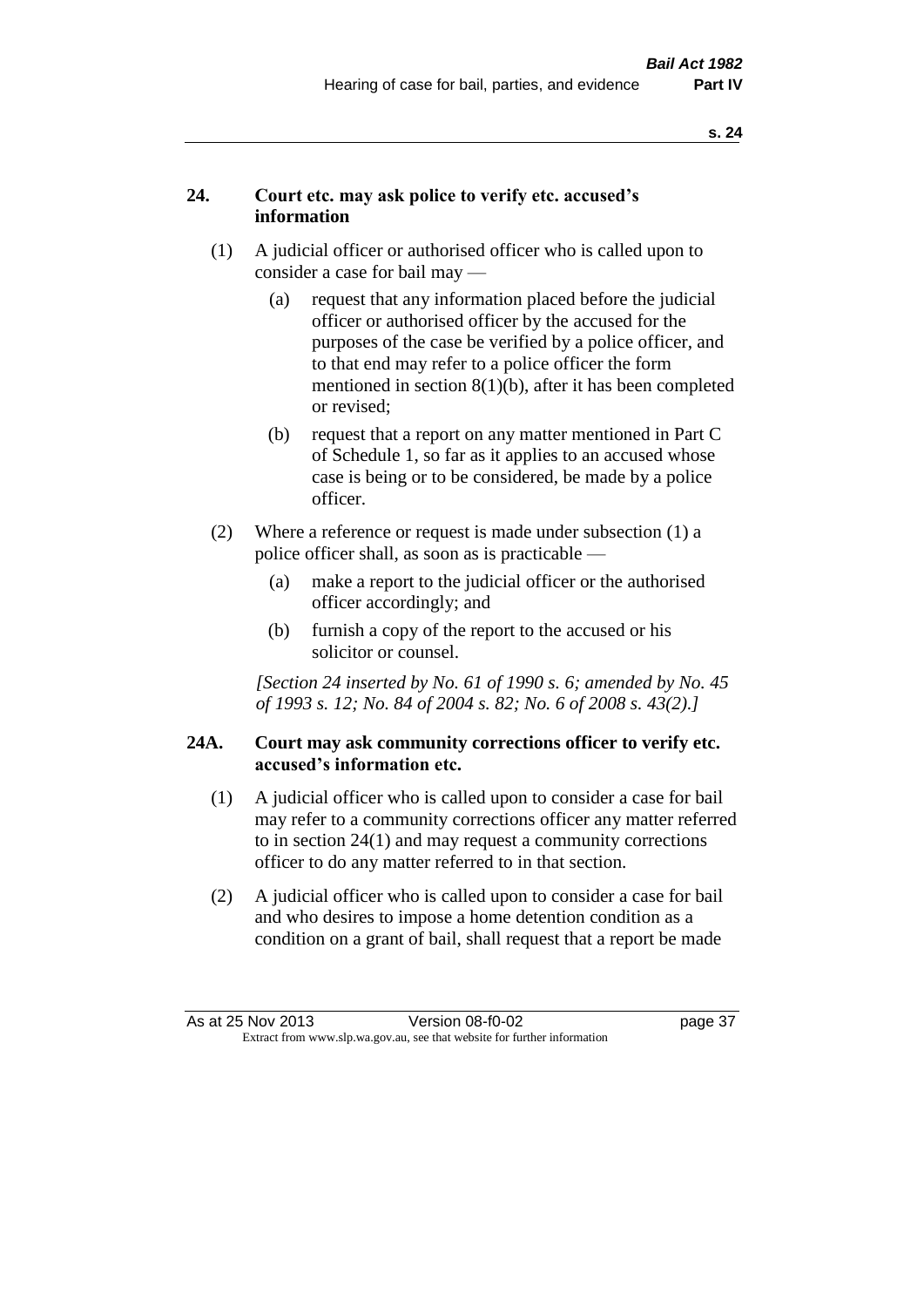**s. 25**

by a community corrections officer about the suitability of the accused to be subject to a home detention condition.

- (3) Where a reference or a request is made under subsection (1) or a report is requested under subsection (2) a community corrections officer shall, as soon as is practicable, make a report to the judicial officer and, at the discretion of the judicial officer, copies may be made available to the prosecution or to the accused or his solicitor or counsel.
- (4) Where a community corrections officer makes a report that an accused is suitable to be subject to a home detention condition, the officer shall annex to the report and provide to the accused or his solicitor or counsel, a list of those conditions in rules made under section 50L that may be applied to the accused by the CEO (corrections) while the accused is subject to the home detention condition.

*[Section 24A inserted by No. 61 of 1990 s. 7; amended by No. 31 of 1993 s. 9; No. 84 of 2004 s. 82; No. 65 of 2006 s. 53.]* 

## **25. Information given by accused for bail purposes not admissible at trial**

A statement made by an accused to a judicial officer or authorised officer for the purpose of a decision whether bail should be granted to him for any appearance in court for an offence shall not be admissible in evidence against him at his trial for that offence.

*[Section 25 amended by No. 84 of 2004 s. 82.]* 

## **26. Record of bail decision and reasons**

- (1) A bail record form shall be completed by an authorised officer or a justice if he —
	- (a) refuses to grant bail to an accused; or
	- (b) grants bail to an accused in the circumstances referred to in clause 3 of Part B of Schedule 1; or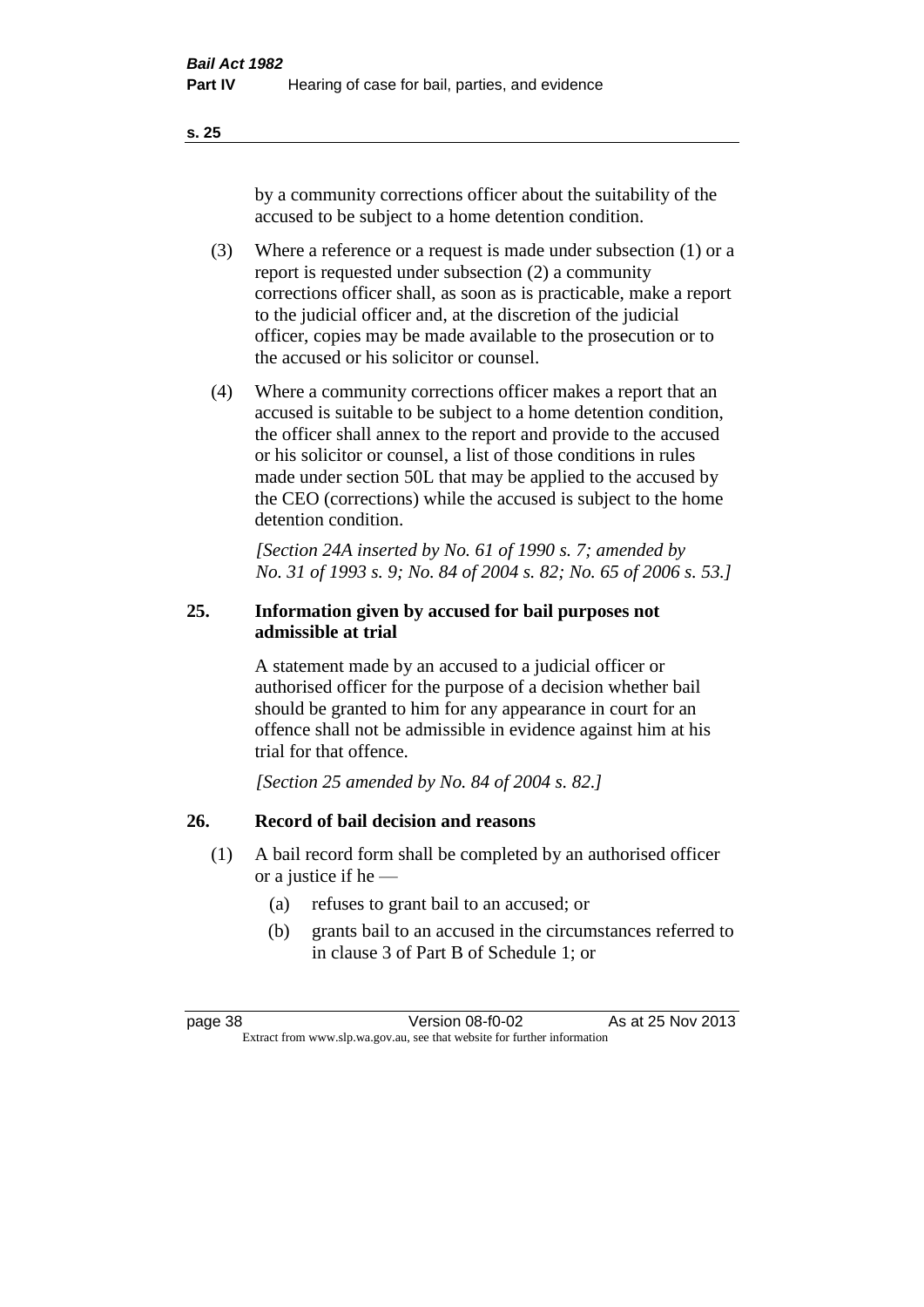- (ba) grants bail to an accused for a serious offence to which Schedule 1 Part C clause 3A applies; or
	- (c) imposes any condition on a grant of bail and it appears to him that the accused is dissatisfied with the condition.
- (2) Where a judicial officer, other than a justice
	- (a) refuses to grant bail to an accused; or
	- (aa) grants bail to an accused for a serious offence to which Schedule 1 Part C clause 3A applies; or
	- (b) imposes any condition on a grant of bail and it appears to him that the accused is dissatisfied with the condition,

a record of the decision and of the reasons therefor shall be made.

- (3) The accused, the prosecutor or an intending prosecutor shall be entitled, upon request, to be furnished with a copy of the bail record form or, where subsection (2) applies, of the record made.
- (4) For the purposes of this section
	- (a) references to a justice do not include a magistrate or a judge of the District Court or the Supreme Court or the Children's Court who is a justice; and
	- (b) a bail record form is an approved form designed to contain a summary of the matters relevant to the decision as to the bail of an accused, including those matters set out in Part C of Schedule 1, the decision made, and the reasons for the decision.

*[Section 26 inserted by No. 15 of 1988 s. 10; amended by No. 49 of 1988 s. 85; No. 45 of 1993 s. 12; No. 59 of 2004 s. 141; No. 84 of 2004 s. 82; No. 6 of 2008 s. 17 and 43(1).]*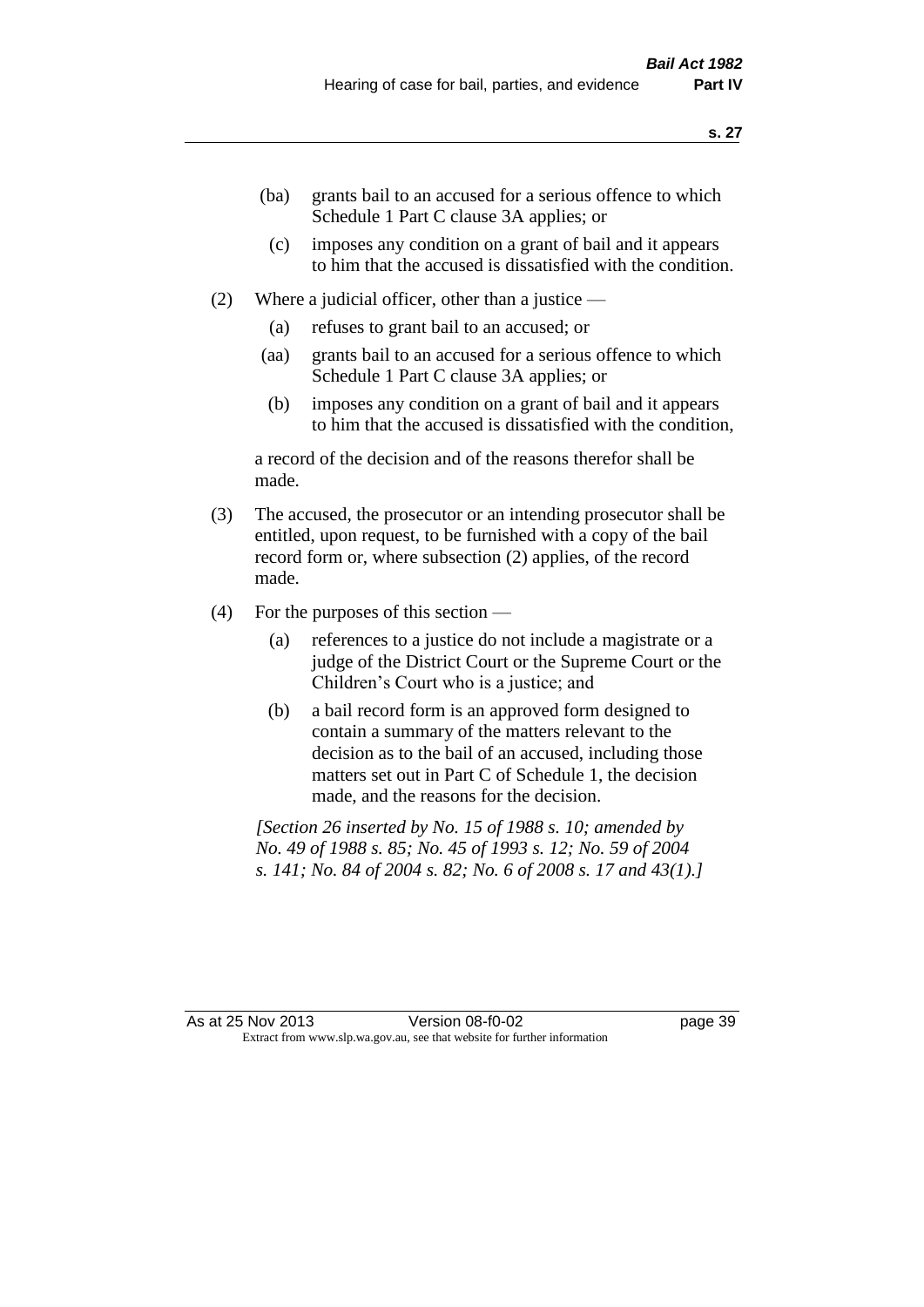#### **s. 27**

## **27. Relevant papers to be made available to court where accused to appear**

- (1) An authorised officer and a judicial officer who consider an accused's case for bail for an appearance for an offence and a person before whom a bail undertaking or a surety undertaking is entered into shall ensure that the relevant papers are made available as soon as is practicable, to the court before which the accused is required to appear.
- (2) In subsection (1) the *relevant papers* in relation to any particular officer or person means such papers as are prescribed to be made available by that officer or person.

*[Section 27 amended by No. 84 of 2004 s. 82; No. 59 of 2006 s. 7(2); No. 20 of 2013 s. 26.]* 

## **27A. Bail with home detention, papers to be sent to CEO (corrections)**

A judicial officer who grants bail subject to a home detention condition shall ensure that a copy of the bail record form and of the bail undertaking are sent as soon as is practicable to the CEO (corrections).

*[Section 27A inserted by No. 61 of 1990 s. 8; amended by No. 31 of 1993 s. 9; No. 65 of 2006 s. 53.]*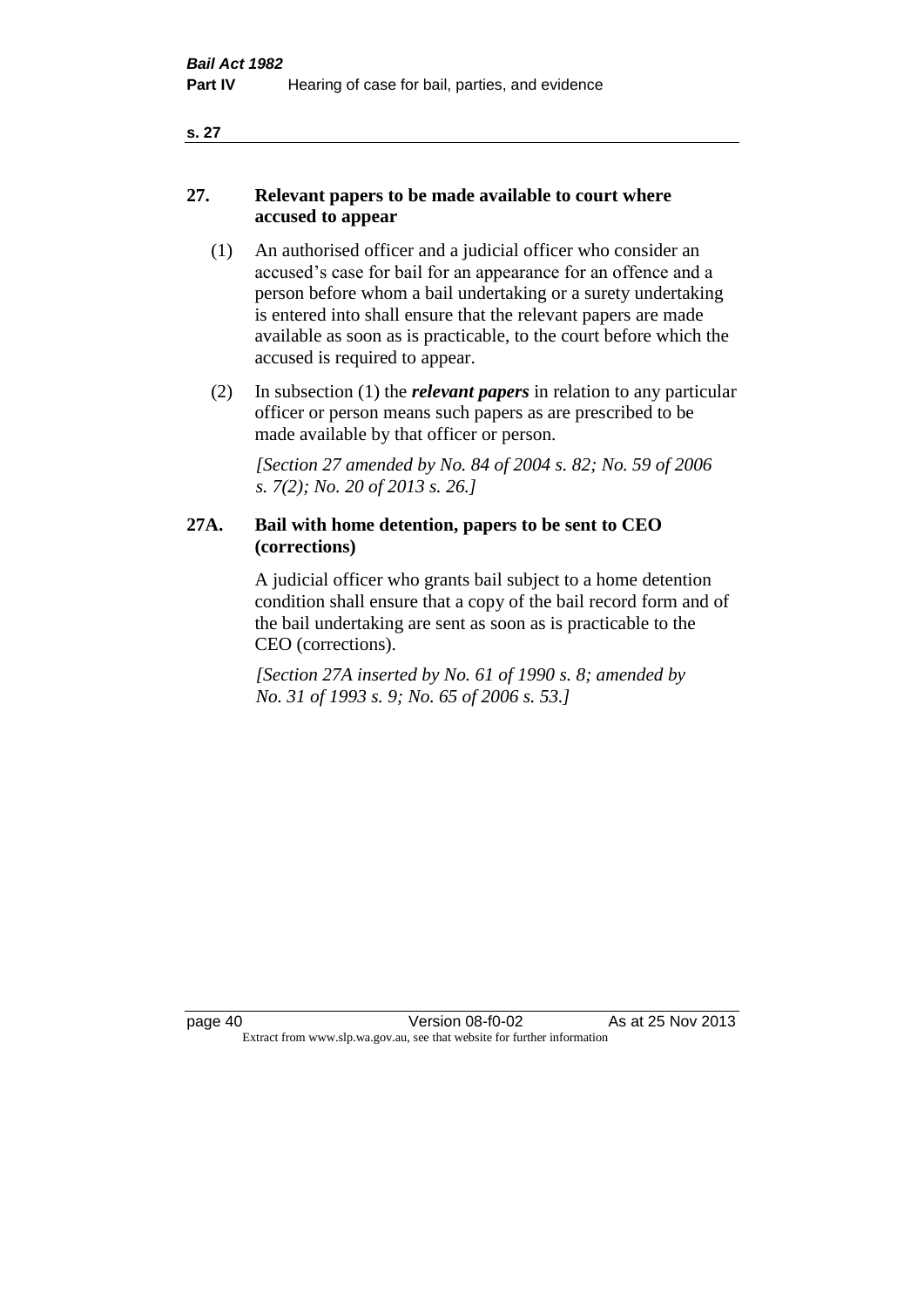# **Part V — Bail undertakings**

#### **28. Bail undertaking, when required and nature of**

- (1) A person shall not be released on bail for an appearance in court unless he has entered into a bail undertaking for that appearance or is deemed to have done so under section 31(3).
- (2) A bail undertaking is an undertaking in writing by an accused in the prescribed form —
	- (a) that he will appear at a time and place specified, or deemed by section 31(3) to be specified, in the undertaking; and
	- (b) that if the accused fails to appear at that time and place the accused will, as soon as is practicable, appear at the court at which the accused was required to appear, when that court is sitting; and
	- (c) that he will comply with such conditions as may be imposed on him under clause 2 of Part D of Schedule 1; and
	- (d) that he will comply with any home detention condition which may be imposed as a condition on a grant of bail to him pursuant to clause 3 of Part D of Schedule 1,

and containing any agreement as to forfeiture of money by the accused which may be required pursuant to clause 1 of that Part.

- (3) A bail undertaking for any appearance may be entered into in respect of more than one offence.
- (4) The undertakings mentioned in subsection (2)(a) and (b) are, subject to section 34, enforceable under sections 51, 57 and 58.

*[Section 28 amended by No. 61 of 1990 s. 9; No. 45 of 1993 s. 12; No. 59 of 2004 s. 141; No. 84 of 2004 s. 82; No. 6 of 2008 s. 18(1).]*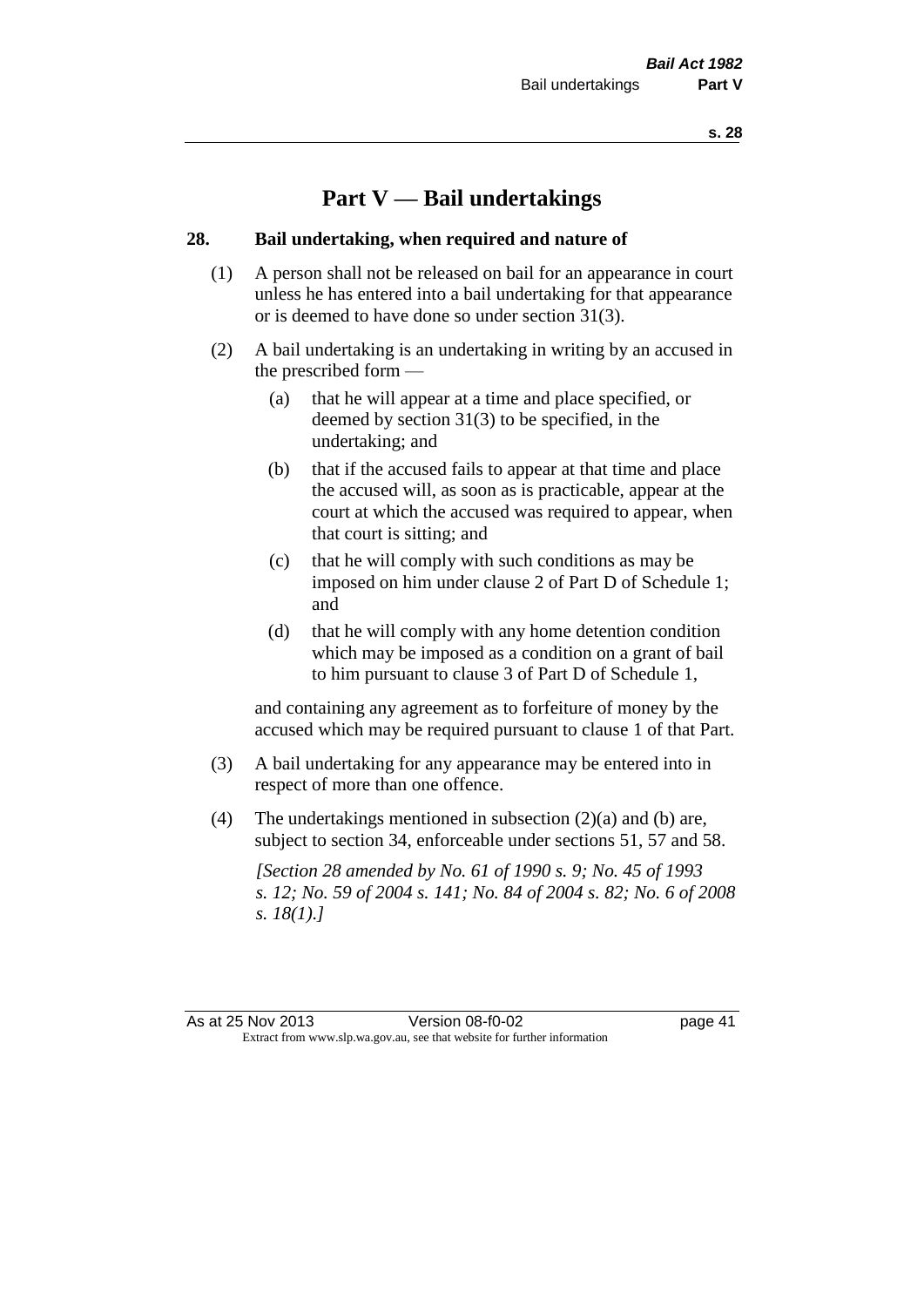# **29. Before whom bail undertaking may be entered into**

A bail undertaking need not be entered into before the judicial officer or authorised officer who granted bail but may be entered into before any of the following persons —

- (a) a judicial officer;
- (b) a registrar of a court, other than a deputy registrar of the Magistrates Court or the Children's Court;
- (c) an authorised police officer;
- (d) an associate of a judge of the Supreme Court, the District Court or the Children's Court;
- (e) where the accused is in a lock-up or prison, any person for the time being in charge of the lock-up or prison;
- (f) where the accused is in a court custody centre, any person for the time being in charge of the centre who is approved for the purposes of this paragraph by the chief executive officer of the department of the Public Service principally assisting in the administration of the *Court Security and Custodial Services Act 1999*;
- (g) where the accused is a child, any authorised community services officer.

*[Section 29 amended by No. 15 of 1988 s. 11; No. 49 of 1988 s. 86; No. 2 of 1996 s. 61; No. 59 of 2004 s. 141; No. 84 of 2004 s. 82; No. 6 of 2008 s. 19.]* 

## **30. Duties of person before whom bail undertaking is entered into**

- (1) The person before whom a bail undertaking is to be entered into by an accused shall before it is entered into —
	- $(a)$  either
		- (i) read it to the accused; or
		- (ii) be informed by the accused that the accused has read it; or
		- (iii) if necessary, have it translated to the accused; and

page 42 Version 08-f0-02 As at 25 Nov 2013 Extract from www.slp.wa.gov.au, see that website for further information

#### **s. 29**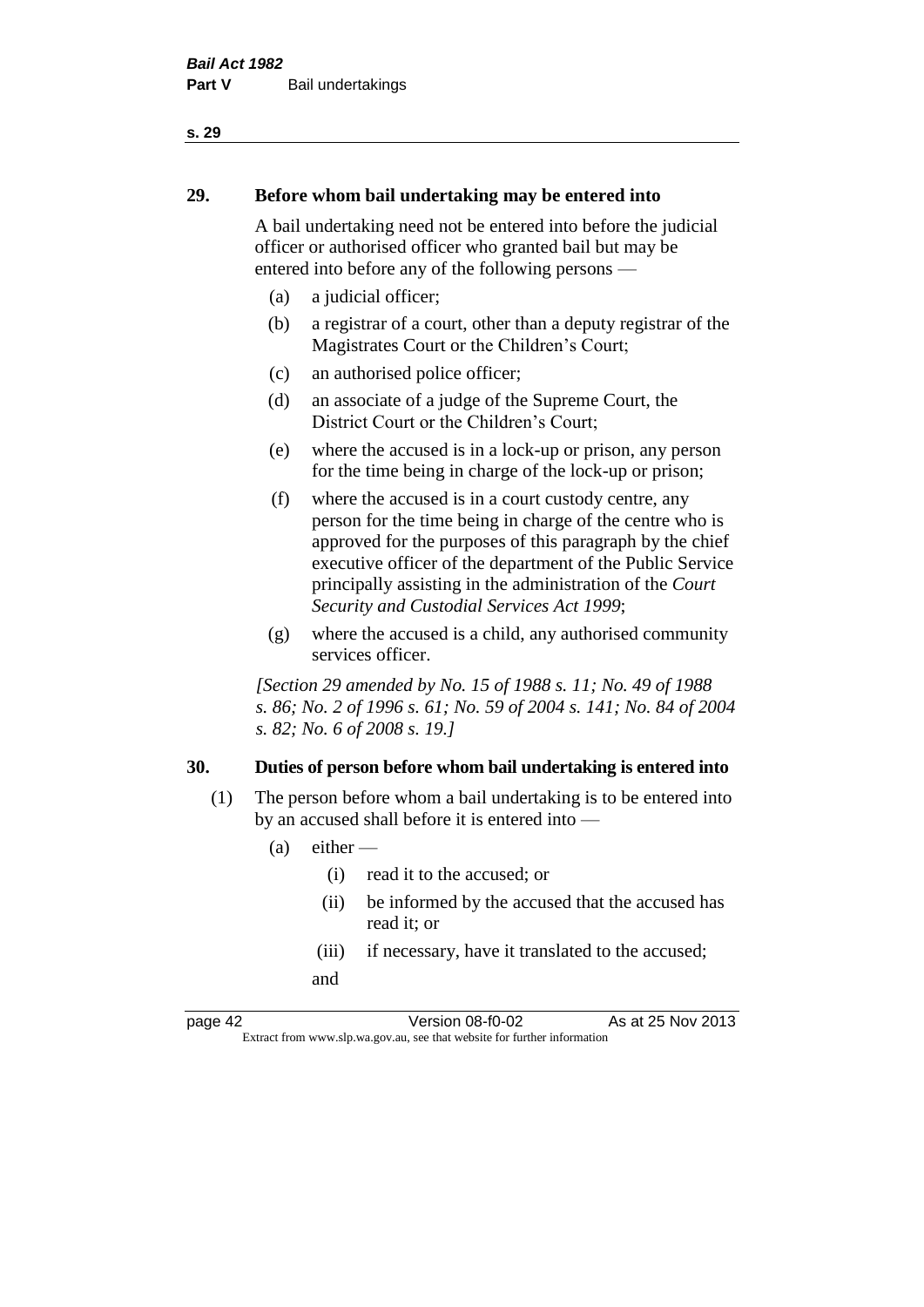- (b) ensure that all conditions which are to be complied with before the release of the accused have been complied with.
- (2) The person before whom a bail undertaking is entered into by an accused shall give to him, or cause to be given to him —
	- (a) a copy of the bail undertaking as duly completed; and
	- (b) a notice in writing in the approved form showing
		- (i) his obligations pursuant to the undertaking; and
		- (ii) the consequences of his failure to comply with them.
- (3) The person before whom a bail undertaking is entered into by an accused shall enquire of the accused whether he requires the notice referred to in subsection (2)(b) to be read or translated to him and shall take such steps as are necessary to comply with any such requirement of the accused.

*[Section 30 inserted by No. 15 of 1988 s. 12; amended by No. 84 of 2004 s. 82; No. 6 of 2008 s. 20 and 43(3).]* 

## **31. Different time and place for appearance, substituting**

- (1) A different time or a different time and place may be substituted in accordance with this section for the time and place for appearance specified, or deemed by this section to be specified, in a bail undertaking.
- (2) A different time, or a different time and place, for the appearance by the accused may be substituted as mentioned in subsection  $(1)$  —
	- (a) upon an adjournment of proceedings at which the accused is present, by the judicial officer, if he has power to grant bail for that appearance, fixing a time and place for the resumed proceedings and notifying the accused orally thereof;
	- (b) upon an adjournment of proceedings from which the accused is absent for reasonable cause, by the judicial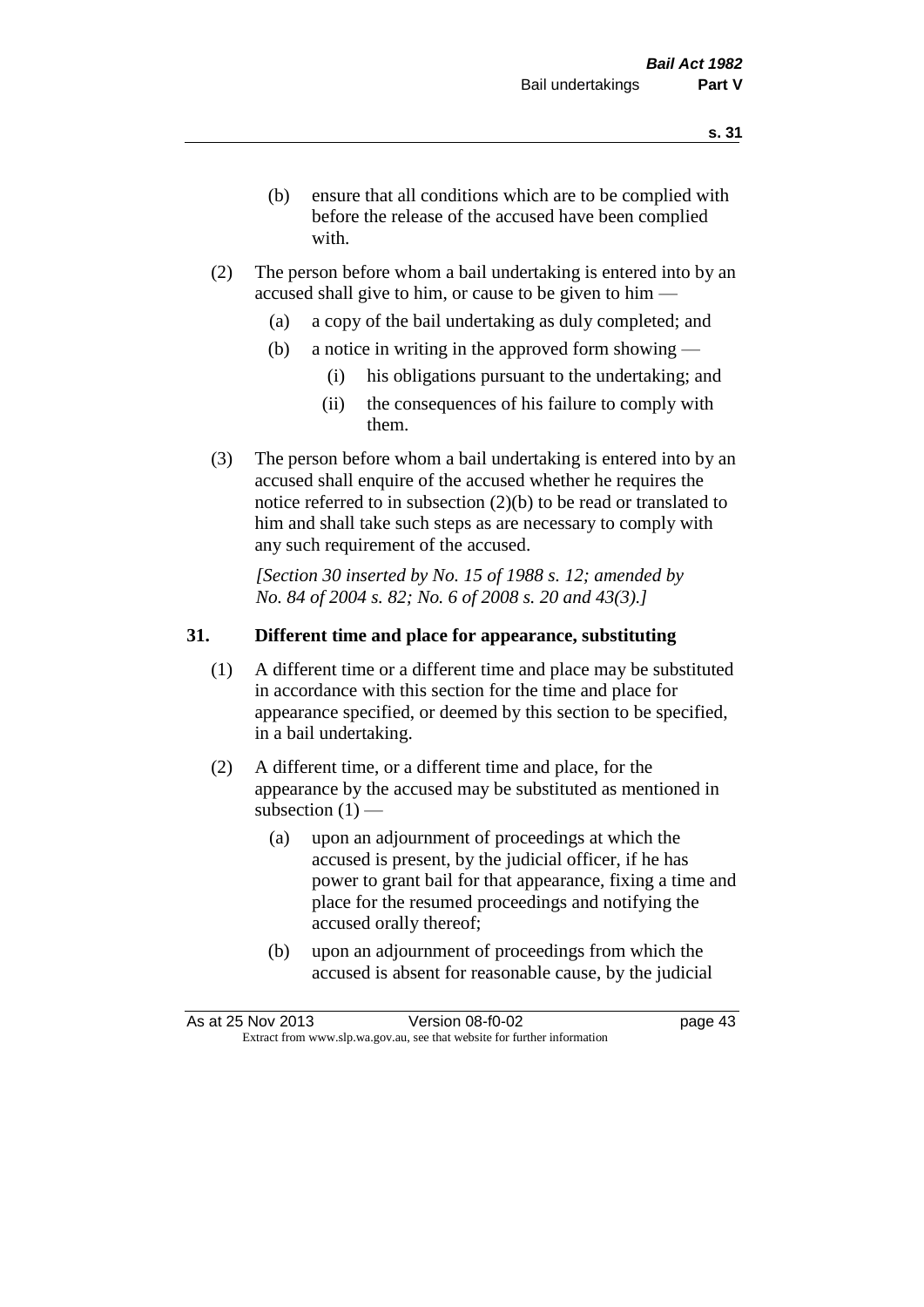officer, if he has power to grant bail for that appearance, fixing a time and place for the resumed proceedings and directing the registrar of the court to cause written notice of the time and place to be given to the accused;

- $(c)$  where
	- (i) a judge of the Supreme Court or a judge of the Children's Court has granted bail to an accused under section 15; and
	- (ii) a judicial officer, other than such a judge, has committed the accused to the Supreme Court,

by a judge of the Supreme Court or a judge of the Children's Court, as the case may require, notifying the accused orally, or directing the registrar of the court to cause written notice to be given to the accused of the time or time and place for the proceedings;

- $(d)$  where
	- (i) a judge of the Supreme Court or a judge of the Children's Court has granted bail to an accused under section 15;
	- *[(ii) deleted]*
	- (iii) the judicial officer is satisfied that there has been no material change in the facts or circumstances which applied on the grant of bail,

by the judicial officer notifying the accused orally, or directing the registrar of the court to cause written notice to be given to the accused, of the time or time and place for the resumed proceedings;

(e) upon a committal to the Supreme Court or District Court, by a judicial officer, if he has power to grant bail for that appearance, fixing a specified day in a specified sitting or session of that court and directing the registrar of the court to cause written notice of the day to be given to the accused;

**s. 31**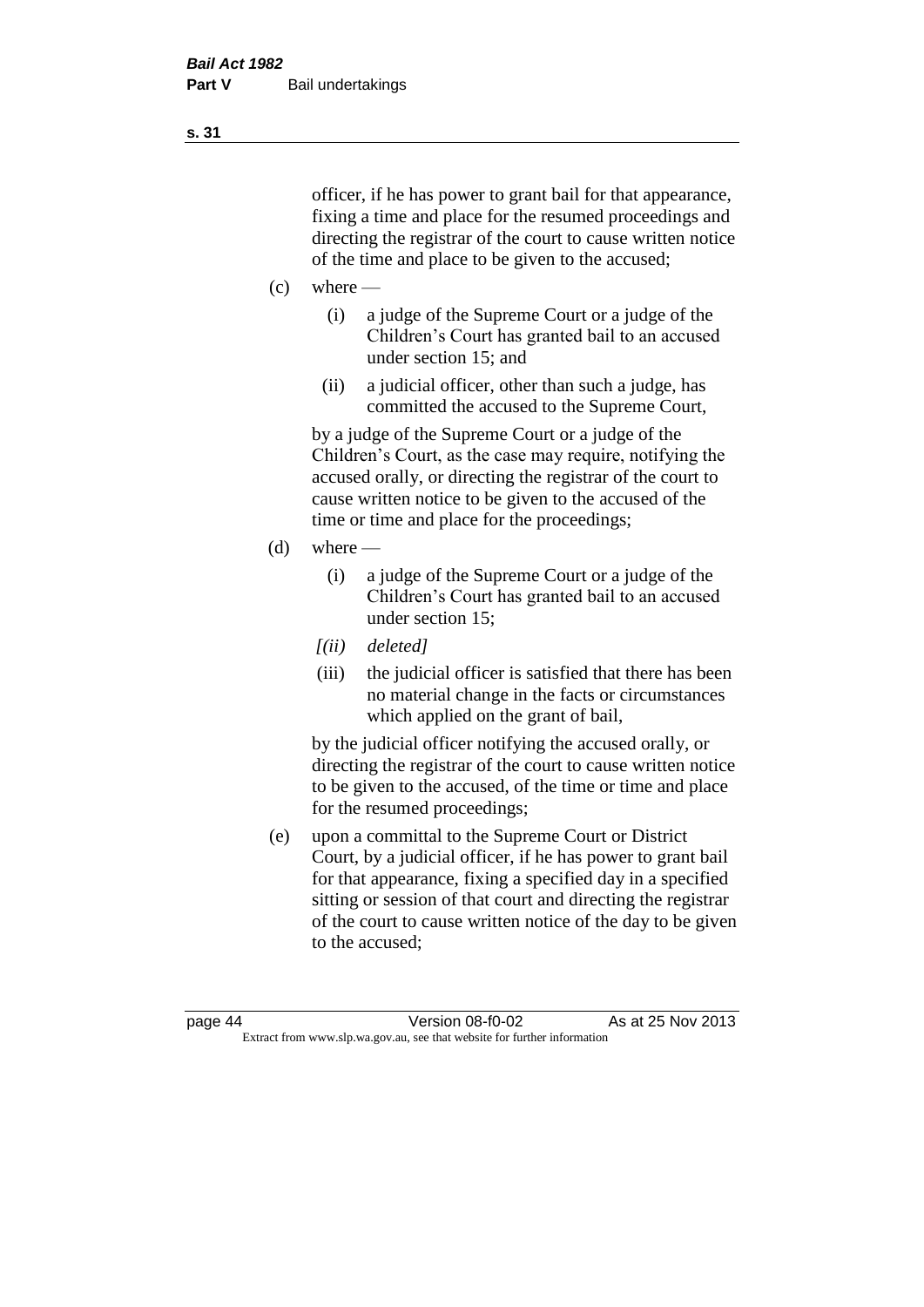- (f) where an accused has been committed for trial in the Supreme Court or the District Court in a specified sitting or session thereof or on a specified day in a specified sitting or session thereof, by an officer of the court, or a person authorised under subsection (5), fixing a time for the trial in that sitting or session and causing written notice of the time to be given to the accused;
- (g) if the parties agree to a different time or a different time and place for the proceedings, by an officer of the court giving written notice thereof to the accused.
- (3) Where a different time or a different time and place is notified to an accused pursuant to subsection (2) the bail undertaking shall be deemed to be amended to specify that time or that time and place for appearance, and the terms and conditions thereof shall continue to apply as so amended as if the accused had entered into the bail undertaking in that form.
- (4) Where the power in subsection (2)(b) is exercised upon an adjournment of proceedings the right of the accused to be at liberty under section 11(1) does not lapse by reason only that there is an interval between the adjournment of the proceedings and the time when he is notified of the time and place for the resumed proceedings.
- (5) The Chief Justice, in respect of committals to the Supreme Court, and the Chief Judge, in respect of committals to the District Court, may authorise a person or persons, by name or office, to perform the functions referred to in subsection (2)(f).

*[Section 31 amended by No. 15 of 1988 s. 13; No. 49 of 1988 s. 87; No. 27 of 2002 s. 21; No. 59 of 2004 s. 141; No. 84 of 2004 s. 82; No. 6 of 2008 s. 21(1) and (2).]* 

#### **31A. Conditions on bail, amending during trial**

(1) In this section —

*amendment* means an addition, variation or cancellation under subsection (2);

As at 25 Nov 2013 Version 08-f0-02 page 45 Extract from www.slp.wa.gov.au, see that website for further information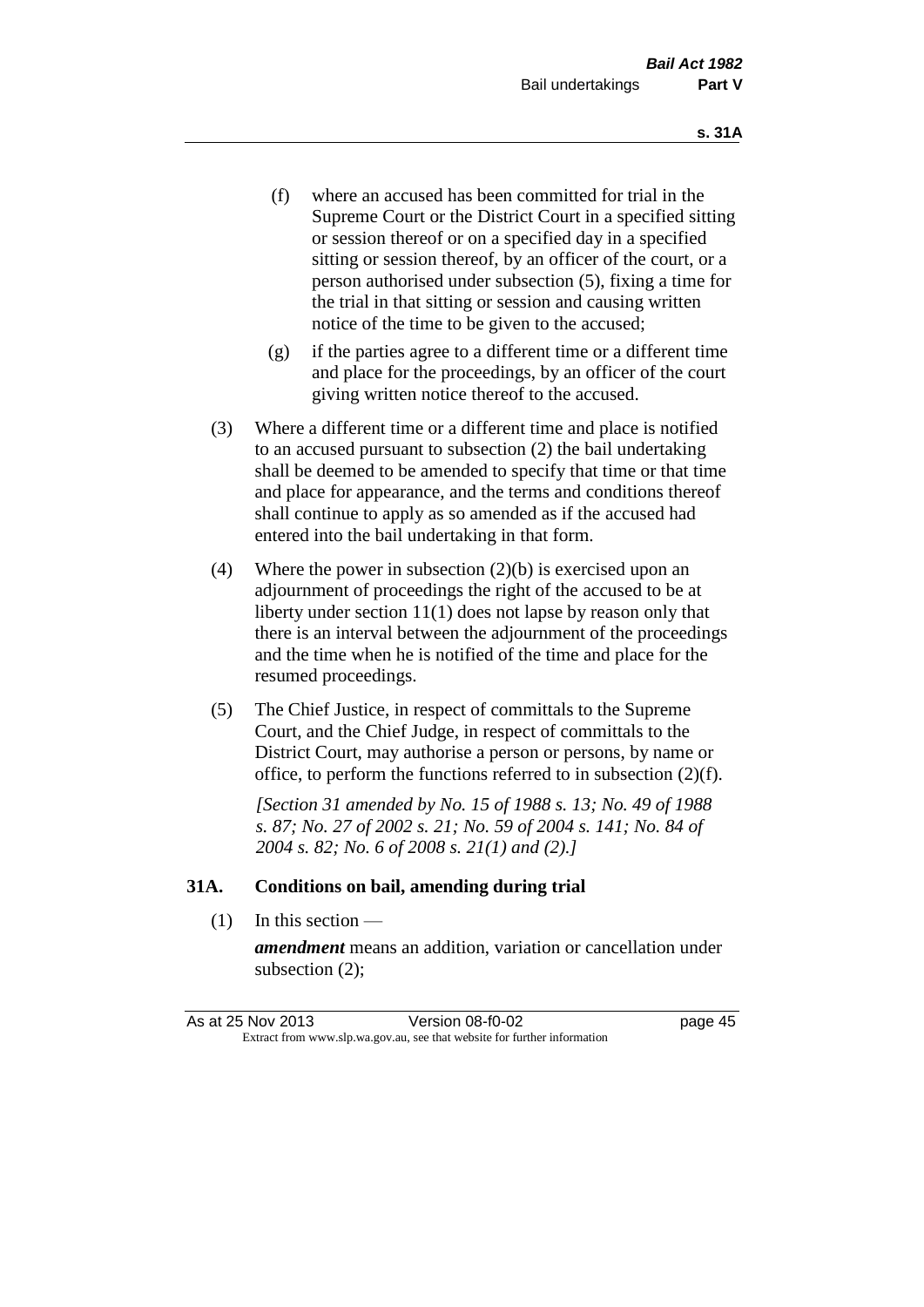#### **s. 31A**

*trial* means that part of proceedings for an offence when evidence is being received by the court in respect of the offence and also extends to any time when —

- (a) legal argument is being heard; or
- (b) a judicial officer or a jury is deliberating.

#### $(2)$  Where —

- (a) an accused has been granted bail for the accused's appearance for trial for an offence; and
- (b) the trial extends beyond one day,

a judicial officer who grants bail for the next appearance by exercising the power in section  $31(2)(a)$  may also do one or more of the following —

- (c) add any condition to the extent that is authorised by clause 2 or 3 of Part D of Schedule 1;
- (d) vary a condition to that extent;
- (e) cancel a condition.
- (3) A judicial officer who adds, varies or cancels a condition under subsection (2) shall cause an officer of the court —
	- (a) to endorse the amendment on the accused's copy of the bail undertaking or, if that copy is not available for endorsement, to give written notice of the amendment to the accused; and
	- (b) to endorse on a file copy of the undertaking a certificate as to the amendment and the action taken under paragraph (a).
- (4) If the judicial officer considers that the amendment is of a minor nature, the judicial officer may, for the purposes of section 44(4), cause the officer of the court to include a statement to that effect in the endorsement or notice under subsection (3)(a) and the certificate under subsection (3)(b).

page 46 Version 08-f0-02 As at 25 Nov 2013 Extract from www.slp.wa.gov.au, see that website for further information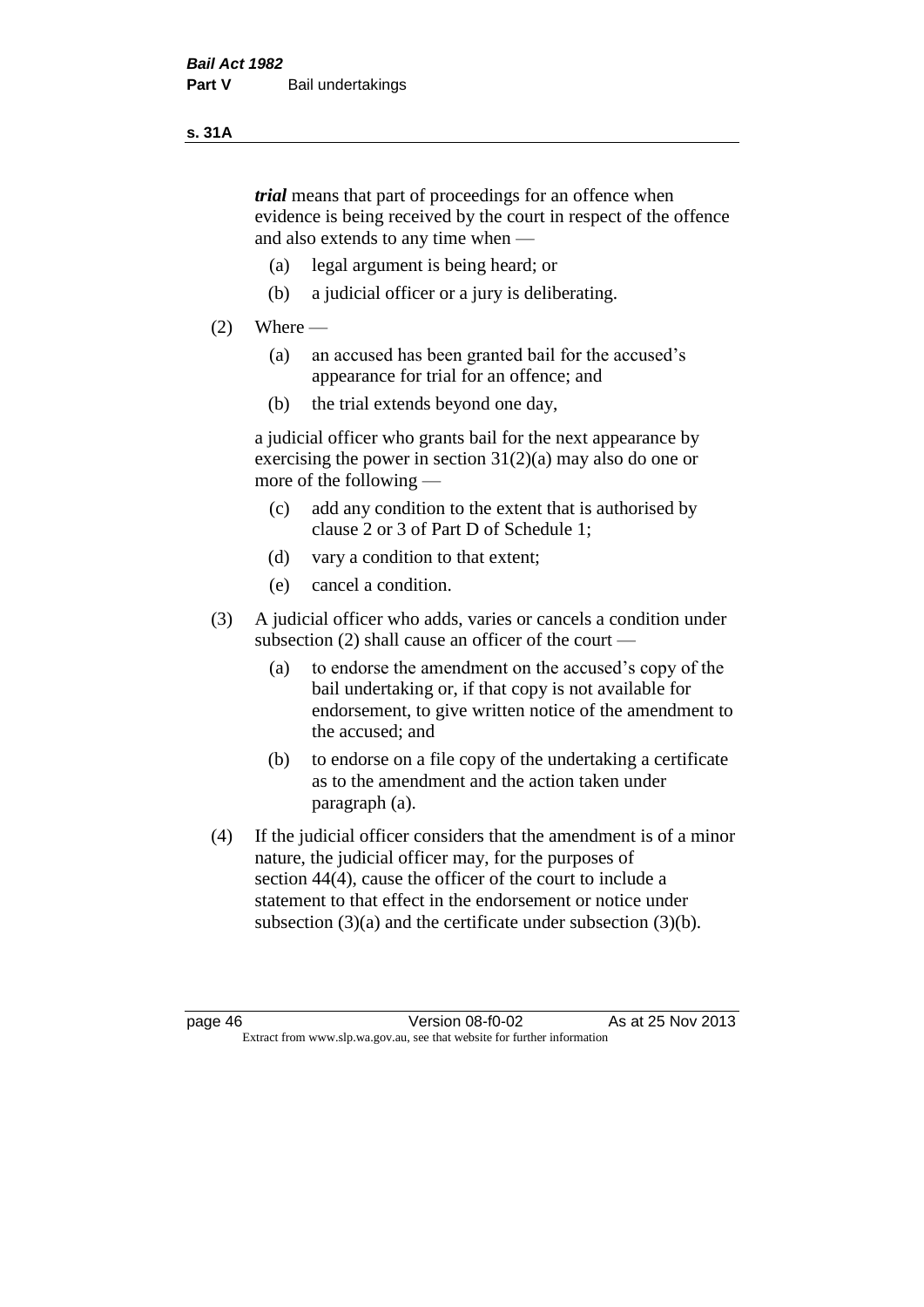- (5) When action is taken under subsection  $(3)(a)$ 
	- (a) the bail undertaking is to be regarded as having been amended as provided in the endorsement or notice, as the case requires; and
	- (b) the terms and conditions of the bail undertaking continue to apply as so amended as if the accused had entered into the bail undertaking in that form.
- (6) In any proceedings an endorsement on a copy of a bail undertaking referred to in subsection (3)(b) purporting to be a certificate referred to in that paragraph is evidence of the matters appearing in it without proof of the signature of the person who made the endorsement.

*[Section 31A inserted by No. 6 of 2008 s. 22(1).]*

#### **32. Notices under s. 31, service and proof of**

- (1) A written notice to an accused under section  $31(2)$ 
	- (a) shall be given to the accused personally; or
	- (b) shall be sent to the accused by post to the accused's address appearing in the records of the court; or
	- (c) in urgent cases or with the accused's consent, shall be sent to the accused by electronic communication.
- (2) A person who gives or sends a notice in accordance with subsection (1) shall endorse on a file copy of the notice a certificate showing —
	- (a) that the person has done so; and
	- (b) the time of doing so.
- (3) If a notice is sent by post under subsection  $(1)(b)$ , the notice is to be presumed, unless the contrary is shown, to have been received at the time when, in the ordinary course of events, it would have been delivered.
- (4) The judicial officer who under section  $31(2)(a)$  notifies an accused of the time and place for resumed proceedings shall

As at 25 Nov 2013 Version 08-f0-02 page 47 Extract from www.slp.wa.gov.au, see that website for further information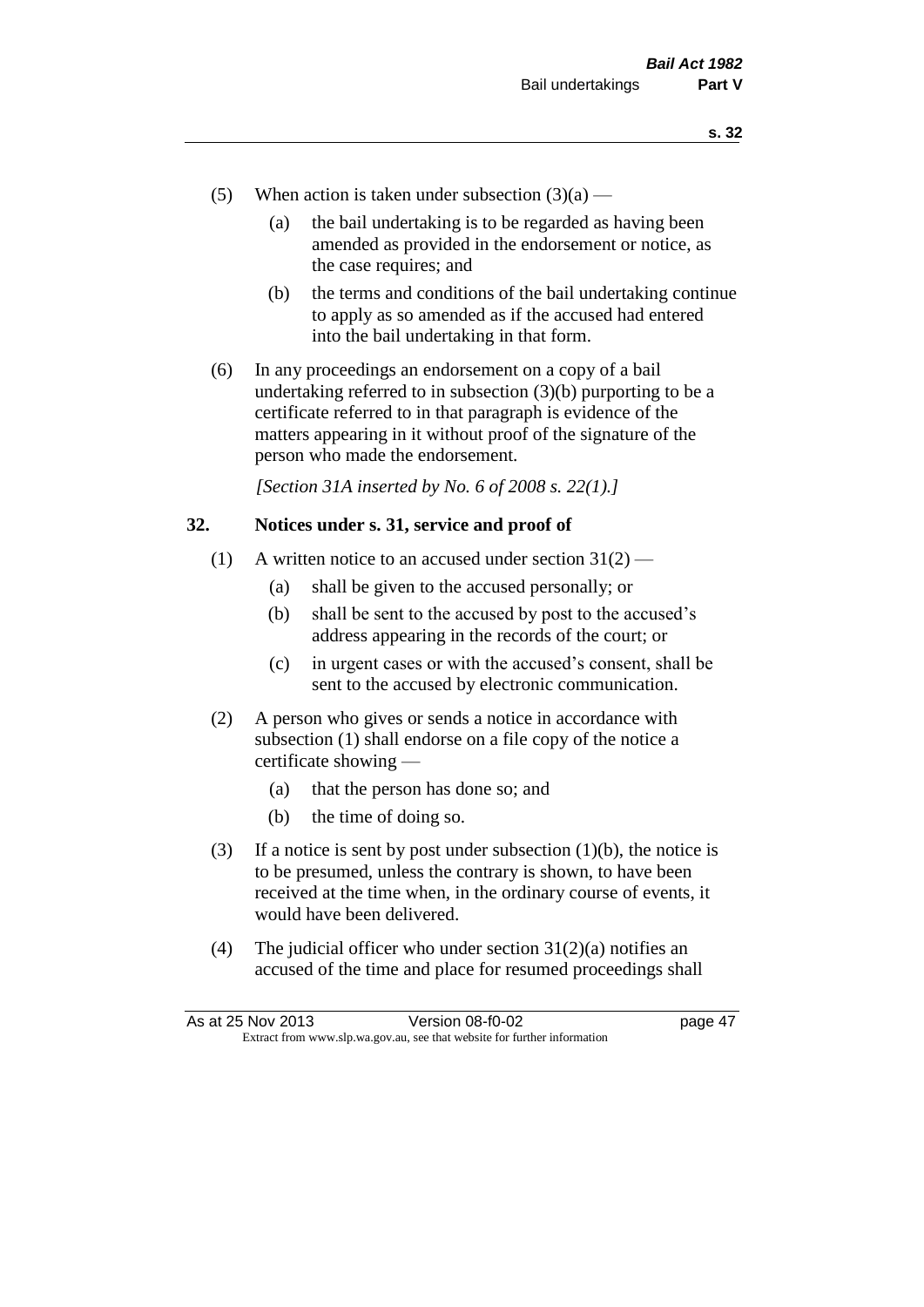cause to be endorsed on the accused's bail undertaking a certificate showing details of such time and place and that the accused has been notified of them.

- (5) In any proceedings
	- (a) a document purporting to be a copy of a notice referred to in subsection (1) shall be evidence of the terms of the notice; and
	- (b) an endorsement
		- (i) on a copy of a notice referred to in subsection (2); or
		- (ii) on a bail undertaking,

purporting to be a certificate referred to in subsection (2) or (4) is evidence of the matters appearing in it without proof of the signature of the person who made the endorsement.

*[Section 32 amended by No. 74 of 1984 s. 12; No. 84 of 2004 s. 82; No. 6 of 2008 s. 23(1)-(3).]* 

## **33. Judicial officer may order accused to enter into bail undertaking**

- (1) Where bail is granted to an accused by a judicial officer, whether with or without any condition being attached thereto, and the accused fails or refuses to enter into a bail undertaking in terms of the grant, the judicial officer who granted bail may, subject to subsection (3), order that the accused enter into the bail undertaking within such time as he may specify.
- (2) If an accused does not comply with an order under subsection (1), the judicial officer may, subject to subsection (3), further order that a bail undertaking, in such form as the judicial officer may approve, shall be deemed to have been entered into by the accused on the date of such further order, and thereupon that undertaking shall be treated as if it had been duly entered into by the accused for the purposes of this Act.

page 48 Version 08-f0-02 As at 25 Nov 2013 Extract from www.slp.wa.gov.au, see that website for further information

**s. 33**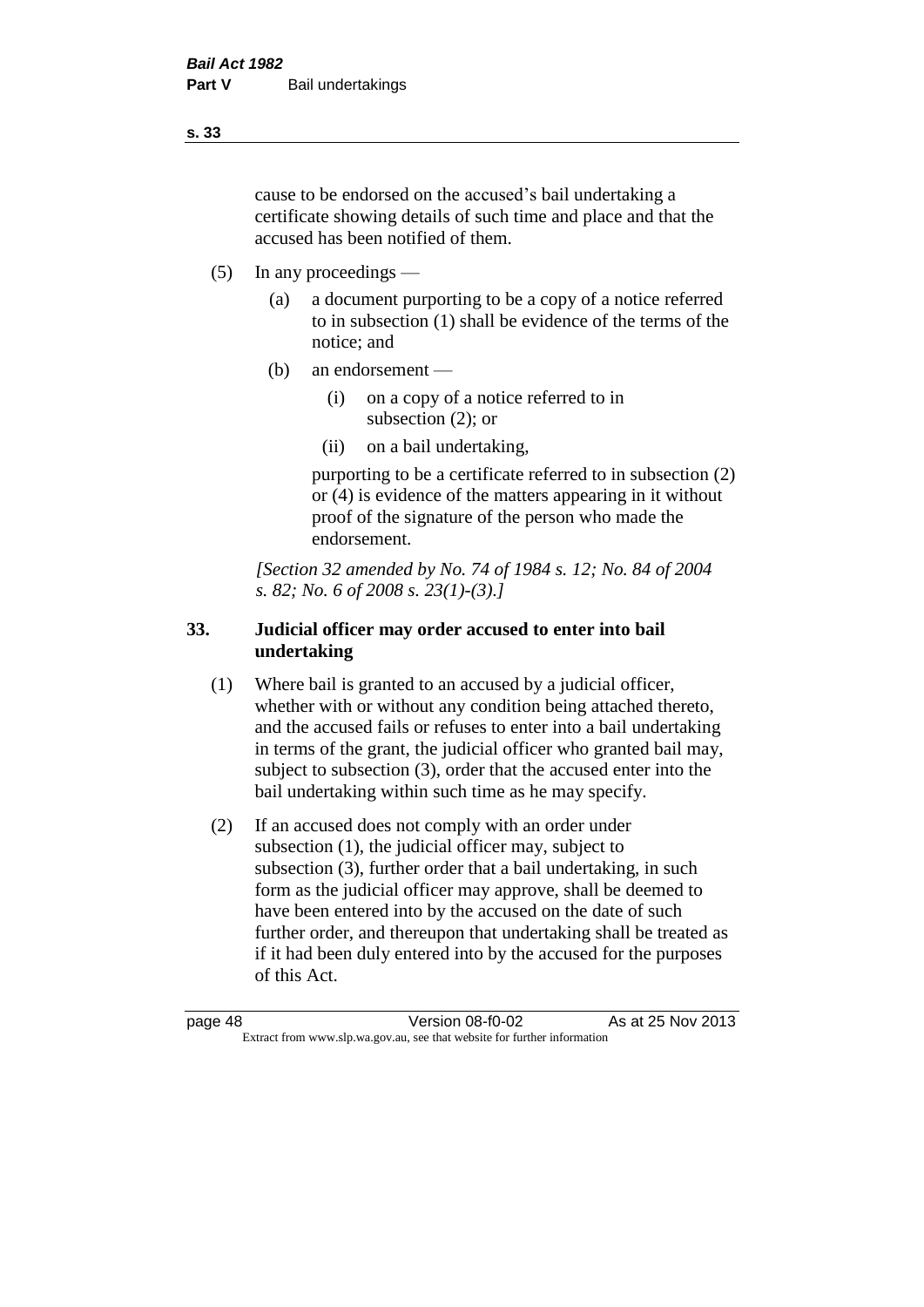- (3) A judicial officer shall not
	- (a) make an order under subsection (2) unless he has personally informed the accused of the terms and effect of the order made under subsection (1);
	- (b) exercise any of the powers conferred on him by this section unless he is satisfied that the accused has the capacity to enter into and comply with the undertaking.

*[Section 33 amended by No. 84 of 2004 s. 82.]* 

#### **34. When bail undertaking ceases to have effect**

A bail undertaking ceases to have effect —

- (a) upon the revocation of bail under section 55;
- (b) upon the death of the accused, but only if no order has been made under section 57;
- (c) subject to section 31, upon the appearance in court by the accused as required by his bail undertaking;
- (d) upon the discharge of the accused according to law from any further proceedings for the offence, or all of the offences, to which the bail undertaking relates;
- (e) during any period before the time at which the accused is required to appear in court when he is in custody for any other offence or reason.

*[Section 34 amended by No. 84 of 2004 s. 82.]*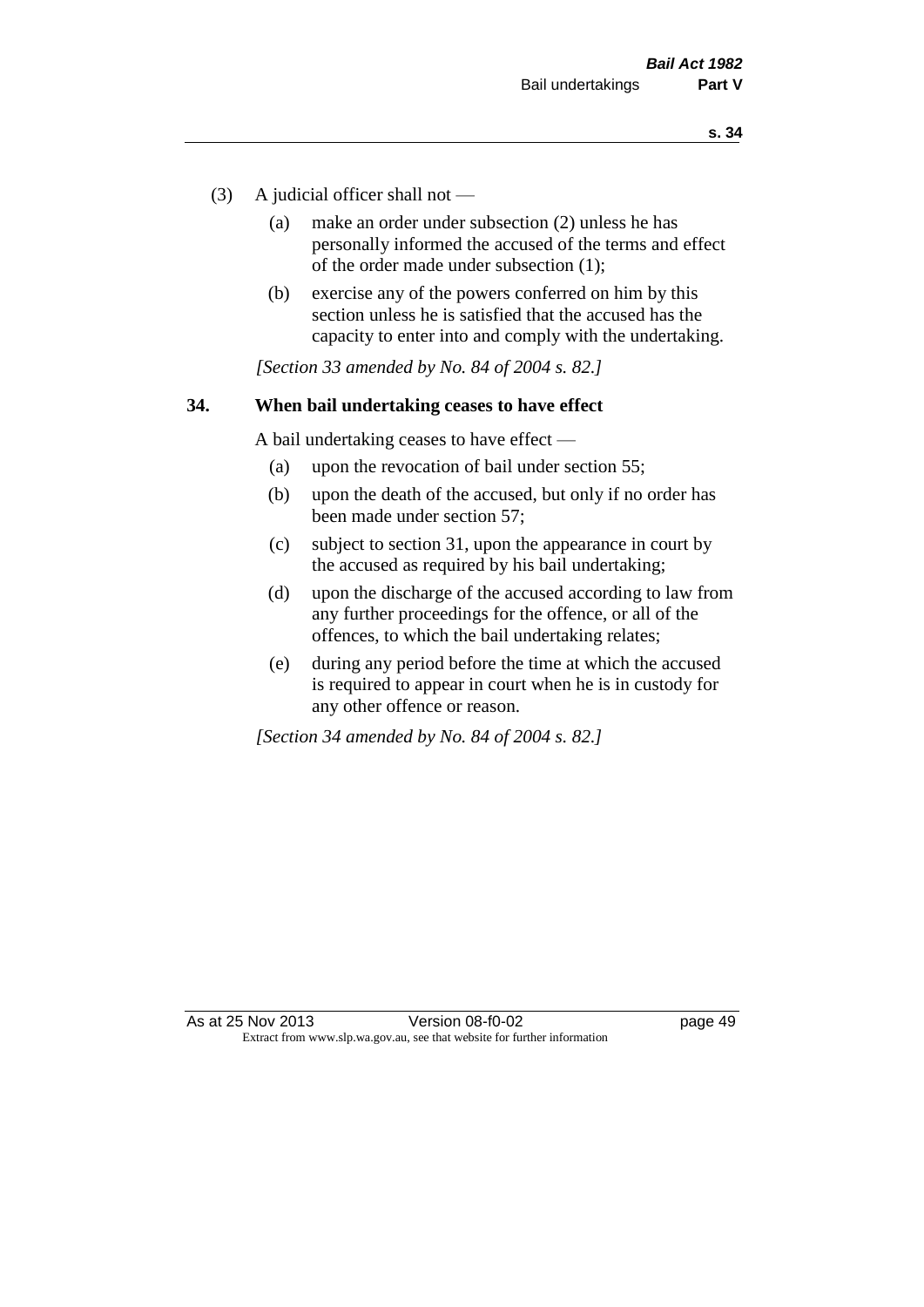**s. 35**

# **Part VI — Sureties and surety undertakings**

#### **35. Surety and surety undertaking, nature of etc.**

- (1) A surety is a person who, as a condition of the grant of bail to an accused, enters into a surety undertaking, that is to say, undertakes in writing that he will, subject to this Act, forfeit a specified amount of money if the accused fails to comply with any requirement of his bail undertaking mentioned in section  $28(2)(a)$  and (b).
- (2) A surety is required to be approved under section 40.
- (3) A forfeiture of money by a surety as mentioned in subsection (1) is enforceable as provided in section 49 but not otherwise.

*[Section 35 amended by No. 84 of 2004 s. 82; No. 6 of 2008 s. 18(3).]* 

#### **36. Sureties, who may approve**

- (1) The decision whether an applicant should be approved as a surety in any case is to be made —
	- (a) by a person referred to in section 29(a) to (d); or
	- (b) where the accused to whom bail has been granted is in prison, by a person for the time being in charge of the prison; or
	- (c) where the accused to whom bail has been granted is a child, by an authorised community services officer.
- (2) A judicial officer when granting bail to an accused subject to a requirement for a surety or sureties may make an order as to —
	- (a) the giving of notice to the prosecutor of an application for approval of any surety; or
	- (b) the person or persons who are to, or may, approve any surety,

and subsection (1) has effect subject to any such order. *[Section 36 inserted by No. 6 of 2008 s. 24(1).]*

page 50 Version 08-f0-02 As at 25 Nov 2013 Extract from www.slp.wa.gov.au, see that website for further information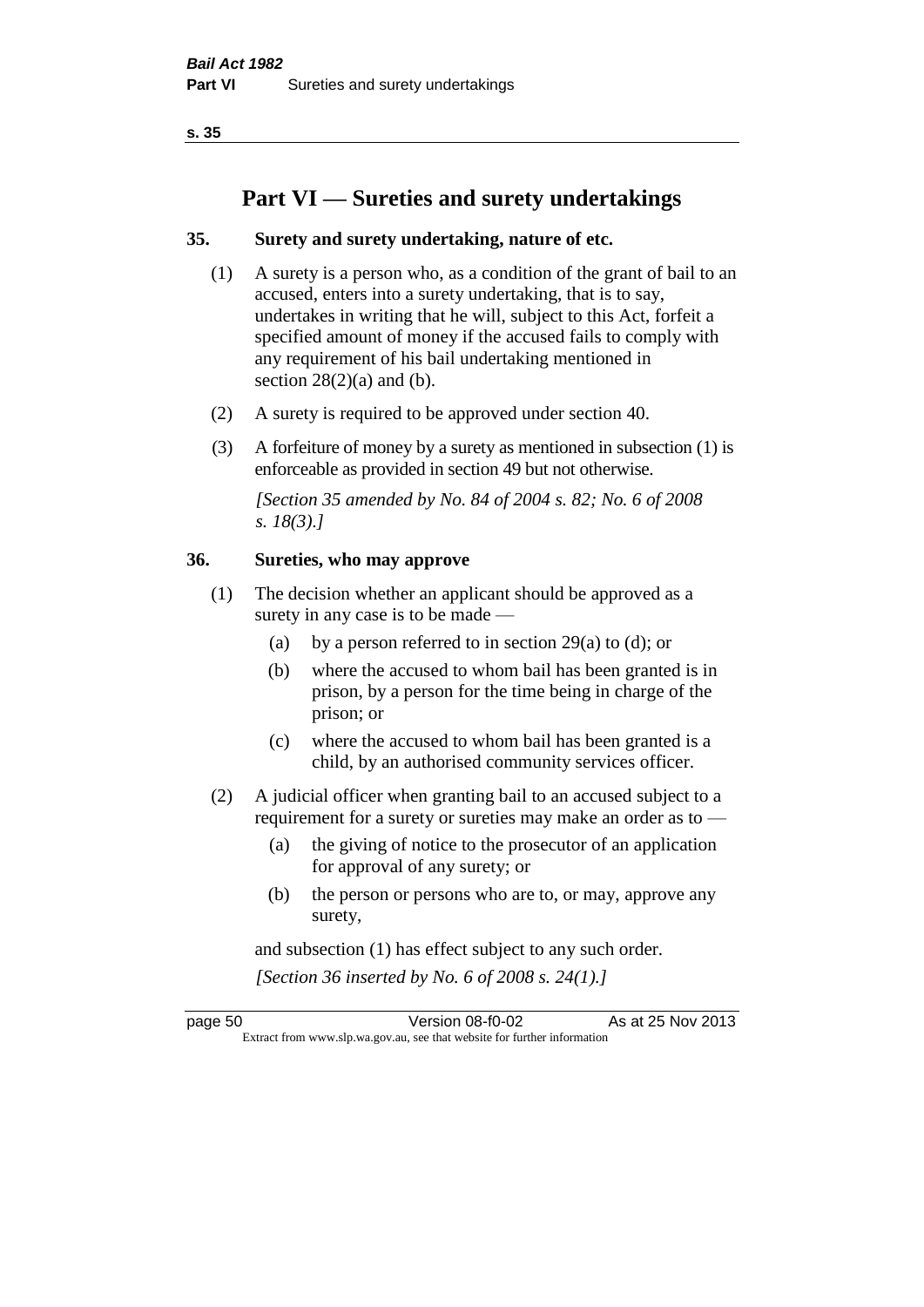#### **37. Proposed surety to receive certain information and form**

- (1) Whenever a surety approval officer is called upon to decide whether an applicant should be approved as a surety, he shall ensure that the applicant is, or has been, given —
	- (a) a duly completed notice in the prescribed form showing details of the terms and conditions on which bail has been granted to the accused in whose case the surety is required; and
	- (b) such information in writing as to the effect of this Act in relation to the rights, obligations and liabilities of sureties as is prescribed for the purposes of this paragraph; and
	- (c) a prescribed form of declaration for completion designed to disclose to the surety approval officer all information relevant to the decision.
- (2) Before he makes his decision, the surety approval officer shall ensure that the applicant furnishes to him the declaration referred to in subsection (1)(c) duly completed.
- (3) For the purposes of this section it is sufficient if  $-$ 
	- (a) the notice, information and declaration referred to in subsection (1) are sent by electronic communication to an electronic address provided by the applicant; and
	- (b) the declaration referred to in subsection  $(1)(c)$  duly completed is sent by electronic communication to an electronic address provided by the surety approval officer.

*[Section 37 amended by No. 84 of 2004 s. 82; No. 6 of 2008 s. 24(4), (5) and 25.]* 

#### **38. Persons disqualified from being sureties**

- (1) A person is not qualified to be approved as a surety if
	- (a) he is under 18 years of age; or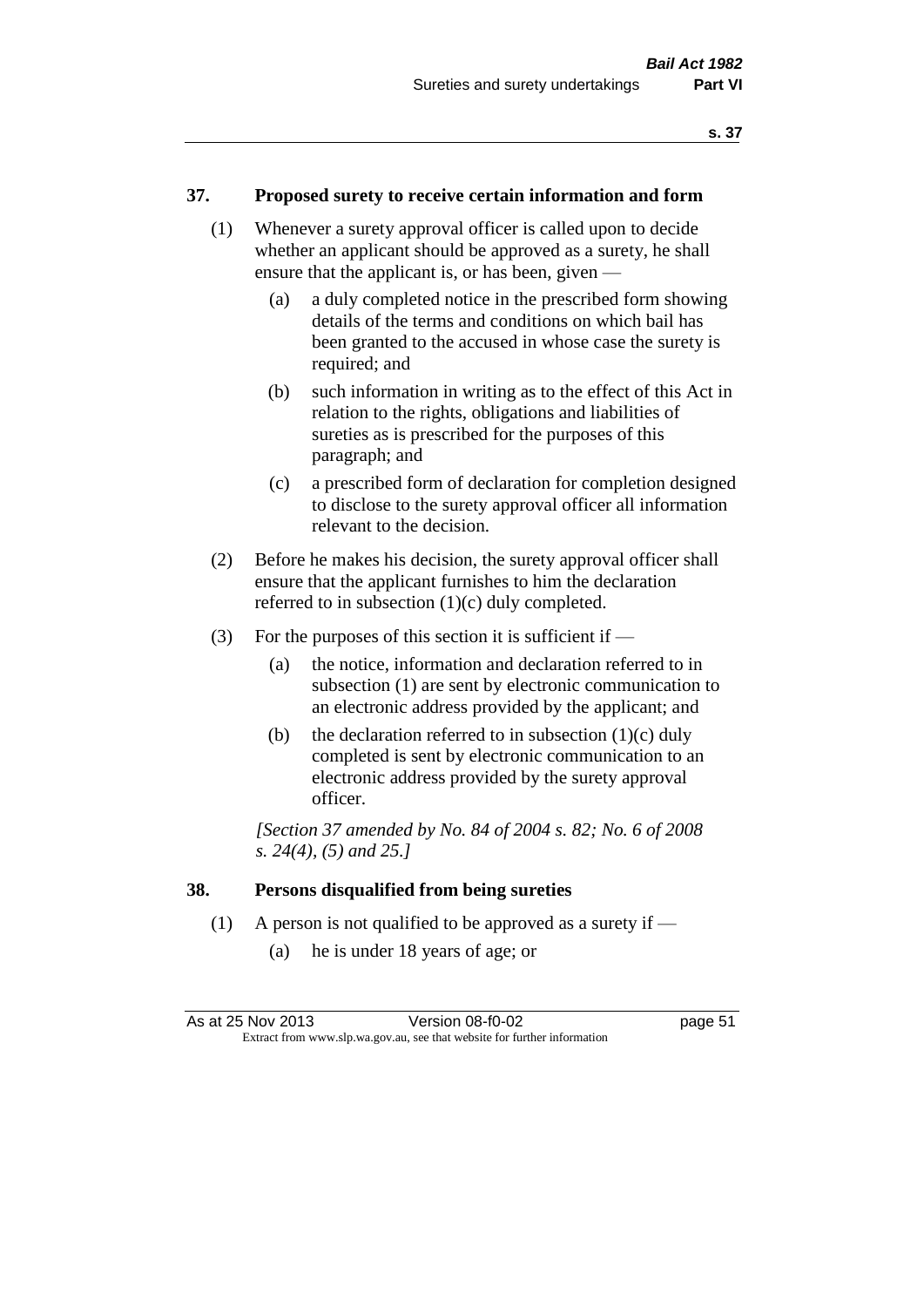(b) subject to subsection (2), the value of his assets, after provision is made for his debts and liabilities, is less than the amount which he might become liable to forfeit under his proposed surety undertaking; or

- (c) there are reasonable grounds for believing that he has been, or will be, indemnified by any person against any forfeiture referred to in paragraph (b).
- (2) Subsection (1)(b) does not apply where the applicant for approval is required to give security sufficient to cover the amount which he might become liable to forfeit.

#### **39. Matters to be regarded when approving sureties**

In determining whether an applicant is suitable to be a surety a surety approval officer shall have regard to all matters which appear to him to be relevant including, as well as any others, the following —

- (a) the character and antecedents of the applicant; and
- (b) his proximity to or connection with the accused, whether by kinship, place of residence or otherwise; and
- (c) his ability to pay, or give security for, the amount which he might become liable to forfeit under his proposed surety undertaking, without excessive hardship to himself or his dependants.

*[Section 39 amended by No. 84 of 2004 s. 82; No. 6 of 2008 s. 24(4).]* 

## **40. Decision on application by proposed surety**

(1) Upon receipt of the duly completed declaration referred to in section  $37(1)(c)$ , the surety approval officer shall, after making any enquiries which he thinks desirable, make a decision, as soon as is practicable, either to approve or not to approve of the applicant as a surety in that case.

page 52 Version 08-f0-02 As at 25 Nov 2013 Extract from www.slp.wa.gov.au, see that website for further information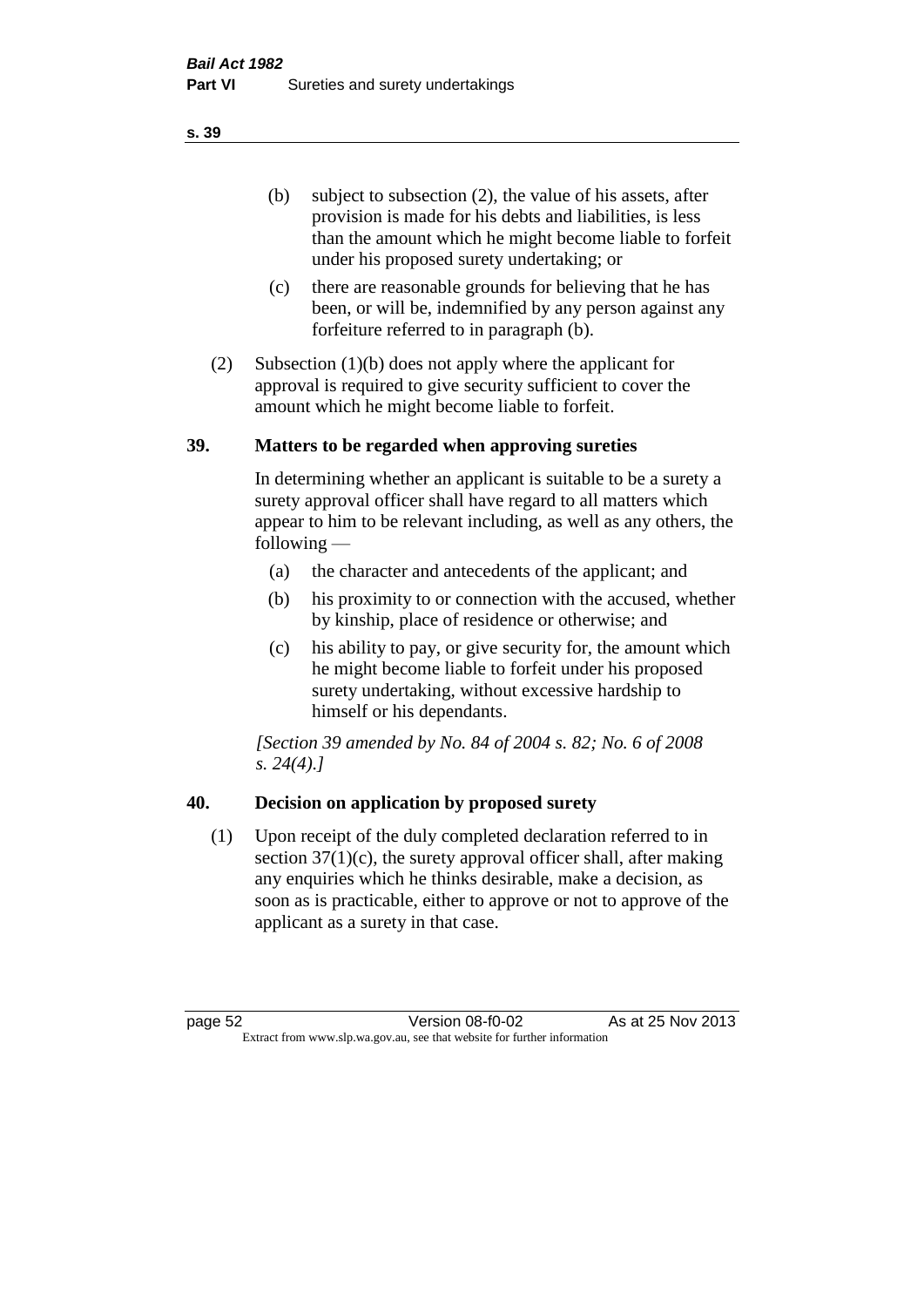(2) If the surety approval officer does not approve of the applicant as a surety he shall record the reasons for his doing so and inform the applicant and the accused thereof, or cause them to be so informed.

*[Section 40 amended by No. 15 of 1988 s. 15; No. 84 of 2004 s. 82; No. 6 of 2008 s. 24(5).]* 

#### **41. Finality of decision to refuse approval of surety**

- (1) A decision by a surety approval officer not to approve of the applicant as a surety is final unless the applicant becomes entitled to re-apply under subsection (2).
- (2) An applicant who is refused approval as a surety may re-apply for approval to the surety approval officer who made that decision, or if that officer is absent or unavailable to another surety approval officer, on the ground that —
	- (a) new facts have been discovered, new circumstances have arisen or the circumstances have changed since he was refused approval; or
	- (b) he failed to adequately present his case for approval on his previous application,

and the provisions of this Act, except section 37, shall, with necessary modifications, apply to any such further application and the decision thereon.

*[Section 41 amended by No. 6 of 2008 s. 24(3) and (4).]*

#### **42. Before whom surety undertaking may be entered into**

A surety undertaking need not be entered into before the surety approval officer who approved the surety but may be entered into before any person before whom the accused for whose appearance the surety is approved might enter into his bail undertaking under section 29.

*[Section 42 amended by No. 84 of 2004 s. 82; No. 6 of 2008 s. 24(5).]*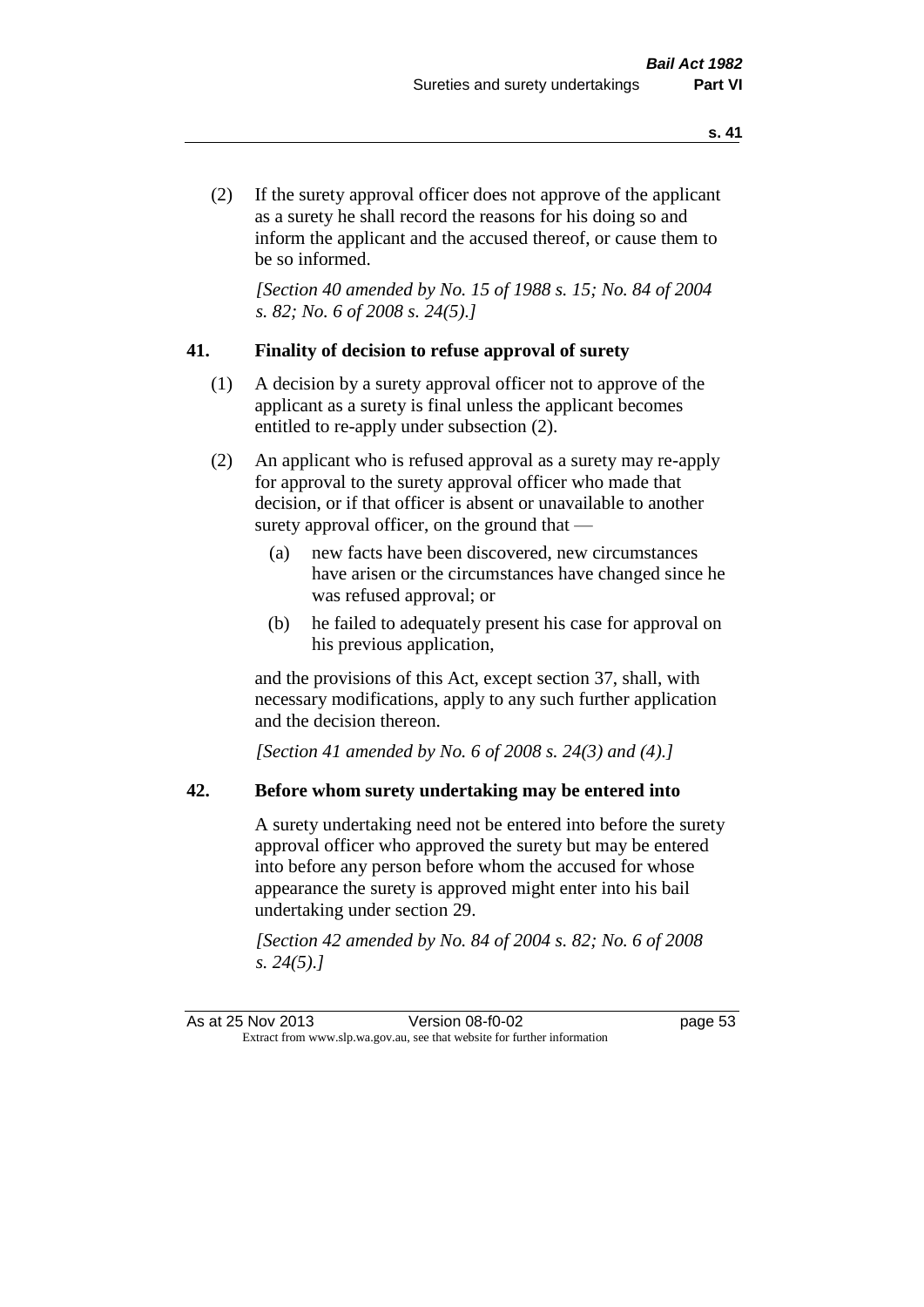#### **s. 43**

## **43. Duties of person before whom surety undertaking is entered into**

A person before whom a surety undertaking is to be entered into —

- $(a)$  shall
	- (i) read to the surety; or
	- (ii) be informed by the surety that he has read; or
	- (iii) if necessary, have translated to the surety,

the documents described in section  $37(1)(a)$  and (b), and the surety undertaking, before the surety enters into the undertaking; and

- (b) shall ensure that all conditions which are to be complied with by the surety have been complied with before the surety enters into his undertaking; and
- (c) shall give to the surety a copy of his surety undertaking as duly completed.

*[Section 43 amended by No. 74 of 1984 s. 13.]* 

## **43A. Interstate proposed surety, use of video link etc. in case of**

(1) In this section —

*proposed surety* means a person who is to enter into a surety undertaking;

*relevant official* means the person before whom the surety undertaking is to be entered into or was entered into, as the case requires;

*video link* means facilities (including closed circuit television) that enable, at the same time —

- (a) the relevant official to see and hear the proposed surety; and
- (b) the proposed surety to see and hear the relevant official.
- (2) This section applies if a proposed surety is in another State or a Territory.

page 54 Version 08-f0-02 As at 25 Nov 2013 Extract from www.slp.wa.gov.au, see that website for further information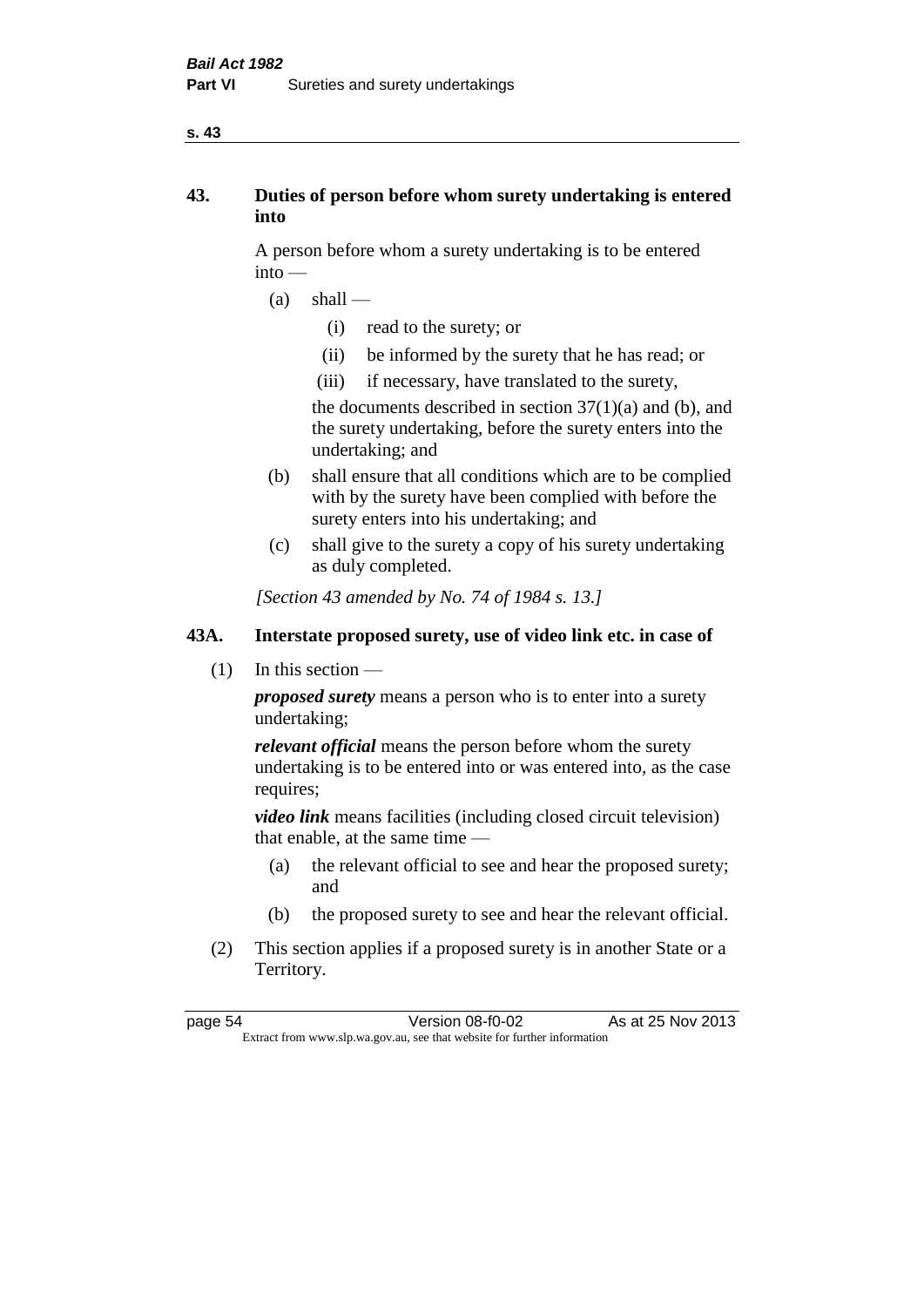- (3) The relevant official may comply with section  $43(a)$  and (b) by means of a video link.
- (4) The relevant official may send the surety undertaking to the proposed surety by electronic communication for completion.
- (5) The proposed surety may enter into the surety undertaking by sending the completed surety undertaking to the relevant official by electronic communication.
- (6) If the surety undertaking is sent by electronic communication under subsection (4) or (5), any requirement for the proposed surety or the relevant official to sign it is to be taken to have been complied with if the full name of the proposed surety or the relevant official, as the case requires, appears in the appropriate place in the undertaking.
- (7) The relevant official may comply with section 43(c) by sending a copy of the surety undertaking as duly completed to the surety by electronic communication.
- (8) A surety undertaking that is entered into in accordance with this section is to be taken to have been entered into before the relevant official.
- (9) In any proceedings a document purporting to be a copy of a surety undertaking and purporting to be certified by the relevant official to be a copy of a surety undertaking entered into in accordance with this section is evidence of the surety undertaking without proof of the signature of the relevant official.
- (10) A reference in this section to sending a surety undertaking or copy of a surety undertaking to a person by electronic communication is a reference to sending the undertaking or copy by electronic communication to an electronic address provided by the person.

*[Section 43A inserted by No. 6 of 2008 s. 26.]*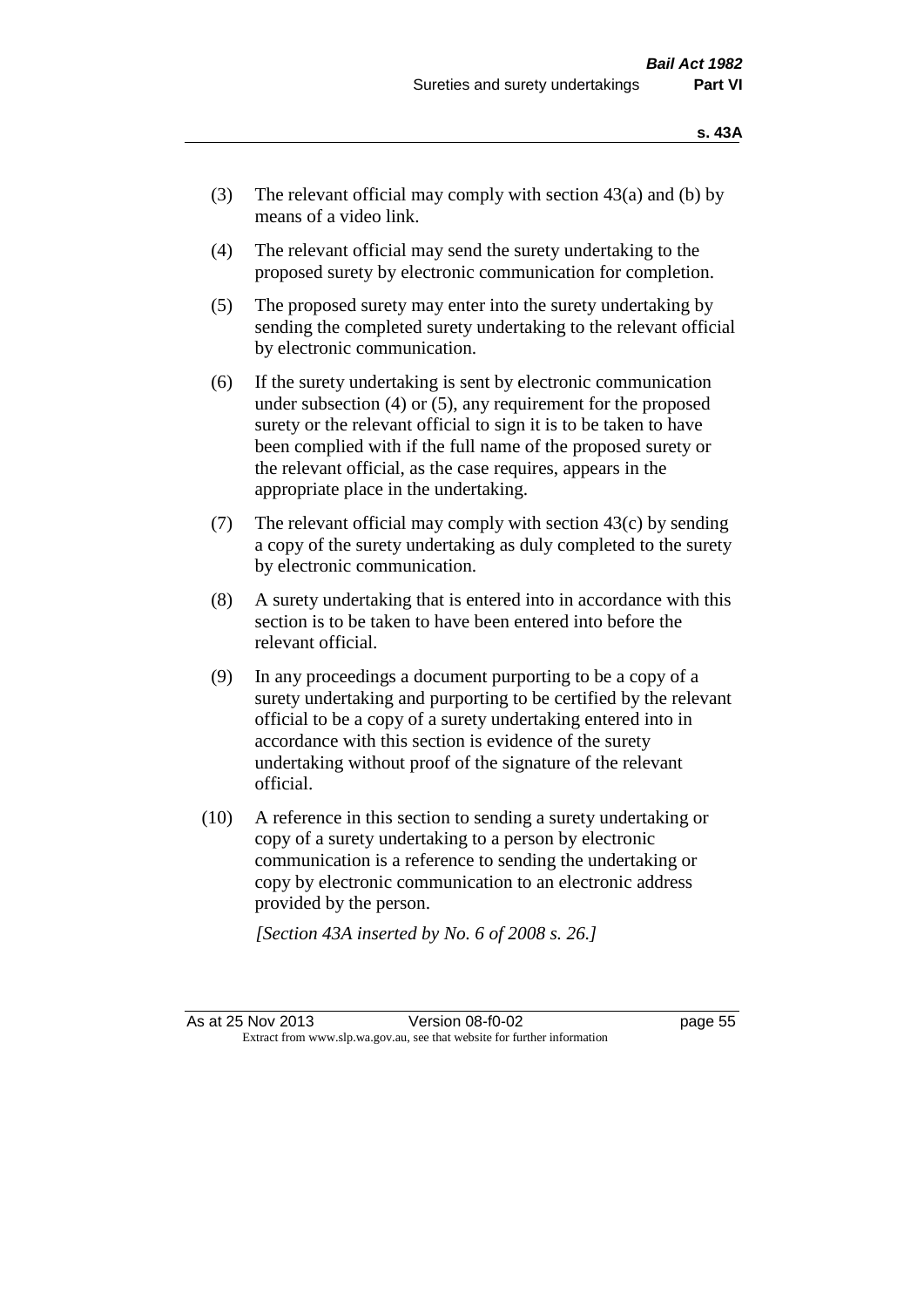#### **s. 44**

## **44. When surety undertaking extends to different time or different time and place substituted under s. 31**

- (1) A surety undertaking does not extend to the failure by the accused to appear at a different time or a different time and place substituted pursuant to section 31 unless —
	- (a) the surety undertaking contains a provision stating that it does so extend and, where applicable under subsection (5), the surety has received notice as mentioned in that subsection; or
	- (b) subsection (2) applies.
- (2) A surety undertaking extends to the failure by the accused to appear at a different time substituted pursuant to section 31 during a trial if, at the option of the surety, the undertaking contains a provision stating —
	- (a) that it does so extend; and
	- (b) the effect of subsection (4).
- (3) In subsection  $(2)$  —

*trial* means that part of proceedings for an offence when evidence is being received by the court in respect of the offence and also extends to any time when —

- (a) legal argument is being heard; or
- (b) a judicial officer or a jury is deliberating.
- (4) Subsection (2) applies despite any amendment as defined in section 31A(1) if the endorsement or notice under section 31A(3)(a) in respect of the amendment includes a statement referred to in section 31A(4).
- (5) A surety undertaking may, at the option of the surety, also contain a provision stating that where —
	- (a) a different time or a different time and place for the accused's appearance is substituted pursuant to section 31; and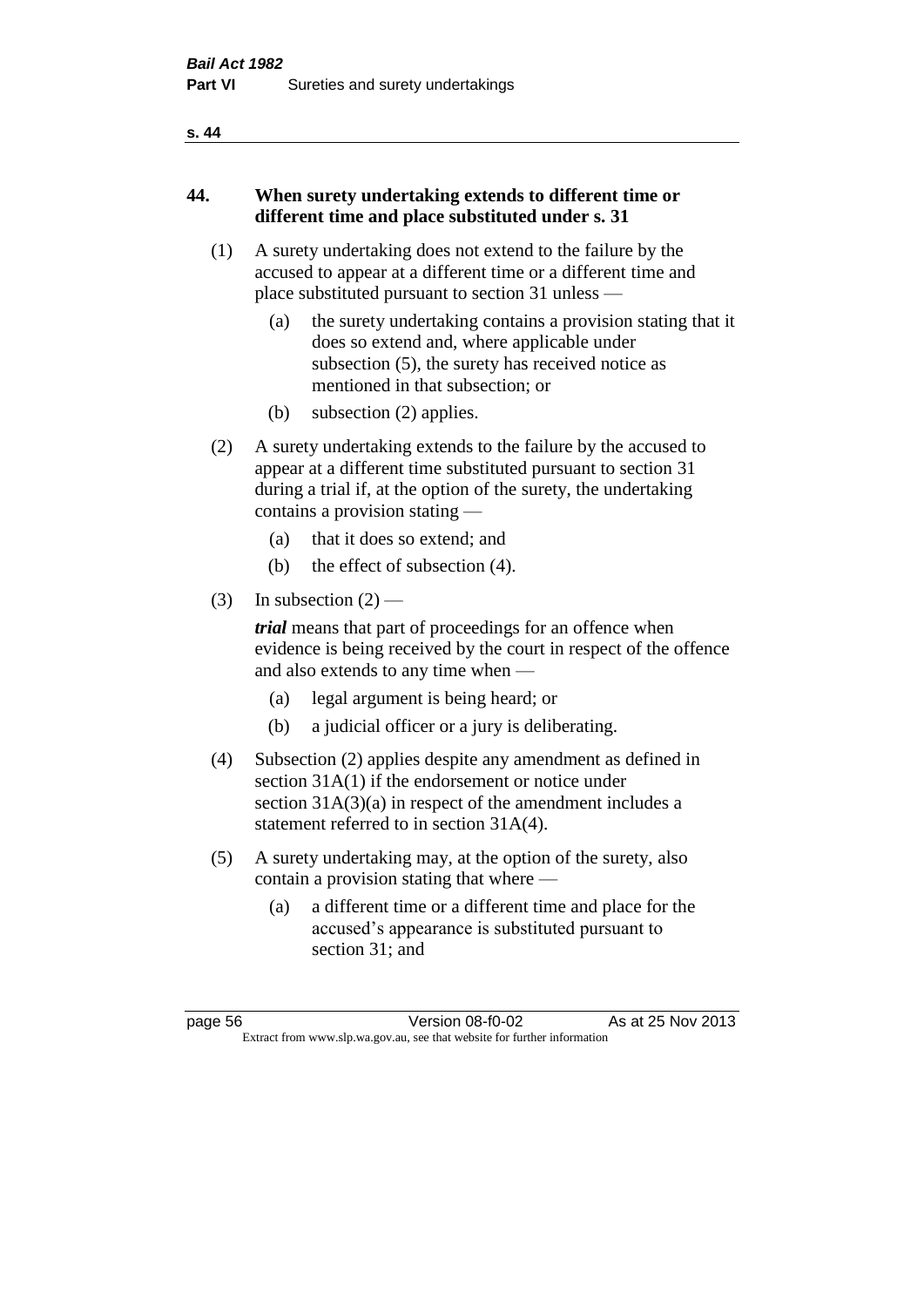(b) subsection (2) does not apply,

the surety's liability only arises if the surety is given notice, as soon as is practicable, of the different time or the different time and place.

(6) Where, by operation of this section, a surety undertaking would extend to the failure by the accused to appear at a different time or a different time and place substituted pursuant to section 31, that extension is not affected by a reduction in the number of offences to which the accused's bail undertaking relates.

*[Section 44 inserted by No. 6 of 2008 s. 27(1).]*

#### **45. Notices under s. 44, service and proof of**

- (1) For the purposes of section 44(5) notice to a surety may be given —
	- (a) orally to the surety by the judicial officer when he fixes a time and place for the proceedings or the resumed proceedings; or
	- (b) in the approved form to the surety personally; or
	- (c) by a person authorised under subsection (5) sending or causing to be sent the approved form to the surety —
		- (i) by post to the surety's address appearing in the records of the court; or
		- (ii) in urgent cases or with the surety's consent, by electronic communication.
- (2) A person who gives a notice in accordance with subsection  $(1)(b)$  or  $(c)$  shall endorse on a file copy of the notice a certificate showing —
	- (a) that the person has done so; and
	- (b) the time of doing so.
- (2a) If a notice is sent by post under subsection  $(1)(c)$ , the notice is to be presumed, unless the contrary is shown, to have been

As at 25 Nov 2013 **Version 08-f0-02 Page 57** Extract from www.slp.wa.gov.au, see that website for further information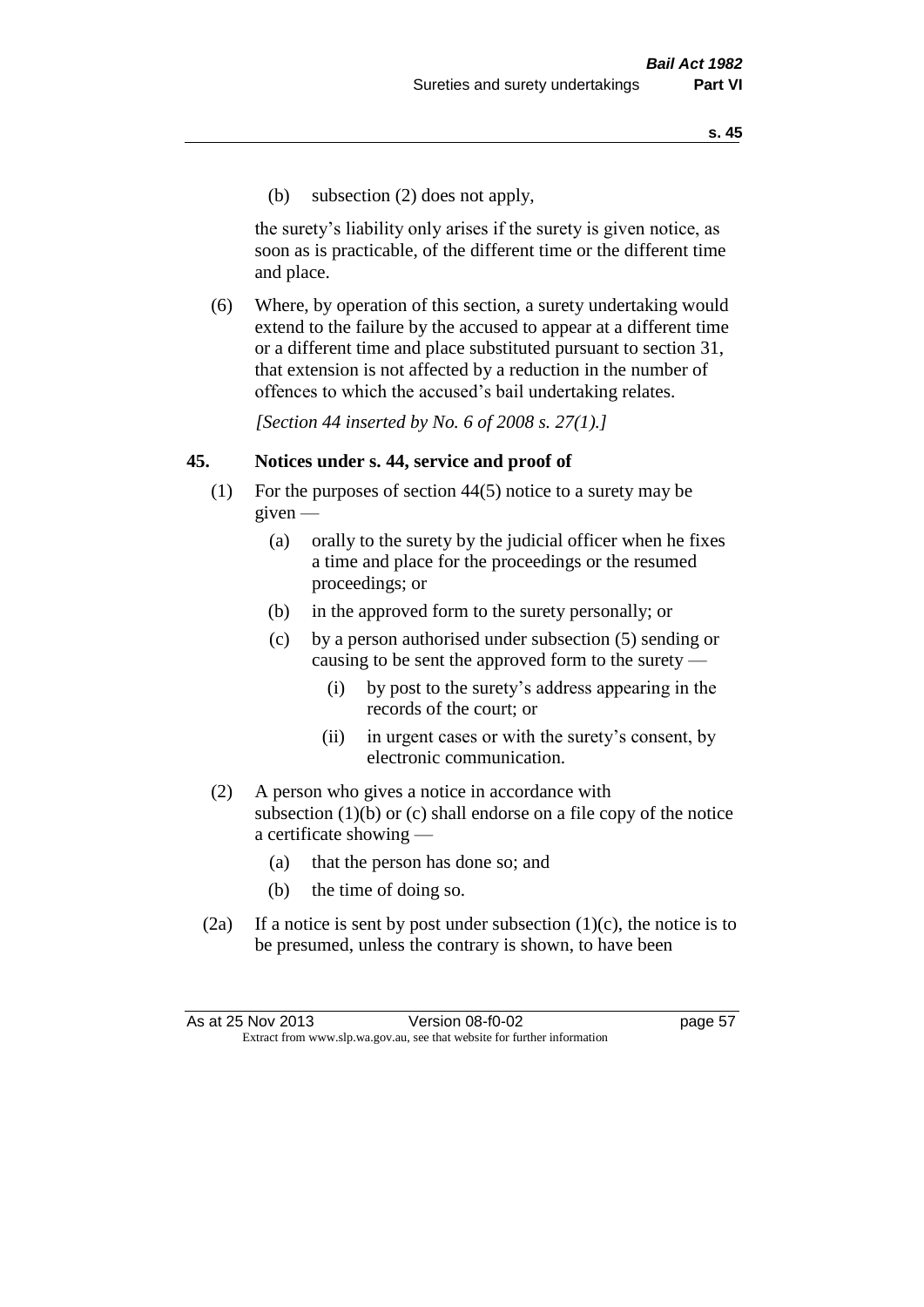received at the time when, in the ordinary course of events, it would have been delivered.

- (3) A judicial officer who, under subsection  $(1)(a)$ , notifies a surety of the time and place for the proceedings or the resumed proceedings shall cause to be endorsed on a file copy of the surety's undertaking a certificate showing details of such time and place and that the surety has been notified of them.
- (4) In any proceedings
	- (a) a document purporting to be a copy of a notice referred to in section 44(5) shall be evidence of the terms of the notice; and
	- (b) an endorsement
		- (i) on a file copy of a notice given under subsection  $(1)(b)$  or  $(c)$  purporting to be a certificate referred to in subsection (2); or
		- (ii) on a file copy of a surety undertaking purporting to be a certificate referred to in subsection (3),

is evidence of the matters appearing in the certificate without proof of the signature of the person who made the endorsement.

- (5) A registrar of the court, other than a deputy registrar of the Magistrates Court or the Children's Court, is an authorised person for the purposes of subsection (1)(c) and in addition —
	- (a) in respect of committals to the Supreme Court, the Chief Justice; and
	- (b) in respect of committals to the District Court, the Chief Judge,

may authorise a person or persons, by name or office, to perform the function referred to in subsection (1)(c).

*[Section 45 amended by No. 74 of 1984 s. 15; No. 59 of 2004 s. 141; No. 6 of 2008 s. 28(1)-(5).]* 

page 58 Version 08-f0-02 As at 25 Nov 2013 Extract from www.slp.wa.gov.au, see that website for further information

**s. 45**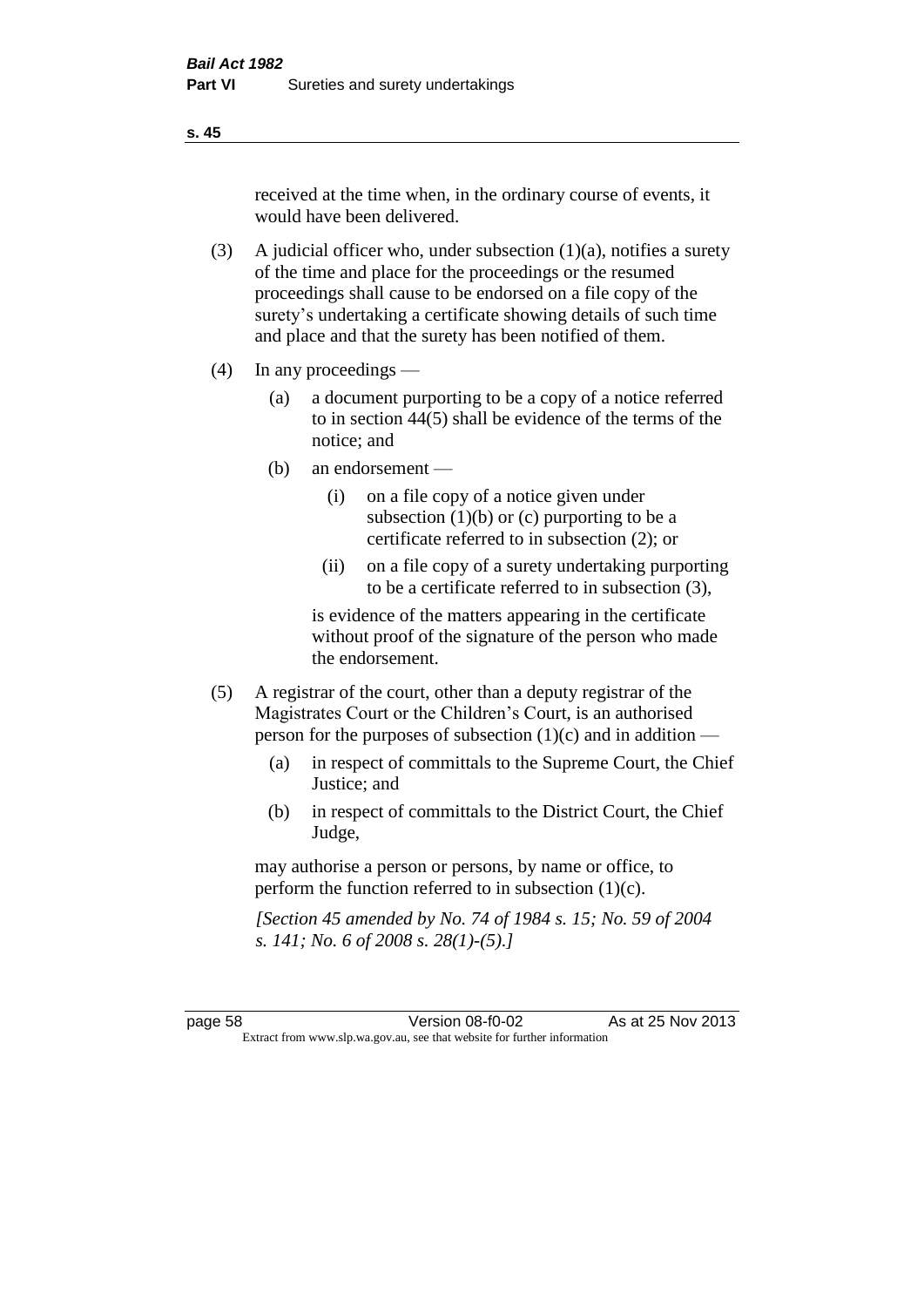#### **46. Surety's power to arrest accused**

- (1) A surety may arrest an accused for whose appearance in court he has entered into a surety undertaking if the surety has reasonable grounds to believe that —
	- (a) the accused
		- (i) is not likely to comply with the requirements of his bail undertaking mentioned in section  $28(2)(a)$  or (b); or
		- (ii) is, or has been, in breach of any condition of his bail undertaking mentioned in section 28(2)(c); or
		- (iii) is, or has been, in breach of a home detention condition mentioned in section 28(2)(d);

and

- (b) it is not expedient to invoke the assistance of the relevant officer under section 54(1) because the delay occasioned by doing so would defeat the purpose of that section.
- (2) A surety who arrests an accused under subsection (1) shall, as soon as is practicable, deliver him into the custody of a police officer and thereafter he shall be dealt with under section 54(4) and section 55, and those provisions shall apply, as if he had been arrested by a police officer under section 54(2).

*[Section 46 amended by No. 74 of 1984 s. 16; No. 61 of 1990 s. 10; No. 84 of 2004 s. 82; No. 6 of 2008 s. 33(5).]* 

#### **47. When surety undertaking ceases to have effect**

A surety undertaking ceases to have effect —

- (a) upon the revocation of bail under section 55(1); or
- (b) upon the release of an accused under section 55(2) if the surety does not consent to the continuance in force of his surety undertaking; or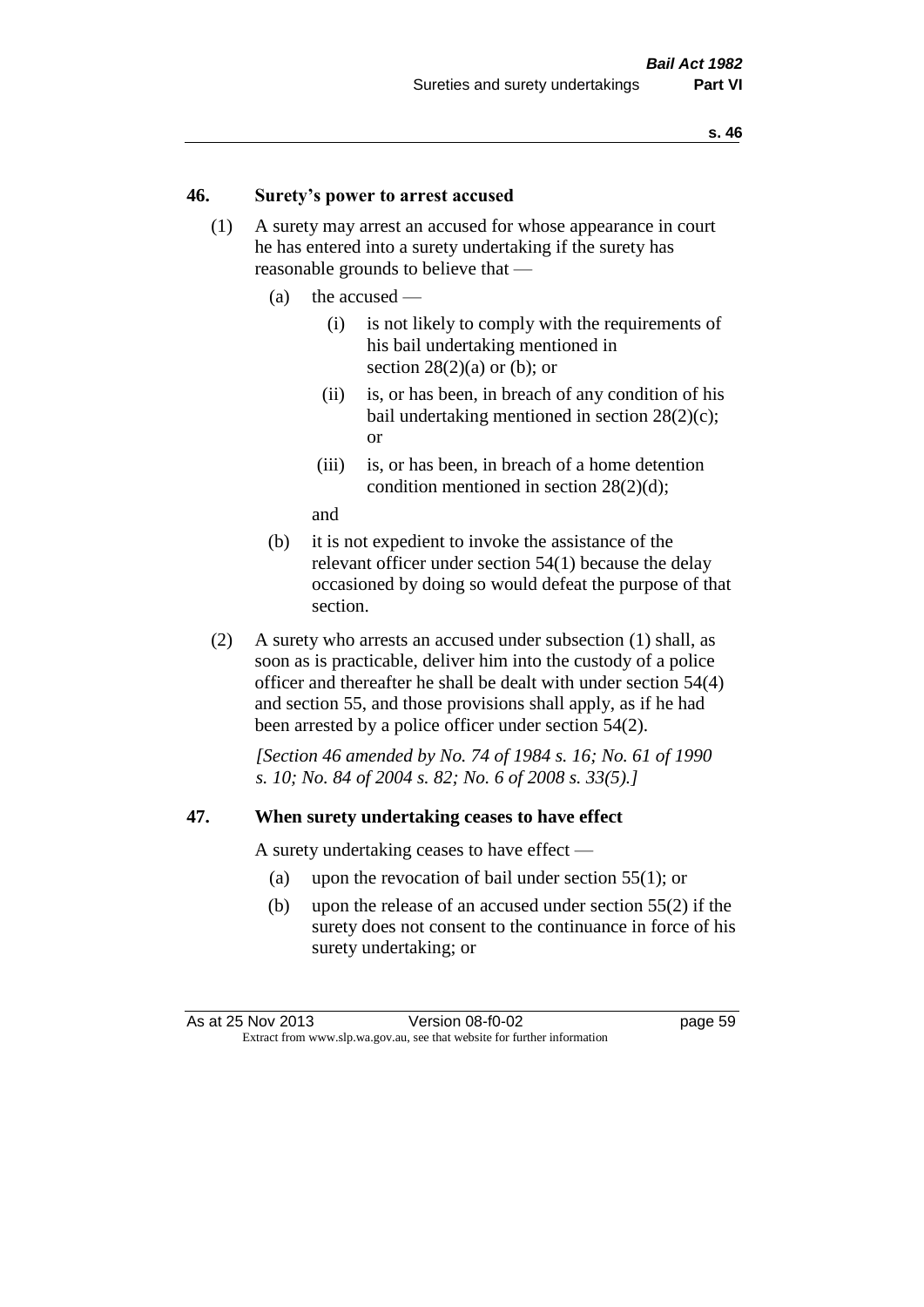- (d) upon the death of the surety, but only if no order under section 49(1) has been made before then; or
- (e) subject to sections 31 and 44, upon the appearance in court by the accused as required by his bail undertaking; or
- (f) upon the discharge of the accused according to law from any further proceedings for the offence, or all of the offences, to which the surety undertaking relates; or
- (g) during any period before the time at which the accused is required to appear in court when he is in custody for any other offence or reason.

*[Section 47 amended by No. 84 of 2004 s. 82.]* 

## **48. Surety may apply for cancellation of his undertaking**

- (1) A surety may apply to an appropriate judicial officer for cancellation of his undertaking.
- (2) An application under subsection (1) may be made at any time before that specified, or deemed by section 31(3) to be specified, in the accused's bail undertaking for his appearance in court.
- (3) Upon an application being made under subsection (1) an appropriate judicial officer shall cause the accused to appear before him or another such officer and may issue a warrant or summons for that purpose.
- (4) Upon the appearance of the accused before the time mentioned in subsection (2) an appropriate judicial officer shall —
	- (a) cancel the surety undertaking; and
	- (b) exercise one of the powers set out in section  $55(1)(d)$ or (e).

page 60 Version 08-f0-02 As at 25 Nov 2013 Extract from www.slp.wa.gov.au, see that website for further information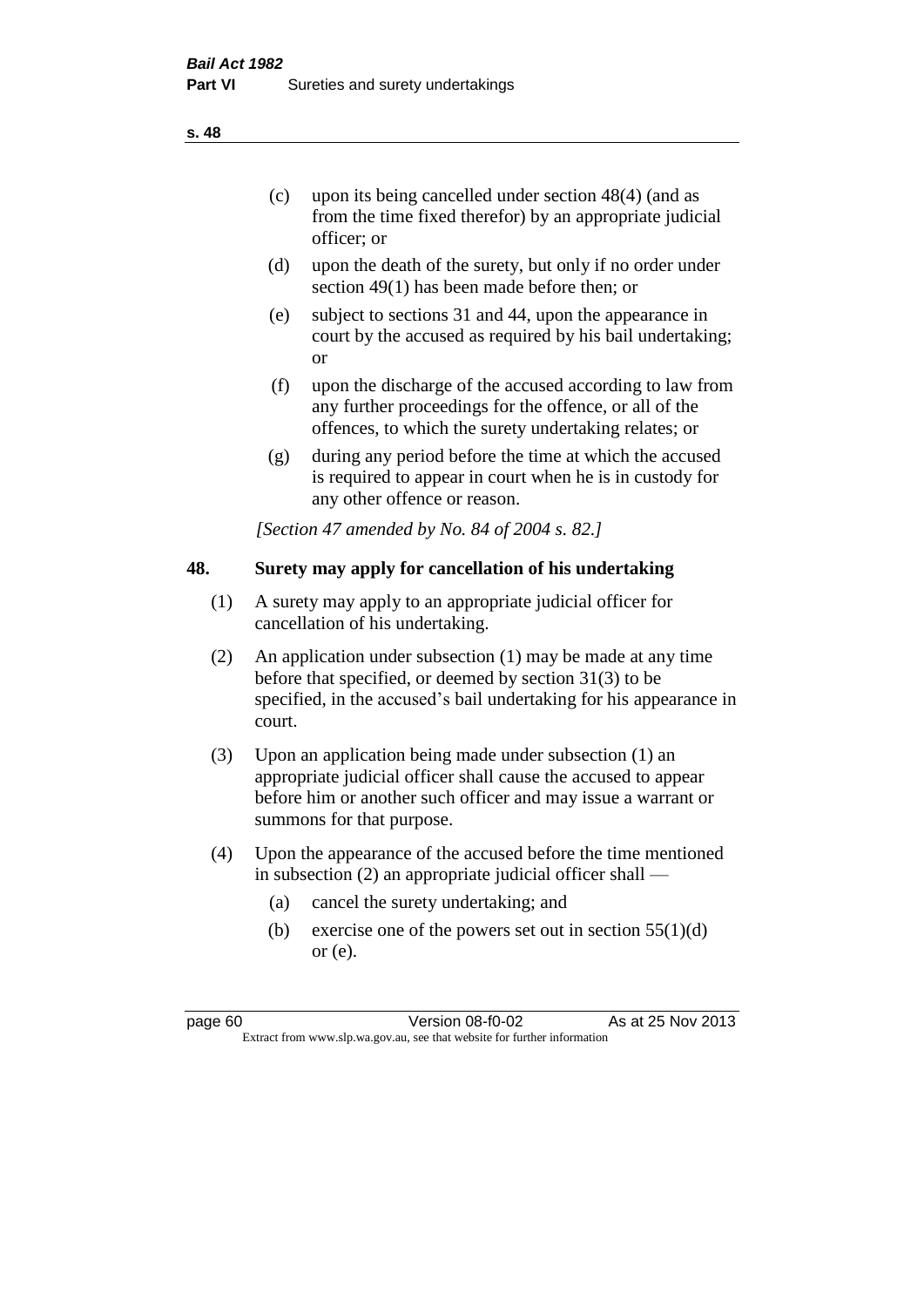- (5) An application under subsection (1) must be made, and proceedings on it are to be conducted —
	- (a) in a court of summary jurisdiction in accordance with the regulations;
	- (b) in the Supreme Court or the District Court in accordance with rules of court.

*[Section 48 amended by No. 59 of 2004 s. 141; No. 84 of 2004 s. 7 and 82; No. 6 of 2008 s. 29.]* 

#### **49. Surety's undertaking to pay money, enforcing**

- (1) Where an accused has failed to comply with any requirement of his bail undertaking mentioned in section 28(2)(a) or (b) the following provisions of this section apply for the purpose of enforcing payment to the State of any sum thereupon payable by a surety in terms of his surety undertaking —
	- (a) an application for an order that the sum be paid may be made to an appropriate judicial officer —
		- (i) by the Director of Public Prosecutions where the court before which the accused failed to appear was —
			- (I) the District Court, the Supreme Court or the Court of Appeal; or
			- (II) another court, if the Director of Public Prosecutions is the prosecutor in that court of the case against the accused;
			- or
		- (ii) in other cases, by the State Solicitor or the registrar of the court before which the accused failed to appear;
	- *[(b) deleted]*
	- (c) on the hearing of the application and upon proof of the surety's liability in terms of his undertaking, the judicial officer shall order forfeiture of the full amount specified

| As at 25 Nov 2013 | Version 08-f0-02                                                         | page 61 |
|-------------------|--------------------------------------------------------------------------|---------|
|                   | Extract from www.slp.wa.gov.au, see that website for further information |         |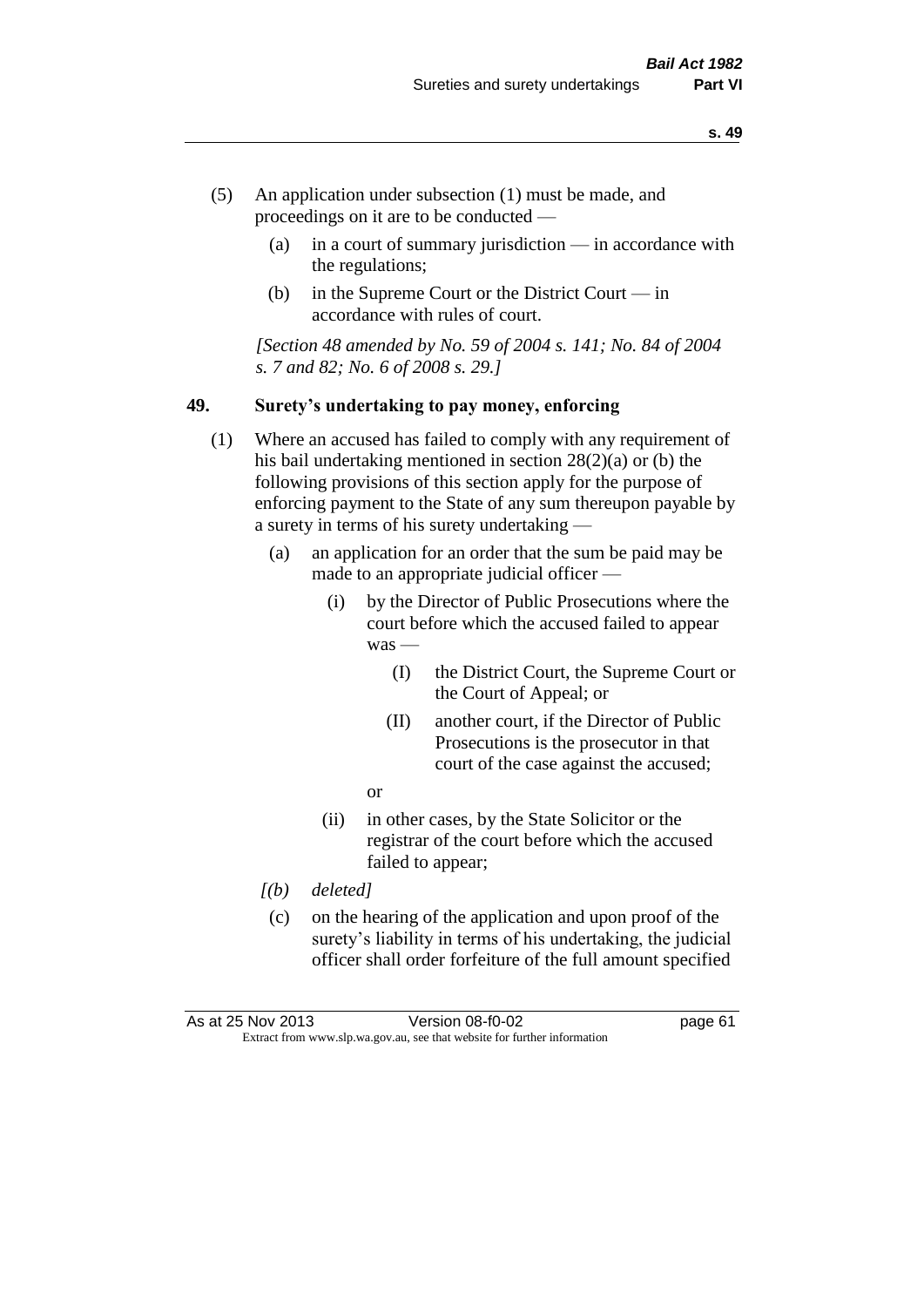in the undertaking unless the surety attends at the hearing and shows to the satisfaction of the judicial officer that there was reasonable cause for the failure of the accused to comply with the requirement to which the application relates;

- (d) notwithstanding paragraph (c), the judicial officer may decline to make an order under that paragraph or may order forfeiture in part only where the surety attends and shows to the satisfaction of the judicial officer —
	- (i) that, by reason of a change of circumstances since the undertaking was entered into, an order for forfeiture, or for forfeiture in full (as the case may be), would cause excessive hardship to the surety or his dependants; and
	- (ii) that such hardship would not be relieved by the exercise of one or more of the powers conferred by section 59;
- (e) an order may be made under this section whether or not the accused has been convicted of an offence against section 51(1) or (2) but if, after an order has been made, the surety satisfies the Governor that new facts have been discovered or new circumstances have arisen which show that there was reasonable cause for the failure of the accused as mentioned in paragraph (c), the Governor may exercise the power in section 139 of the *Sentencing Act 1995* as if the forfeiture were one to which that section applied.
- (2) An application under subsection (1) must be made, and proceedings on it are to be conducted —
	- (a) in a court of summary jurisdiction in accordance with the regulations;
	- (b) in the Supreme Court or the District Court in accordance with rules of court.

page 62 Version 08-f0-02 As at 25 Nov 2013 Extract from www.slp.wa.gov.au, see that website for further information

**s. 49**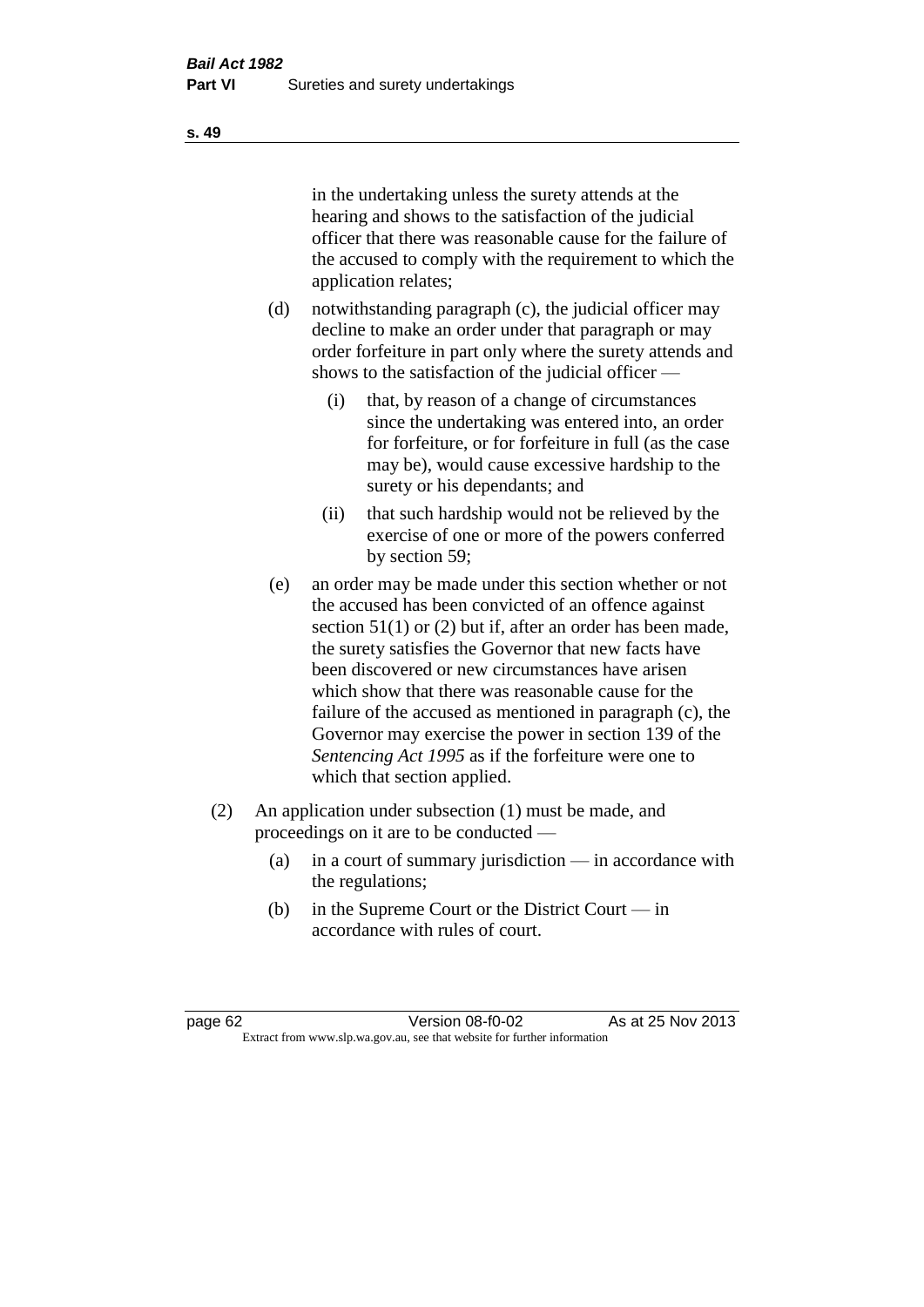- (3) Without prejudice to the recovery of such an amount as a civil debt due to the State, any amount to be paid under an order made under this section is to be paid, and its payment may be enforced under Part 5 of the *Fines, Penalties and Infringement Notices Enforcement Act 1994*, unless an order has been made under subsection (4).
- (4) If under this section the Supreme Court or the District Court makes an order requiring the payment of money, the court may make an order under section 59 of the *Sentencing Act 1995* in respect of the amount payable and for that purpose that section, with any necessary changes, applies as if the amount were a fine imposed on the surety.

*[Section 49 amended by No. 74 of 1984 s. 17; No. 92 of 1994 s. 5; No. 78 of 1995 s. 8; No. 65 of 2003 s. 121(3); No. 74 of 2003 s. 29; No. 59 of 2004 s. 141; No. 84 of 2004 s. 8, 11 and 82; No. 6 of 2008 s. 18(2) and 30(1) and (2).]* 

## **50. Indemnifying etc. surety, offence**

(1) If a person indemnifies, or agrees to indemnify, a surety or proposed surety against any liability which the surety or proposed surety may incur under this Act (including this section) he and the surety or proposed surety and any person with whom he agrees as aforesaid each commits an offence.

Penalty: \$1 000 or imprisonment for 12 months or both.

- (2) An offence is committed under subsection  $(1)$ 
	- (a) whether the agreement is made before or after the surety undertaking is entered into and whether or not a proposed surety actually becomes a surety; and
	- (b) whether the compensation is to be in money or in money's worth.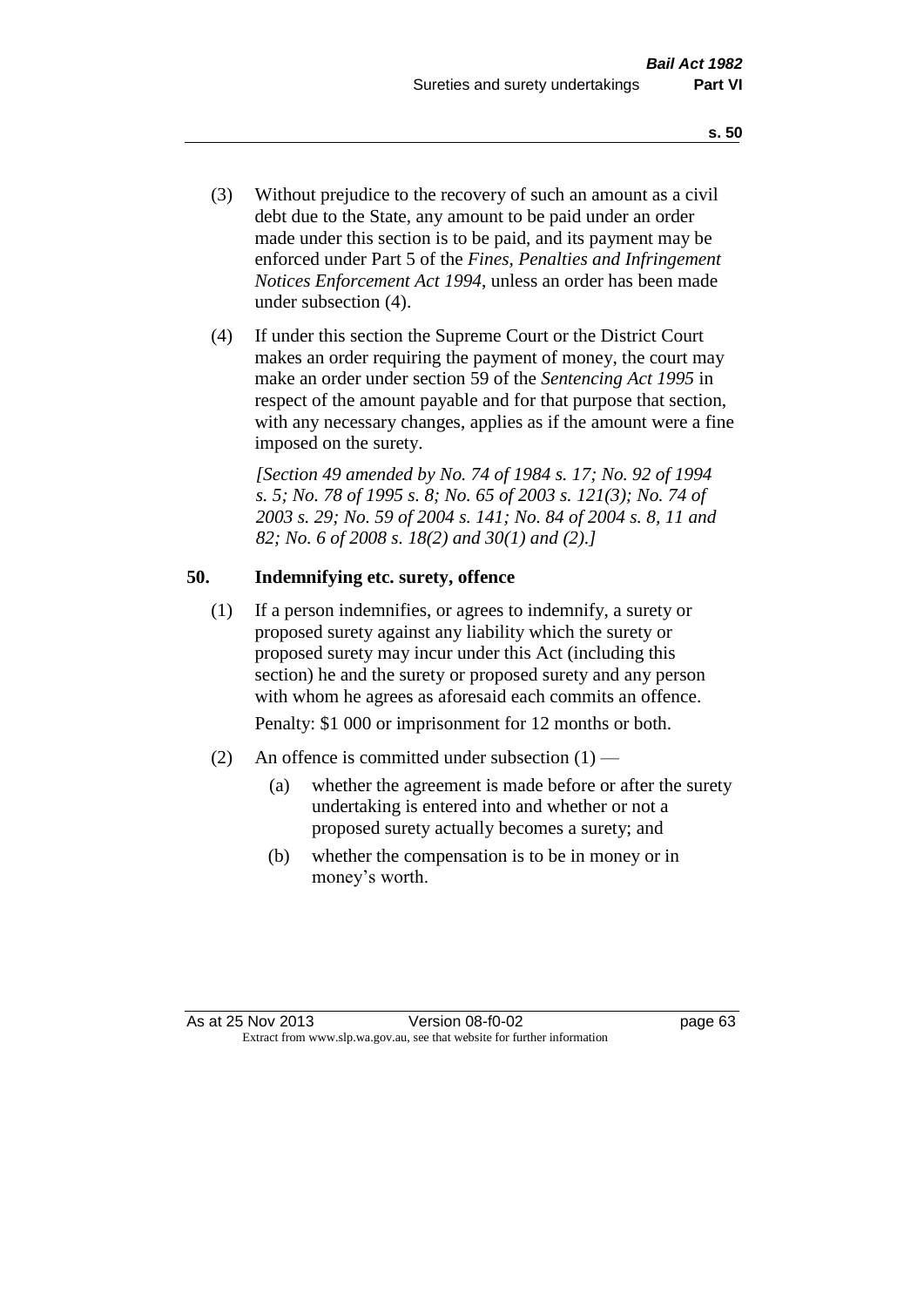| ÷<br>×<br>I<br>. .<br>×<br>۰.<br>×<br>۰.<br>v |
|-----------------------------------------------|
|-----------------------------------------------|

- (3) An offence is not committed under subsection (1) by a surety or proposed surety if he shows —
	- (a) that he had no knowledge of an agreement within the meaning of subsection  $(1)$  proposed to be entered into between 2 other persons; or
	- (b) that having such knowledge he took all steps reasonably available to him to prevent the agreement being entered into.

*[Section 50 amended by No. 74 of 1984 s. 18.]*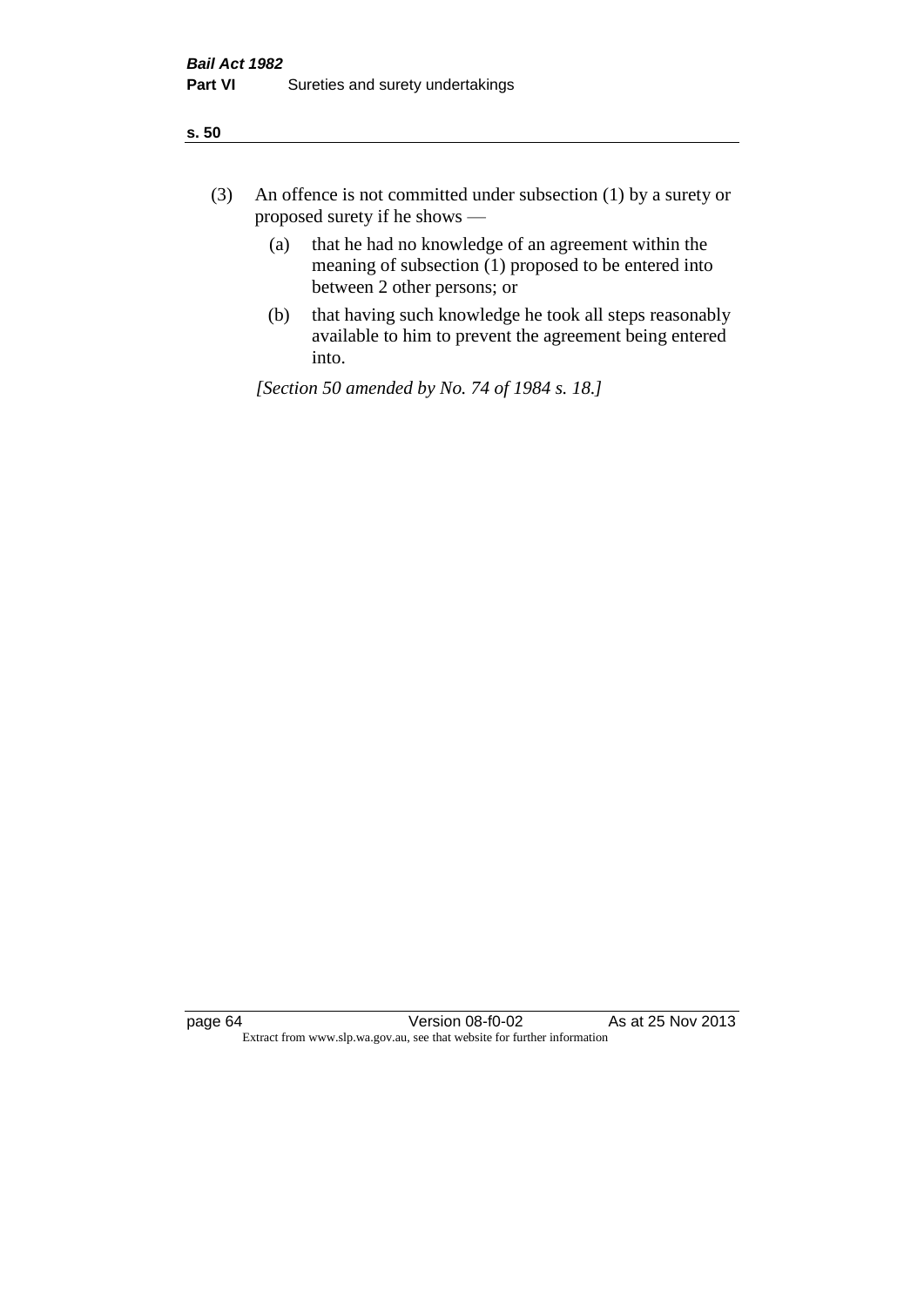#### **s. 50A**

# **Part VIA — Administration of home detention conditions**

*[Heading inserted by No. 61 of 1990 s. 11.]* 

## **50A. Powers of CEO (corrections)**

The CEO (corrections) has all of the powers conferred under this Act on a community corrections officer and may review, vary, or rescind a direction given by a community corrections officer.

*[Section 50A inserted by No. 61 of 1990 s. 11; amended by No. 31 of 1993 s. 9; No. 65 of 2006 s. 53.]* 

*[50B. Deleted by No. 78 of 1995 s. 8.]* 

## **50C. Powers and duties of community corrections officers**

- (1) A community corrections officer may give such reasonable directions to an accused subject to a home detention condition as are necessary for the proper administration of the condition and any other condition imposed on the grant of bail to the accused including, without limiting the generality of the foregoing, directions as to —
	- (a) when the accused may leave the place where he is required by the home detention condition to remain; and
	- (b) the period of any authorised absence from the place where he is required by the home detention condition to remain; and
	- (c) when the accused shall return to the place where he is required by the home detention condition to remain; and
	- (d) the method of travel to be used by the accused during any absence from the place where he is required by the home detention condition to remain; and
	- (e) the manner in which the accused shall report his whereabouts.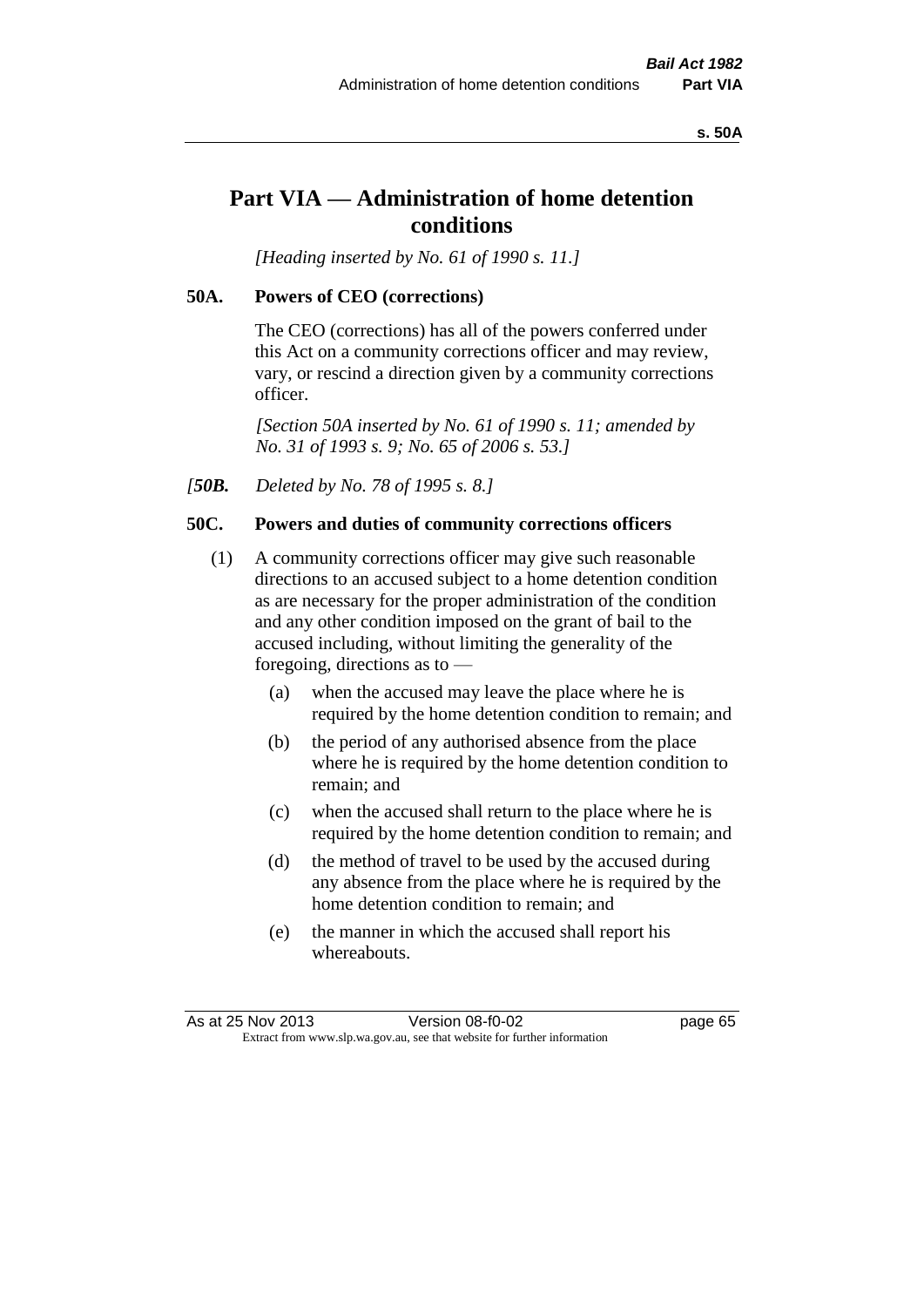**s. 50C**

| (2)     |     | For the purpose of ascertaining whether or not an accused is<br>complying with a home detention condition or any direction<br>given pursuant to subsection (1), a community corrections<br>officer may, at any time — |
|---------|-----|-----------------------------------------------------------------------------------------------------------------------------------------------------------------------------------------------------------------------|
|         | (a) | enter or telephone the place where the accused is<br>required by a home detention condition to remain; or                                                                                                             |
|         | (b) | enter or telephone the accused's place of employment or<br>any other place where the accused is permitted or<br>required to attend; or                                                                                |
|         | (c) | question any person at any place referred to in<br>paragraph $(a)$ or $(b)$ .                                                                                                                                         |
| (3)     |     | A person who $-$                                                                                                                                                                                                      |
|         | (a) | hinders a person exercising powers under subsection (2);<br><sub>or</sub>                                                                                                                                             |
|         | (b) | fails to answer a question put pursuant to<br>subsection $(2)(c)$ or gives an answer that the person<br>knows is false or misleading in a material particular,                                                        |
|         |     | commits an offence.                                                                                                                                                                                                   |
|         |     | Penalty: \$2 000 and imprisonment for 12 months.                                                                                                                                                                      |
| (4)     |     | A community corrections officer —                                                                                                                                                                                     |
|         | (a) | shall keep such records and make such returns and<br>reports in relation to accused persons subject to home<br>detention conditions as the CEO (corrections) directs;<br>and                                          |
|         | (b) | shall make any records relating to an accused subject to<br>a home detention condition available on the request of<br>the CEO (corrections) to him.                                                                   |
|         |     | [Section 50C inserted by No. 61 of 1990 s. 11; amended by<br>No. 31 of 1993 s. 9; No. 50 of 2003 s. 37(3); No. 84 of 2004<br>s. 82 and 83(3); No. 65 of 2006 s. 53; No. 2 of 2008 s. 56(2).]                          |
|         |     |                                                                                                                                                                                                                       |
| page 66 |     | Version 08-f0-02<br>As at 25 Nov 2013<br>Extract from www.slp.wa.gov.au, see that website for further information                                                                                                     |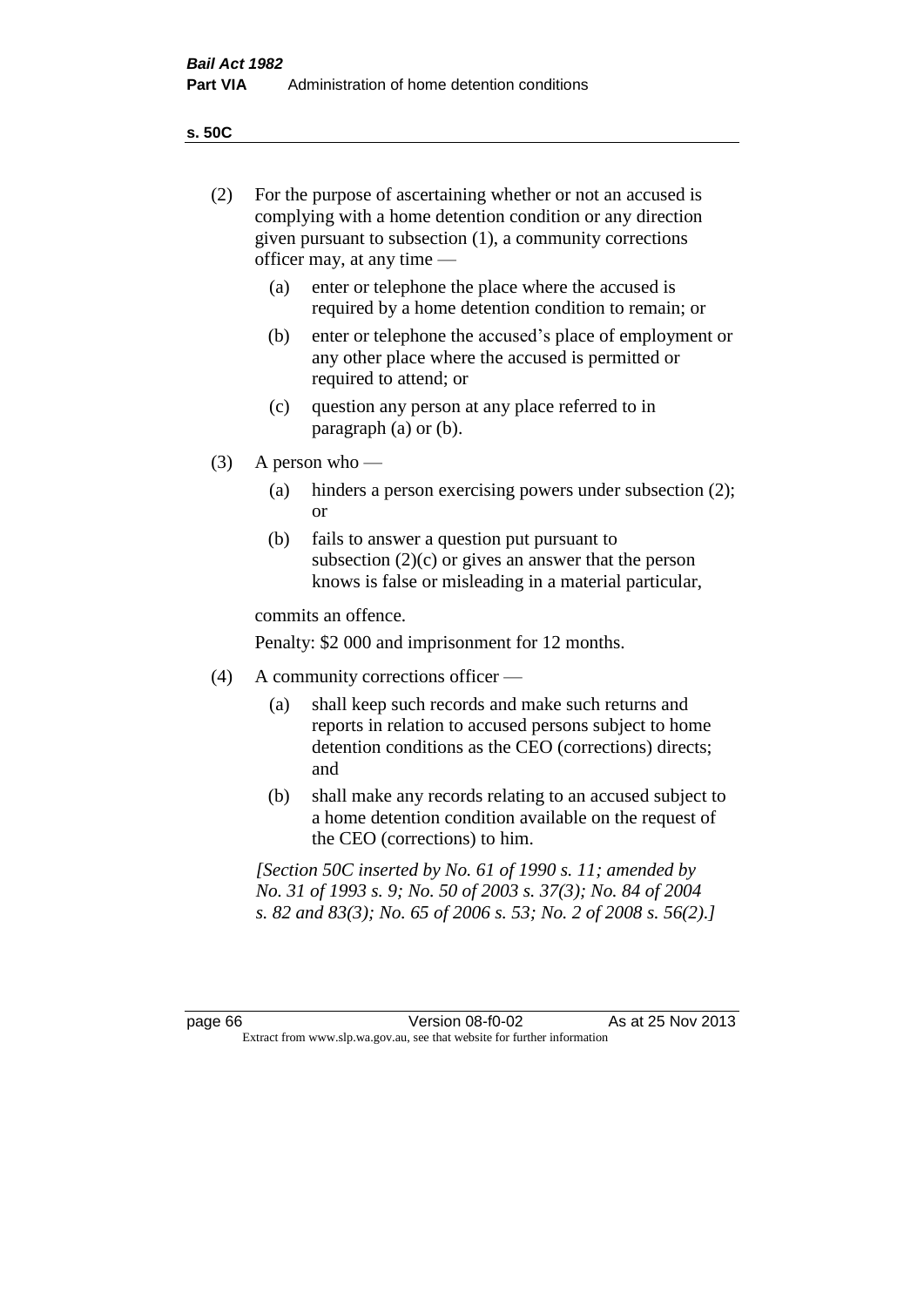## **50D. Powers of members of Police Force**

- (1) For the purpose of ascertaining whether or not an accused is complying with a home detention condition, a member of the Police Force may —
	- (a) require the accused to produce a copy of his bail undertaking and any notice by the CEO (corrections) under section 50E(a) for inspection; and
	- (b) require the accused to explain why he is absent from the place where he is required by the home detention condition to remain.
- (2) An accused who fails to comply with subsection  $(1)(a)$  or who fails to explain when required to do so under subsection  $(1)(b)$ or who gives an explanation that the accused knows is false or misleading in a material particular, commits an offence.

Penalty: \$2 000.

*[Section 50D inserted by No. 61 of 1990 s. 11; amended by No. 31 of 1993 s. 9; No. 50 of 2003 s. 37(4); No. 84 of 2004 s. 82; No. 65 of 2006 s. 53.]* 

## **50E. CEO (corrections) may substitute different place of detention and apply conditions**

The CEO (corrections) may, at any time, by notice in writing given to an accused granted bail subject to a home detention condition —

- (a) substitute a different place for the place where an accused is required by a home detention condition to remain;
- (b) require the accused to comply with such of the conditions specified in the list provided to the accused under section 24A(4) as are specified in the notice.

*[Section 50E inserted by No. 61 of 1990 s. 11; amended by No. 31 of 1993 s. 9; No. 84 of 2004 s. 82; No. 65 of 2006 s. 53.]*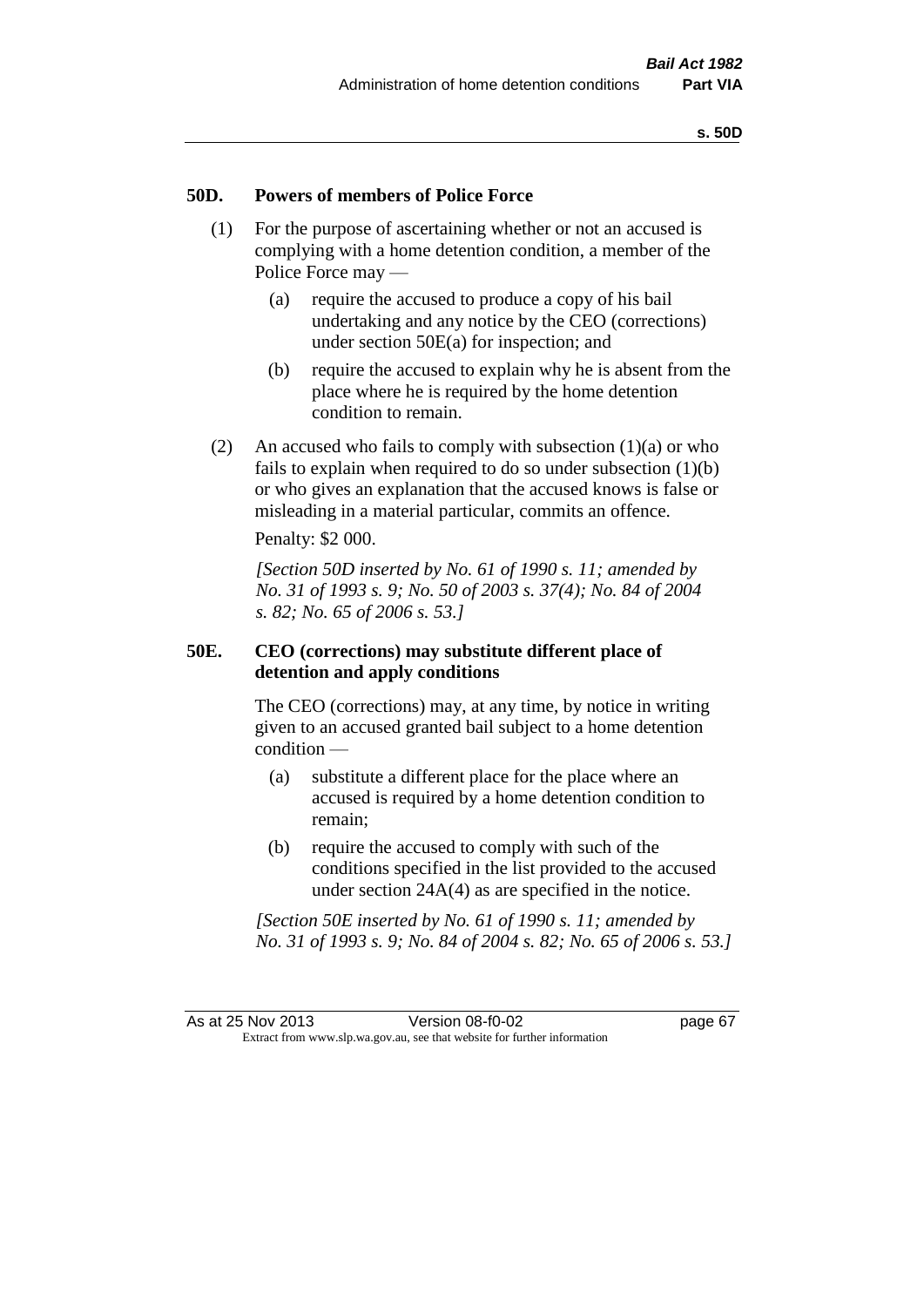| ۰.<br>×<br>-<br>۰.<br>× |  |
|-------------------------|--|
|-------------------------|--|

## **50F. CEO (corrections) may revoke bail**

- (1) Where a home detention condition has been imposed as a condition on a grant of bail to an accused the CEO (corrections) may, in his absolute discretion, by instrument signed by him and if practicable, given to the accused, revoke the bail.
- (2) Without limiting the generality of subsection (1), the power to revoke bail may be exercised where the accused —
	- (a) is not likely to comply with any requirement of his bail undertaking mentioned in section 28(2)(a) or (b); or
	- (b) is, or has been, or is likely to be in breach of any condition of his bail undertaking mentioned in section  $28(2)(c)$ .
- (3) Subject to subsection (4), where the CEO (corrections) revokes bail he shall include a statement of his reasons for the cancellation in the instrument cancelling the bail.
- (4) Where the CEO (corrections) is of the opinion that it would be in the interest of the accused or any other person, or the public, to withhold from the accused any or all of the reasons referred to in subsection (3), the CEO (corrections) may so withhold the reason or reasons.
- (5) Where the CEO (corrections) revokes bail, he may, whenever necessary, issue a warrant directed to all members of the Police Force to have the accused arrested and brought before an appropriate judicial officer.

*[Section 50F inserted by No. 61 of 1990 s. 11; amended by No. 31 of 1993 s. 9; No. 84 of 2004 s. 82; No. 65 of 2006 s. 53.]* 

## **50G. Procedure on arrest after revocation under s. 50F**

(1) An accused arrested pursuant to a warrant issued under section 50F shall be taken as soon as is practicable before an appropriate judicial officer unless he is arrested less than 24 hours before the time at which he is due to appear in

page 68 Version 08-f0-02 As at 25 Nov 2013 Extract from www.slp.wa.gov.au, see that website for further information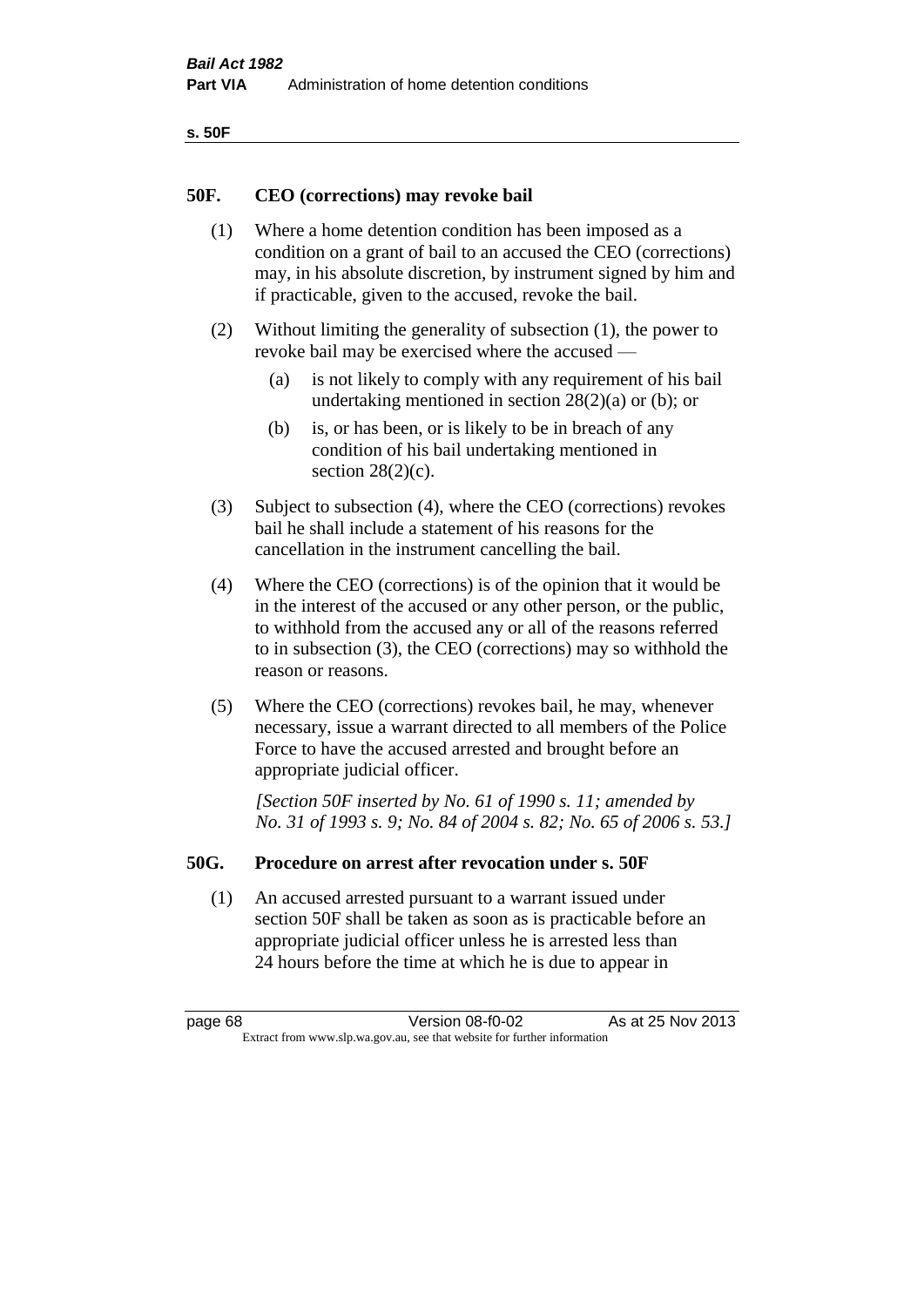accordance with his bail undertaking, in which case he shall be held in custody and brought before an appropriate judicial officer at that time.

- (2) The judicial officer before whom an accused appears under this section may —
	- (a) remand the accused in custody to appear at the time and place specified, or deemed by section 31(3) to be specified, in his bail undertaking; or
	- (b) grant fresh bail to the accused in accordance with this Act, other than clause 2 of Part B of Schedule 1.

*[Section 50G inserted by No. 61 of 1990 s. 11; amended by No. 45 of 1993 s. 12; No. 84 of 2004 s. 82.]* 

# **50H. Rules of natural justice excluded**

The rules known as the rules of natural justice (including any duty of procedural fairness) do not apply to or in relation to the doing or omission of any act, matter or thing under this Part by the CEO (corrections).

*[Section 50H inserted by No. 61 of 1990 s. 11; amended by No. 31 of 1993 s. 9; No. 65 of 2006 s. 53.]* 

## **50J. Delegation by CEO (corrections)**

The CEO (corrections) may, either generally or as otherwise provided by the instrument of delegation, by writing signed by him, delegate to any person any power or duty under this Part, other than this power of delegation.

*[Section 50J inserted by No. 61 of 1990 s. 11; amended by No. 31 of 1993 s. 9; No. 65 of 2006 s. 53.]* 

## **50K. Monitoring equipment, retrieving**

If under rules made under section 50L any device or equipment has been installed at the place where an accused is required by a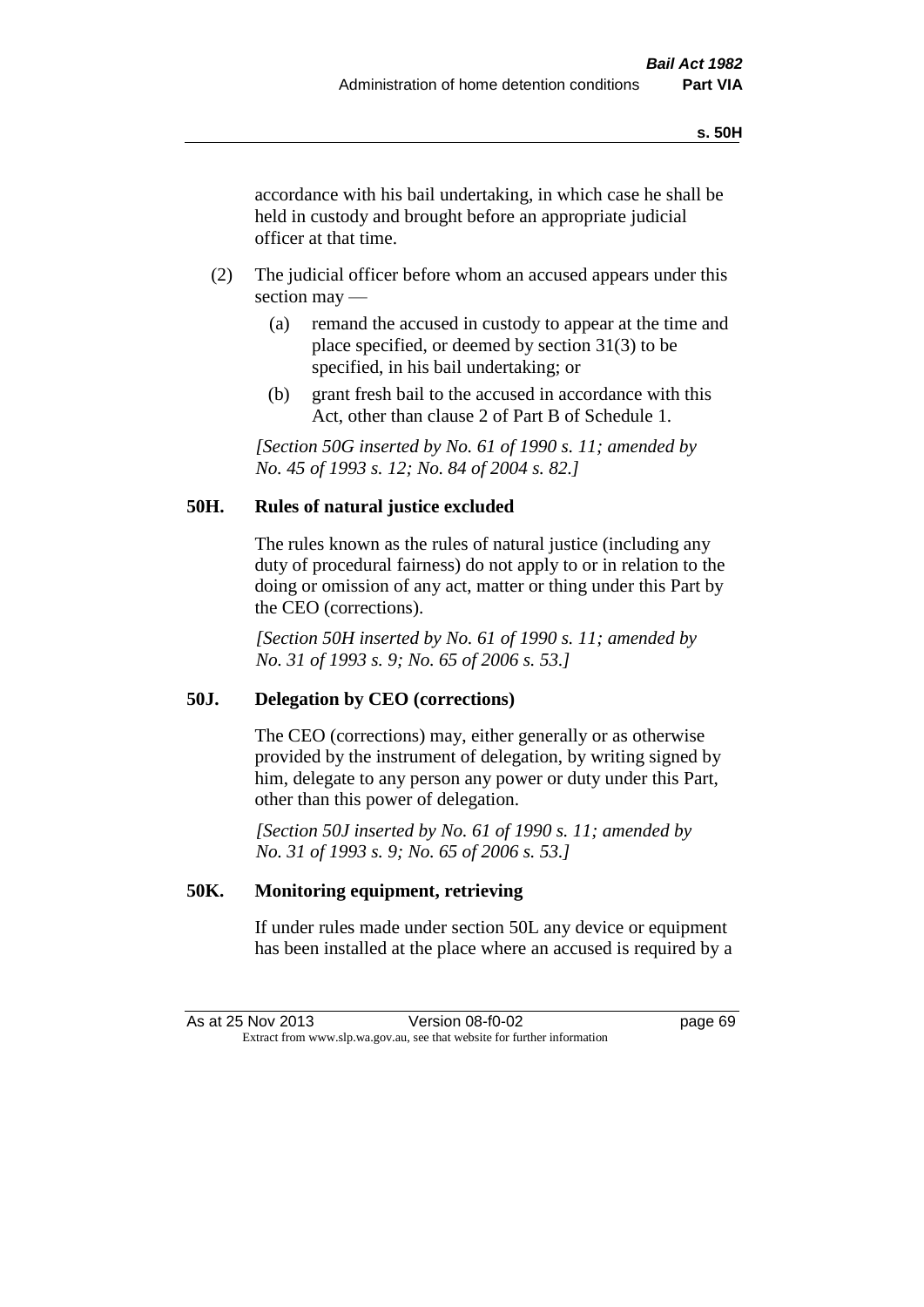#### **s. 50L**

home detention condition to remain, section 118 of the *Sentence Administration Act 2003* applies.

*[Section 50K inserted by No. 78 of 1995 s. 8; amended by No. 50 of 2003 s. 29(3); No. 84 of 2004 s. 82.]* 

# **50L. Rules for this Part**

- (1) The CEO (corrections) may, with the approval of the Minister, make rules for the purposes of this Part which may provide for the manner of ensuring that accused persons are complying with home detention conditions and for conditions to be applied to accused persons granted bail subject to home detention conditions including conditions —
	- (a) requiring an accused to wear any device;
	- (b) requiring an accused to permit the CEO (corrections) to install any device or equipment at the place where the accused is required by a home detention condition to remain.
- (2) Rules made under this section may confer a discretionary authority on any person or class of persons.
- (3) Sections 41 and 42 of the *Interpretation Act 1984* do not apply to rules made under this section.

*[Section 50L inserted by No. 61 of 1990 s. 11; amended by No. 31 of 1993 s. 9; No. 84 of 2004 s. 82 and 83(3); No. 65 of 2006 s. 53; No. 2 of 2008 s. 56(3) and (4).]*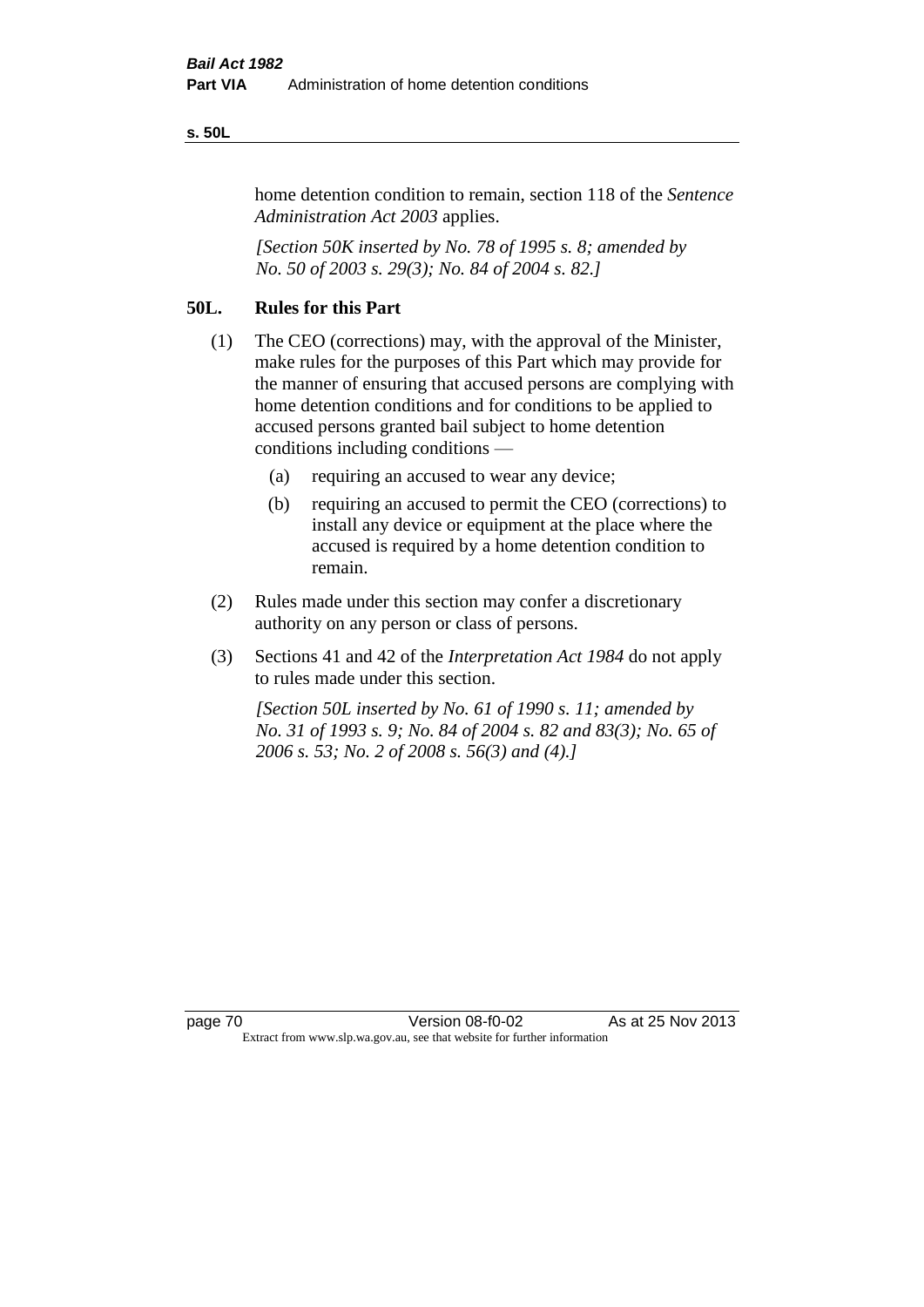# **Part VII — Enforcement of bail undertakings**

## **51. Failing to comply with bail undertaking, offence**

- (1) An accused who, without reasonable cause, fails to comply with the requirement of his bail undertaking mentioned in section 28(2)(a) commits an offence.
- (2) An accused who fails to comply with the requirement of his bail undertaking mentioned in section 28(2)(b) commits an offence.
- $(2a)$  An accused
	- (a) whose bail undertaking includes any condition imposed for a purpose mentioned in clause  $2(2)(c)$  or (d) of Part D of Schedule 1; and
	- (b) who fails to comply with the condition,

commits an offence.

- (3) An accused shall not be convicted in his absence of an offence against this section.
- (4) An accused who is charged with an offence against subsection (1) or (2) may be convicted of the other of those offences if that other offence is proved by the evidence.
- (5) A prosecution for an offence against subsection (1), (2) or (2a) may be brought at any time.
- (6) A person who is convicted of an offence against subsection (1), (2) or (2a) is liable to a fine not exceeding \$10 000 or imprisonment for a term not exceeding 3 years, or both.
- (7) A court which convicts an accused of an offence against this section may, in addition to any penalty which it may impose, order that the accused pay such sum as it may fix in or towards defraying the costs and expenses of and consequent upon his apprehension following the failure to comply with his bail undertaking for which he was convicted.

As at 25 Nov 2013 Version 08-f0-02 page 71 Extract from www.slp.wa.gov.au, see that website for further information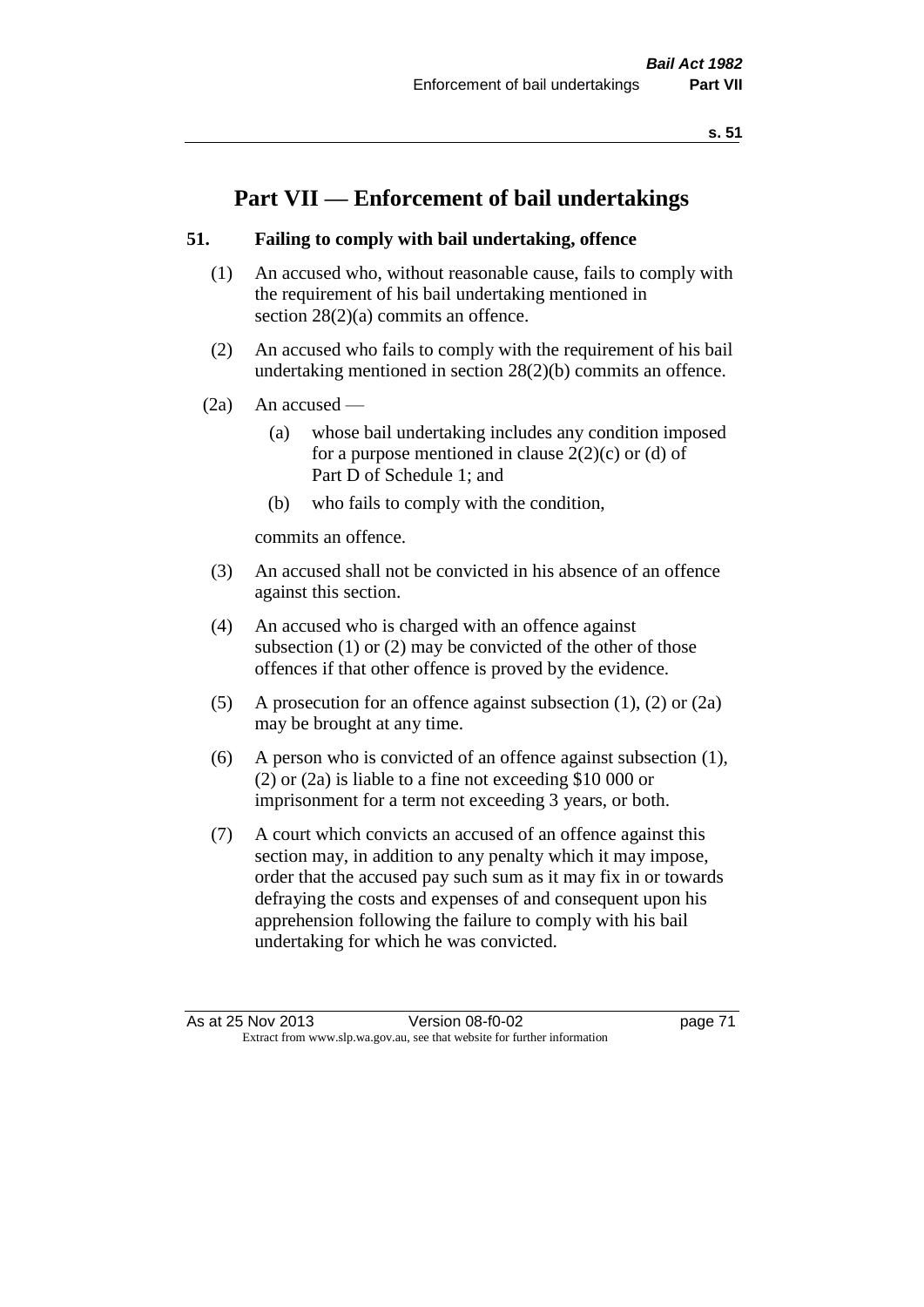### **s. 51A**

- (8) An order made under subsection (7)
	- (a) shall specify to whom and in what manner the sum shall be paid; and
	- (b) may be enforced as though the sum were a penalty imposed under this section.

*[Section 51 amended by No. 54 of 1998 s. 9; No. 59 of 2004 s. 141; No. 84 of 2004 s. 11 and 82; No. 6 of 2008 s. 18(3).]*

## **51A. Prosecuting s. 51 offence for non-appearance etc. in court of summary jurisdiction**

- (1) This section applies for the purpose of prosecuting an offence against section  $51(1)$ ,  $(2)$  or  $(2a)$  where the court before which the accused is bound to appear at the time when the accused fails to comply with the accused's bail undertaking is a court of summary jurisdiction.
- (2) Where this section applies, the prosecution shall be commenced and conducted by the person who was conducting the proceedings in which the accused failed to comply with the accused's bail undertaking or by a police officer.
- (3) Where this section applies, the registrar of the court before which the accused was bound to appear shall cause to be issued to the Commissioner of Police a certificate under section 64 as to the accused's failure to appear.

*[Section 51A inserted by No. 6 of 2008 s. 31(1).]*

## **52. Prosecuting s. 51 offence for non-appearance etc. in superior court**

(1) This section applies, notwithstanding any other Act, for the purpose of prosecuting an offence against section 51(1), (2) or (2a) where the court before which the accused is bound to appear at the time when he fails to comply with his bail undertaking is the Supreme Court or the District Court.

page 72 Version 08-f0-02 As at 25 Nov 2013 Extract from www.slp.wa.gov.au, see that website for further information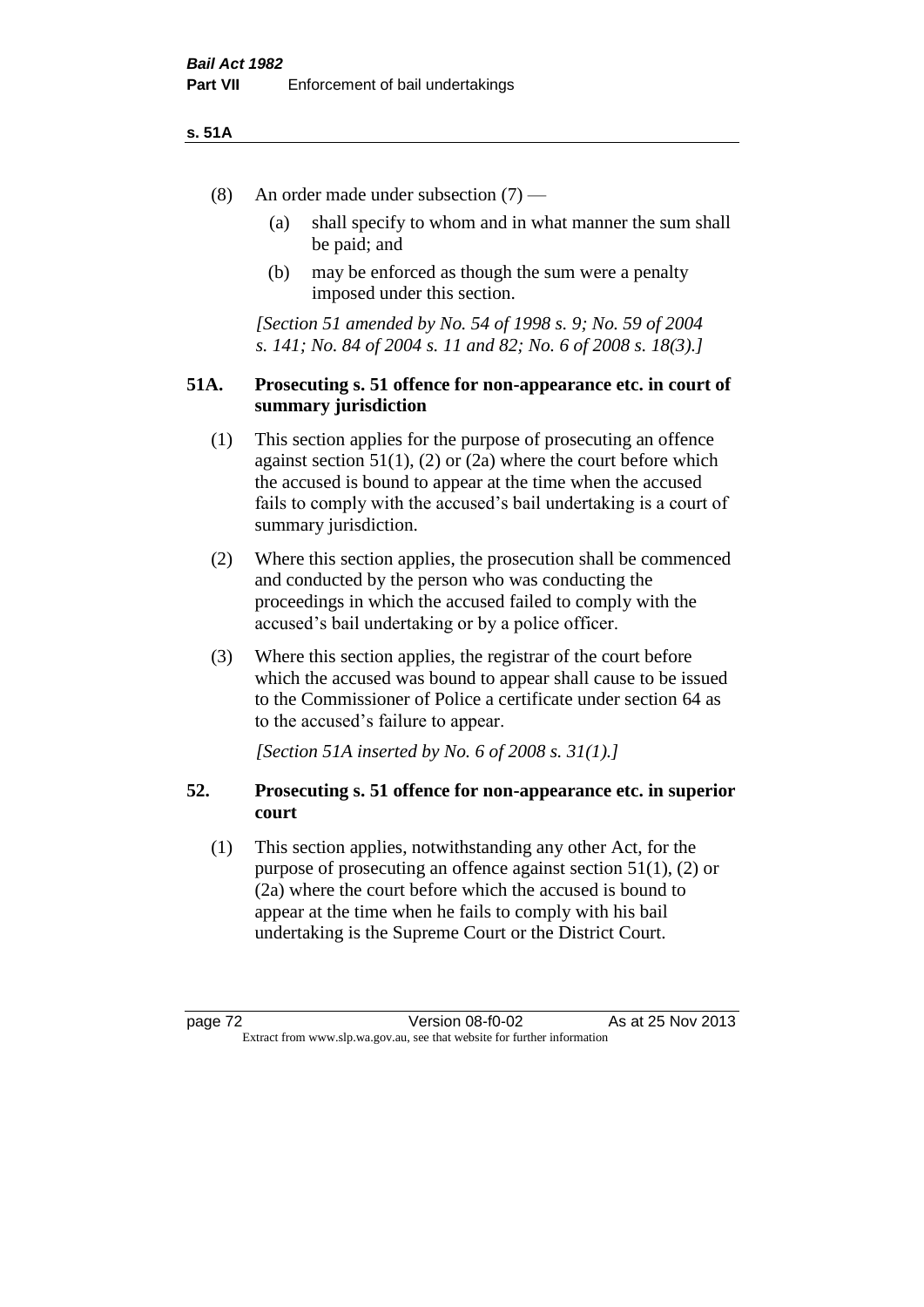- (2) Where this section applies, the accused shall be dealt with summarily for the offence and shall be so dealt with —
	- (a) by a judge of the Supreme Court in any case where the accused was bound to appear before the General Division of the Supreme Court;
	- (ab) by a judge of appeal in any case where the accused was bound to appear before the Court of Appeal;
	- (b) by a judge of the District Court in any case where the accused was bound to appear before that Court.
- (3) A prosecution for an offence which is to be dealt with under this section shall be commenced by the authorised officer (as defined in section 80 of the *Criminal Procedure Act 2004*) who was conducting the proceedings in which the accused failed to comply with his bail undertaking or by a police officer —
	- (a) where subsection  $(2)(a)$  or (ab) applies, in the Supreme Court; and
	- (b) where subsection (2)(b) applies, in the District Court.
- (3a) Where this section applies, a person authorised under subsection (3b) shall cause to be issued to the Commissioner of Police a certificate under section 64 as to the accused's failure to appear.
- (3b) The Chief Justice, in respect of cases where the court before which the accused was bound to appear is the Supreme Court, and the Chief Judge, in respect of cases where the court before which the accused was bound to appear is the District Court, may authorise a person or persons, by name or office, to perform the function referred to in subsection (3a).
- (3c) A prosecution that has been commenced under subsection (3) by a police officer shall be conducted by the Director of Public Prosecutions.
- (4) Subject to section 51(3) and (5), a prosecution for an offence which is to be dealt with under this section is to be commenced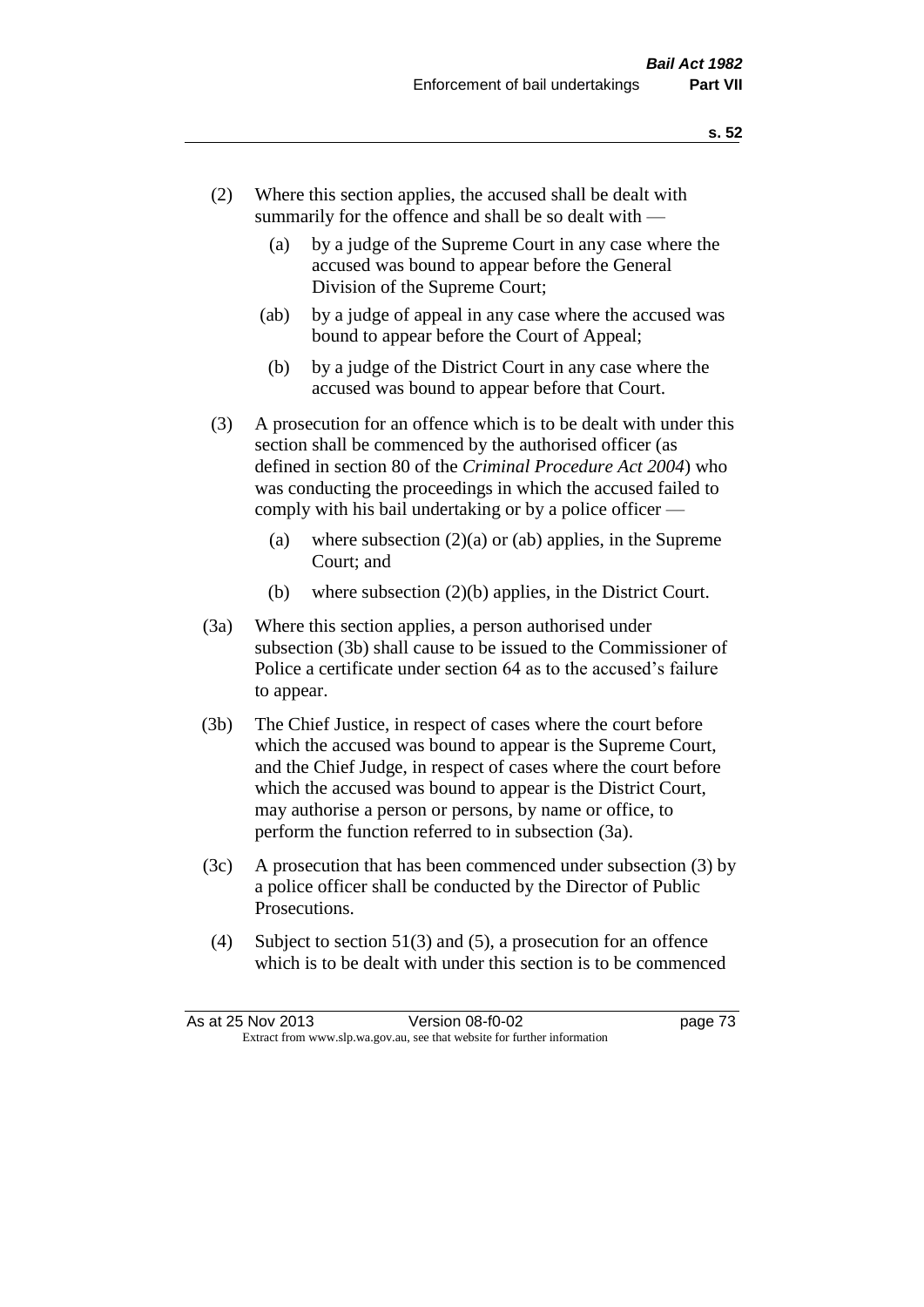and conducted under the *Criminal Procedure Act 2004* as if it were a prosecution of a simple offence in a court of summary jurisdiction, but —

- (a) no fees shall be charged by the Supreme Court or District Court for or in respect of any act or proceeding that relates to the prosecution; and
- (b) the Supreme Court or District Court cannot order a party to the prosecution to pay another party's costs of or relating to the prosecution, except under section 166(2) of the *Criminal Procedure Act 2004*.
- (5) If under section 51(6) or (7) the Supreme Court or the District Court imposes a pecuniary penalty the court may make an order under section 59 of the *Sentencing Act 1995* in respect of the amount payable.

*[Section 52 amended by No. 92 of 1994 s. 6; No. 78 of 1995 s. 8; No. 54 of 1998 s. 10; No. 45 of 2004 s. 28(2) and (4); No. 59 of 2004 s. 141; No. 84 of 2004 s. 11 and 82; No. 2 of 2008 s. 56(5); No. 6 of 2008 s. 32(1) and (2).]* 

# **53. Appeal against decision made under s. 52**

- (1) A person who is dissatisfied with a decision (as defined in section 6 of the *Criminal Appeals Act 2004*) made under section 52 may, with the leave of the Court of Appeal, appeal against it.
- (2) For the purposes of subsection (1), Part 2 of the *Criminal Appeals Act 2004*, with any necessary changes, applies as if —
	- (a) the decision referred to in subsection (1) were a decision of a court of summary jurisdiction; and
	- (b) a reference in that Part to a court of summary jurisdiction were a reference to the court that made the decision referred to in subsection (1); and
	- (c) a reference in that Part to commencing an appeal were a reference to applying for leave to appeal.

**s. 53**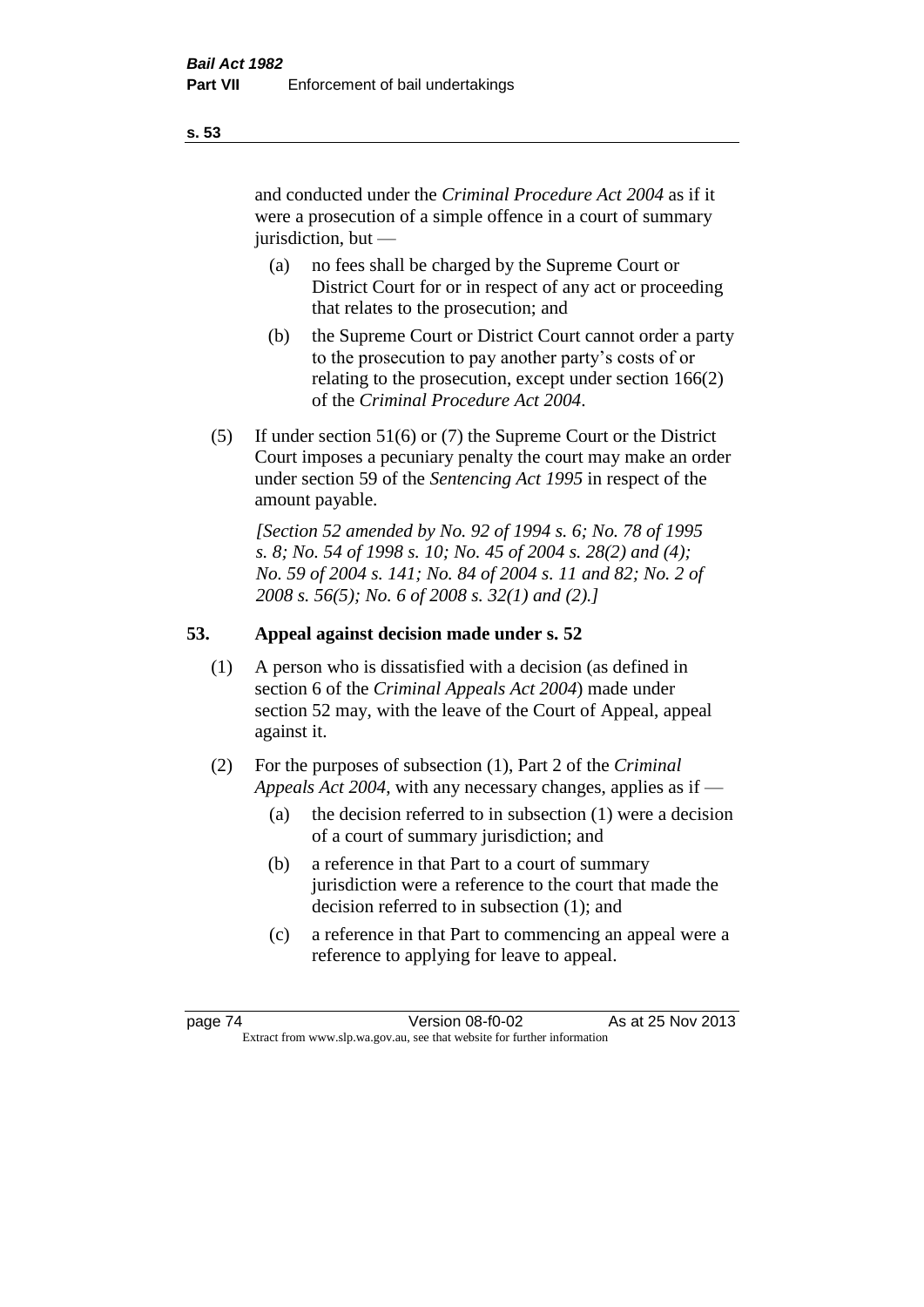(3) Despite section 13(1) of the *Criminal Appeals Act 2004*, the appeal is to be dealt with by the Court of Appeal.

*[Section 53 inserted by No. 45 of 2004 s. 28(3); amended by No. 84 of 2004 s. 11 and 82.]*

## **54. Bailed accused, prosecutor etc. may take before court to show cause against variation or revocation of bail**

 $(1a)$  In this section —

*relevant officer* means —

- (a) if the court before which the accused is required to appear is the District Court, the Supreme Court or the Court of Appeal — the prosecutor; or
- (b) in any other case the prosecutor or a police officer.
- (1) Where an accused has been released on bail the relevant officer may cause the accused to appear before an appropriate judicial officer to show cause why the accused's bail should not be varied or revoked if the relevant officer —
	- (a) has reasonable grounds to believe, or is notified in writing by a surety for the accused that the surety has reasonable grounds to believe, that the accused —
		- (i) is not likely to comply with any requirement of his bail undertaking mentioned in section  $28(2)(a)$  or (b); or
		- (ii) is, or has been, or is likely to be in breach of any condition of his bail undertaking mentioned in section  $28(2)(c)$ ; or
		- (iii) is, or has been, in breach of a home detention condition mentioned in section 28(2)(d);
	- (b) has reasonable grounds to believe that
		- (i) any surety for the accused's appearance is no longer suitable under section 39 to be a surety, or is dead; or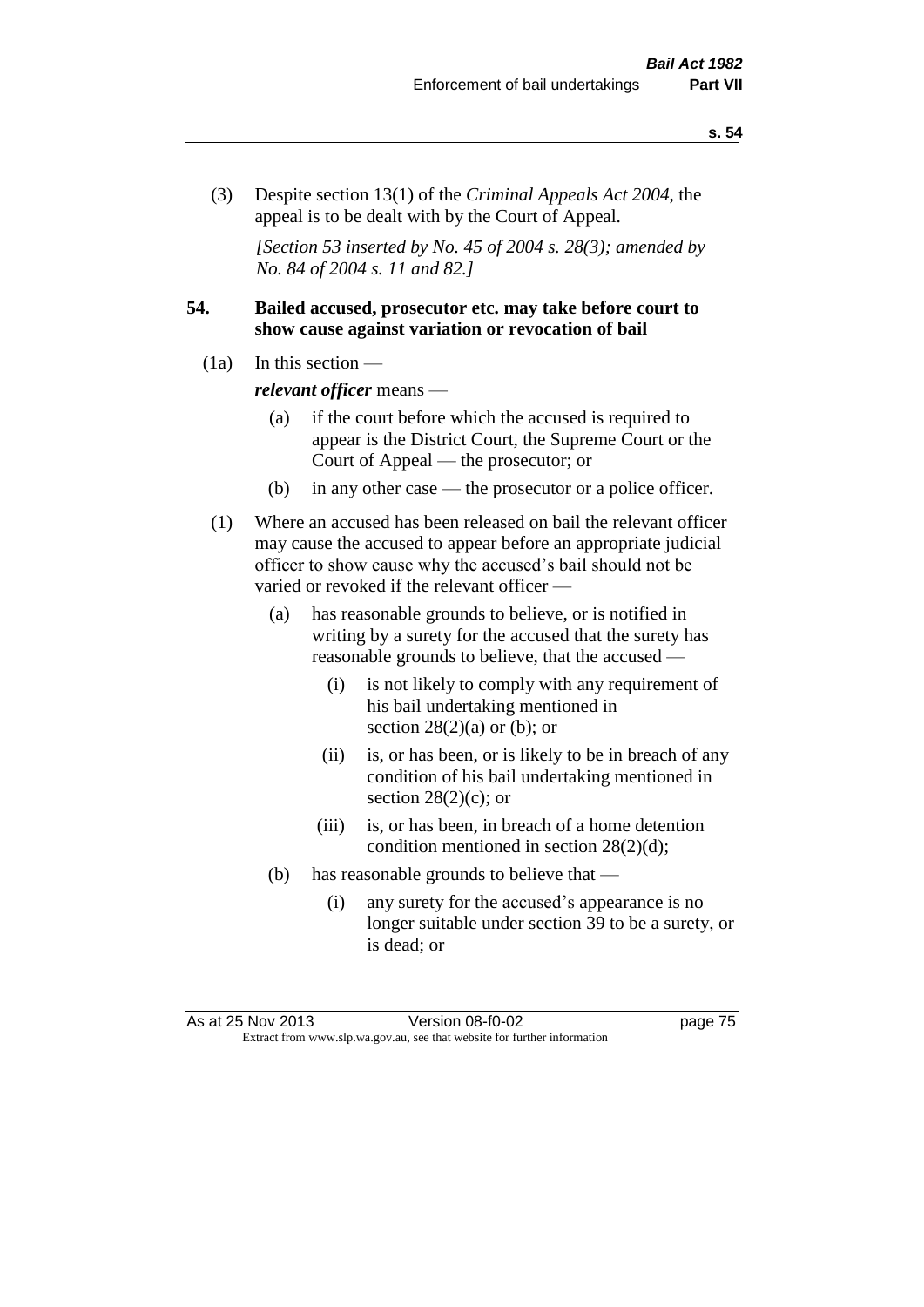| (11)  | for any reason any security required under Part D<br>of Schedule 1 is no longer sufficient; or                                                                                     |
|-------|------------------------------------------------------------------------------------------------------------------------------------------------------------------------------------|
| (111) | in a case where the accused has been granted bail<br>for the purposes of an appeal, the accused has<br>discontinued the appeal or has not prosecuted it<br>with all due diligence. |
|       | For the purposes of causing an accused to appear before an                                                                                                                         |

- appropriate judicial officer as provided in subsection  $(1)$ 
	- (a) a police officer may arrest the accused without warrant and bring the accused before an appropriate judicial officer; or
	- (b) the relevant officer may apply to an appropriate judicial officer for a summons or warrant on any ground specified in subsection  $(1)$ .
- (2a) A police officer shall not exercise the power conferred by subsection (2)(a) unless the police officer is the relevant officer or is requested in writing to do so by the relevant officer.
- (3) An application under subsection (2)(b) must be made, and proceedings on it are to be conducted —
	- (a) in a court of summary jurisdiction in accordance with regulations made under the *Criminal Procedure Act 2004*;
	- (b) in the Supreme Court or the District Court in accordance with rules of court made under the *Criminal Procedure Act 2004*.
- (4) An accused arrested under this section shall be taken as soon as is practicable before an appropriate judicial officer unless he is arrested less than 24 hours before the time at which he is due to appear in accordance with his bail undertaking, in which case he shall be held in custody and brought before an appropriate judicial officer at that time.

**s. 54**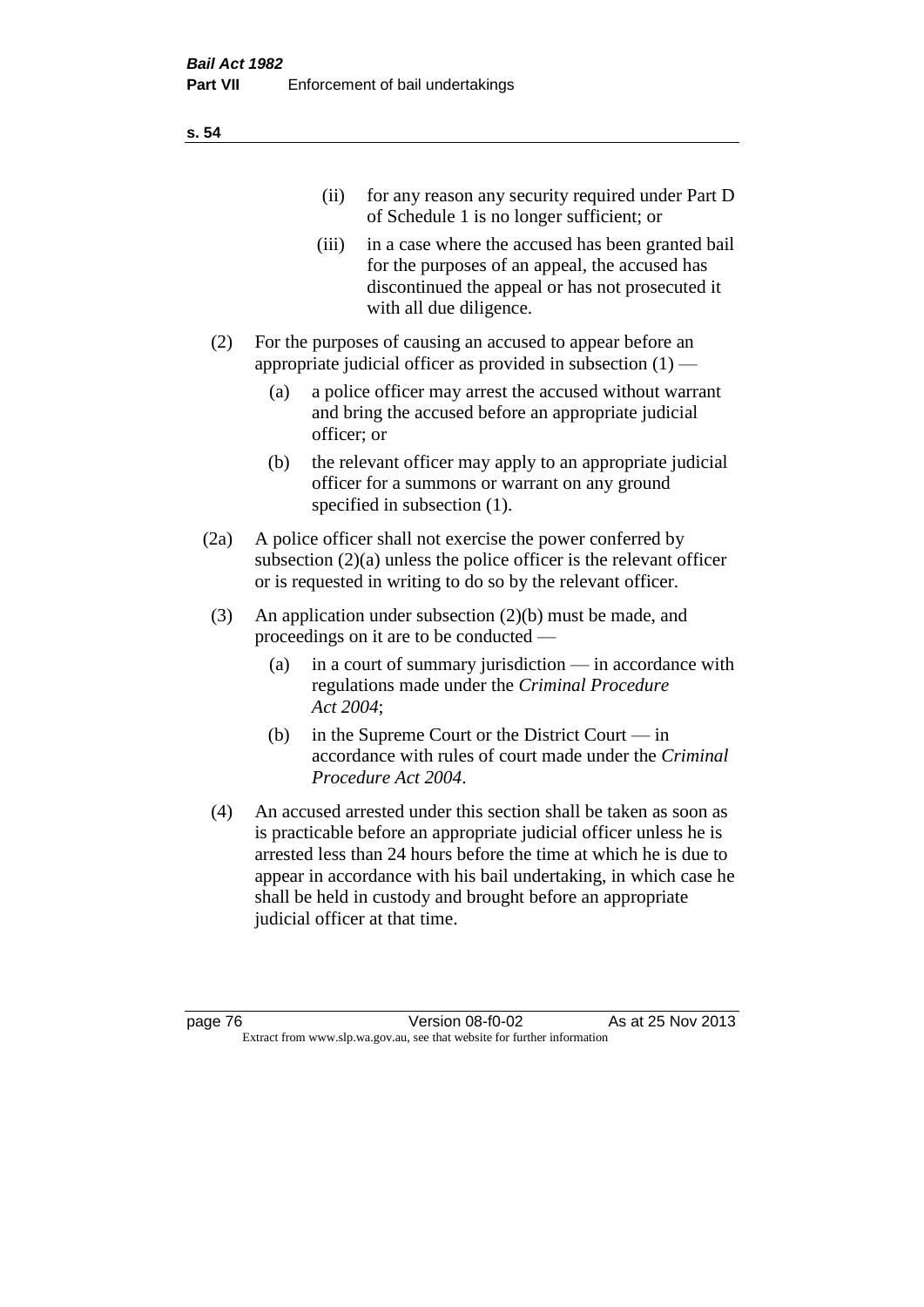- $(5)$  If
	- (a) the court before which the accused is required to appear is the District Court, the Supreme Court or the Court of Appeal; and
	- (b) a police officer is satisfied that because of the urgency of the case it is not practicable for the prosecutor to exercise the power conferred by subsection (1),

the police officer may exercise that power.

(6) If a police officer, acting under subsection (5), exercises the power conferred by subsection (1), the police officer is to be regarded as the relevant officer for the purposes of this section.

*[Section 54 amended by No. 33 of 1989 s. 18; No. 61 of 1990 s. 12; No. 45 of 1993 s. 12; No. 59 of 2004 s. 141; No. 84 of 2004 s. 9, 11 and 82; No. 6 of 2008 s. 33(1)-(4).]* 

## **54A. Accused on committal may be taken for purposes of s. 54 before court by which committed**

- (1) This section applies to an accused
	- (a) who has been released on bail following the accused's committal to the District Court or the Supreme Court to be tried (otherwise than for murder) or sentenced or otherwise dealt with; and
	- (b) who has not made an appearance in that court on the committal; and
	- (c) who, in the opinion of the relevant officer under section 54, should be made to show cause in terms of subsection (1) of that section.
- (2) The relevant officer may, under section 54, cause an accused to whom this section applies to appear before a judicial officer who is empowered to exercise jurisdiction in the court in which the committal order was made, instead of before an appropriate judicial officer.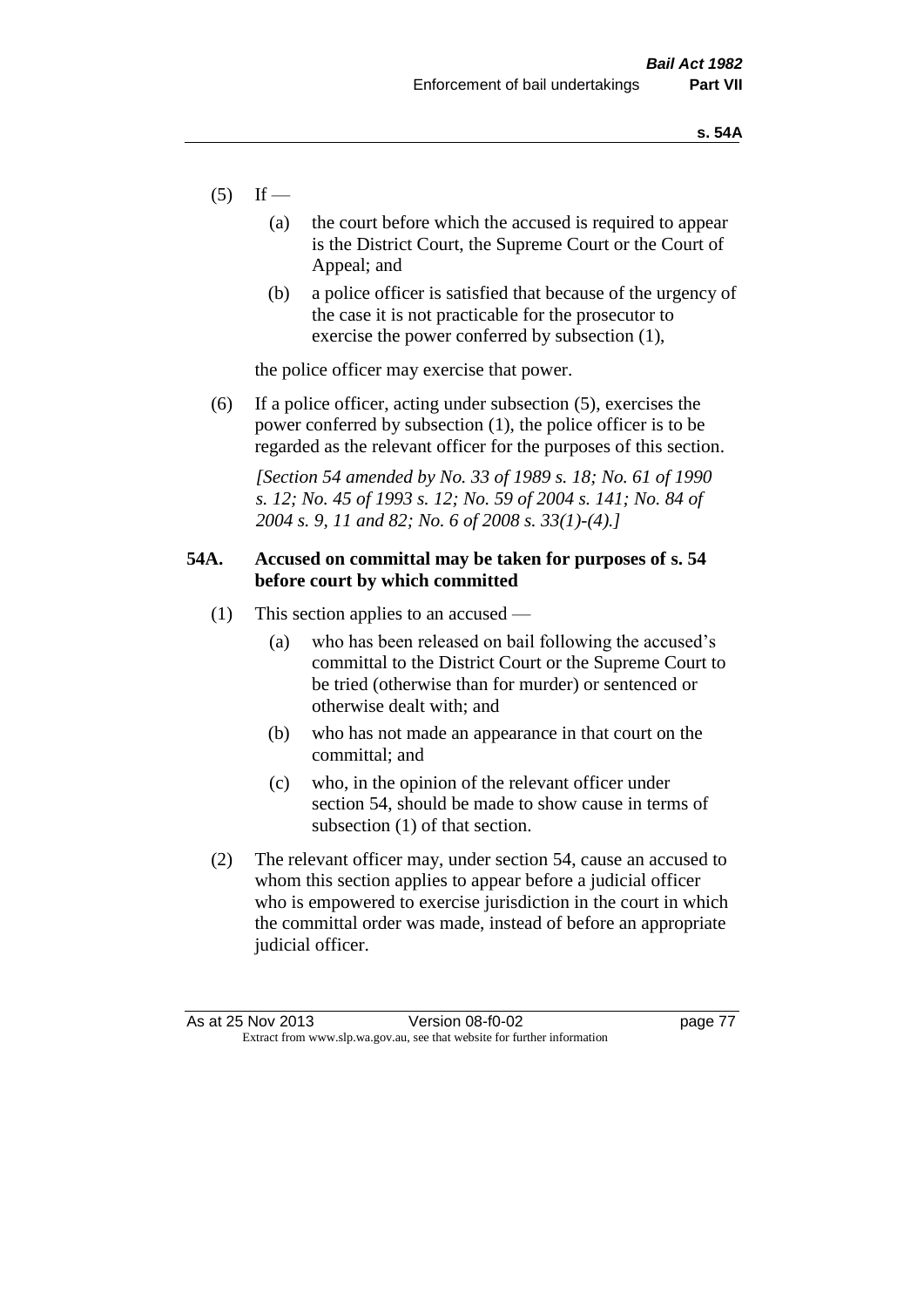(3) A judicial officer before whom an accused so appears is to be regarded as an appropriate judicial officer for the purposes of section 54(2).

- (4) A judicial officer before whom an accused so appears is not obliged to exercise any power conferred by section 55 but may refuse to do so and direct the relevant officer to cause the accused to appear before an appropriate judicial officer.
- (5) A relevant officer shall comply with a direction given to that officer under subsection (4).

*[Section 54A inserted by No. 6 of 2008 s. 34; amended by No. 29 of 2008 s. 24(6).]*

## **55. Accused before court under s. 54, judicial officer may revoke bail of etc.**

- (1) If the judicial officer before whom an accused appears under section 54 is satisfied that —
	- (a) the accused is not likely to comply with any requirement of his bail undertaking mentioned in section 28(2)(a) or  $(b)$ ; or
	- (b) he is, or has been, or is likely to be, in breach of any condition of his bail undertaking mentioned in section  $28(2)(c)$ ; or
	- (ba) he is, or has been, in breach of a home detention condition mentioned in section 28(2)(d); or
	- (c) any of the grounds set out in section  $54(1)(b)$  has been established,

he may —

- (d) revoke the bail and remand the accused in custody to appear at the time and place specified, or deemed by section 31(3) to be specified, in his bail undertaking; or
- (e) revoke the bail and grant fresh bail to the accused in accordance with this Act, other than clause 2 of Part B of Schedule 1.

**s. 55**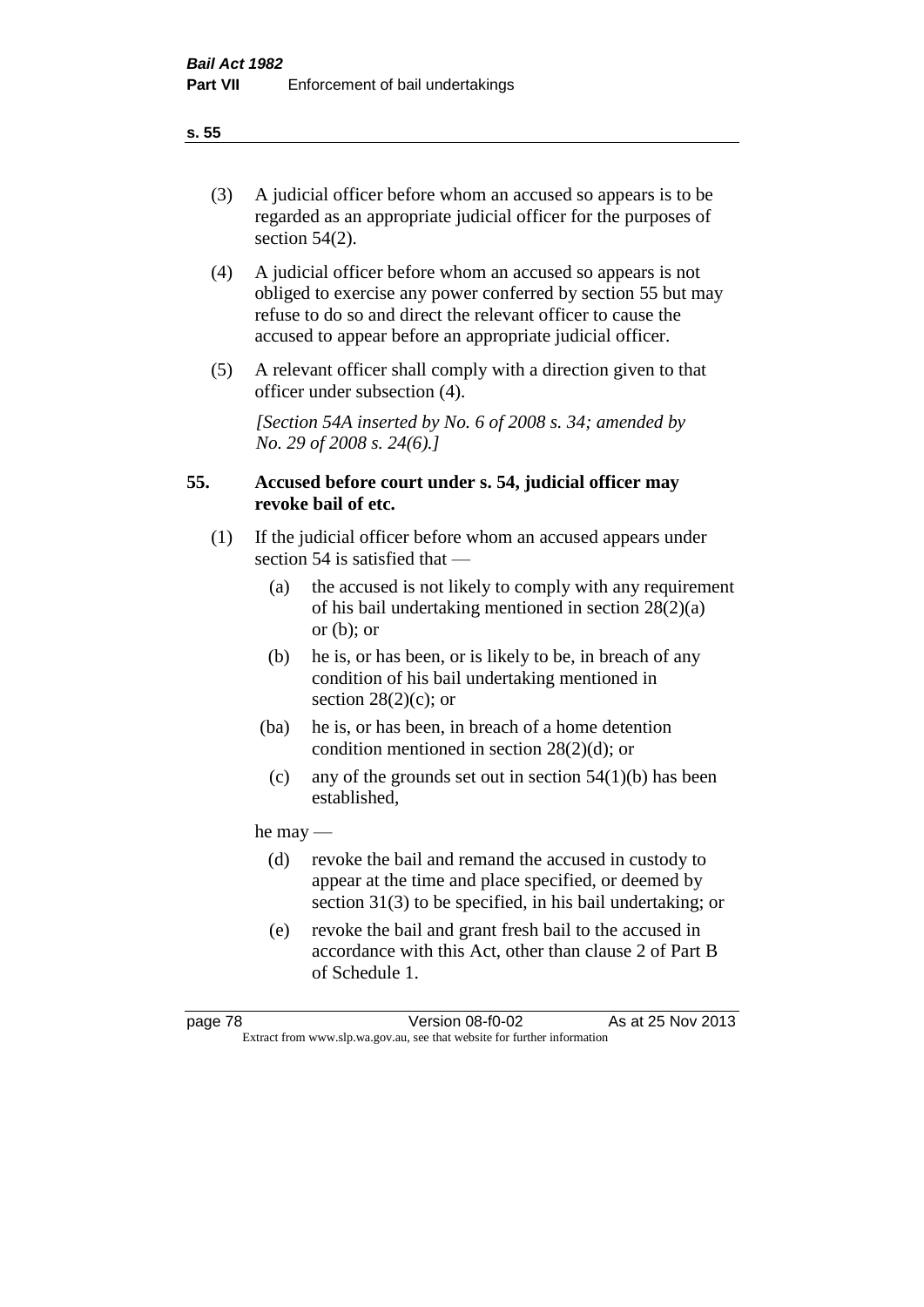(2) If the judicial officer before whom the accused so appears is not satisfied as to any of the matters mentioned in subsection (1)(a), (b), or (c) he shall release the accused on his existing bail undertaking and, with the consent in writing of the surety, on any existing surety undertaking.

*[Section 55 amended by No. 61 of 1990 s. 13; No. 45 of 1993 s. 12; No. 84 of 2004 s. 82.]* 

## *[56. Deleted by No. 6 of 2008 s. 35.]*

## **57. Offence under s. 51, court to order forfeiture of money under bail undertaking**

- (1) Where an accused is convicted of an offence against section  $51(1)$ ,  $(2)$  or  $(2a)$ , the court by which he is convicted shall, whether or not an application is made therefor by the prosecutor, order that the full amount agreed to be forfeited, in the accused's bail undertaking, be forfeited to the State.
- (2) Notwithstanding subsection (1), the court may decline to make an order thereunder or may order forfeiture in part only where the accused shows to the satisfaction of the judicial officer —
	- (a) that, by reason of a change of circumstances since the bail undertaking was entered into, an order for forfeiture, or for forfeiture in full (as the case may be), would cause excessive hardship to the accused or his dependants; and
	- (b) that such hardship would not be relieved by the exercise of one of the powers conferred by section 59.
- (3) Without prejudice to the recovery of such an amount as a civil debt due to the State, any amount to be paid under an order made under this section is to be paid, and its payment may be enforced under Part 5 of the *Fines, Penalties and Infringement Notices Enforcement Act 1994*, unless an order has been made under subsection (4).
- (4) If under this section the Supreme Court or the District Court makes an order requiring the payment of money, the court may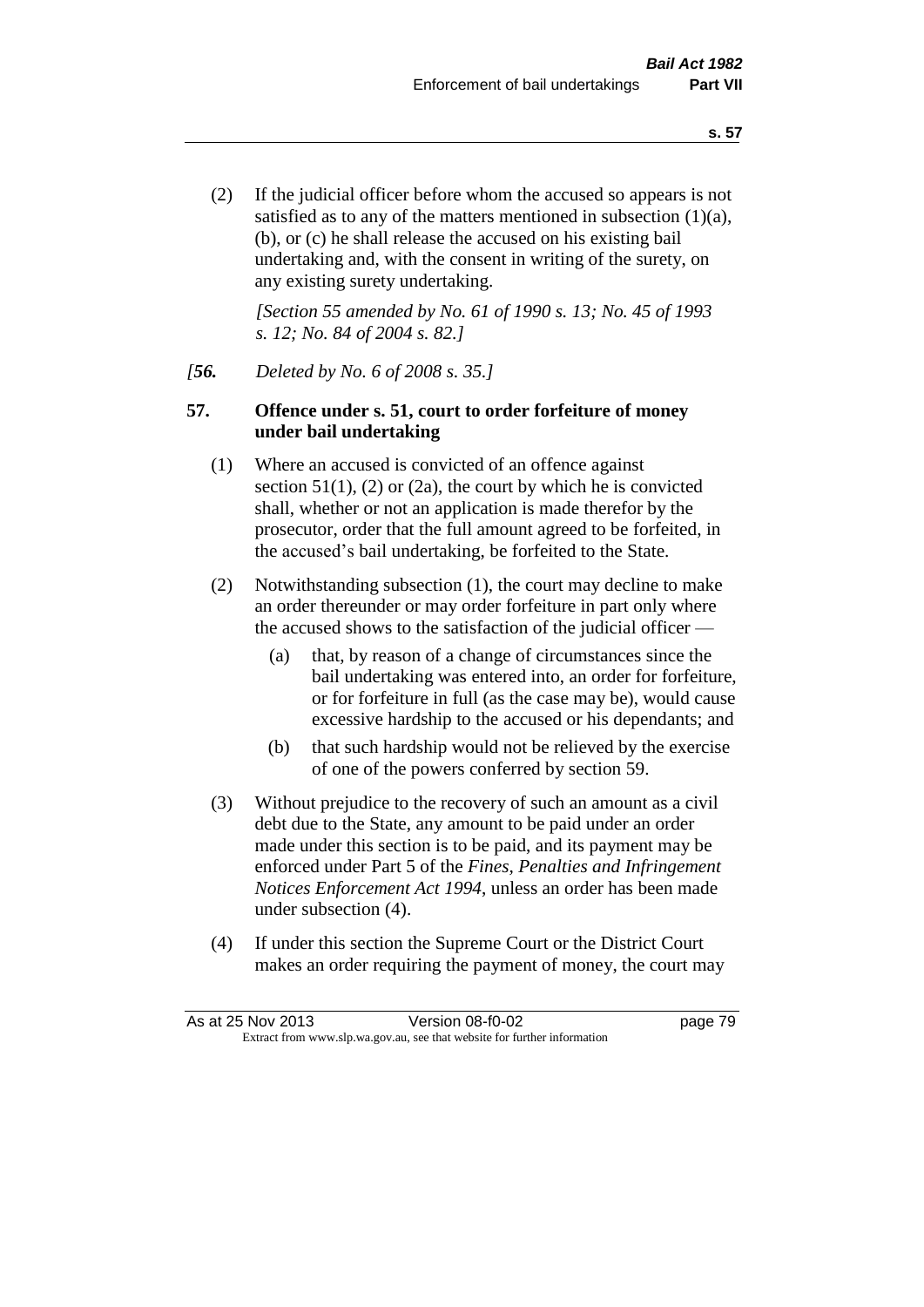make an order under section 59 of the *Sentencing Act 1995* in respect of the amount payable and for that purpose that section, with any necessary changes, applies as if the amount were a fine imposed on the accused.

*[Section 57 amended by No. 74 of 1984 s. 19; No. 92 of 1994 s. 7; No. 78 of 1995 s. 8; No. 54 of 1998 s. 11; No. 65 of 2003 s. 121(3); No. 84 of 2004 s. 82.]* 

# **58. Automatic forfeiture of money on expiration of one year after absconding**

- (1) If after the expiration of one year from the day on which the accused is required to appear in court in accordance with the requirement of his bail undertaking mentioned in section  $28(2)(a)$  he has not —
	- (a) been arrested under section 59B; or
	- (b) appeared in court in accordance with the requirement of his bail undertaking mentioned in section 28(2)(b); or
	- (c) otherwise surrendered himself or been taken into custody to be dealt with on the charge or charges for which the bail undertaking was entered into,

the full amount specified in the bail undertaking shall, on the expiration of the said period, be forfeited to the State by virtue of this section without any order of the court or other formality.

(2) Upon the occurrence of a forfeiture under subsection (1) any security given by the accused may be resorted to by the State as if an order of forfeiture had been made under section 57(1).

*[Section 58 amended by No. 65 of 2003 s. 121(3); No. 84 of 2004 s. 82; No. 6 of 2008 s. 18(3) and 36(2).]*

page 80 Version 08-f0-02 As at 25 Nov 2013 Extract from www.slp.wa.gov.au, see that website for further information

**s. 58**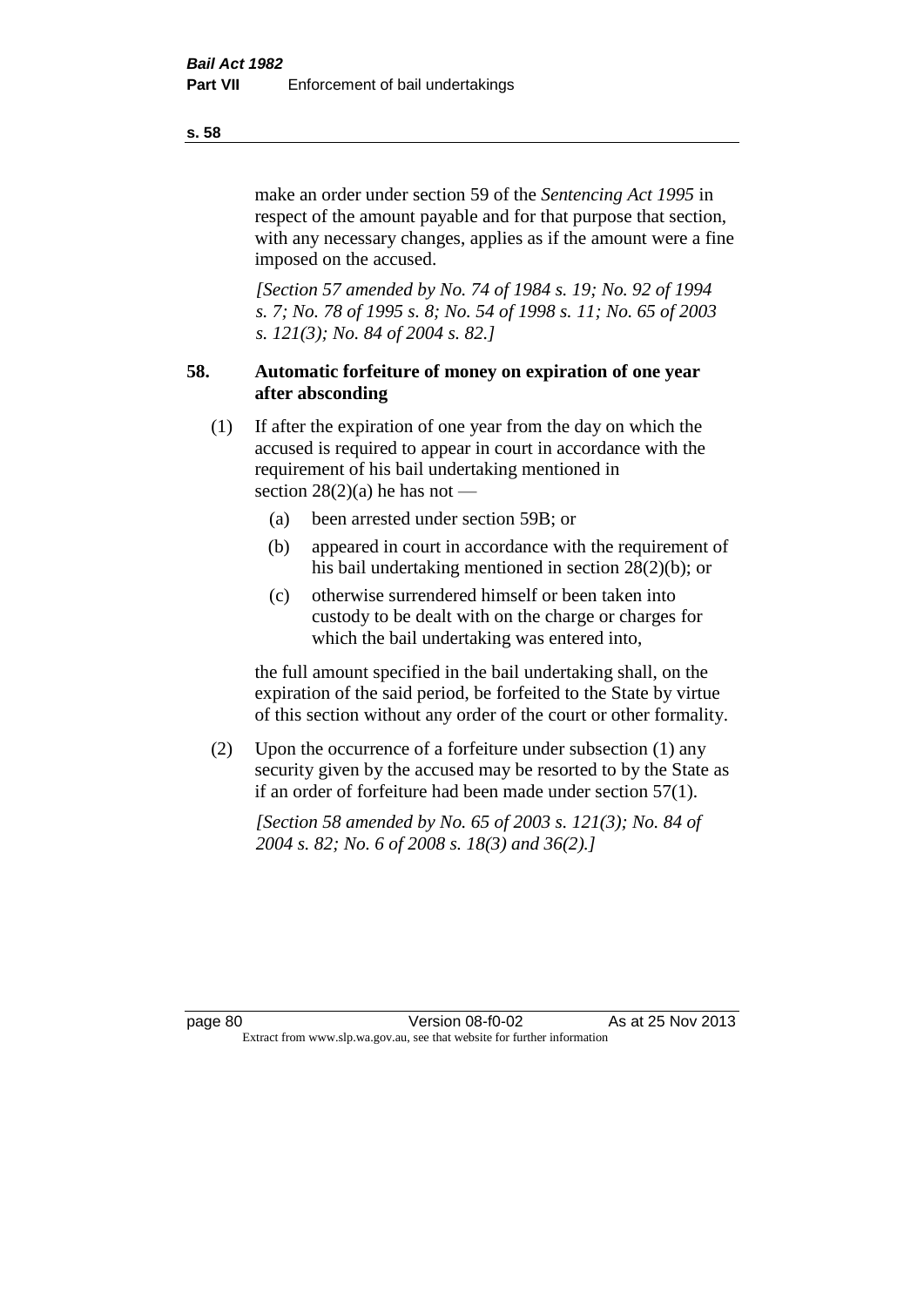# **Part VIII — Miscellaneous**

## **59. Order for forfeiture, court's additional powers as to**

A court or an appropriate judicial officer who makes an order for forfeiture under section 49 or 57 may, when doing so, or at any time thereafter, further order —

- (a) that payment of any sum be made by specified instalments or be postponed to a specified date; or
- (b) that any security given be applied in or towards payment of the sum forfeited; or
- (c) that the accused or the surety, as the case may be, do all such things and execute all such documents as may be necessary, or as may be specified in the order, for the purpose of vesting any security in the State or enabling the State to realize the same or to resort thereto to recover the sum forfeited,

and the court or an appropriate judicial officer may at any time vary or revoke an order made under paragraph (a), (b), or (c).

*[Section 59 amended by No. 65 of 2003 s. 121(3); No. 84 of 2004 s. 82.]*

# **59A. If bail dispensed with, accused may be taken before judicial officer for reconsideration of matter**

(1) In this section —

*relevant officer* has the meaning given in section 54(1a).

(2) Where the requirement for bail has been dispensed with for an accused under section 7A, the relevant officer may cause the accused to appear before an appropriate judicial officer for reconsideration of the matter, if the relevant officer has reasonable grounds to believe that the accused is not likely to appear at the time and place specified in a notice under section 13A(3).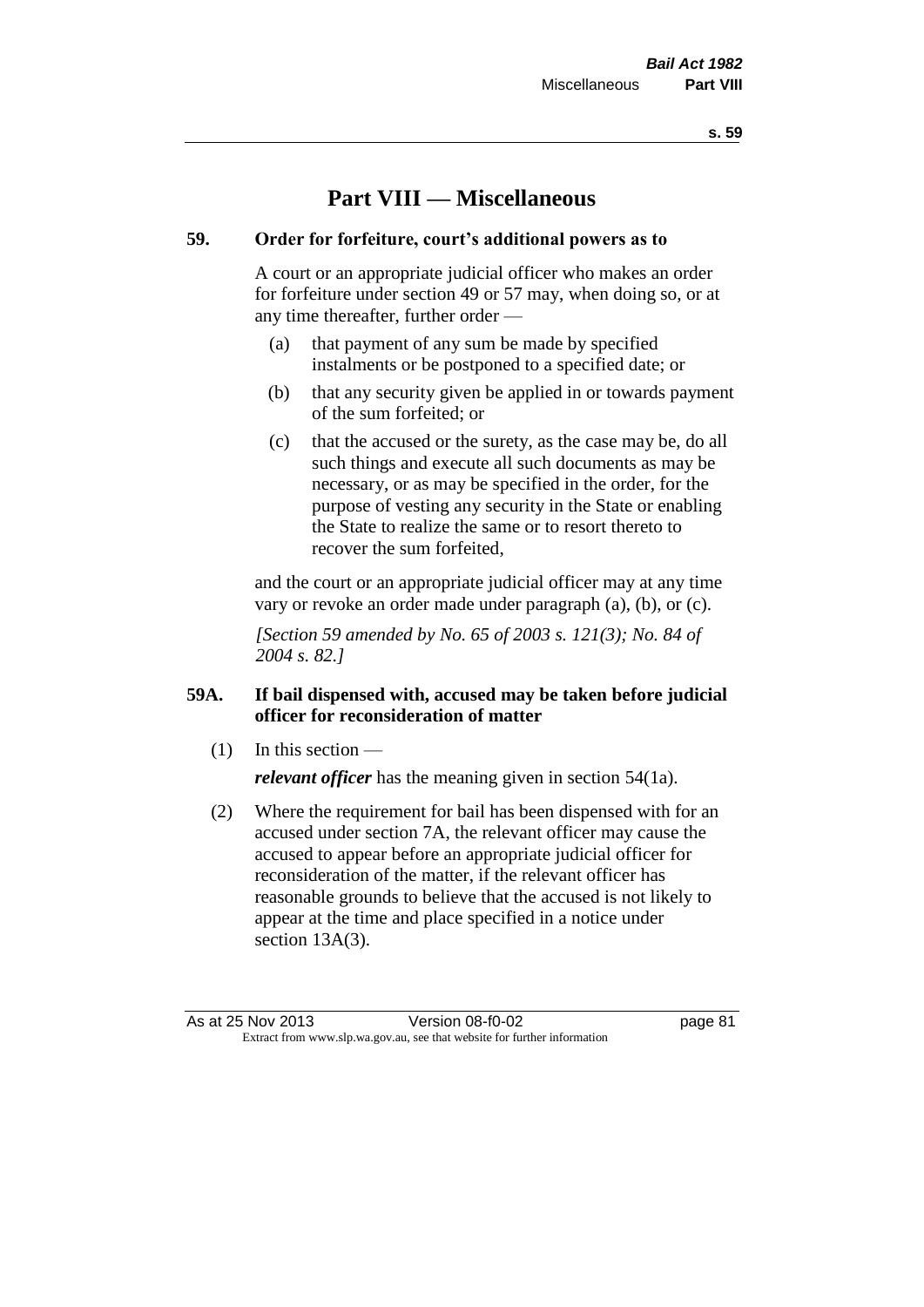- (3) Section 54(2), (2a), (3) and (4) apply, with necessary modifications, for the purposes of subsection (2).
- (4) The judicial officer before whom an accused appears under subsection (2) shall reconsider the accused's case and may, notwithstanding section 13 —
	- (a) again dispense with the requirement for bail; or
	- (b) grant bail; or
	- (c) refuse to grant bail,

in accordance with this Act, for the accused's appearance in court.

- $(5)$  If
	- (a) the court before which the accused is required to appear is the District Court, the Supreme Court or the Court of Appeal; and
	- (b) a police officer is satisfied that because of the urgency of the case it is not practicable for the prosecutor to exercise the power conferred by subsection (2),

the police officer may exercise that power.

(6) If a police officer, acting under subsection (5), exercises the power conferred by subsection (2), the police officer is to be regarded as the relevant officer for the purposes of this section.

*[Section 59A inserted by No. 6 of 2008 s. 36(1).]*

## **59B. Absconding accused, warrant for arrest of**

Where —

(a) at any time after that specified in an accused's bail undertaking for an accused's appearance the accused has failed to comply with the requirements of the accused's bail undertaking mentioned in section  $28(2)(a)$  or (b); or

page 82 Version 08-f0-02 As at 25 Nov 2013 Extract from www.slp.wa.gov.au, see that website for further information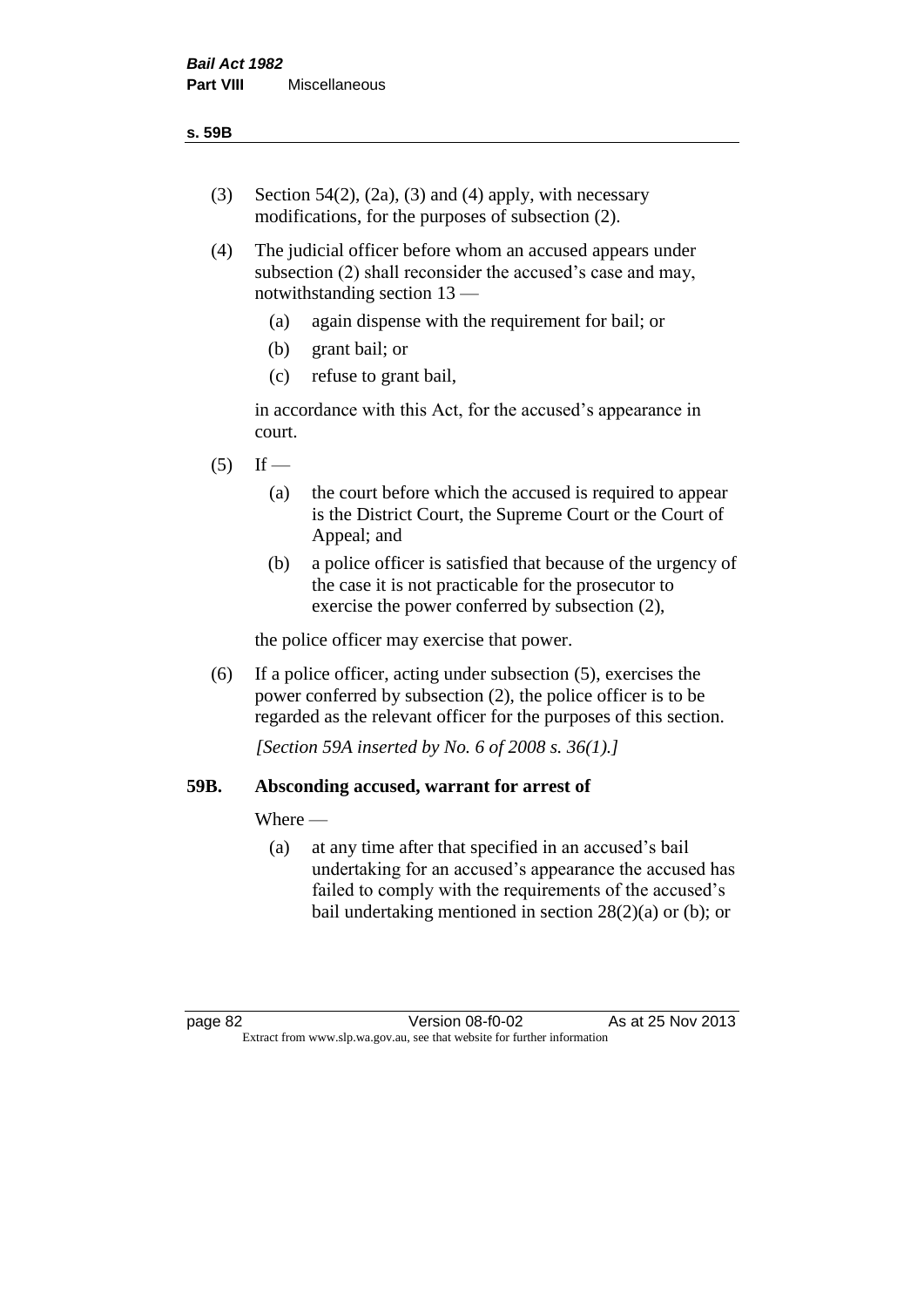(b) an accused has failed to appear at the time and place specified in a notice under section 13A(3).

the court before which the accused was required to appear may issue a warrant to arrest the accused and bring the accused before that court or a court of like jurisdiction.

*[Section 59B inserted by No. 6 of 2008 s. 36(1).]*

## **60. Change of address, accused and surety to notify**

Where the residential address of —

- (a) an accused who has been released on bail or for whom the requirement for bail has been dispensed with; or
- (b) a surety,

changes from that appearing on his bail undertaking, surety undertaking or notice under section 13A(3), as the case may be, he shall forthwith, in writing, notify details of the change to the registrar of the court before which, at the time when the change occurs, the accused is required to appear, and if without reasonable cause he fails to do so he commits an offence.

Penalty: \$1 000.

*[Section 60 amended by No. 50 of 2003 s. 37(5); No. 59 of 2004 s. 141; No. 84 of 2004 s. 82; No. 6 of 2008 s. 37.]*

# **61. Failing to bring arrested person before court or person able to grant bail, offence**

- (1) A person to whom this section applies commits an offence if, having arrested another for an offence, he wilfully and without reasonable excuse fails to take that other person, or cause him to be taken, as soon as is practicable —
	- (a) before an authorised officer or judicial officer empowered by this Act to grant bail for that offence; or
	- (b) before a court.

Penalty: \$1 000 or imprisonment for 12 months or both.

As at 25 Nov 2013 Version 08-f0-02 Page 83 Extract from www.slp.wa.gov.au, see that website for further information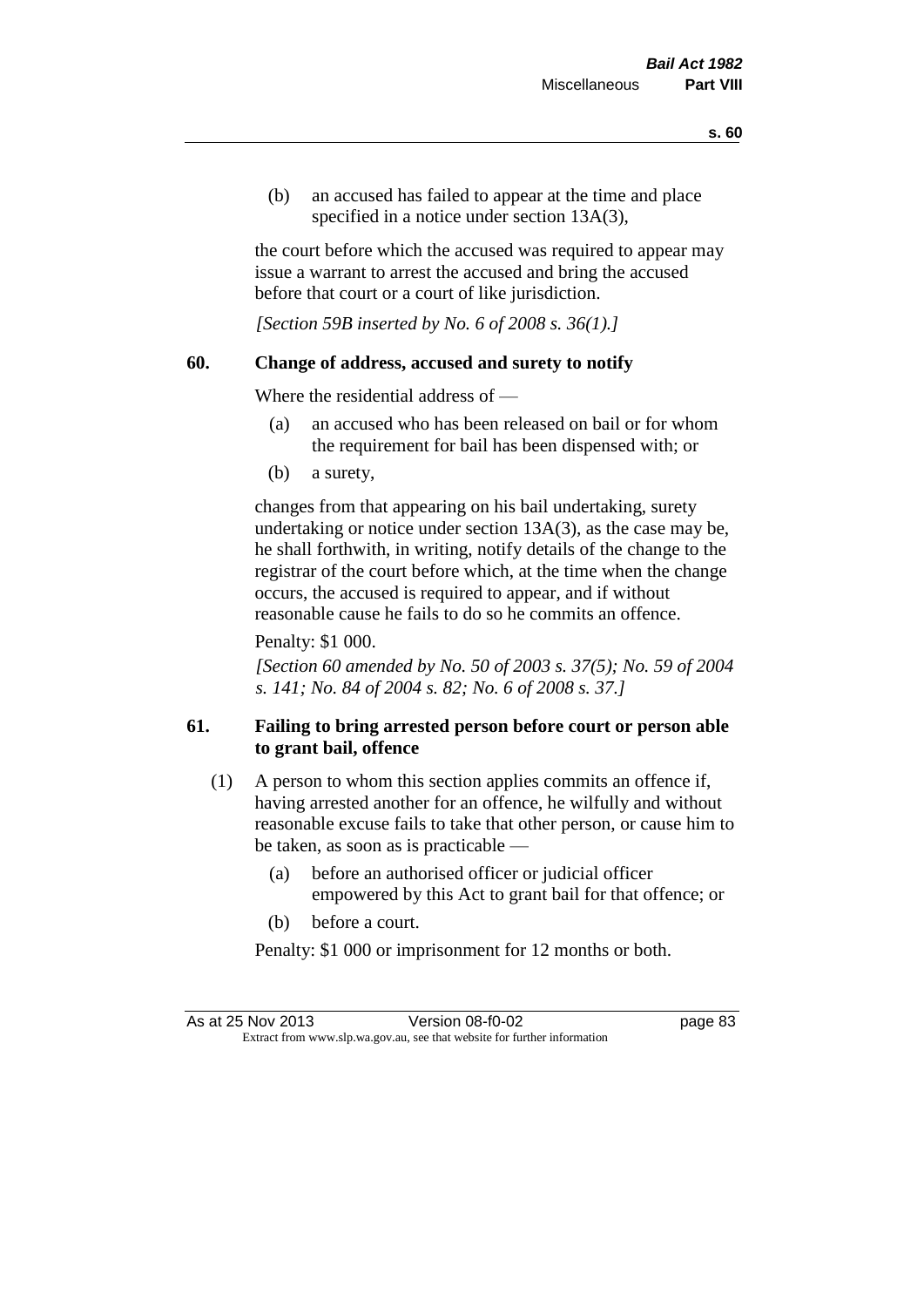#### **s. 62**

- (2) This section applies to a person who
	- (a) is not empowered by this Act to grant bail for the offence; or
	- (b) being so empowered, elects to act under section 6(7).

*[Section 61 amended by No. 15 of 1988 s. 17; No. 59 of 2006 s. 4(4); No. 6 of 2008 s. 38.]* 

## **62. Giving false information for bail purposes, offence**

A person who for the purpose of obtaining —

- (a) a grant of bail for himself or a variation of the terms and conditions thereof; or
- (b) approval of himself as a surety,

makes any statement which he knows is false in a material particular, or recklessly makes any statement which is false in a material particular, commits an offence.

Penalty: \$1 000 or imprisonment for 12 months or both.

## **63. Protection from personal liability**

A person shall not be liable in civil proceedings on account of anything done, or omitted to be done, by him in good faith in the course of carrying out any provision of this Act, or purporting to be so done or omitted; but the liability (if any) of any other person (including the State or the Commonwealth) as his employer is not affected by this section and shall be determined as if it had not been passed.

*[Section 63 amended by No. 65 of 2003 s. 121(4).]*

## **64. Non-appearance etc. by an accused, proving**

Where it is required for the purposes of this Act to prove —

(a) that an accused did not appear before a particular court, at a particular place, on a particular day, at a particular time or during a particular period; or

page 84 Version 08-f0-02 As at 25 Nov 2013 Extract from www.slp.wa.gov.au, see that website for further information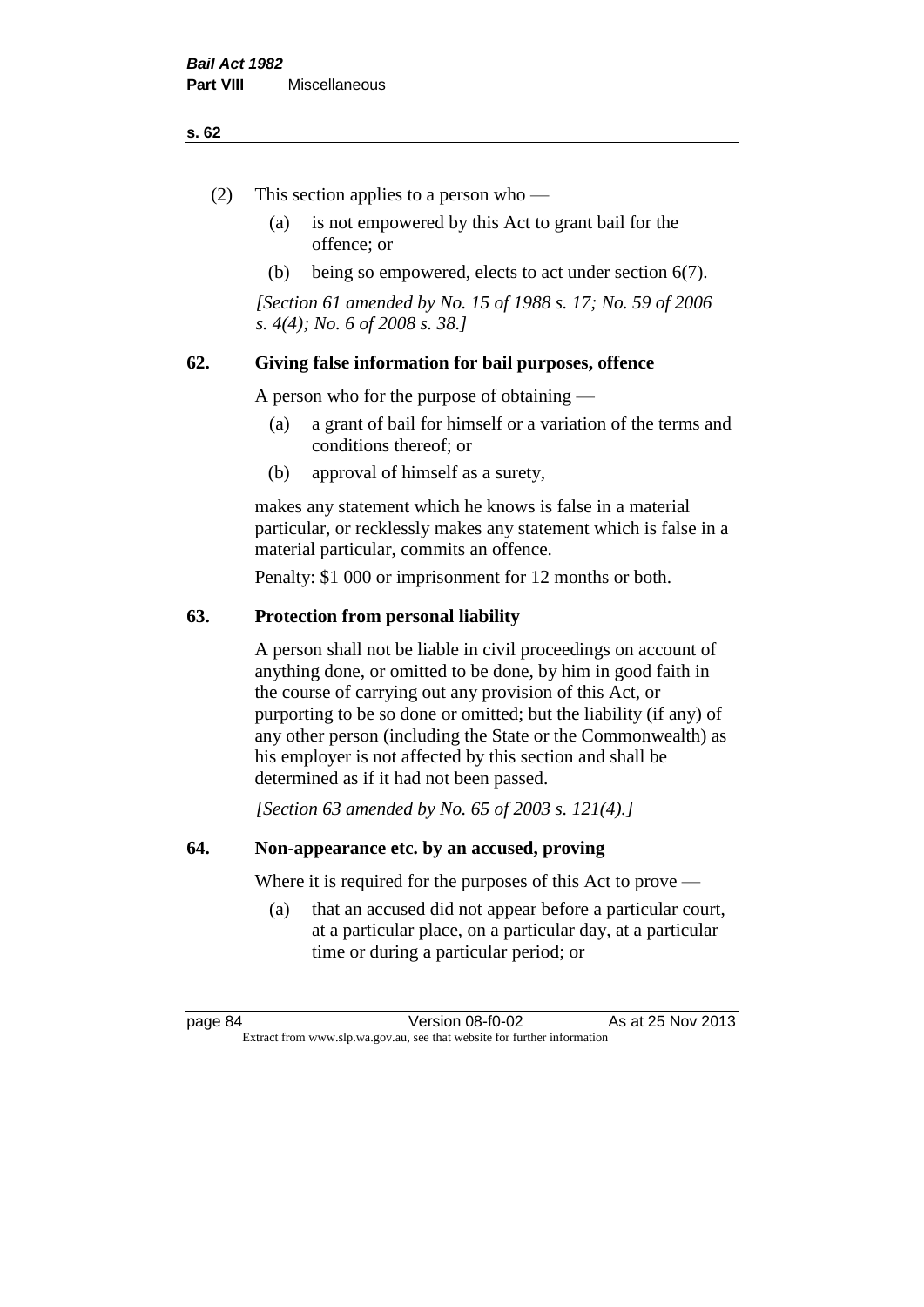(b) the day, time or period when or during which an accused did appear before a particular court at a particular place,

a certificate as to any such matter, purporting to be signed by a judicial officer or registrar of the court before which the accused was required to appear, shall be evidence of the matter so certified.

*[Section 64 amended by No. 59 of 2004 s. 141; No. 84 of 2004 s. 82.]* 

## **65. Bail undertakings by child, effect of**

A bail undertaking entered into by a person who is under the age of 18 years shall bind him as if he were of full age.

#### **66. Other powers etc. to grant bail abolished**

- (1) Any power or duty that, at the commencement of this Act, exists apart from statute to grant bail to an accused awaiting an appearance in court for an offence, is abolished.
- (2) Subsection (1) has effect notwithstanding anything in section 16 of the *Supreme Court Act 1935*.
- (3) In subsection (1) *statute* means an Act of the Parliament of Western Australia, other than the *Supreme Court Act 1935*.

*[Section 66 amended by No. 84 of 2004 s. 82.]*

## **66A. Delegation by registrar of court**

- (1) The registrar of a court may, either generally or as otherwise provided by the instrument of delegation, by instrument signed by him, delegate to an officer of that court any function conferred on him by or under this Act other than —
	- (a) this power of delegation; or
	- (aa) a function conferred by section  $11(3)$  or  $36(1)(a)$ ; or
	- (b) any function that a judicial officer has required him to perform personally.

As at 25 Nov 2013 Version 08-f0-02 page 85 Extract from www.slp.wa.gov.au, see that website for further information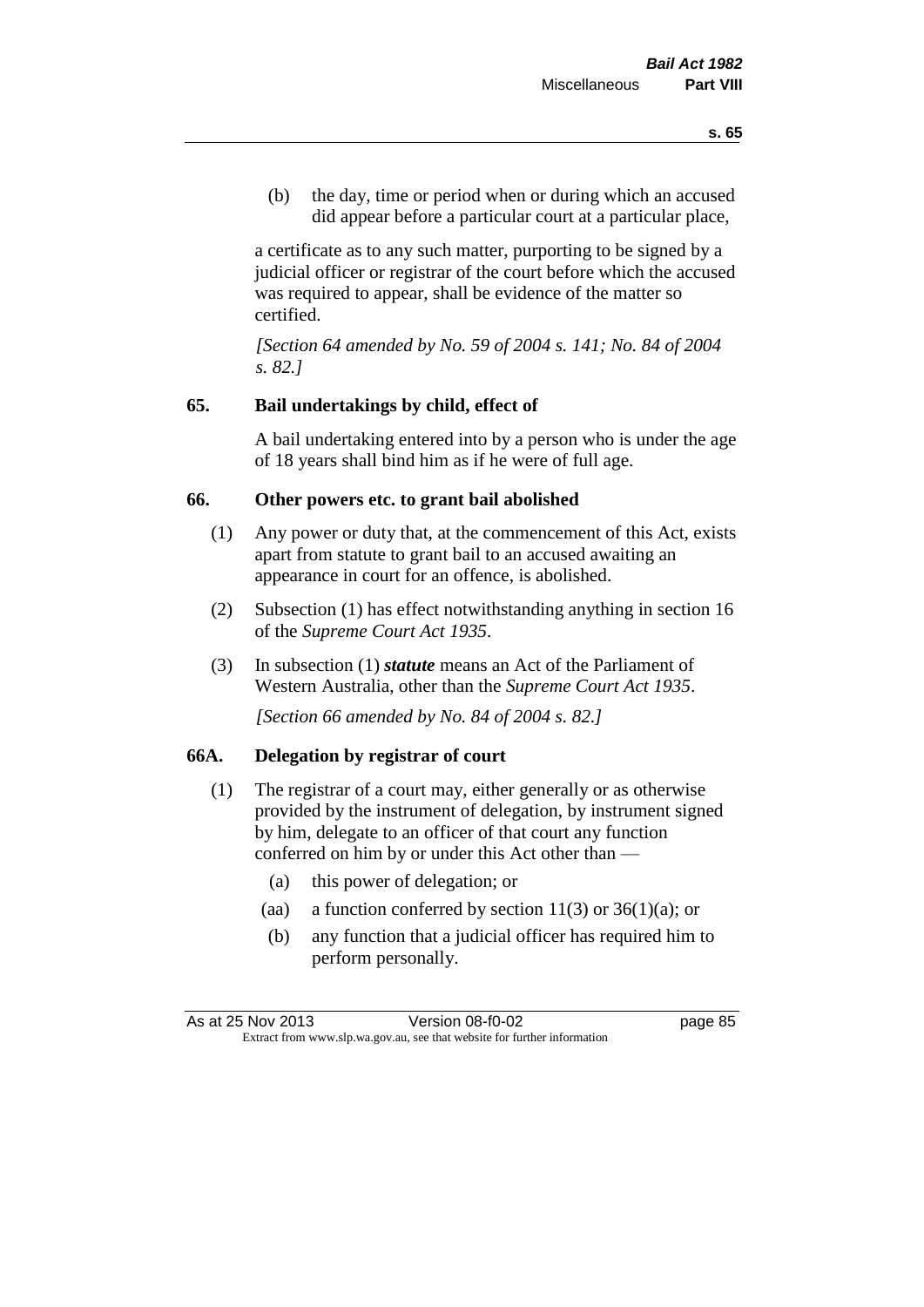**s. 66B**

(2) The superintendent of a detention centre under the *Young Offenders Act 1994* may, either generally or as otherwise provided by the instrument of delegation, by instrument signed by him, delegate to an officer of the Public Sector agency principally assisting the Minister administering that Act in its administration any function conferred on him by or under this Act, other than this power of delegation.

*[Section 66A inserted by No. 15 of 1988 s. 18; amended by No. 49 of 1988 s. 89; No. 31 of 1993 s. 8; No. 59 of 2004 s. 141; No. 65 of 2006 s. 52; No. 6 of 2008 s. 39.]* 

# **66B. Video link or audio link, use of in bail proceedings**

(1) In this section —

*audio link* means facilities (including telephone) that enable, at the same time, a judicial officer or authorised officer at one place to hear the accused at another place and vice versa;

*bail proceedings* means any proceedings under this Act including —

- (a) proceedings on a case for bail;
- (b) proceedings relating to the variation or revocation of bail;
- (c) proceedings on an application under section 48 or 49;
- (d) proceedings on an appeal under section 15A or 53;

*video link* means facilities (including closed circuit television) that enable, at the same time, a judicial officer or authorised officer at one place to see and hear the accused at another place and vice versa.

- (2) Bail proceedings may be conducted by means of a video link or an audio link.
- (3) Without limiting subsection (2), if a provision of this Act requires or authorises an accused to be brought before, or appear before, a court, judicial officer or authorised officer, the accused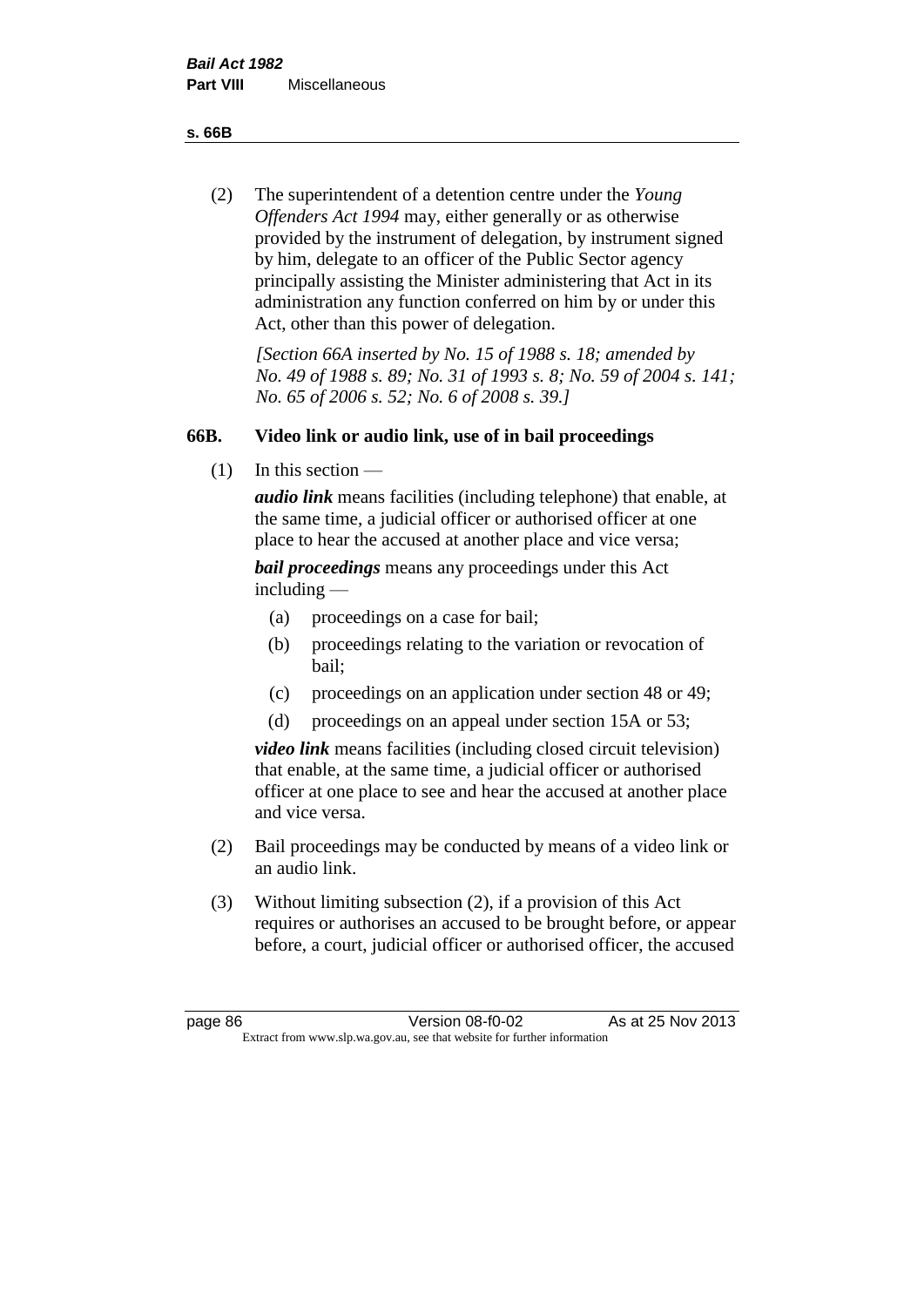may be brought before, or appear before, the court or officer by means of a video link or an audio link.

- (4) An audio link is not to be used under this section unless a video link is not available and cannot reasonably be made available.
- (5) Nothing in this section prevents a court, judicial officer or authorised officer from requiring that an accused be brought before, or appear before, the court or officer in person for the purposes of bail proceedings.

*[Section 66B inserted by No. 6 of 2008 s. 40(1).]*

## **67. Regulations**

- (1) The Governor may make regulations, not inconsistent with this Act, prescribing such things as are required or permitted by this Act to be prescribed or as it is necessary or expedient to prescribe for the purposes thereof.
- (2) Without limiting the generality of subsection (1) regulations  $\text{max}$  —
	- (a) make provision for or with respect to the making of applications —
		- (i) for or in relation to bail;
		- (ii) for the approval of sureties;
		- (iii) for the approval of security to be given by accused persons and sureties;
		- (iv) for the cancellation of a surety undertaking;
		- (v) for an order under section 49,

and for the manner in which such applications are to be made and the procedure to be followed on such applications;

(ba) in any case where the regulations provide that any information, document or record, or a copy of any document or record, is to be or can be provided to a person in electronic form, determine when information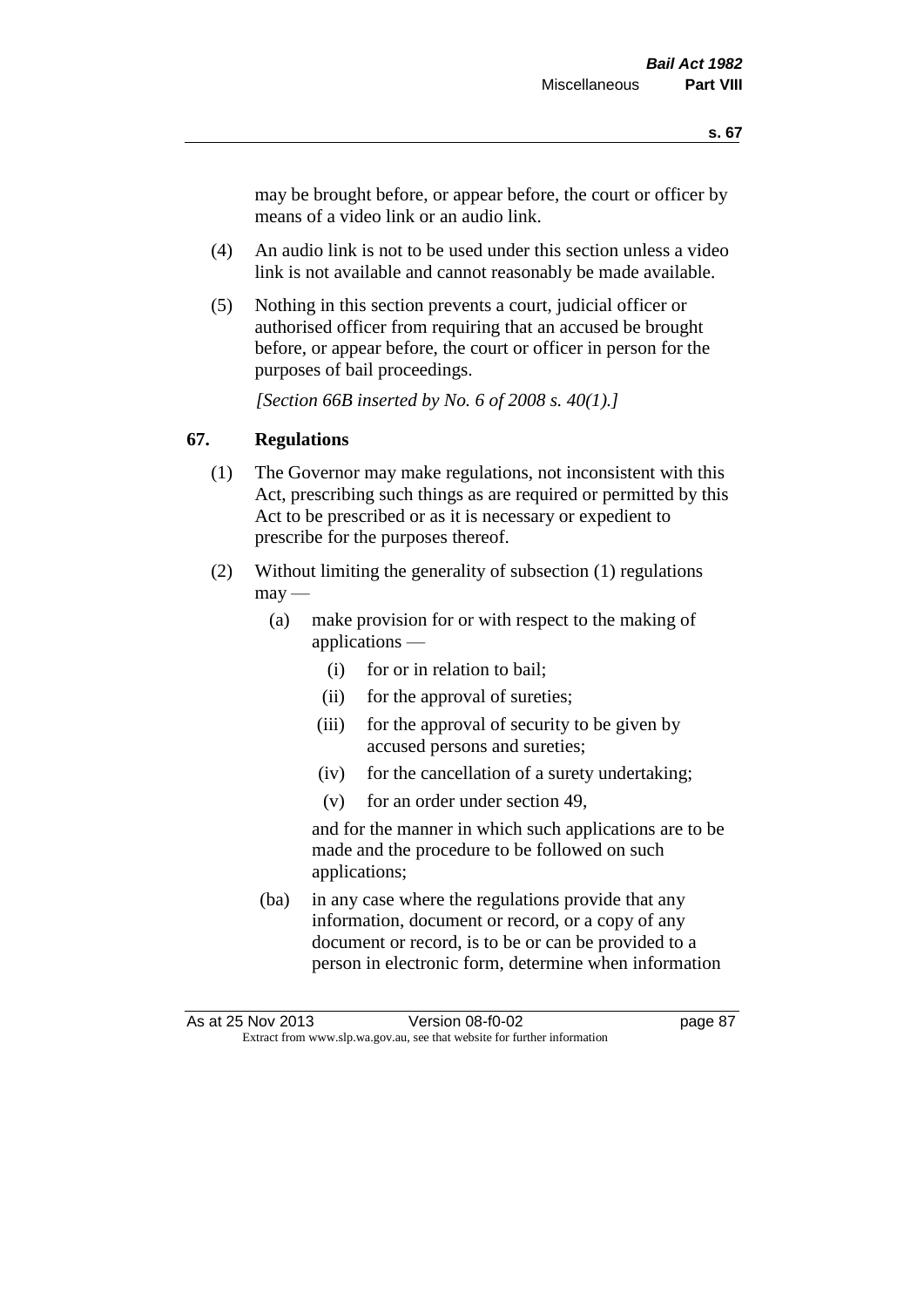or a document, record or copy provided to a person in that form is to be taken to be, or to be presumed to be, received by, or brought to the attention of, the person;

- (b) for the purposes of clause 5 of Part A of Schedule 1, prescribe the officer or officers who may grant bail for any prescribed appearance or class of appearance in court by an accused who is in custody;
- (c) make provision for, or with respect to the management, control, supervision and good order of premises established for the accommodation of persons to whom bail has been granted.
- (3) Regulations made under this section may provide that a contravention or failure to comply with a regulation constitutes an offence and may provide for penalties not exceeding a fine of \$500 for offences against the regulations.

*[Section 67 amended by No. 45 of 1993 s. 12; No. 84 of 2004 s. 83(3); No. 2 of 2008 s. 56(6); No. 6 of 2008 s. 30(3); No. 20 of 2013 s. 31.]* 

*[68. Omitted under the Reprints Act 1984 s. 7(4)(g).]*

**s. 67**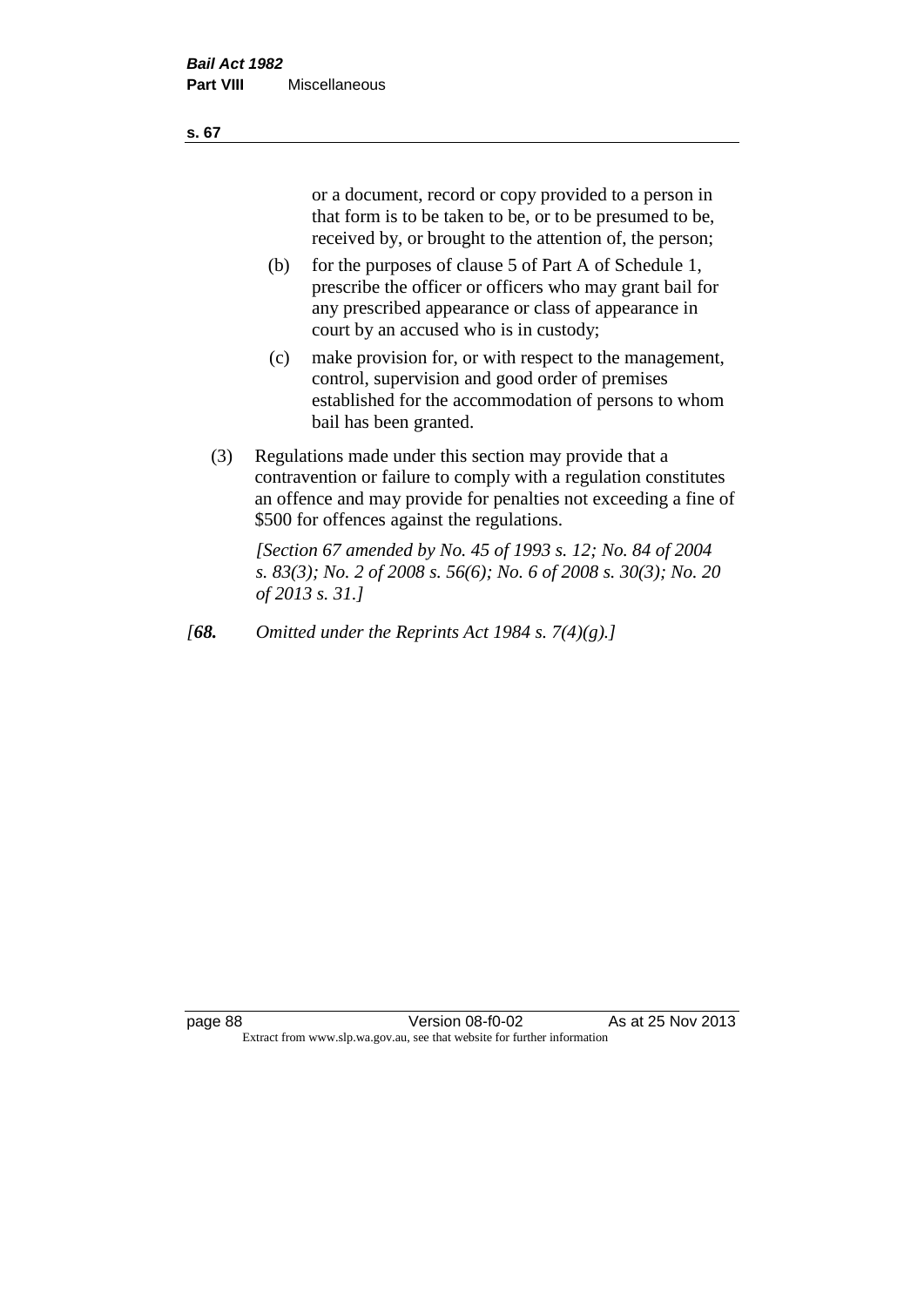# **Schedule 1 — Jurisdiction as to bail and related matters**

[s. 13, 17]

*[Heading inserted by No. 6 of 2008 s. 41(1).]*

## **Part A** — **Jurisdiction relating to bail**

*[Heading inserted by No. 6 of 2008 s. 41(2)(a).]*

#### **First Column**

#### **Second Column**

*Appearances in court*

*By whom bail may be granted or (where applicable) dispensed with*

*[Heading amended by No. 6 of 2008 s. 41(2)(b) and (c).]*

## **1. Initial appearance**

(1) The initial appearance in a court of summary jurisdiction or the Children's Court by an accused in, or in connection with, proceedings for an offence.

In any case —

- (a) a justice; or
- (b) an authorised police officer; and

in addition, in the case of a child, an authorised community services officer.

(2) The initial appearance in the District Court or the Supreme Court, not being the initial appearance to which clause 3 applies.

A judge of the District Court or a judge of the Supreme Court, as the case requires.

*[Clause 1 amended by No. 15 of 1988 s. 19; No. 49 of 1988 s. 90(a)(i); No. 59 of 2004 s. 141; No. 84 of 2004 s. 10(1) and 82.]*

As at 25 Nov 2013 Version 08-f0-02 page 89 Extract from www.slp.wa.gov.au, see that website for further information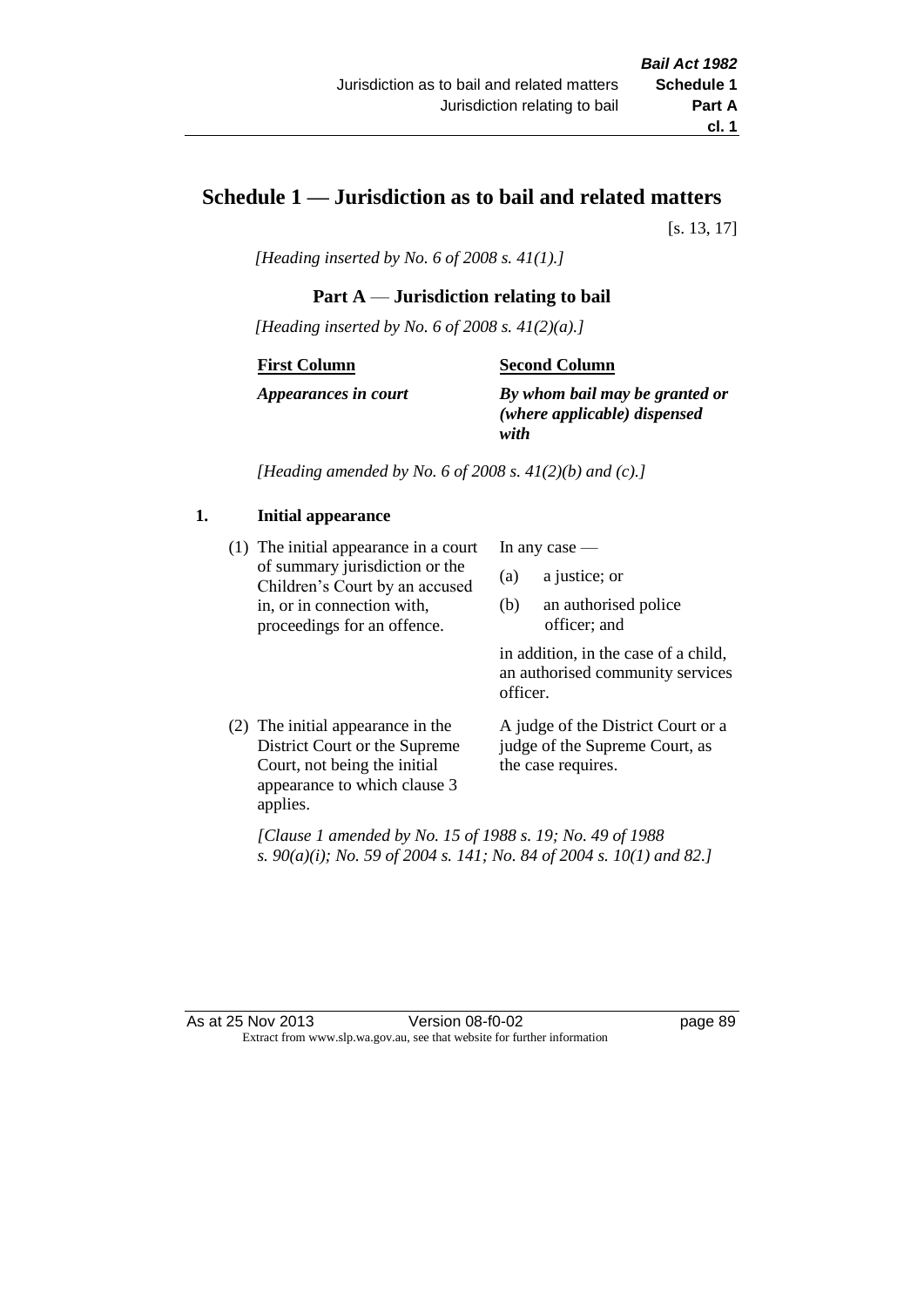| <b>First Column</b>  | <b>Second Column</b>                                                   |
|----------------------|------------------------------------------------------------------------|
| Appearances in court | By whom bail may be granted or<br>(where applicable) dispensed<br>with |

## **2. Appearance after adjournment**

Appearance in any court or before The judicial officer who orders a judicial officer by an accused after any adjournment of proceedings for an offence, not being a committal under clause 3.

the adjournment.

*[Clause 2 amended by No. 84 of 2004 s. 82.]*

## **3**. **Appearance on committal to Supreme Court or District Court**

The initial appearance by an accused in the Supreme Court or District Court after he has been committed thereto under any Act to be tried or sentenced or otherwise dealt with. The judicial officer who orders the committal.

*[Clause 3 amended by No. 84 of 2004 s. 82.]*

#### **4. Appearance in connection with appeal etc.**

| (1) Appearance in connection with an If the appeal is being determined<br>application or appeal made under<br>the Criminal Appeals Act 2004 or<br>with any order made in<br>determining the application or<br>appeal. | by a single judge of the Supreme<br>Court, a single judge of the<br>Supreme Court;<br>If the appeal is being determined<br>by the Court of Appeal, the Court<br>of Appeal or a single judge of<br>appeal. |
|-----------------------------------------------------------------------------------------------------------------------------------------------------------------------------------------------------------------------|-----------------------------------------------------------------------------------------------------------------------------------------------------------------------------------------------------------|
| (2) Appearance in connection with a<br>rehearing of proceedings ordered<br>under section 28 of the<br>Children's Court of Western<br>Australia Act 1988.                                                              | The Children's Court.                                                                                                                                                                                     |

page 90 Version 08-f0-02 As at 25 Nov 2013 Extract from www.slp.wa.gov.au, see that website for further information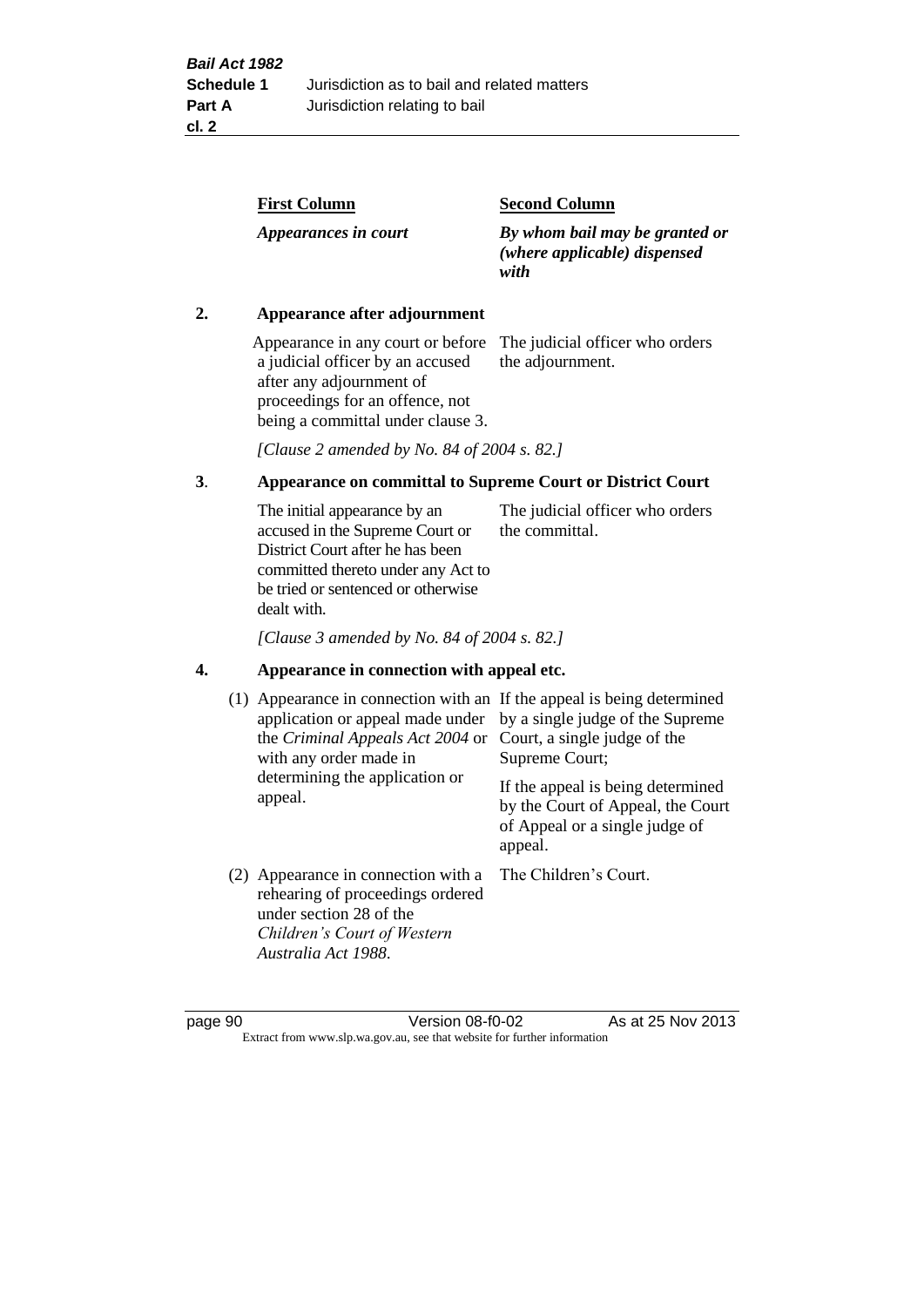| <b>First Column</b>                                                  | <b>Second Column</b>                                                   |  |
|----------------------------------------------------------------------|------------------------------------------------------------------------|--|
| Appearances in court                                                 | By whom bail may be granted or<br>(where applicable) dispensed<br>with |  |
| (3) Appearance in connection with<br>the reconsideration of an order | The Children's Court constituted<br>by the President.                  |  |

*[Clause 4 inserted by No. 84 of 2004 s. 10(2).]*

## **5. Appearance prescribed by regulation**

under section 40 of the *Children's Court of Western* 

*Australia Act 1988*.

| Appearance in a court for any  | The judicial or other officer   |
|--------------------------------|---------------------------------|
| other purpose or following any | prescribed by such regulations. |
| other occurrence prescribed by |                                 |
| regulations under this Act.    |                                 |

## **6. Appearances not otherwise provided for**

Any appearance in a court not otherwise provided for in this Part or by regulations under this Act.

The judicial officer who, or court which, orders the appearance.

#### **7. Term used: proceedings for an offence**

In this Part, unless the contrary intention appears —

*proceedings for an offence* in clause 2 (but not in clause 1) includes any of the following proceedings relating to that offence —

- (a) appeal proceedings; and
- (b) proceedings on a writ of *habeas corpus*; and
- (c) proceedings on the re-appearance of an offender under section 50 of the *Sentencing Act 1995*.

*[Clause 7 inserted by No. 84 of 2004 s. 10(3).]*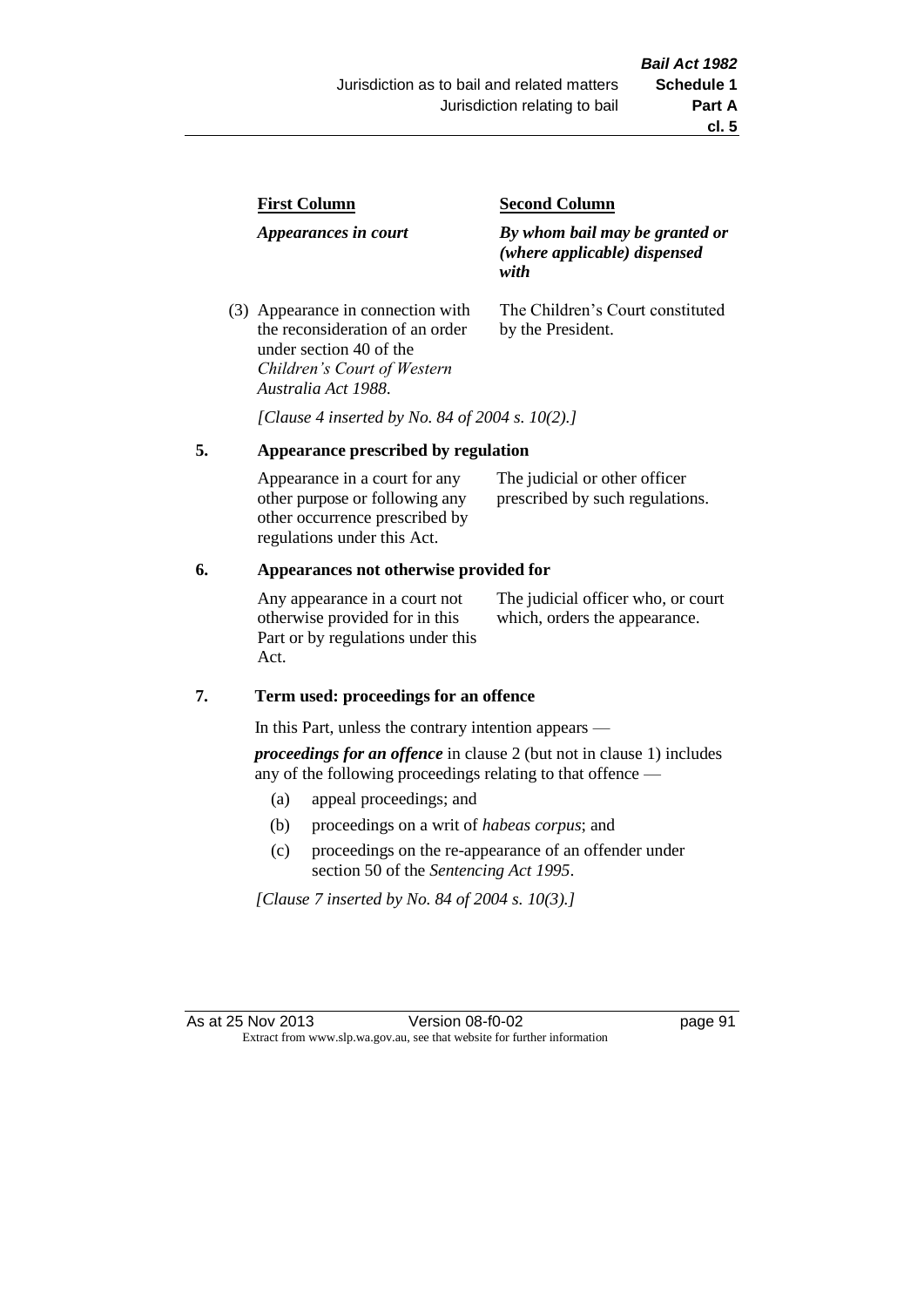## **Part B** — **Cessation of powers relating to bail**

*[Heading inserted by No. 6 of 2008 s. 41(3)(a).]*

#### **1. Upon decision by judge, power of other officers ceases**

 $(1)$  In this clause —

*judge* means a judge of the Supreme Court, the Children's Court or the District Court.

- (2) After a judge has granted or refused bail for an appearance by an accused the power to grant bail for that appearance ceases to be vested  $in -$ 
	- (a) any judicial officer whose jurisdiction is inferior to that of the judge; or
	- (b) any authorised officer.
- (3) After a judge has dispensed with the requirement for bail for an appearance by an accused the power to grant or refuse bail for that appearance ceases to be vested in any officer referred to in subclause  $(2)(a)$  or  $(b)$ .

*[Clause 1 inserted by No. 6 of 2008 s. 41(3)(b).]*

#### **1A. Upon decision by Court of Appeal, other powers cease**

After the Court of Appeal on an appeal under section 15A —

- (a) has granted or refused bail for an appearance by an accused, the power to grant or refuse bail for that appearance; or
- (b) has dispensed with the requirement for bail for an appearance by an accused, the power to grant or refuse bail for that appearance,

ceases to be vested in any judicial officer or in any authorised officer.

*[Clause 1A inserted by No. 6 of 2008 s. 41(3)(b).]*

### **2. Upon decision by judicial officer, his power and that of his peers ceases**

Except where clause 4 applies, the power to grant, refuse or dispense with bail for an appearance by an accused ceases to be vested in any judicial officer (including a judge of the Supreme Court) after he, or

page 92 Version 08-f0-02 As at 25 Nov 2013 Extract from www.slp.wa.gov.au, see that website for further information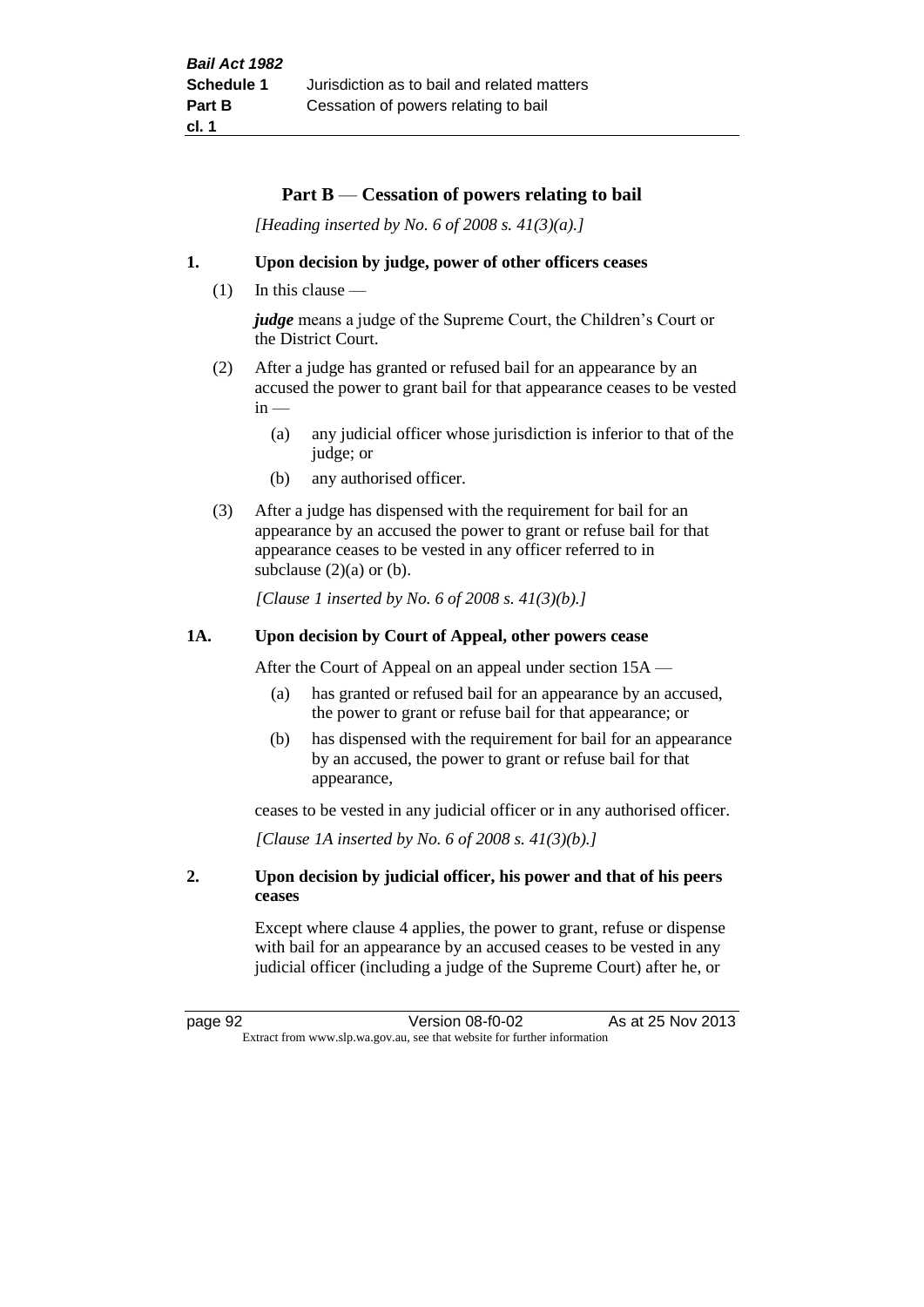another judicial officer whose jurisdiction is co-extensive with his, has granted, refused or dispensed with bail for that appearance.

*[Clause 2 amended by No. 84 of 2004 s. 82; No. 6 of 2008 s. 41(3)(c) and (d).]*

#### **3. Upon refusal of bail for initial appearance, certain powers cease**

- (1) After an authorised officer has refused bail for an initial appearance by an accused, the power to grant bail for that appearance ceases to be vested in another authorised officer, but a justice may nevertheless grant bail for that appearance.
- (2) After a justice has refused bail for an initial appearance by an accused, the power to grant bail for that appearance ceases to be vested in an authorised officer or another justice.

*[Clause 3 inserted by No. 6 of 2008 s. 41(3)(e).]*

### **4. Judicial officer's powers if accused proves new facts or changed circumstances**

Notwithstanding clause 2, where an accused has been refused bail for an appearance or has been granted bail therefor on terms or conditions with which he is unable or unwilling to comply, the judicial officer who granted or refused bail or another judicial officer whose jurisdiction is co-extensive with his has power to grant bail for that appearance or to vary the terms or conditions of bail previously granted therefor if the accused makes application and satisfies him that —

- (a) new facts have been discovered, new circumstances have arisen or the circumstances have changed since bail was previously granted or refused for that appearance; or
- (b) he failed to adequately present his case for bail on the previous occasion when it was considered; or
- (c) where bail was granted subject to a home detention condition, he has, since the previous occasion when his case for bail was considered, complied with the home detention condition for a period of one month or more.

*[Clause 4 amended by No. 61 of 1990 s. 14; No. 84 of 2004 s. 82.]*

As at 25 Nov 2013 Version 08-f0-02 page 93 Extract from www.slp.wa.gov.au, see that website for further information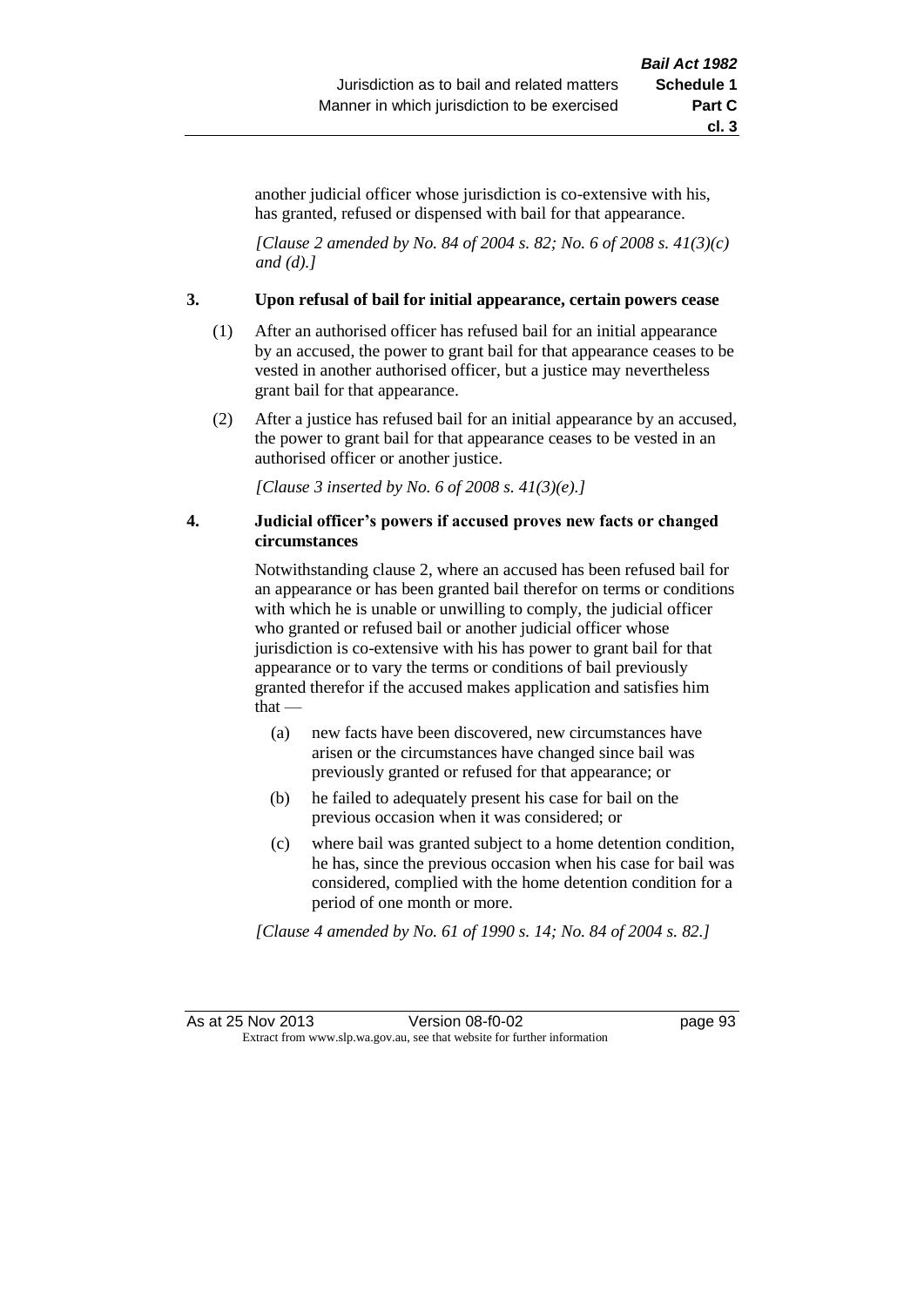## **Part C — Manner in which jurisdiction to be exercised**

*[Heading deleted by No. 6 of 2008 s. 41(4)(a).]*

#### **1. Bail before conviction at discretion of court etc., except for child**

Subject to clauses 3A and 3C, the grant or refusal of bail to an accused, other than a child, who is in custody awaiting an appearance in court before conviction for an offence shall be at the discretion of the judicial officer or authorised officer in whom jurisdiction is vested, and that discretion shall be exercised having regard to the following questions as well as to any others which he considers relevant —

- (a) whether, if the accused is not kept in custody, he may
	- (i) fail to appear in court in accordance with his bail undertaking; or
	- (ii) commit an offence; or
	- (iii) endanger the safety, welfare, or property of any person; or
	- (iv) interfere with witnesses or otherwise obstruct the course of justice, whether in relation to himself or any other person;
- (b) whether the accused needs to be held in custody for his own protection;
- (c) whether the prosecutor has put forward grounds for opposing the grant of bail;
- (d) whether, as regards the period when the accused is on trial, there are grounds for believing that, if he is not kept in custody, the proper conduct of the trial may be prejudiced;
- (e) whether there is any condition which could reasonably be imposed under Part D which would —
	- (i) sufficiently remove the possibility referred to in paragraphs (a) and (d); or
	- (ii) obviate the need referred to in paragraph (b); or
	- (iii) remove the grounds for opposition referred to in paragraph (c);
- (f) where the accused is charged with an offence that is alleged to have been committed in respect of a child, whether a

page 94 Version 08-f0-02 As at 25 Nov 2013 Extract from www.slp.wa.gov.au, see that website for further information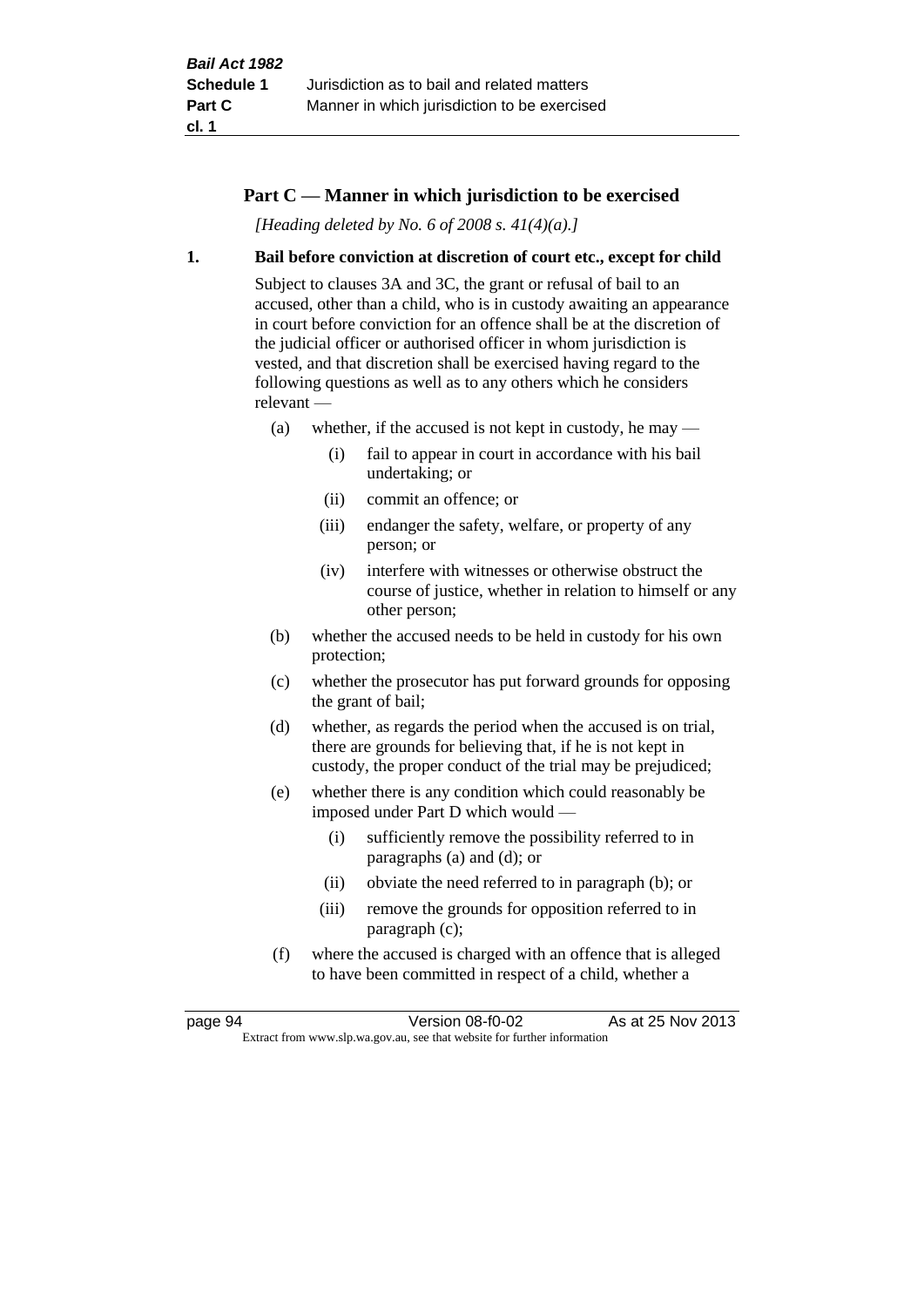**cl. 2**

condition should be imposed under Part D requiring the accused to reside at a place other than the place where the child resides;

(g) whether the alleged circumstances of the offence or offences amount to wrongdoing of such a serious nature as to make a grant of bail inappropriate.

*[Clause 1 amended by No. 14 of 1992 s. 11; No. 45 of 1993 s. 10(2)(a); No. 54 of 1998 s. 8(a) and (b); No. 84 of 2004 s. 82; No. 6 of 2008 s. 41(4)(b).]*

## **2. Child to have qualified right to bail**

(1) In this clause —

*responsible person* means a parent, relative, employer or other person who, in the opinion of the judicial officer or authorised officer, is in a position to both influence the conduct of the child and provide the child with support and direction.

- (2) Subject to subclause (3), a child accused who is in custody awaiting an appearance in court before conviction for an offence has a right to be granted bail unless —
	- (a) in the opinion of the judicial officer or authorised officer in whom jurisdiction is vested —
		- (i) one or more of the questions set out in clause 1(a), (b), (d) and (g) must be answered in the affirmative; and
		- (ii) there is no condition which he could reasonably impose under Part D which would satisfy the relevant provision of clause 1(e);

or

(b) there is no responsible person willing to enter into an undertaking of the kind described in subclause  $(3)(c)$ ,

and if the child is refused bail he shall be dealt with in accordance with section 19(2) of the *Young Offenders Act 1994*.

- (3) The right of a child accused under subclause (2) is subject to  $-$ 
	- (a) clauses 3A and 3C; and
	- *[(b) deleted]*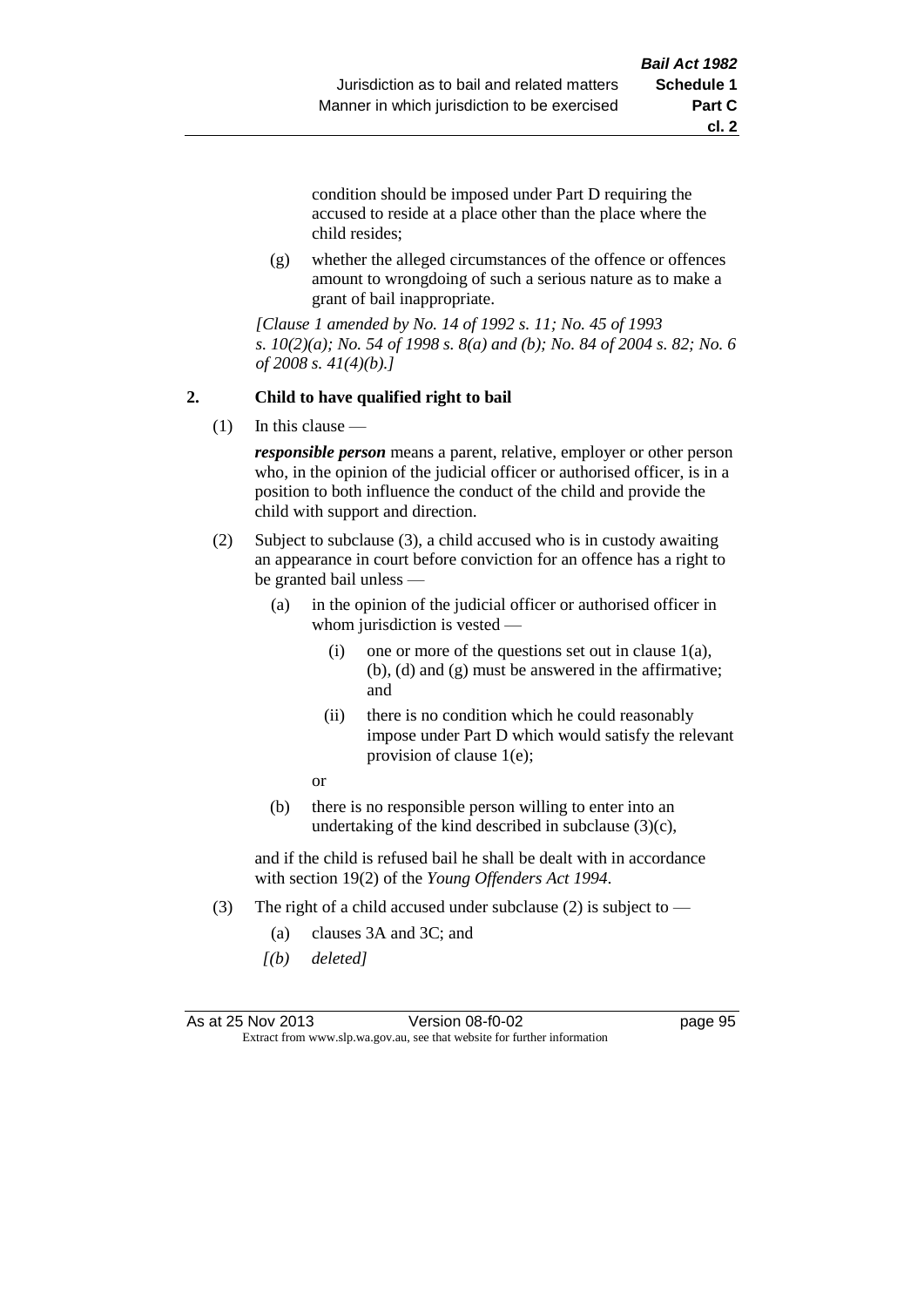| (c) | there being imposed as a condition on the grant of bail a     |
|-----|---------------------------------------------------------------|
|     | requirement that before the release of the child on bail a    |
|     | responsible person undertakes in writing in the approved form |
|     | to ensure that the child complies with any requirement of his |
|     | bail undertaking mentioned in section $28(2)(a)$ , (b), (c)   |
|     | and $(d)$ .                                                   |

(4) Subclauses  $(2)(b)$  and  $(3)(c)$  do not apply to a child accused if it appears to the judicial officer or authorised officer that the accused —

- (a) is over the age of 17 years; and
- (b) has sufficient maturity to live independently without the guidance or control of a parent or guardian.
- (5) For the purposes of this clause, the provisions of sections 46, 47, 48, 54, 55(2), 60 and  $67(2)(a)(iv)$  apply with all necessary changes as  $if -$ 
	- (a) references in those provisions to a surety and a surety undertaking were references to a responsible person and to an undertaking referred to in subclause (3)(c) respectively; and
	- (b) section  $54(1)(b)(i)$  read as follows
		- (i) a person who has entered into an undertaking referred to in clause 2(3)(c) of Part C of Schedule 1 should no longer be regarded as a responsible person for the purposes of that clause, or is dead;
- (6) Where a child accused is released on bail his right to be at liberty is subject to the exercise of the powers in section 17A.

*[Clause 2 inserted by No. 45 of 1993 s. 10(2)(b); amended by No. 57 of 1997 s. 21(3)(a); No. 54 of 1998 s. 8(c); No. 34 of 2004 Sch. 2 cl. 3(3); No. 84 of 2004 s. 82; No. 6 of 2008 s. 41(4)(c) and 43(4).]*

#### **3. Matters relevant to cl. 1(a)**

In considering whether an accused may do any of the things mentioned in clause 1(a), the judicial officer or authorised officer shall have regard to the following matters, as well as to any others which he considers relevant —

(a) the nature and seriousness of the offence or offences (including any other offence or offences for which he is

| page 96 | Version 08-f0-02                                                         | As at 25 Nov 2013 |
|---------|--------------------------------------------------------------------------|-------------------|
|         | Extract from www.slp.wa.gov.au, see that website for further information |                   |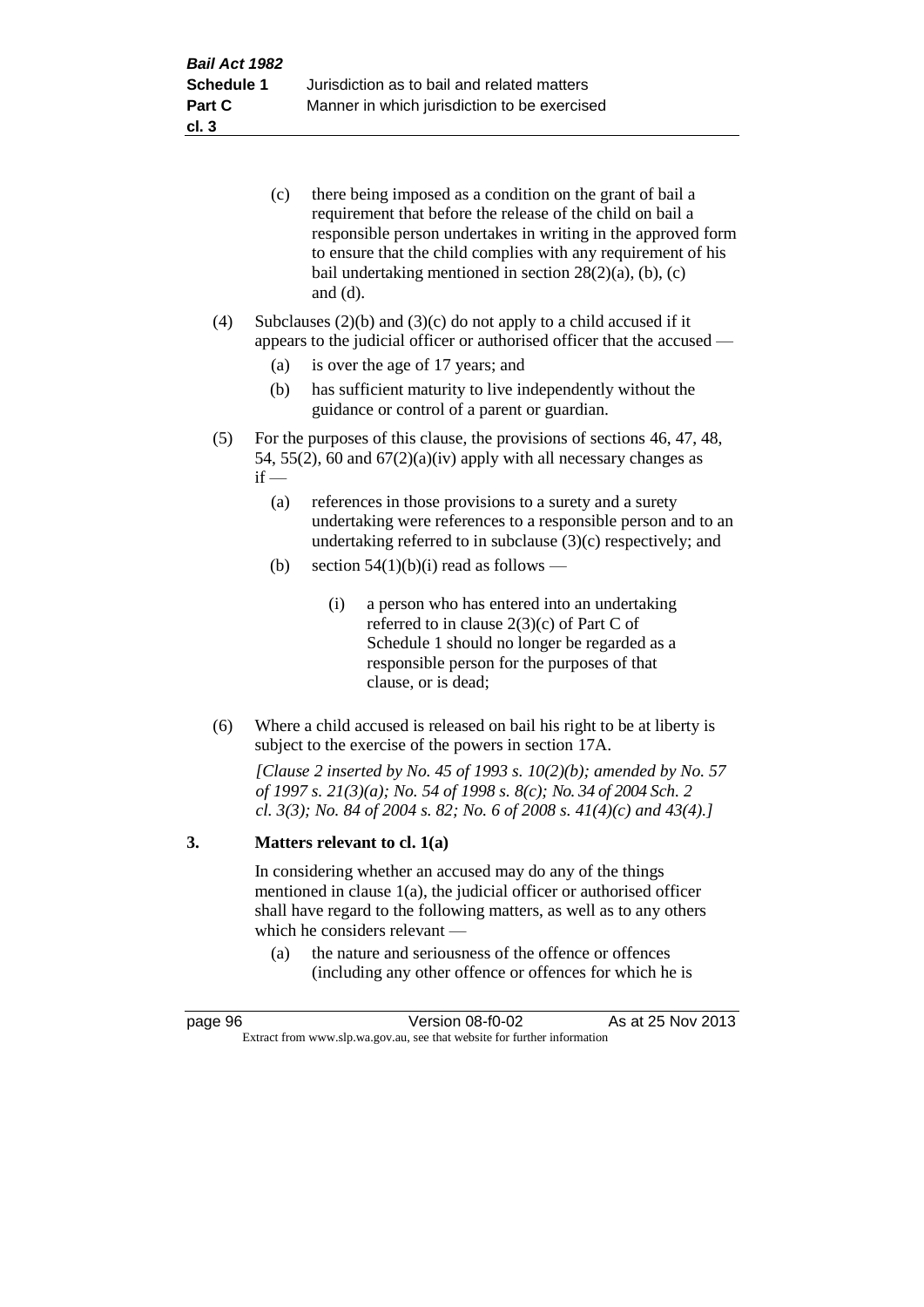awaiting trial) and the probable method of dealing with the accused for it or them, if he is convicted; and

- (b) the character, previous convictions, antecedents, associations, home environment, background, place of residence, and financial position of the accused; and
- (c) the history of any previous grants of bail to him; and
- (d) the strength of the evidence against him.

*[Clause 3 amended by No. 84 of 2004 s. 82.]*

#### **3A. Accused charged with etc. serious offence committed while on bail etc. for another serious offence, bail for**

- (1) Notwithstanding clause 1, 2 or 4 or any other provision of this Act, where -
	- (a) an accused is in custody
		- (i) awaiting an appearance in court before conviction for a serious offence; or
		- (ii) waiting to be sentenced or otherwise dealt with for a serious offence of which the accused has been convicted;

and

- (b) the serious offence is alleged to have been committed while the accused was
	- (i) on bail for; or
	- (ii) at liberty under an early release order made in respect of,

another serious offence,

the judicial officer or (if section 16A does not apply) the authorised officer in whom jurisdiction is vested shall refuse to grant bail for the serious offence referred to in paragraph (a) unless the judicial officer or authorised officer —

(c) is satisfied that there are exceptional reasons why the accused should not be kept in custody and, if clause 3B applies, is so satisfied only after complying with that clause; and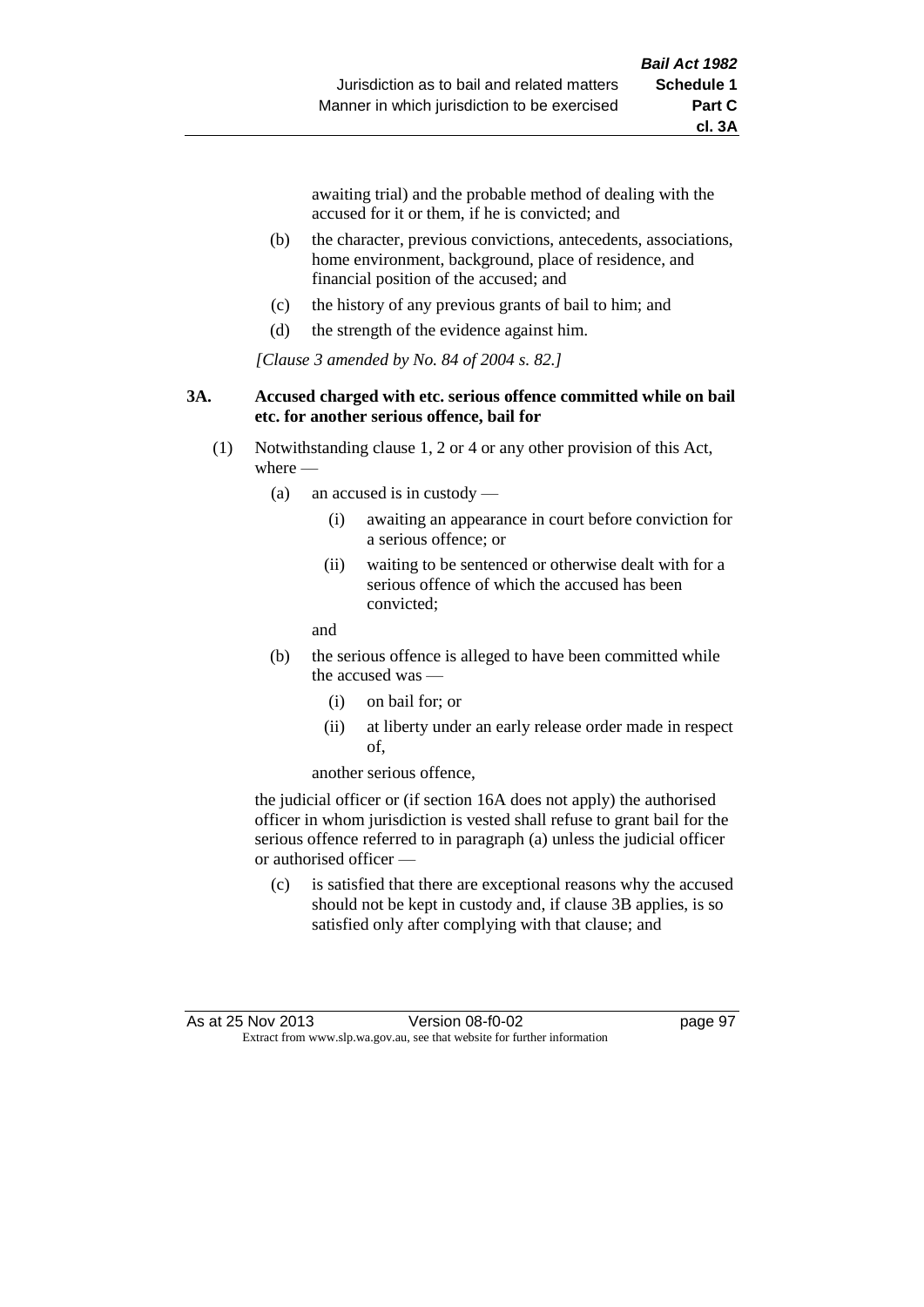- (d) is also satisfied that bail may properly be granted having regard to the provisions of clauses 1 and 3 or, in the case of a child accused, clauses 2 and 3.
- (2) Notwithstanding section 7(1), where an accused is refused bail under subclause (1) for an appearance for a serious offence his case for bail need not be considered again under that subsection for an appearance for that offence unless he satisfies the judicial officer who may order his detention that —
	- (a) new facts have been discovered, new circumstances have arisen or the circumstances have changed since bail was refused; or
	- (b) he failed to adequately present his case for bail on the occasion of that refusal.
- (3) Where a child accused is refused bail under subclause (1) he shall be dealt with in accordance with section 19(2) of the *Young Offenders Act 1994*.

*[Clause 3A inserted by No. 45 of 1993 s. 10(2)(c); amended by No. 57 of 1997 s. 21(3)(b); No. 54 of 1998 s. 7 and 13(1); No. 84 of 2004 s. 82; No. 6 of 2008 s. 41(4)(d).]*

## **3B. Exceptional reasons under cl. 3A(1), determining**

- (1) This clause applies where it appears to the judicial officer or (if section 16A does not apply) the authorised officer that all or any of the acts alleged to constitute a serious offence referred to in clause 3A(1)(b) would, if proved in the appropriate proceedings, amount to a breach by the accused of a protective condition or order.
- (2) The judicial officer or authorised officer shall, before making a decision that there are exceptional reasons for the purposes of clause  $3A(1)(c)$ , make enquiry, or cause enquiry to be made, whether there has already been —
	- (a) any breach by the accused of the protective condition or order that has been proved in proceedings; or
	- (b) any alleged breach by the accused of the protective condition or order that has not been so proved, including an allegation that has not been the subject of a prosecution or any other communication to any relevant official; or

page 98 Version 08-f0-02 As at 25 Nov 2013 Extract from www.slp.wa.gov.au, see that website for further information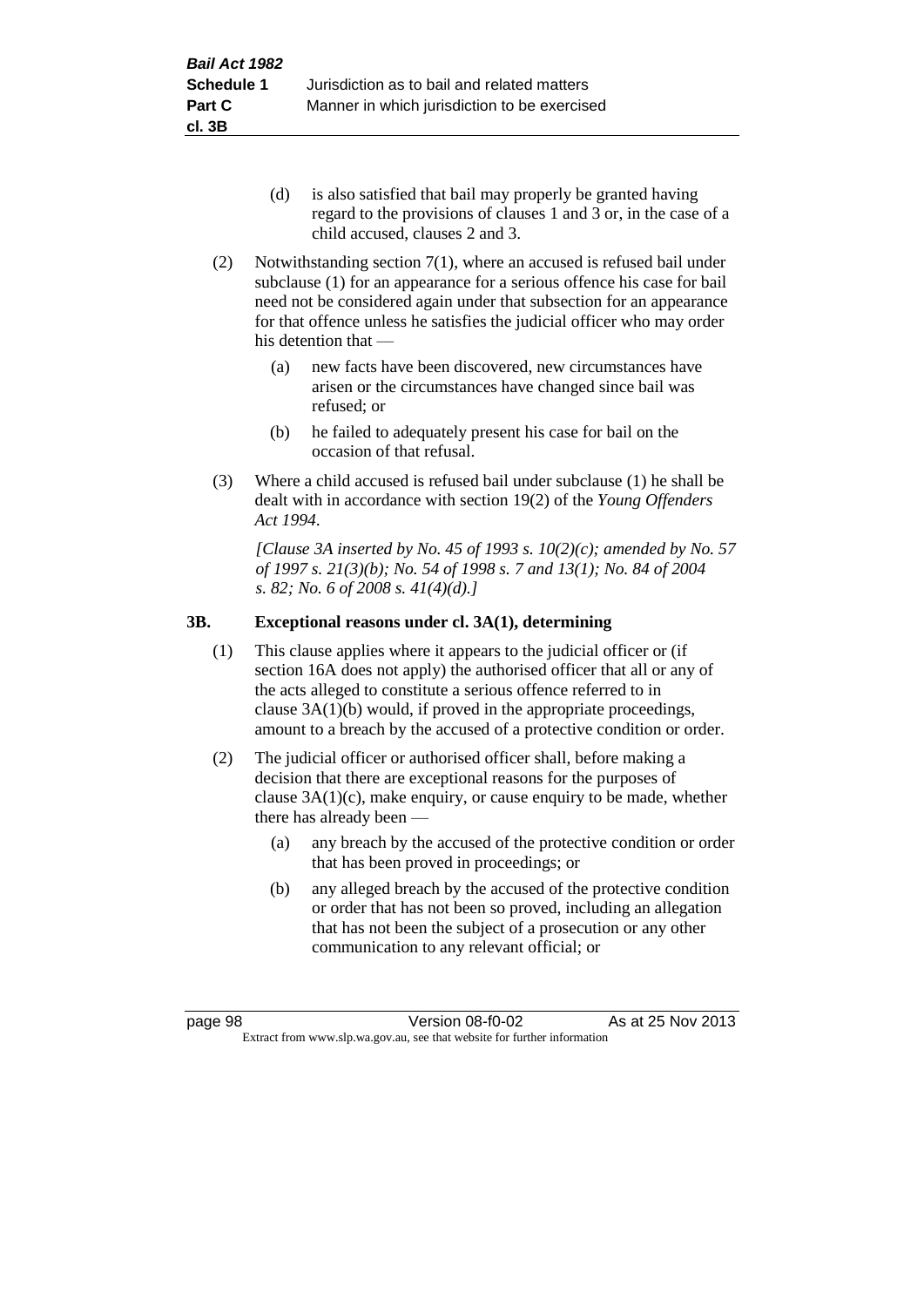- (c) any alleged breach by the accused of any other protective condition or order that has been the subject of a prosecution.
- (3) On becoming aware of any such alleged breach, the judicial officer or authorised officer shall give each person for whose protection a protective condition or order referred to in subclause (2) was imposed or made (a *relevant person*) a reasonable opportunity to give evidence by affidavit on matters relating to that protective condition or order.
- (4) The judicial officer or authorised officer shall in making any decision for the purposes of clause  $3A(1)(c)$  —
	- (a) give due weight to  $-$ 
		- (i) any evidence given under subclause (3); and
		- (ii) any adverse effect that a grant of bail to the accused would have on a relevant person; and
		- (iii) any difficulty that a relevant person might have in proving any future breach of a protective condition or order;

and

- (b) consider whether it would be appropriate to refuse bail and make a hospital order under section 5 of the *Criminal Law (Mentally Impaired Accused) Act 1996*; and
- (c) in the case of a condition imposed for a purpose mentioned in clause 2(2)(c) or (d) of Part D, treat any alleged breach of the condition as a serious matter even if the conduct alleged to amount to the breach in itself appears to be trivial; and
- (d) consider whether any alleged breach of a protective condition or order that has occurred shows that the purpose of the condition or order has not been achieved and that the accused should be kept in custody.
- (5) The provisions of this clause do not limit the matters that the judicial officer or authorised officer may take into account for the purposes of clause  $3A(1)(c)$ .
- (6) In this clause —

#### *protective condition or order* means —

(a) a condition imposed for a purpose mentioned in clause  $2(2)(c)$  or (d) of Part D; or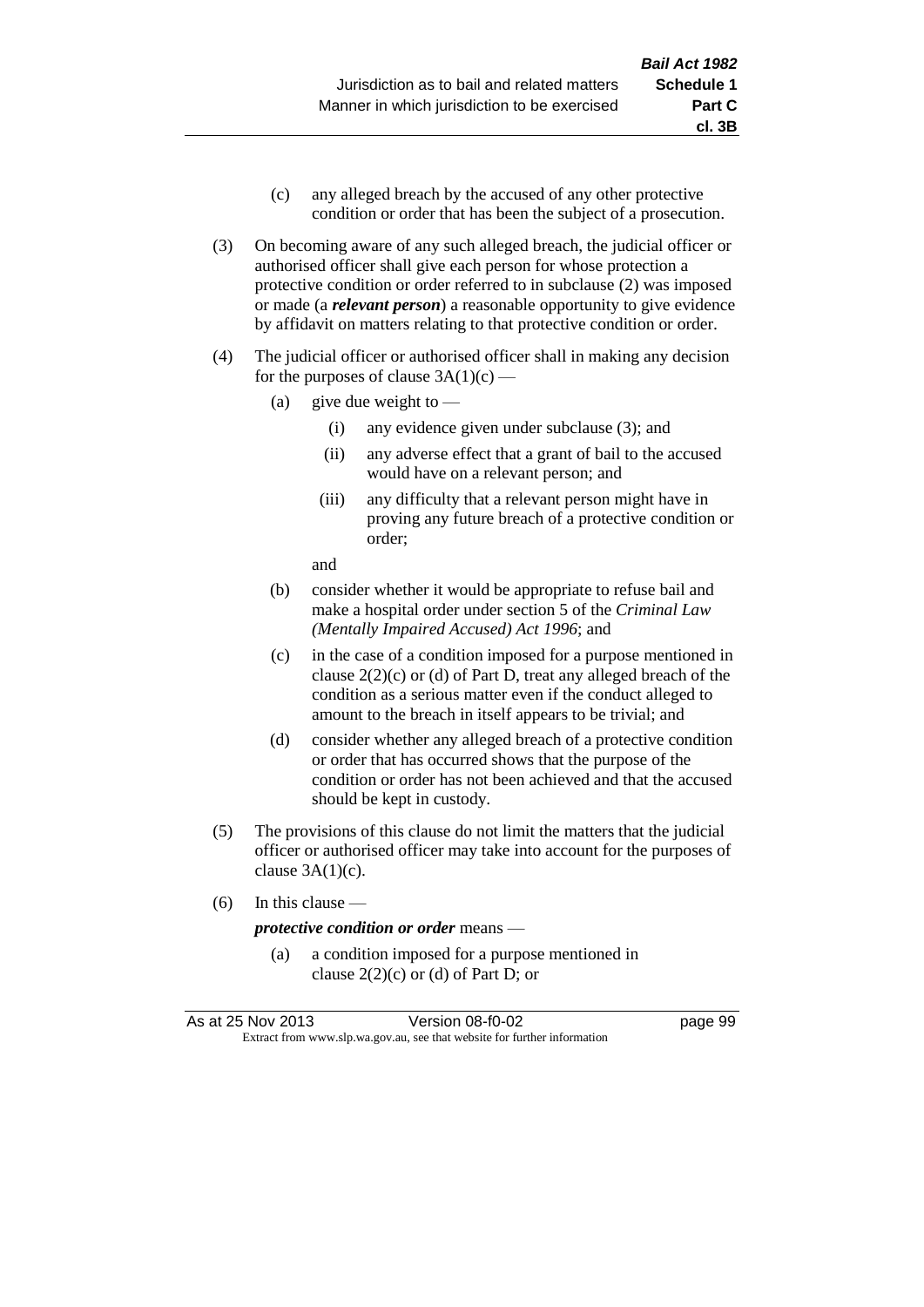- (b) a violence restraining order or a police order under the *Restraining Orders Act 1997*; or
- (c) a Part VII order under the *Justices Act 1902* <sup>3</sup>
	- (i) that under section 86 of the *Restraining Orders Act 1997* is taken to be a misconduct restraining order under that Act; and
	- (ii) that shows on the face of the order that the causing or threatening of personal injury by the accused was a ground for the making of the order.

*[Clause 3B inserted by No. 54 of 1998 s. 13(2); amended by No. 38 of 2004 s. 60; No. 59 of 2004 s. 141; No. 84 of 2004 s. 11 and 82.]*

## **3C. Bail in murder cases**

Notwithstanding clause 1, 2 or 4 or any other provision of this Act, where an accused is in custody —

- (a) awaiting an appearance in court before conviction for an offence of murder; or
- (b) waiting to be sentenced or otherwise dealt with for an offence of murder of which the accused has been convicted,

the judicial officer in whom jurisdiction is vested shall refuse to grant bail for the offence unless the judicial officer is satisfied that —

- (c) there are exceptional reasons why the accused should not be kept in custody; and
- (d) bail may properly be granted having regard to the provisions of clauses 1 and 3 or, in the case of a child, clauses 2 and 3.

*[Clause 3C inserted by No. 6 of 2008 s. 41(4)(e); amended by No. 29 of 2008 s. 24(7).]*

## **4. Bail after conviction for accused awaiting sentence**

(1) Subject to clauses 3A and 3C, the grant or refusal of bail to an accused, other than a child, who is in custody waiting to be sentenced or otherwise dealt with for an offence of which the accused has been convicted shall be at the discretion of the judicial officer in whom jurisdiction is vested, and that discretion shall be exercised having regard to the questions set out in clause 1 as well as to any others which the judicial officer considers relevant.

page 100 Version 08-f0-02 As at 25 Nov 2013 Extract from www.slp.wa.gov.au, see that website for further information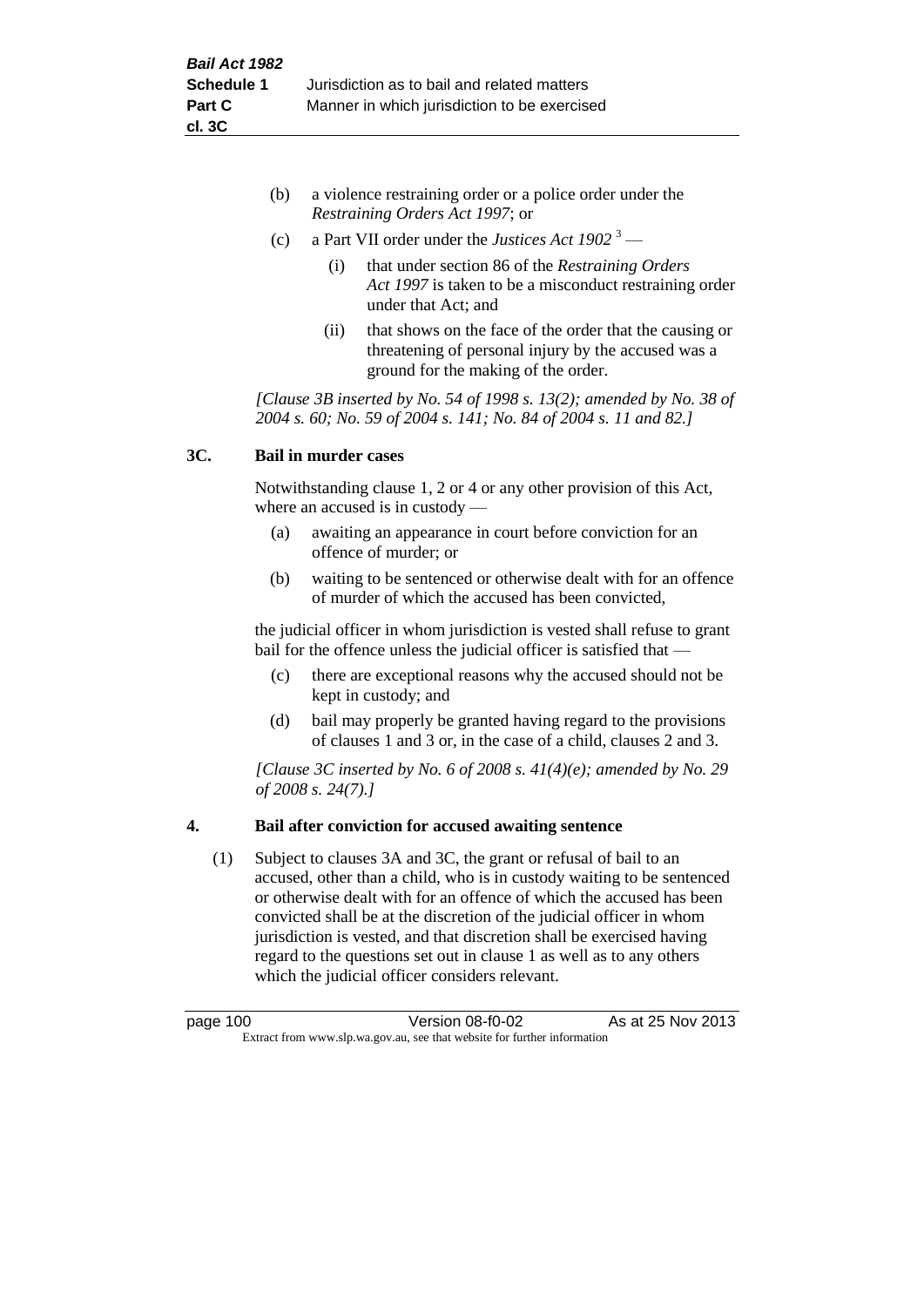**cl. 4A**

(2) A child accused who is in custody waiting to be sentenced or otherwise dealt with for an offence of which the child accused has been convicted has the same right to be granted bail as a child accused referred to in clause 2(2), and the provisions of clause 2 apply accordingly.

*[Clause 4 inserted by No. 6 of 2008 s. 41(4)(f).]*

### **4A. Bail after conviction for accused awaiting disposal of appeal**

In deciding whether or not to grant bail to an accused who is in custody waiting for the disposal of appeal proceedings, the judicial officer shall consider whether there are exceptional reasons why the accused should not be kept in custody, and shall only grant bail to the accused if satisfied that —

- (a) exceptional reasons exist; and
- (b) it is proper to do so having regard to the provisions of clauses 1 and 3 or, in the case of a child, clauses 2 and 3.

*[Clause 4A inserted by No. 6 of 2008 s. 41(4)(f).]*

## **5. Exception to cl. 4A for bail in appeal under** *Criminal Appeals Act 2004* **Part 2**

Clause 4A does not apply to the bail of a person who is awaiting the disposal of appeal proceedings under Part 2 of the *Criminal Appeals Act 2004*; such a person shall be deemed for the purposes of this Part to be awaiting an appearance in court before conviction for an offence.

*[Clause 5 inserted by No. 33 of 1989 s. 18; amended by No. 59 of 2004 s. 141; No. 84 of 2004 s. 11; No. 6 of 2008 s. 41(4)(g).]*

## **6. Bail of people on community orders etc.**

For the purpose of determining whether clause 4 applies, a person in custody —

(a) under section 50, 79, 84E, 128, 129 or 132 of the *Sentencing Act 1995* in connection with a possible breach of a conditional release order, a sentence of suspended imprisonment or conditional suspended imprisonment or a community order imposed under that Act; or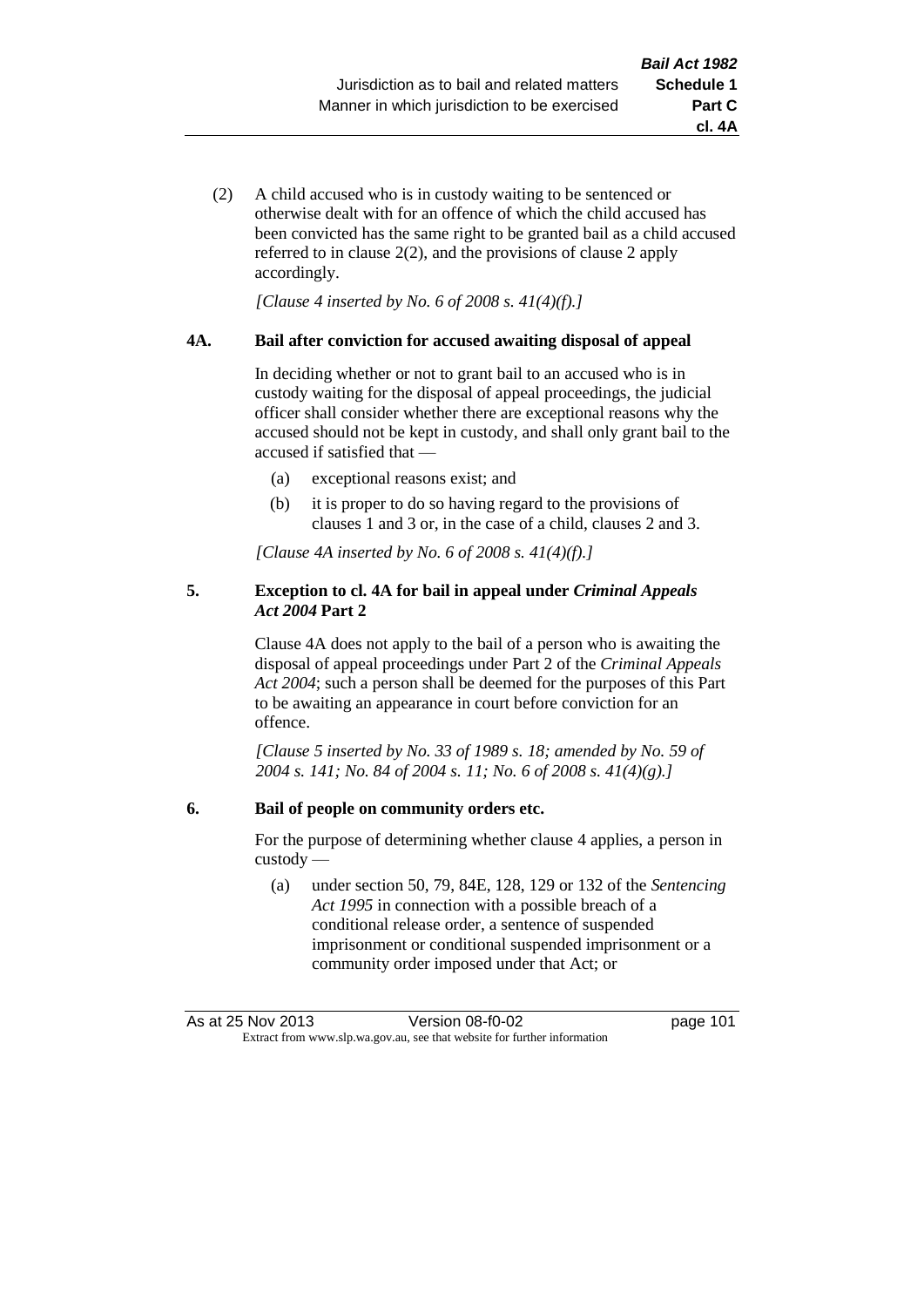(b) under section 43 of the *Young Offenders Act 1994* in respect of an alleged breach of a youth community based order, an intensive youth supervision order or a conditional release order made under that Act,

is to be taken as not having been convicted of the offence for which the sentence was imposed.

*[Clause 6 inserted by No. 78 of 1995 s. 8; amended by No. 27 of 2004 s. 13(3).]*

*[Heading deleted by No. 6 of 2008 s. 41(4)(h).]*

### **7. Bail for initial appearance to be for not more than 30 days**

In fixing the terms of bail of an accused for his initial appearance in court for an offence, a justice or an authorised officer shall require him to make the appearance within the period of 30 days commencing on and including the day on which the accused was arrested for the offence.

*[Clause 7 amended by No. 84 of 2004 s. 82; No. 6 of 2008 s. 41(4)(i).]*

## **8. Bail on adjournment in court of summary jurisdiction to be for not more than 30 days except by consent**

In fixing the terms of bail of an accused for an appearance in court after an adjournment of proceedings for an offence, a judicial officer sitting as a court of summary jurisdiction shall require him to make the appearance within the period of 30 days commencing on and including the day on which the proceedings are adjourned, unless the accused consents to appear on a later day.

*[Clause 8 amended by No. 49 of 1988 s. 90(c); No. 59 of 2004 s. 141; No. 84 of 2004 s. 82.]*

## **9. Calculating periods for cl. 7 and 8**

The periods specified in clauses 7 and 8 shall be calculated to include any Sunday or public holiday.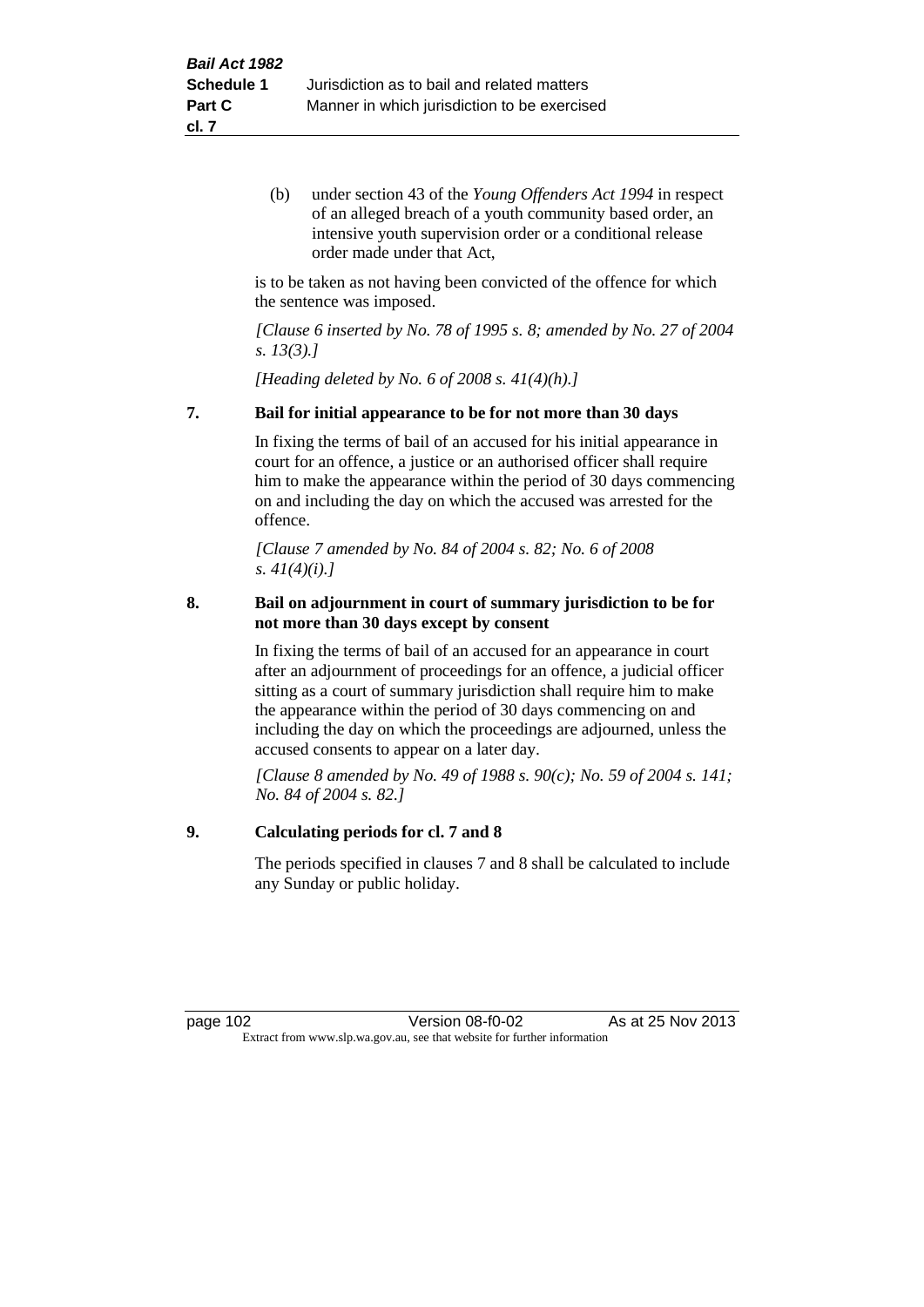## **Part D — Conditions which may be imposed on a grant of bail**

## **1. Conditions as to forfeiture, sureties, security etc.**

- (1) A judicial officer or authorised officer, on a grant of bail, may impose conditions under this clause if he considers that it is desirable to do so to ensure the performance of the accused's bail undertaking.
- (2) If a judicial officer or authorised officer considers that it is desirable as mentioned in subclause (1), he may in addition to releasing the accused on his bail undertaking impose any one or more of the following conditions —
	- (a) that the accused in his bail undertaking agree to forfeit a specified amount of money if he fails to comply with any requirement of his bail undertaking mentioned in section  $28(2)(a)$  or (b); or
	- (b) that a surety or a specified number of sureties enter into a surety undertaking or surety undertakings whereby he or they agree to forfeit a specified amount or specified amounts of money if the accused fails to comply with any requirement of his bail undertaking mentioned in section 28(2)(a) or (b); or
	- (c) that any of them the accused and the surety or sureties give security of a specified value, including the deposit of a specified amount of cash, for the performance of their respective obligations; or
	- (d) that any of them the accused and the surety or sureties deposit with a specified officer any specified passbook or document relating to the title to, or ownership of, any account or other asset offered as security for the performance of their respective obligations; or
	- (e) that any of them the accused and the surety or sureties, at his or their own expense or otherwise, enter into such mortgage, charge, assignment or other transaction, or take such other step, as may be required, including completion of the necessary documents, to render any security effective and enforceable by the State.

As at 25 Nov 2013 Version 08-f0-02 page 103 Extract from www.slp.wa.gov.au, see that website for further information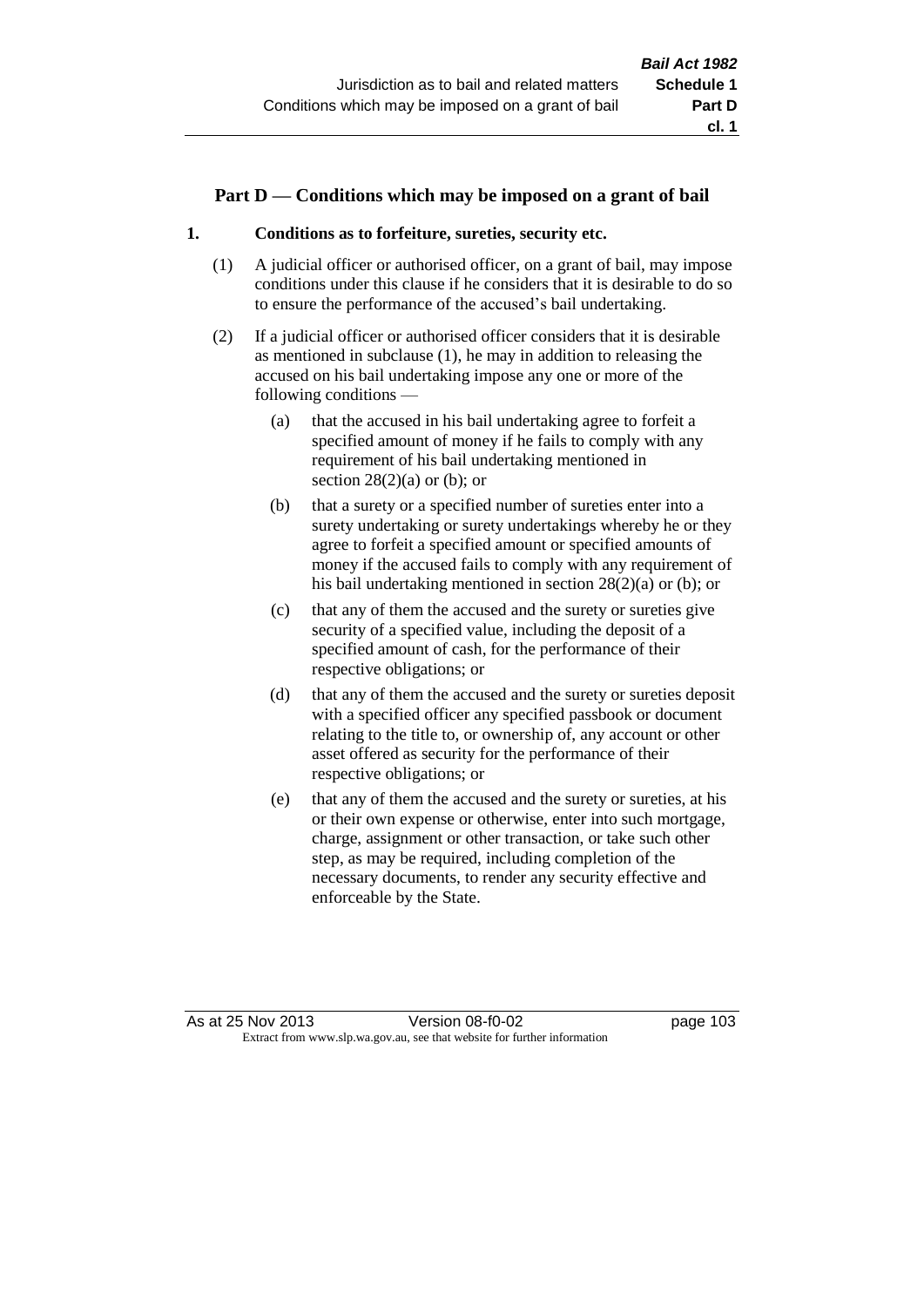- (3) The nature and sufficiency of any security, and the documentation therefor, required under subclause (2) shall be determined by the judicial officer or authorised officer who imposed the condition or, if no determination is so made —
	- (a) by the person before whom the bail undertaking is entered into, where the security is to be given by the accused; and
	- (b) where the security is to be given by a surety, by any person authorised under section 36 to approve the surety or before whom the surety undertaking is entered into.
- (4) When a bail undertaking ceases to have effect as provided in section  $34(a)$  to (d), or upon an accused being acquitted of a charge under section 51(1) or (2) or discharged from further proceedings therefor, each of them the accused, or where section 34(b) applies his personal representative, and any surety is entitled to have returned to him any security given under subclause (2).
- (5) When a surety undertaking ceases to have effect as provided in section 47(a) to (f), a surety is entitled to have returned to him any security given under subclause  $(2)$ .

*[Clause 1 amended by No. 65 of 2003 s. 121(3); No. 84 of 2004 s. 82; No. 6 of 2008 s. 18(3).]*

## **2. Other conditions**

- (1) A judicial officer or authorised officer, on a grant of bail, may impose conditions —
	- (a) to be complied with before the accused is released on bail or while the accused is on bail; or
	- (b) as to the accused's conduct while on bail; or
	- (c) as to where the accused shall reside while on bail,

if he considers that it is desirable for any purpose mentioned in subclause (2), (2b), (3) or (4).

- (1a) Without limiting subclause (1), a judicial officer or authorised officer shall, on a grant of bail to a child accused, consider whether it is desirable for any purpose mentioned in subclause (2) to impose a condition as to —
	- (a) any period in each day during which the child is to remain at a particular place; or

| page 104 | Version 08-f0-02                                                         | As at 25 Nov 2013 |
|----------|--------------------------------------------------------------------------|-------------------|
|          | Extract from www.slp.wa.gov.au, see that website for further information |                   |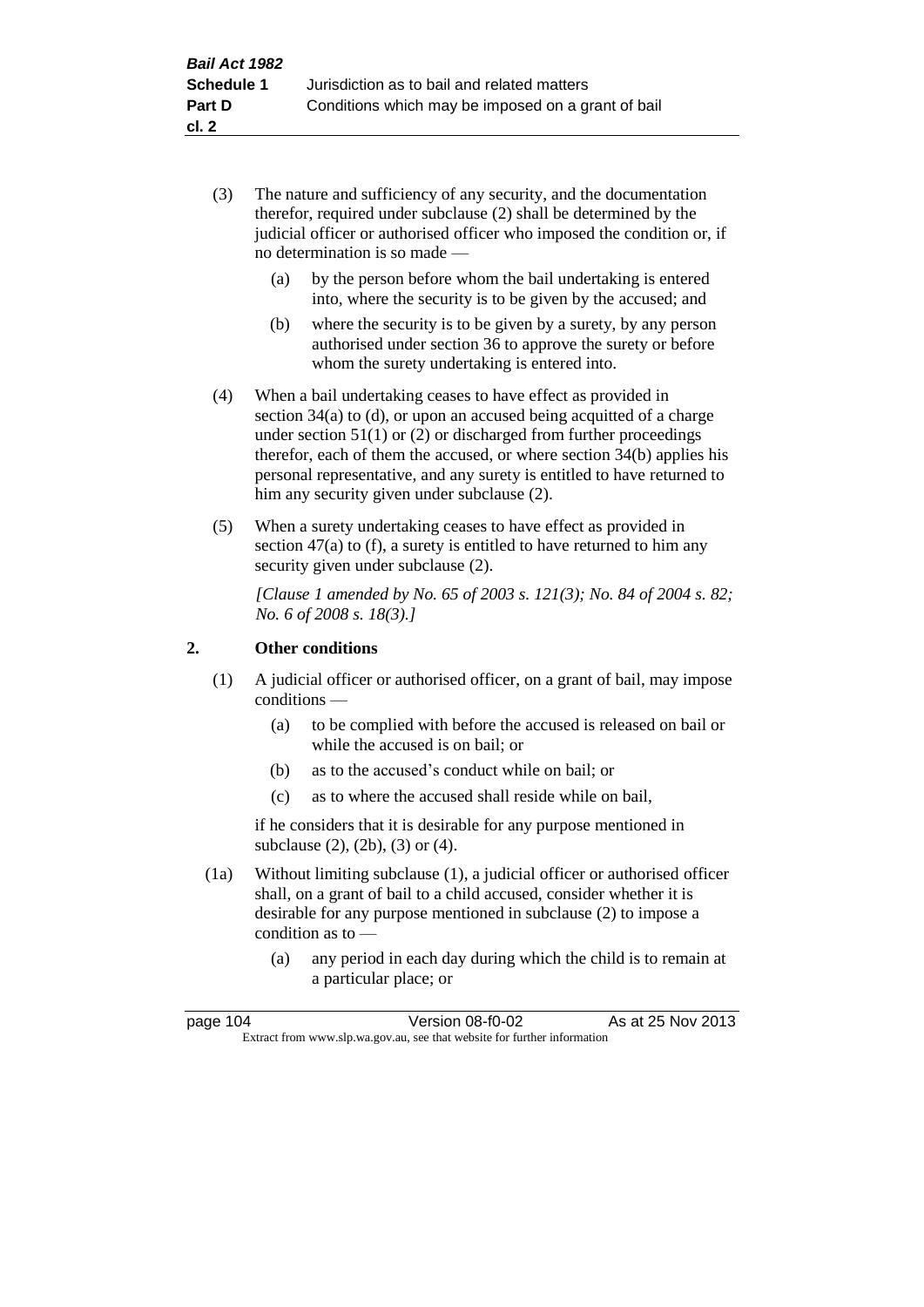- (b) any person with whom the child is not to associate or communicate; or
- (c) any place that the child is not to frequent; or
- (d) the attendance by the child at a school or other educational institution; or
- (e) any other matter,

and the judicial officer or authorised officer may impose any such condition.

- (2) Any condition may be imposed under subclause (1) or (1a) to ensure that an accused —
	- (a) appears in court in accordance with his bail undertaking; or
	- (b) does not while on bail commit an offence; or
	- (c) does not endanger the safety, welfare or property of any person; or
	- (d) does not interfere with witnesses or otherwise obstruct the course of justice, whether in relation to himself or any other person; or
	- (e) as regards the period when the accused is on trial, does not prejudice the proper conduct of the trial.
- (2a) Before imposing a condition on a grant of bail for a purpose mentioned in subclause (2)(c) or (d) a judicial officer or authorised officer is to consider whether that purpose would be better served, or could be better assisted, by a restraining order made under the *Restraining Orders Act 1997* and whether, in the case of a judicial officer, to exercise the power in section 63 of that Act or, in the case of an authorised officer, to make a telephone application under that Act.
- (2b) Where a judicial officer is of the opinion that the accused should while on bail —
	- (a) be counselled for a behavioural problem; or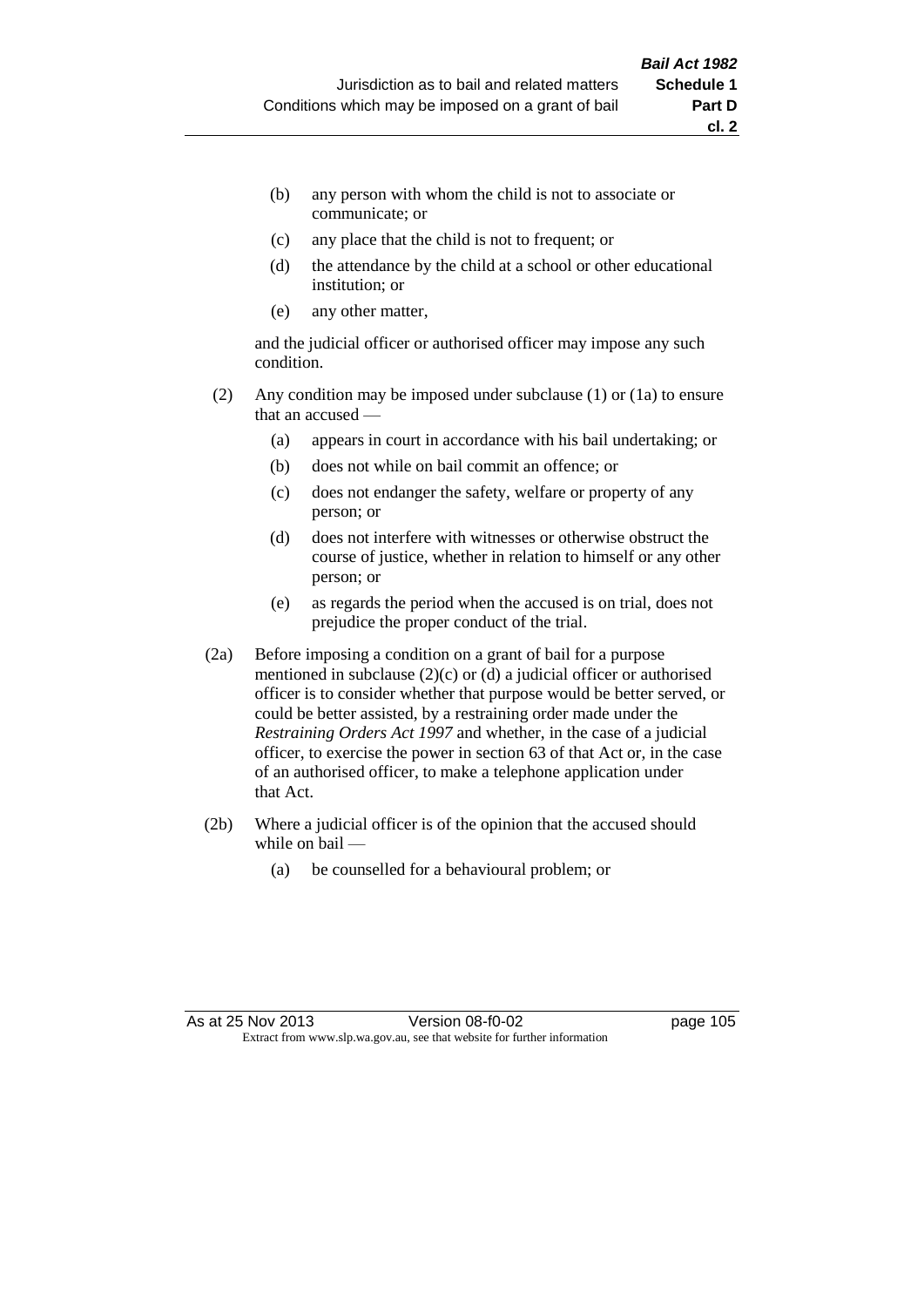(b) attend a course or programme that may assist with such a problem,

the judicial officer may under subclause (1) impose a condition for that purpose that requires the accused to —

- (c) attend a prescribed person to be counselled; or
- (d) attend a prescribed course or programme,

that is specified by the judicial officer in the condition.

- (3) Where a judicial officer who grants bail to an accused is of the opinion that the accused's physical condition ought to be examined the officer may, under subclause (1), impose any condition which the officer considers desirable for the purpose of ensuring that the accused is examined by a medical practitioner.
- (3a) Where a judicial officer who grants bail to an accused is of the opinion that the accused's mental condition ought to be examined the officer may, under subclause (1), impose any condition which the officer considers desirable for the purpose of ensuring that the accused's mental condition is examined including a condition —
	- (a) that the accused be examined by a medical practitioner or an authorised mental health practitioner (as defined in the *Mental Health Act 1996*) for the purpose of deciding whether to make a referral under section 29 of that Act;
	- (b) that the accused be admitted to an authorised hospital (as defined in the *Mental Health Act 1996*);
	- (c) that the accused be examined by a psychiatrist.
- (4) Where a judicial officer is of the opinion that an accused is suffering from alcohol or drug abuse and is in need of care or treatment either on that account, or to enable him to be prepared for his trial, the judicial officer may, under subclause (1), impose any condition which he considers desirable for the purpose of ensuring that the accused receives such care or treatment, including that he lives in, or from time to time attends at, a specified institution or place in order to receive such care or treatment.

page 106 **Version 08-f0-02** As at 25 Nov 2013 Extract from www.slp.wa.gov.au, see that website for further information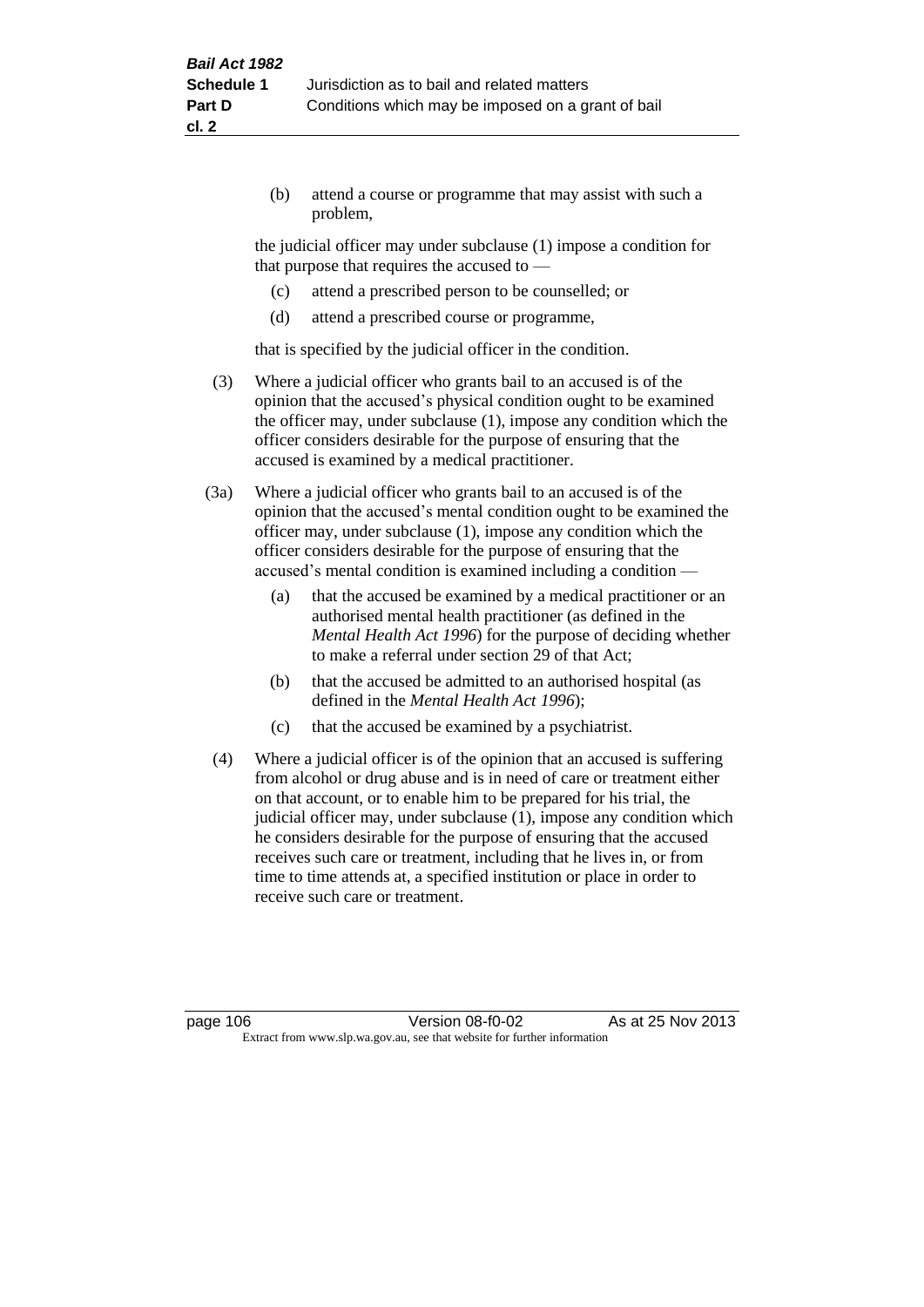- (5) Where a judicial officer imposes a condition for a purpose mentioned in subclause (2b), (3), (3a) or (4), the judicial officer shall cause to be sent to the person who is to counsel or examine the accused, or the place at which the accused is to attend, a statement of the reasons for imposing the condition.
- (6) Where a condition is imposed under this clause that an accused shall reside in premises established for the accommodation of persons to whom bail has been granted, that condition shall be deemed to include a further condition that the accused shall comply with such rules as are for the time being laid down for the maintenance of the good order of those premises, whether such rules are made under section 67 or by the authority responsible for the good order of the premises.
- (7) In this clause —

*medical practitioner* means a person registered under the *Health Practitioner Regulation National Law (Western Australia)* in the medical profession;

*psychiatrist* has the same meaning as it has in the *Mental Health Act 1996*.

*[Clause 2 amended by No. 45 of 1993 s. 10(3); No. 69 of 1996 s. 3; No. 54 of 1998 s. 12; No. 84 of 2004 s. 82; No. 22 of 2008 Sch. 3 cl. 4; No. 35 of 2010 s. 29.]*

*[Clause 2. Modifications to be applied in order to give effect to Cross-border Justice Act 2008: clause altered 1 Nov 2009. See endnote 1M.]*

## **3. Home detention condition**

- (1) A judicial officer may, subject to this clause, impose a home detention condition as a condition on a grant of bail.
- (2) A home detention condition shall not be imposed unless the accused is over the age of 17 years and the judicial officer is satisfied —
	- (a) after considering a report from a community corrections officer about the accused and his circumstances, that the accused is suitable to be subject to a home detention condition; and

**cl. 3**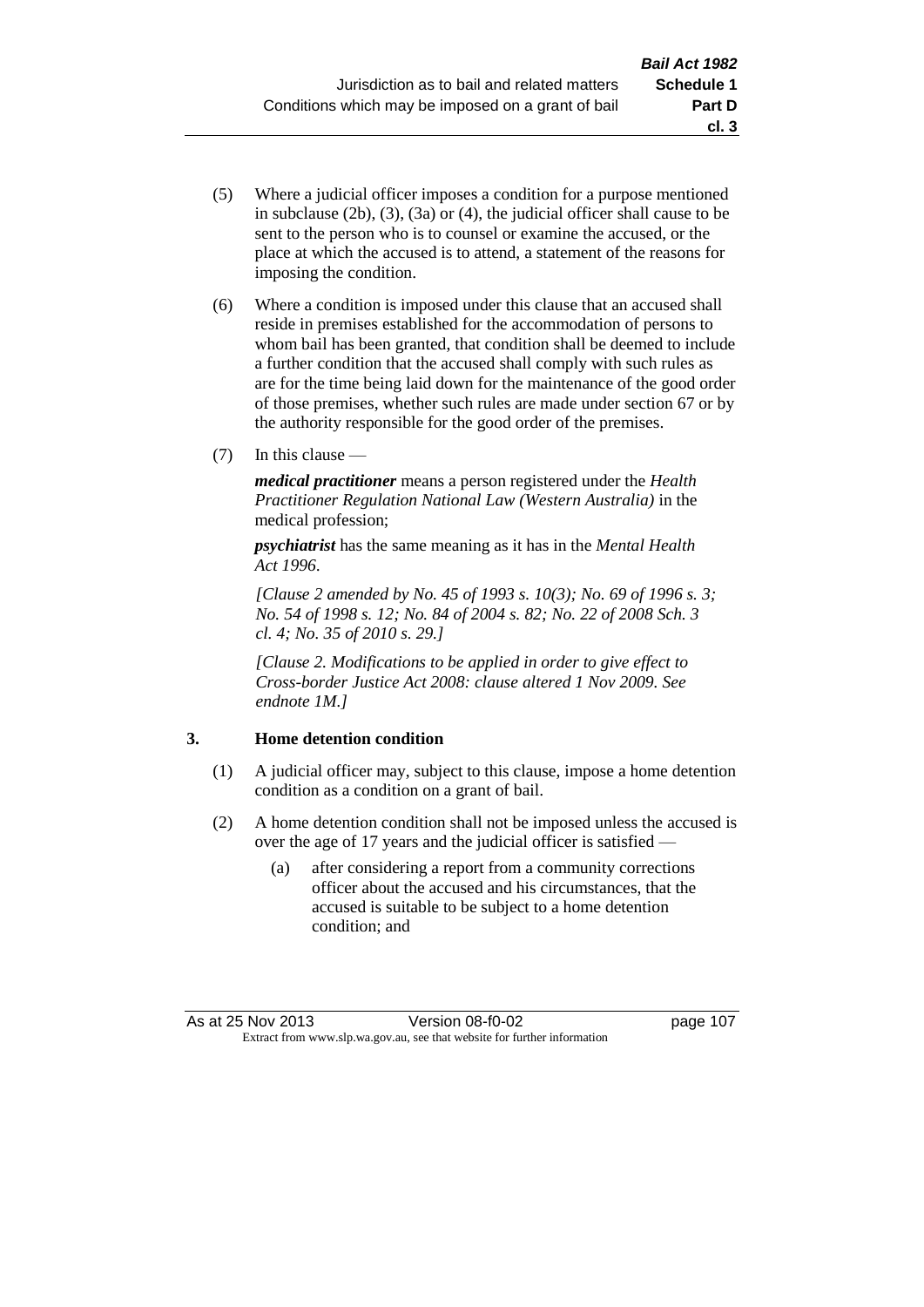- (b) that the place where it is proposed the accused will remain while subject to the home detention condition is a suitable place; and
- (c) that unless a home detention condition is imposed, the accused will not be released on bail.
- (3) A home detention condition is a condition that while the accused is on bail the accused shall —
	- (a) remain at and not leave the place specified in the bail record form and in the bail undertaking (or in a notice under section 50E) until the time specified, or deemed by section 31(3) to be specified, in the bail undertaking except —
		- (i) to work in gainful employment approved by a community corrections officer; or
		- (ii) with the approval of a community corrections officer, to seek gainful employment; or
		- (iii) to obtain urgent medical or dental treatment for the accused; or
		- (iv) for the purpose of averting or minimizing a serious risk of death or injury to the accused or to another person; or
		- (v) to obey an order issued under a written law (such as a summons) requiring the accused's presence elsewhere; or
		- (vi) for a purpose approved of by a community corrections officer; or
		- (vii) on the direction of a community corrections officer; and
	- (b) not leave the State; and
	- (c) comply with every reasonable direction of a community corrections officer; and
	- (d) comply with such of the conditions specified in the list provided under section 24A(4) as may be specified in a notice given under section 50E(b); and

page 108 **Version 08-f0-02** As at 25 Nov 2013 Extract from www.slp.wa.gov.au, see that website for further information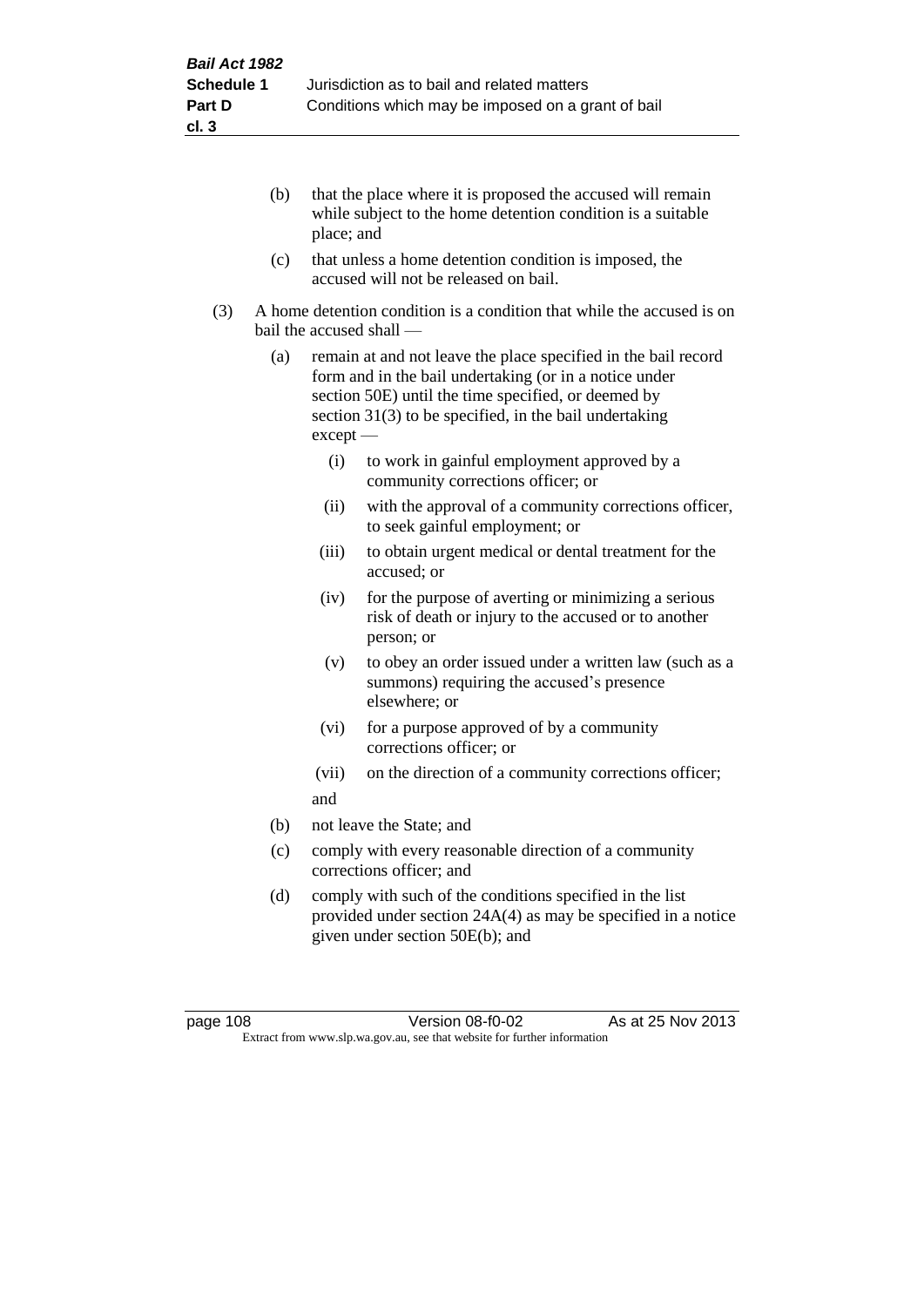(e) when requested to do so, produce a copy of his bail undertaking and any notice by the CEO (corrections) under section 50E for inspection by a community corrections officer or a member of the Police Force.

*[Clause 3 inserted by No. 61 of 1990 s. 15; amended by No. 31 of 1993 s. 9; No. 84 of 2004 s. 82; No. 65 of 2006 s. 53.]*

*[Clause 3. Modifications to be applied in order to give effect to Cross-border Justice Act 2008: clause altered 1 Nov 2009. See endnote 1M.]*

As at 25 Nov 2013 Version 08-f0-02 page 109 Extract from www.slp.wa.gov.au, see that website for further information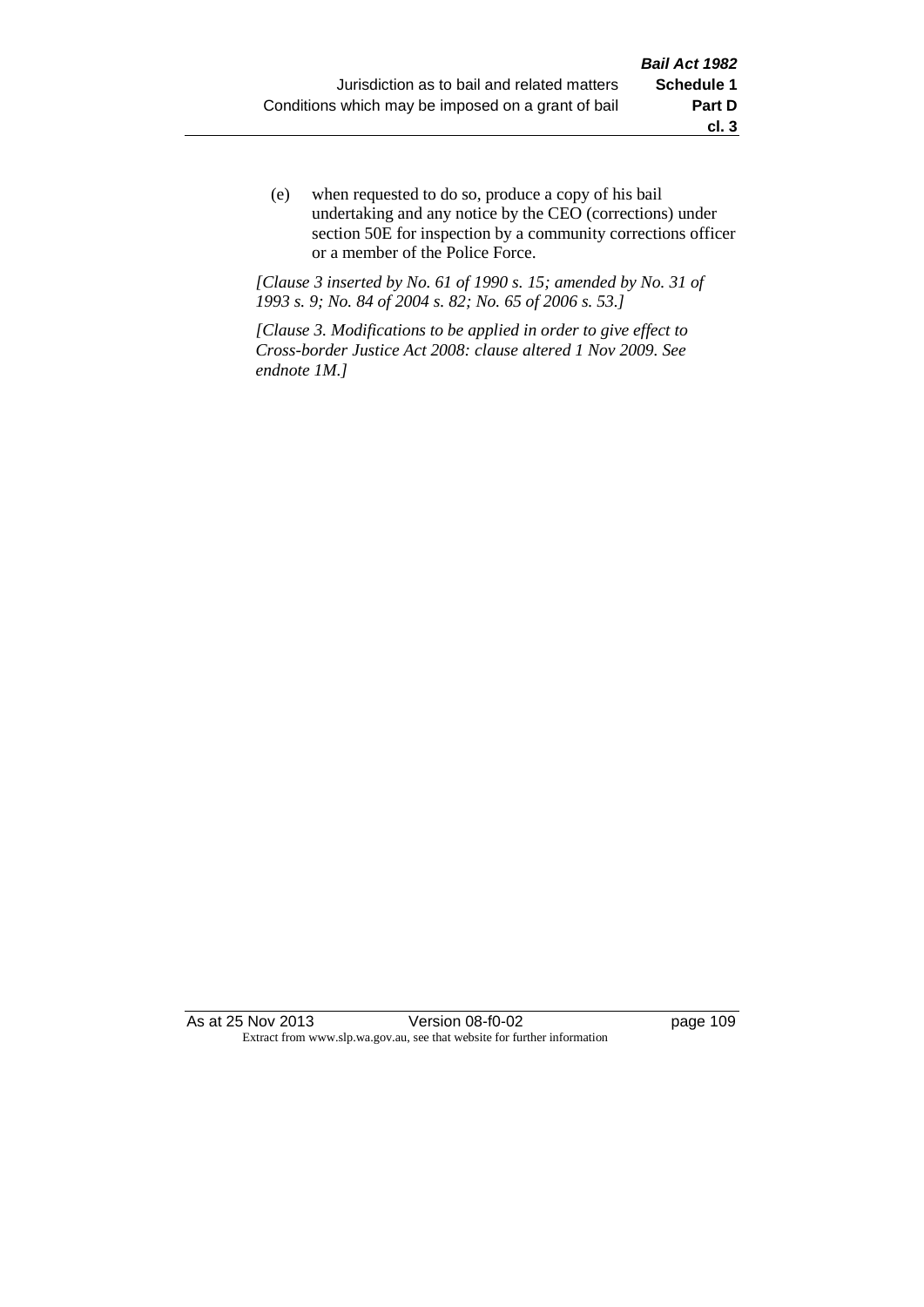**cl. 1**

# **Schedule 2 — Serious offences**

 $[s. 3(1)]$ 

*[Heading inserted by No. 6 of 2008 s. 42(1).]*

|    | <b>Enactment</b>         | <b>Description of offence</b>                                                    |
|----|--------------------------|----------------------------------------------------------------------------------|
| 1. | <b>The Criminal Code</b> |                                                                                  |
|    | s. $221E(1)$             | Participating in activities of<br>criminal organisation                          |
|    | s. $221F(1)$             | Instructing commission of offence<br>for benefit of criminal organisation        |
|    | s. 279                   | Murder                                                                           |
|    | s. 280                   | Manslaughter                                                                     |
|    | s. 281                   | Unlawful assault causing death                                                   |
|    | s. 283                   | Attempt to murder                                                                |
|    | s. 292                   | Disabling in order to commit<br>indictable offence                               |
|    | s. 294                   | Acts intended to cause grievous<br>bodily harm or to resist or prevent<br>arrest |
|    | s. 297                   | Grievous bodily harm                                                             |
|    | s. 301                   | Wounding and similar acts                                                        |
|    | s. $304(2)$              | Acts or omissions, with intent to<br>harm, causing bodily harm or<br>danger      |
|    | s. 317                   | Assault occasioning bodily harm                                                  |
|    | s. $317A(a)$             | Assault with intent to commit or<br>facilitate a crime                           |
|    | s. $317A(b)$             | Assault with intent to do grievous<br>bodily harm                                |
|    | s. 318                   | Serious assaults                                                                 |
|    | s. 323                   | Indecent assault                                                                 |
|    |                          |                                                                                  |

page 110 Version 08-f0-02 As at 25 Nov 2013 Extract from www.slp.wa.gov.au, see that website for further information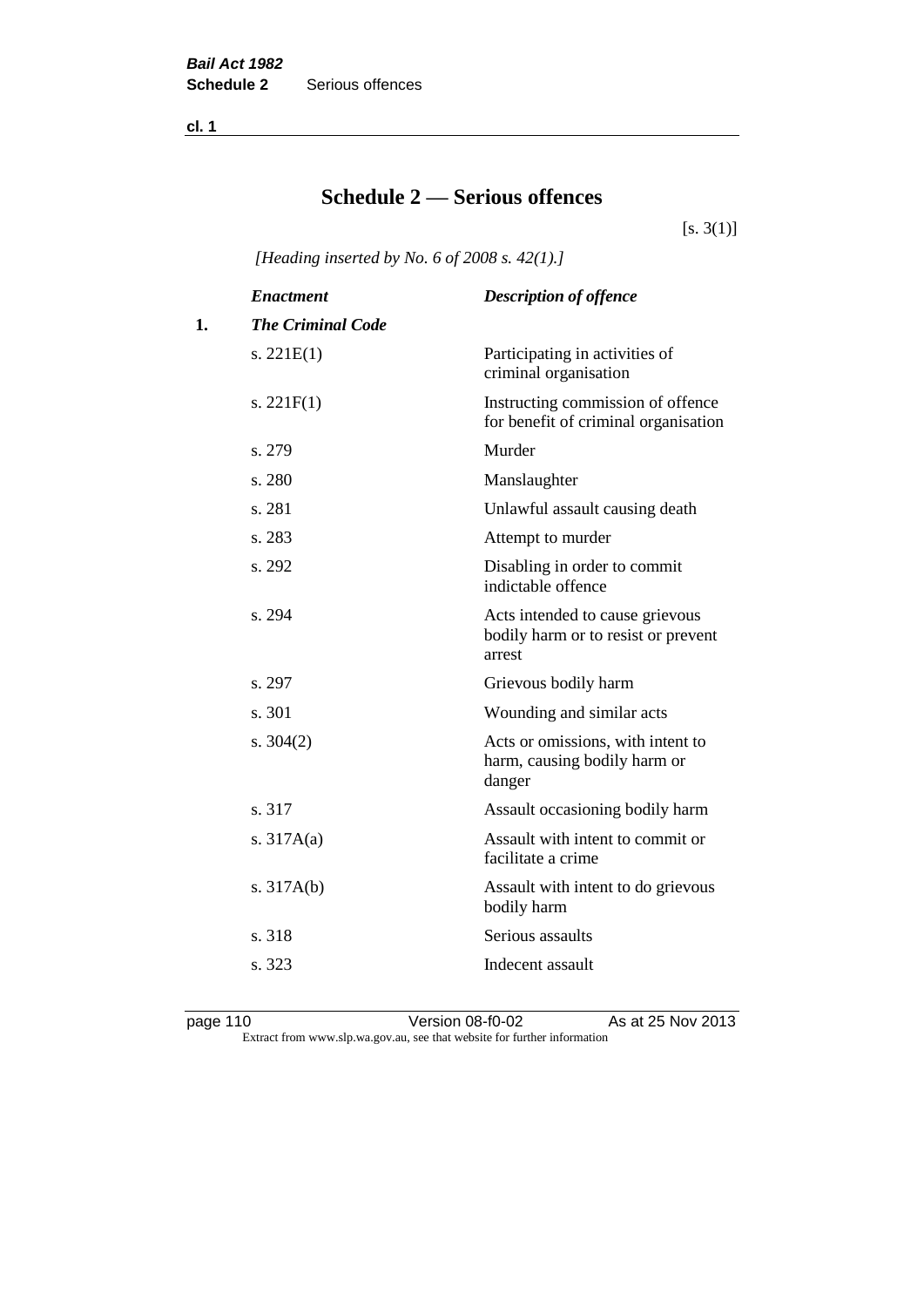|      | <b>Enactment</b>                               | <b>Description of offence</b>                                                                                                                      |
|------|------------------------------------------------|----------------------------------------------------------------------------------------------------------------------------------------------------|
|      | s. 324                                         | Aggravated indecent assault                                                                                                                        |
|      | s. 325                                         | Sexual penetration without consent                                                                                                                 |
|      | s. 326                                         | Aggravated sexual penetration<br>without consent                                                                                                   |
|      | s. 331B                                        | Sexual servitude                                                                                                                                   |
|      | s. 331C                                        | Conducting business involving<br>sexual servitude                                                                                                  |
|      | s. 331D                                        | Deceptive recruiting for<br>commercial sexual services                                                                                             |
|      | s. 332                                         | Kidnapping                                                                                                                                         |
|      | s. 333                                         | Deprivation of liberty                                                                                                                             |
|      | s. 338E                                        | Stalking                                                                                                                                           |
|      | s. 378                                         | Stealing a motor vehicle                                                                                                                           |
|      | s. 392                                         | Robbery                                                                                                                                            |
|      | s. 393                                         | Assault with intent to rob                                                                                                                         |
|      | s. 401                                         | <b>Burglary</b>                                                                                                                                    |
|      | s. 444                                         | Criminal damage, if the property is<br>destroyed or damaged by fire                                                                                |
| 2.   | <b>Bush Fires Act 1954</b>                     |                                                                                                                                                    |
|      | s. 32                                          | Wilfully lighting a fire or causing a<br>fire to be lit under such<br>circumstances as to be likely to<br>injure or damage a person or<br>property |
| 2AA. | <b>Criminal Organisations Control Act 2012</b> |                                                                                                                                                    |
|      | s. $99(1)$                                     | Association by controlled person<br>with another controlled person                                                                                 |

As at 25 Nov 2013 **Details University Contract Page 111** page 111 Extract from www.slp.wa.gov.au, see that website for further information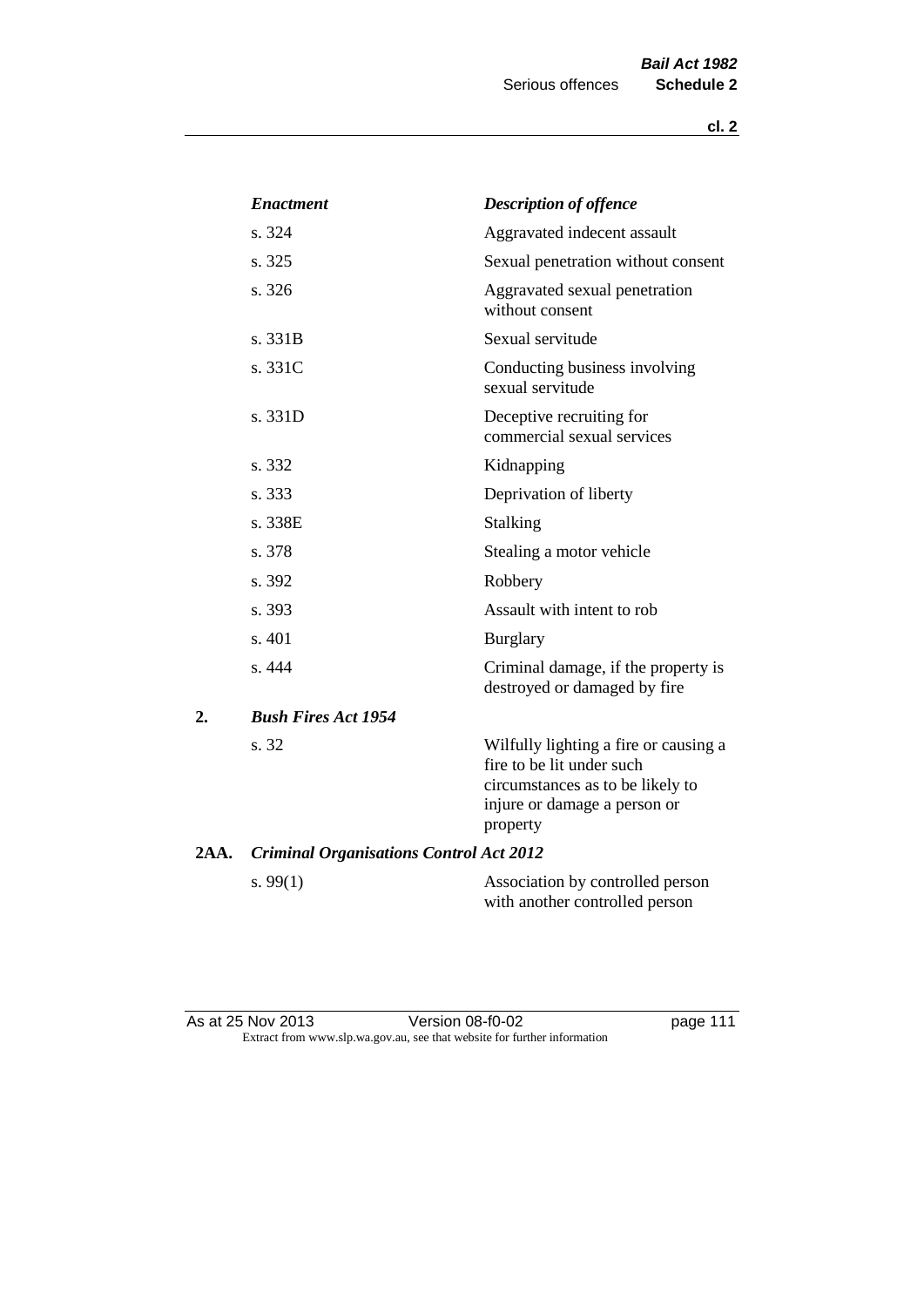**cl. 2a**

|     | <b>Enactment</b>                | <b>Description of offence</b>                                                                                                                       |
|-----|---------------------------------|-----------------------------------------------------------------------------------------------------------------------------------------------------|
|     | s. $99(3)$                      | Association by controlled person<br>with another controlled person<br>on 3 or more occasions within<br>3 month period                               |
|     | s. 102                          | Offence for controlled person to<br>get funds to, from or for declared<br>criminal organisation                                                     |
|     | s. 103                          | Other contravention of interim<br>control order or control order                                                                                    |
|     | s. 106                          | Recruiting members for declared<br>criminal organisation                                                                                            |
|     | s. $107(2)$                     | Permitting premises to be<br>habitually used as place of resort<br>by members of declared criminal<br>organisation                                  |
|     | s. $107(3)$                     | Being knowingly concerned in the<br>management of premises<br>habitually used as place of resort<br>by members of declared criminal<br>organisation |
| 2а. | <b>Misuse of Drugs Act 1981</b> |                                                                                                                                                     |
|     | s. $6(1)$                       | Offences concerned with<br>prohibited drugs generally                                                                                               |
|     | s. $7(1)$                       | Offences concerned with<br>prohibited plants generally                                                                                              |

page 112 **Detail Contract Version 08-f0-02** As at 25 Nov 2013 Extract from www.slp.wa.gov.au, see that website for further information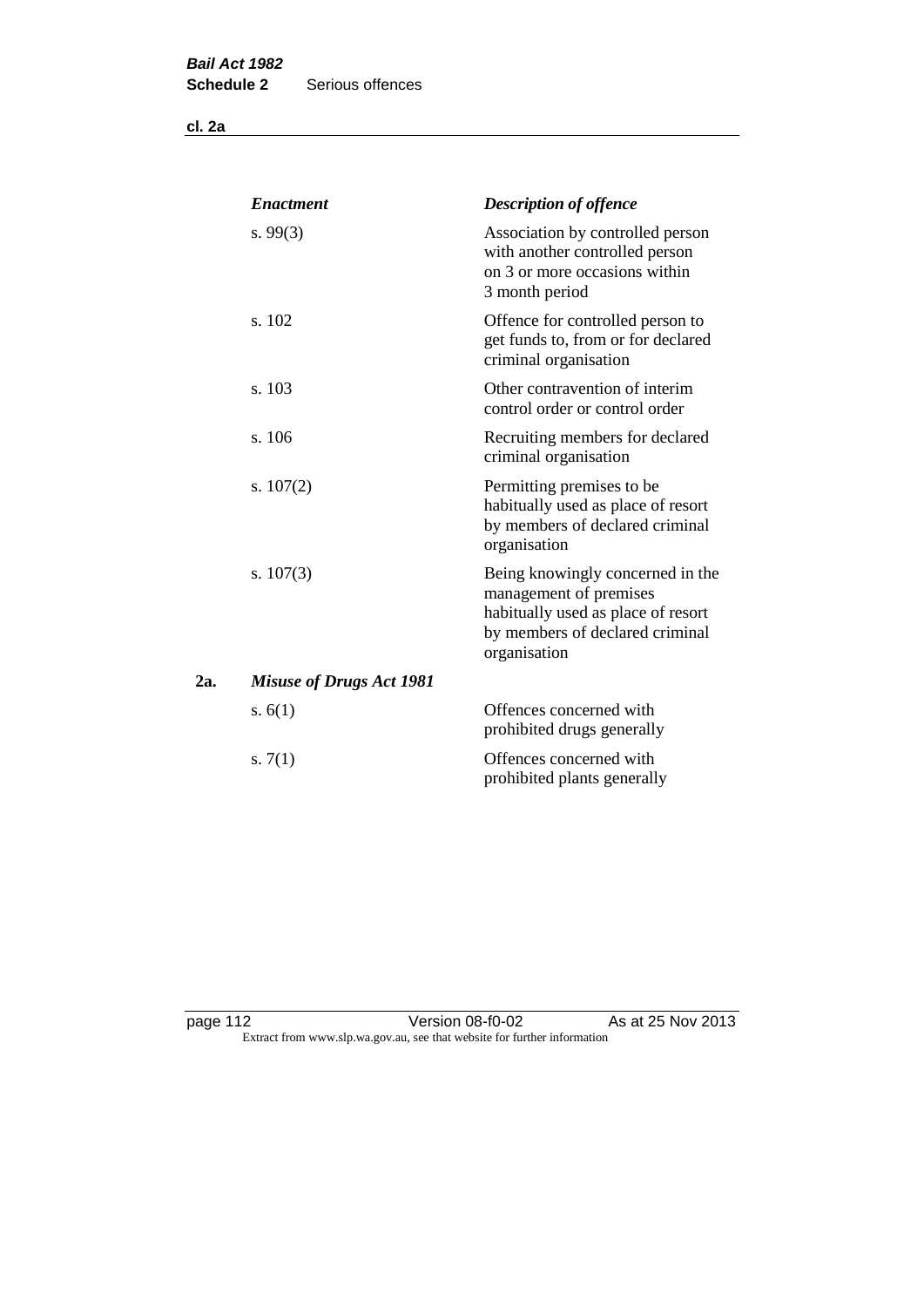|     | <b>Enactment</b>                   |       | <b>Description of offence</b>                                                                                                                                                                                                                                                                                                             |
|-----|------------------------------------|-------|-------------------------------------------------------------------------------------------------------------------------------------------------------------------------------------------------------------------------------------------------------------------------------------------------------------------------------------------|
|     | s. $14(1)$                         |       | Possessing a quantity of a<br>category 1 item or a category 2<br>item in circumstances where the<br>life, health or safety of a child<br>under 16 years of age was<br>endangered, or bodily harm (as<br>defined in The Criminal Code<br>section $1(1)$ and $(4)$ ) was caused to<br>such a child, by the acts<br>constituting the offence |
|     | s. $33(1)(a)$                      |       | Attempting to commit an offence<br>under section $6(1)$ or $7(1)$                                                                                                                                                                                                                                                                         |
|     | s. $33(2)(a)$                      |       | Conspiracy to commit an offence<br>under s. $6(1)$ or $7(1)$                                                                                                                                                                                                                                                                              |
| 2b. | <b>Restraining Orders Act 1997</b> |       |                                                                                                                                                                                                                                                                                                                                           |
|     | s. $61(1)$                         | order | Breach of a violence restraining                                                                                                                                                                                                                                                                                                          |
|     | s. $61(2a)$                        |       | Breach of a police order                                                                                                                                                                                                                                                                                                                  |
|     | s. $86(2)$                         |       | Breach of a Part VII order under<br>the Justices Act 1902 <sup>3</sup> —                                                                                                                                                                                                                                                                  |
|     |                                    | (a)   | that under section 86 of the<br><b>Restraining Orders Act 1997</b><br>is taken to be a misconduct<br>restraining order under that<br>Act; and                                                                                                                                                                                             |
|     |                                    | (b)   | that shows on the face of the<br>order that the causing or<br>threatening of personal<br>injury by the accused was a<br>ground for the making of the<br>order.                                                                                                                                                                            |

#### As at 25 Nov 2013 **Details Access 12 October 12 October 123** page 113 Extract from www.slp.wa.gov.au, see that website for further information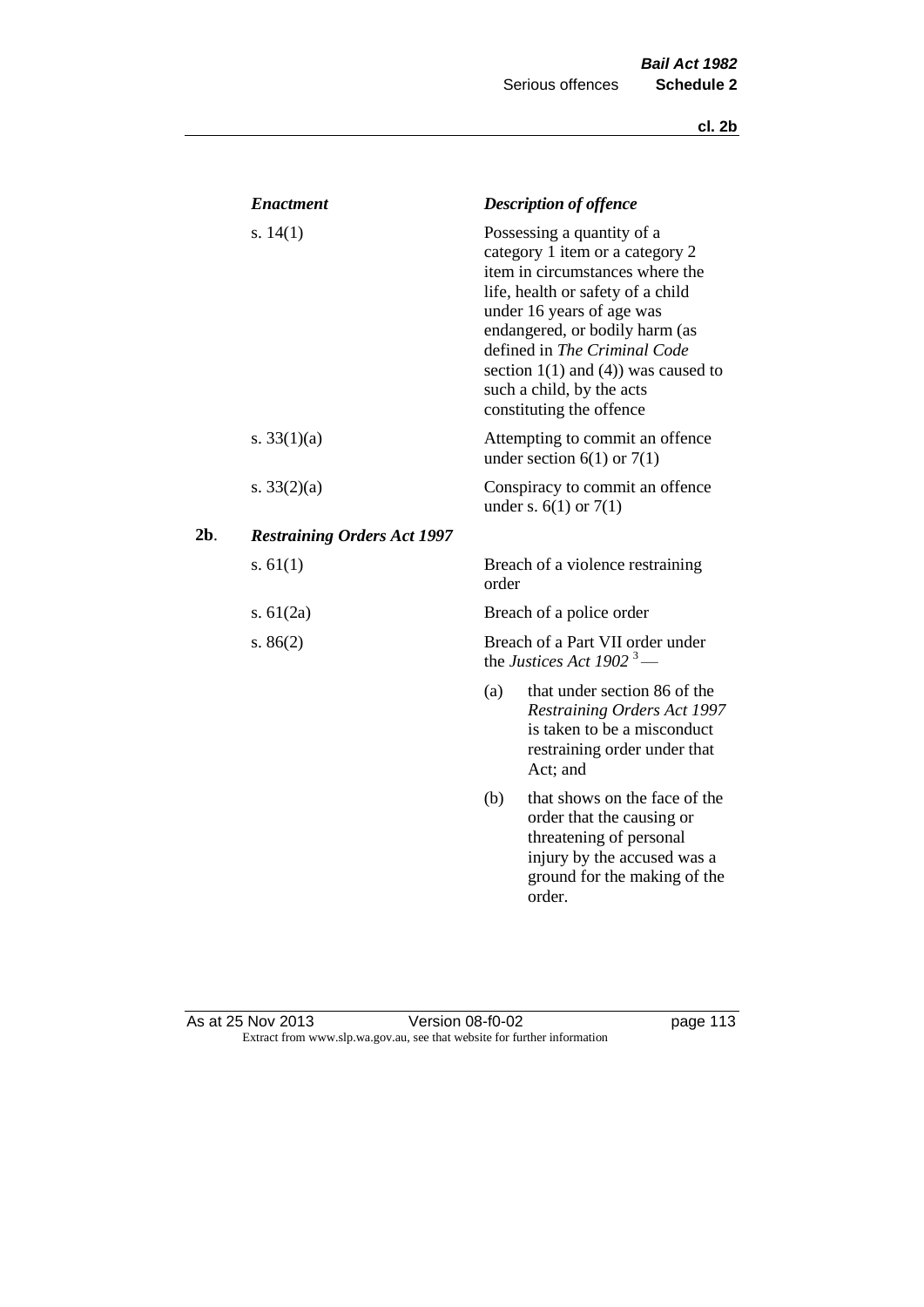**cl. 3**

|    | <b>Enactment</b>      | <b>Description of offence</b>                                                                                                             |
|----|-----------------------|-------------------------------------------------------------------------------------------------------------------------------------------|
| 3. | Road Traffic Act 1974 |                                                                                                                                           |
|    | s.59                  | Dangerous driving causing death,<br>injury, etc.                                                                                          |
|    | s. 59A                | Dangerous driving causing bodily<br>harm                                                                                                  |
|    |                       | [Schedule 2 inserted by No. 45 of 1993 s. 11; amended by No. 82 of<br>1994 s. 13; No. 38 of 1998 s. 4(2); No. 54 of 1998 s. 15; No. 23 of |

*2001 s. 10(1); No. 4 of 2004 s. 24 and 26; No. 38 of 2004 s. 61; No. 62 of 2004 s. 9(1); No. 84 of 2004 s. 82; No. 6 of 2008 s. 42(2); No. 29 of 2008 s. 24(8); No. 47 of 2011 s. 19; No. 56 of 2011 s. 11; No. 49 of 2012 s. 172.]* 

page 114 Version 08-f0-02 As at 25 Nov 2013 Extract from www.slp.wa.gov.au, see that website for further information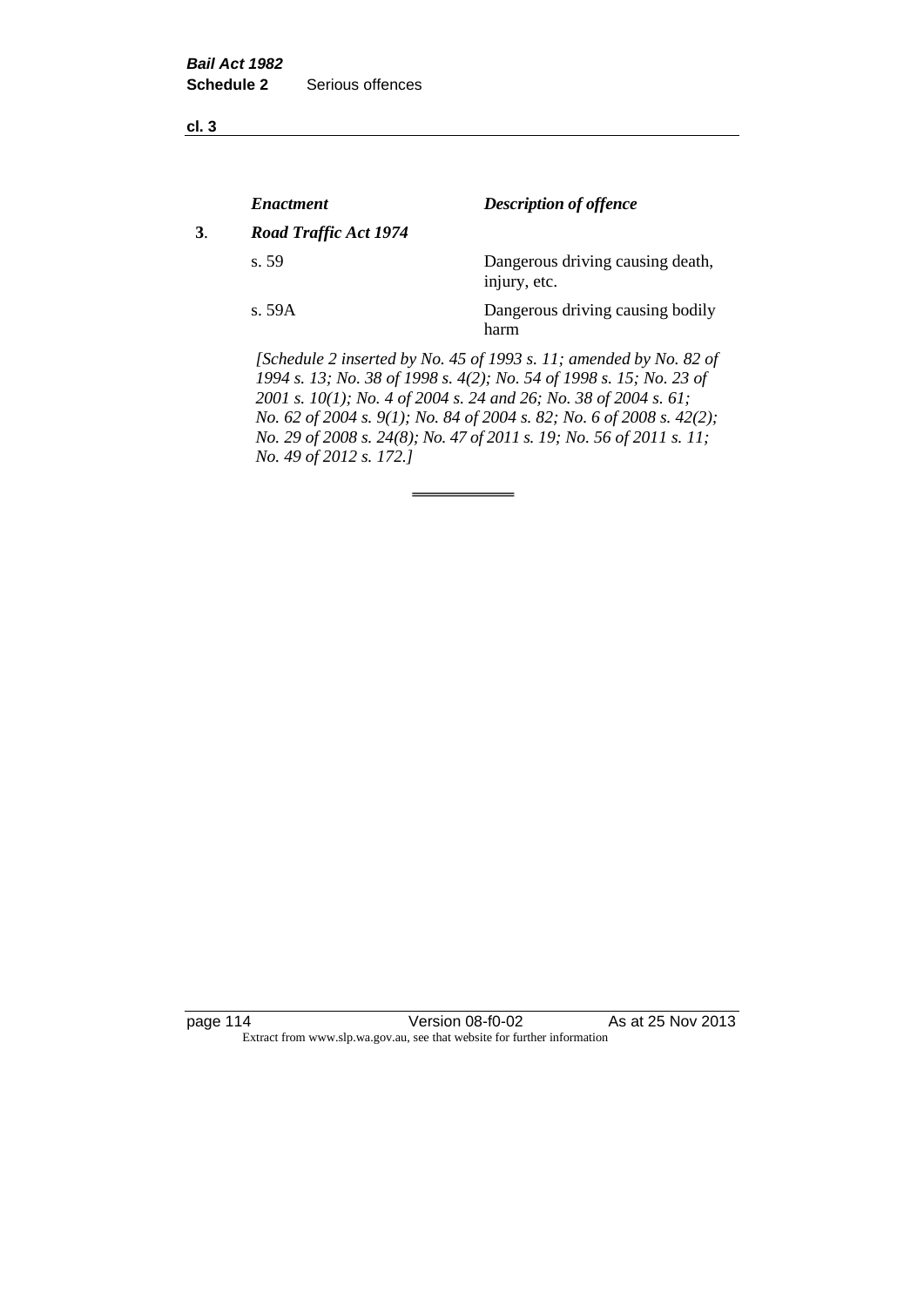## **Notes**

<sup>1</sup> This is a compilation of the *Bail Act 1982* and includes the amendments made by the other written laws referred to in the following table  $^{1M, 1a, 4, 5}$ . The table also contains information about any reprint.

## **Compilation table**

| <b>Short title</b>                                                                                                                                  | <b>Number</b><br>and year                              | <b>Assent</b> | <b>Commencement</b>                                           |  |
|-----------------------------------------------------------------------------------------------------------------------------------------------------|--------------------------------------------------------|---------------|---------------------------------------------------------------|--|
| Bail Act 1982                                                                                                                                       | 86 of 1982                                             | 18 Nov 1982   | 6 Feb 1989 (see s. 2 and<br>Gazette 27 Jan 1989 p. 263)       |  |
| <b>Acts Amendment</b><br>(Abolition of Capital<br>Punishment) Act 1984<br>Pt. III                                                                   | 52 of 1984                                             | 5 Sep 1984    | 3 Oct 1984                                                    |  |
| <b>Bail Amendment</b><br>Act 1984 <sup>6</sup>                                                                                                      | 74 of 1984<br>(as amended<br>by $15$ of<br>1980 s. 20) | 29 Nov 1984   | 6 Feb 1989 (see s. 2 and<br>Gazette 27 Jan 1989 p. 263)       |  |
| <b>Bail Amendment</b><br>Act 1988                                                                                                                   | 15 of 1988                                             | 6 Sep 1988    | 6 Feb 1989 (see s. 2 and<br>Gazette 27 Jan 1989 p. 263)       |  |
| Reprint of the Bail Act 1982 under the Reprints Act 1984 and s. 21 of the Bail<br><b>Amendment Act 1988</b> $^7$ (includes amendments listed above) |                                                        |               |                                                               |  |
| Criminal Law<br>Amendment Act 1988<br>Pt.4                                                                                                          | 70 of 1988                                             | 15 Dec 1988   | 6 Feb 1989 (see s. 2(2)(b) and<br>Gazette 27 Jan 1989 p. 263) |  |
| <b>Acts Amendment</b><br>(Children's Court)<br>Act 1988 Pt. 13                                                                                      | 49 of 1988                                             | 22 Dec 1988   | 1 Dec 1989 (see s. 2 and<br>Gazette 24 Nov 1989 p. 4327)      |  |
| Justices Amendment<br>Act 1989 s. 18                                                                                                                | 33 of 1989                                             | 22 Dec 1989   | 1 Jun 1991 (see s. 2 and<br>Gazette 17 May 1991 p. 2455)      |  |
| <b>Community Corrections</b><br><b>Legislation Amendment</b><br>Act 1990 Pt. 2                                                                      | 61 of 1990                                             | 17 Dec 1990   | 3 Apr 1991 (see s. 2 and<br>Gazette 22 Mar 1991 p. 1209)      |  |
| Child Welfare<br>Amendment Act<br>$(No. 2)$ 1990 s. 15                                                                                              | 83 of 1990                                             | 22 Dec 1990   | 1 Aug 1991 (see s. 2 and<br>Gazette 1 Aug 1991 p. 3983)       |  |
| Children's Court of<br>Western Australia<br>Amendment Act<br>$(No. 2)$ 1991 s. 21                                                                   | 15 of 1991                                             | 21 Jun 1991   | 9 Aug 1991 (see s. 2(2) and<br>Gazette 9 Aug 1991 p. 4101)    |  |

As at 25 Nov 2013 Version 08-f0-02 page 115 Extract from www.slp.wa.gov.au, see that website for further information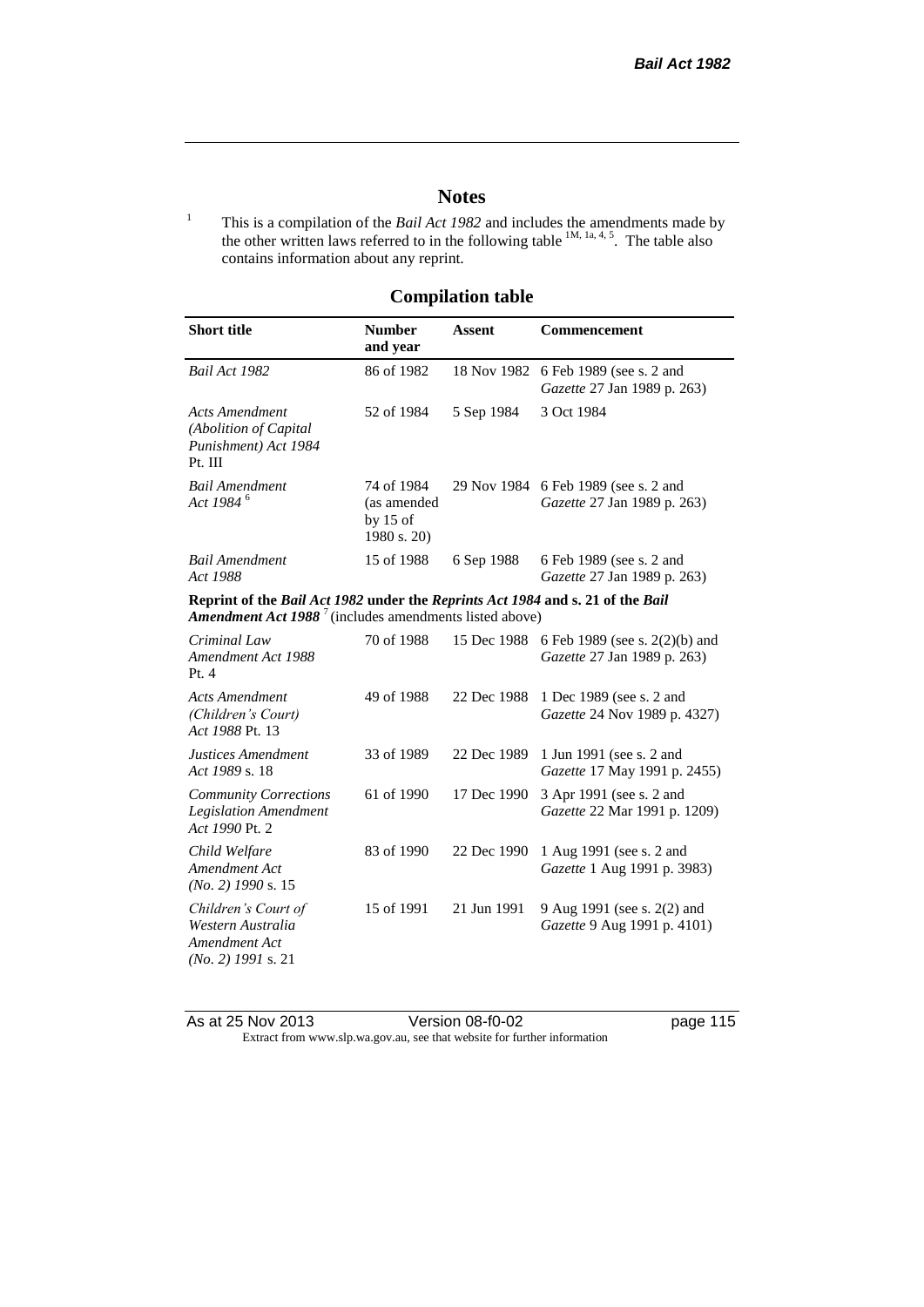| <b>Short title</b>                                                                         | <b>Number</b><br>and year | <b>Assent</b> | <b>Commencement</b>                                                                                                                                                        |
|--------------------------------------------------------------------------------------------|---------------------------|---------------|----------------------------------------------------------------------------------------------------------------------------------------------------------------------------|
| Reprint of the <i>Bail Act 1982</i> as at 17 Oct 1991 (includes amendments listed above)   |                           |               |                                                                                                                                                                            |
| <b>Acts Amendment (Sexual</b><br>Offences) Act 1992 Pt. 3                                  | 14 of 1992                | 17 Jun 1992   | 1 Aug 1992 (see s. 2 and<br>Gazette 28 Jul 1992 p. 3671)                                                                                                                   |
| <b>Acts Amendment</b><br>(Ministry of Justice)<br>Act 1993 Pt. 3 $^{8}$                    | 31 of 1993                | 15 Dec 1993   | 1 Jul 1993 (see s. 2)                                                                                                                                                      |
| Criminal Procedure<br>Amendment Act 1993<br>Pt. $2^9$                                      | 45 of 1993                | 20 Dec 1993   | Act other than s. 7-9 and<br>$10(2)(b)$ : 17 Jan 1994 (see<br>s. $2(1)$ ;<br>s. 7-9 and $10(2)(b)$ : 4 Mar 1994<br>(see s. $2(2)$ and <i>Gazette</i><br>4 Mar 1994 p. 915) |
| Criminal Law<br>Amendment Act 1994<br>s. $13(1)$ and $(2)$                                 | 82 of 1994                | 23 Dec 1994   | 20 Jan 1995 (see s. 2(2))                                                                                                                                                  |
| Acts Amendment (Fines,<br>Penalties and<br><i>Infringement Notices</i> )<br>Act 1994 Pt. 3 | 92 of 1994                | 23 Dec 1994   | 1 Jan 1995 (see s. 2(1) and<br>Gazette 30 Dec 1994 p. 7211)                                                                                                                |
| Sentencing<br>(Consequential<br>Provisions) Act 1995 Pt. 5                                 | 78 of 1995                | 16 Jan 1996   | 4 Nov 1996 (see s. 2 and<br>Gazette 25 Oct 1996 p. 5632)                                                                                                                   |
| Coroners Act 1996 s. 61                                                                    | 2 of 1996                 |               | 24 May 1996 7 Apr 1997 (see s. 2 and<br>Gazette 18 Mar 1997 p. 1529)                                                                                                       |
| <b>Mental Health</b><br>(Consequential<br>Provisions) Act 1996 Pt. 2                       | 69 of 1996                | 13 Nov 1996   | 13 Nov 1997 (see s. 2)                                                                                                                                                     |

**Reprint of the** *Bail Act 1982* **as at 13 Mar 1997** (includes amendments listed above except those in the *Coroners Act 1996* and the *Mental Health (Consequential Provisions) Act 1996*) (corrections in *Gazette* 25 Jul 1997 p. 3909 and 14 Nov 1997 p. 6426)

*Statutes (Repeals and Minor Amendments) Act 1997* s. 21 57 of 1997 15 Dec 1997 15 Dec 1997 (see s. 2(1)) *Criminal Law Amendment Act (No. 1) 1998* s. 4(2) 38 of 1998 25 Sep 1998 23 Oct 1998

page 116 Version 08-f0-02 As at 25 Nov 2013 Extract from www.slp.wa.gov.au, see that website for further information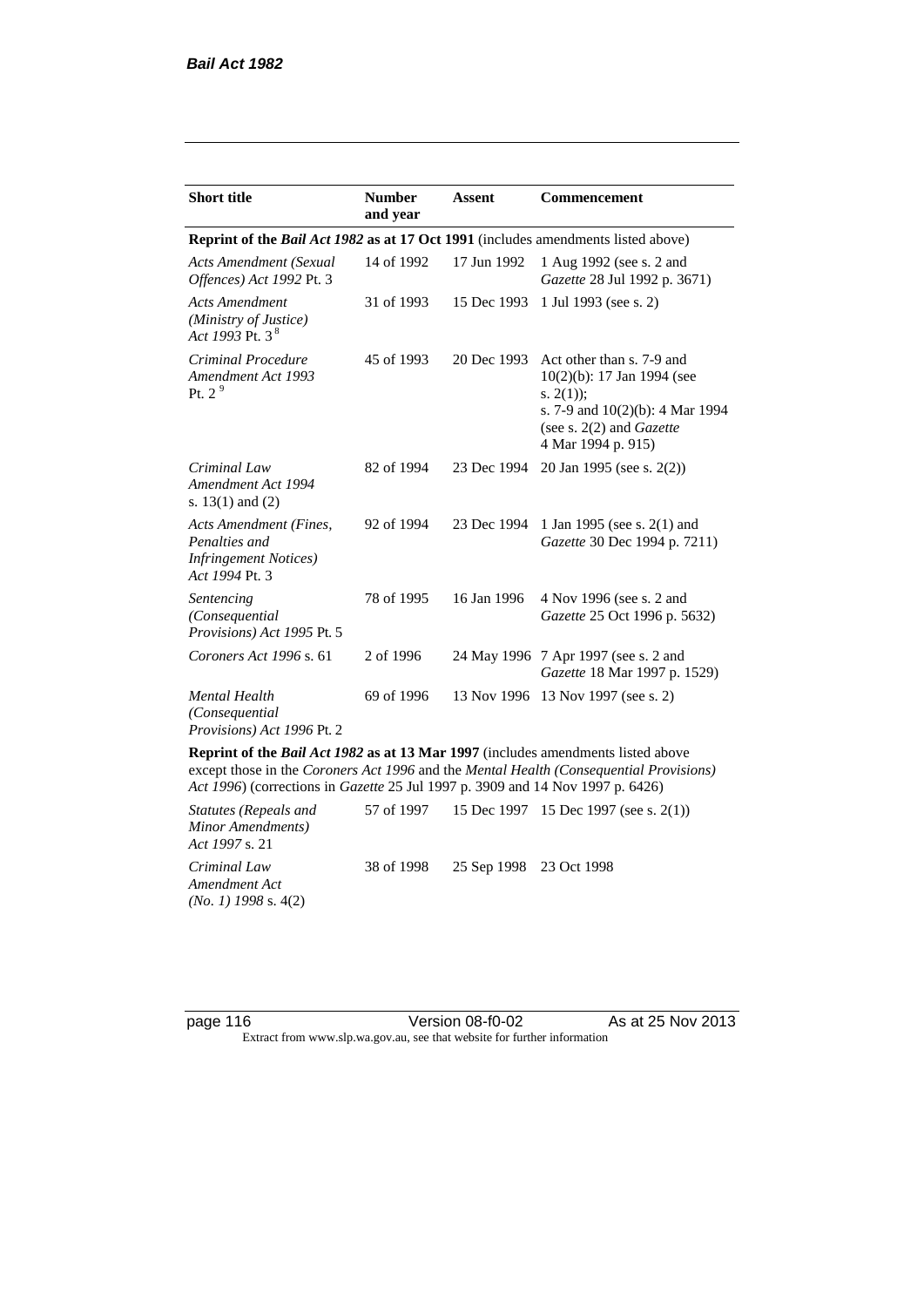| <b>Short title</b>                                                                                                                                 | <b>Number</b><br>and year | <b>Assent</b> | <b>Commencement</b>                                                                                                                                                                                                                                                                                                                                     |
|----------------------------------------------------------------------------------------------------------------------------------------------------|---------------------------|---------------|---------------------------------------------------------------------------------------------------------------------------------------------------------------------------------------------------------------------------------------------------------------------------------------------------------------------------------------------------------|
| <b>Bail Amendment</b><br>Act 1998 <sup>10</sup>                                                                                                    | 54 of 1998                | 11 Jan 1999   | s. 1 and 2: 11 Jan 1999;<br>Pt. 4 and 7: 15 May 1999<br>(see s. 2 and <i>Gazette</i> )<br>11 May 1999 p. 1905);<br>Pt. 2, 3 and 5 (other than s. 12):<br>8 Mar 2000 (see s. 2 and<br>Gazette 7 Mar 2000 p. 1039);<br>s. 12: 1 Sep 2000 (see s. 2 and<br>Gazette 29 Aug 2000 p. 4985);<br>Pt. 6: 4 Dec 2000 (see s. 2 and<br>Gazette 4 Dec 2000 p. 6799) |
| Reprint of the Bail Act 1982 as at 27 Aug 1999 (includes amendments listed above<br>except those in the Bail Amendment Act 1998 Pt. 2, 3, 5 and 6) |                           |               |                                                                                                                                                                                                                                                                                                                                                         |
| Court Security and<br><b>Custodial Services</b><br>(Consequential)<br>Provisions) Act 1999 Pt. 3                                                   | 47 of 1999                | 8 Dec 1999    | 18 Dec 1999 (see s. 2 and<br>Gazette 17 Dec 1999 p. 6175-6)                                                                                                                                                                                                                                                                                             |
| Criminal Law Amendment<br>Act 2001 s. $10(1)$                                                                                                      | 23 of 2001                | 26 Nov 2001   | 24 Dec 2001                                                                                                                                                                                                                                                                                                                                             |
| Criminal Investigation<br>(Identifying People)<br>Act 2002 Sch. 2 cl. 1                                                                            | 6 of 2002                 | 4 Jun 2002    | 20 Nov 2002 (see s. 2 and<br>Gazette 19 Nov 2002 p. 5505)                                                                                                                                                                                                                                                                                               |
| Criminal Law (Procedure)<br>Amendment Act 2002 Pt. 4<br>Div. 1                                                                                     | 27 of 2002                | 25 Sep 2002   | 27 Sep 2002 (see s. 2 and<br>Gazette 27 Sep 2002 p. 4875)                                                                                                                                                                                                                                                                                               |
| Sentencing Legislation<br>Amendment and Repeal<br>Act 2003 s. 29(3) and 37                                                                         | 50 of 2003                | 9 Jul 2003    | s. 29(3): 31 Aug 2003 (see s. 2<br>and Gazette 29 Aug 2003<br>p. 3833);<br>s. 37: 15 May 2004 (see s. 2 and<br>Gazette 14 May 2004 p. 1445)                                                                                                                                                                                                             |
| Acts Amendment and<br>Repeal (Courts and Legal<br>Practice) Act 2003 s. 88<br>and 121 <sup>11</sup>                                                | 65 of 2003                | 4 Dec 2003    | 1 Jan 2004 (see s. 2 and <i>Gazette</i><br>30 Dec 2003 p. 5722)                                                                                                                                                                                                                                                                                         |
| Statutes (Repeals and<br>Minor Amendments)<br>Act 2003 s. 29                                                                                       | 74 of 2003                | 15 Dec 2003   | 15 Dec 2003 (see s. 2)                                                                                                                                                                                                                                                                                                                                  |
| Criminal Code Amendment<br>Act 2004 s. 24, 26 and 58                                                                                               | 4 of 2004                 | 23 Apr 2004   | 21 May 2004 (see s. 2)                                                                                                                                                                                                                                                                                                                                  |

As at 25 Nov 2013 **Details Access 12 Version 08-f0-02 page 117** Extract from www.slp.wa.gov.au, see that website for further information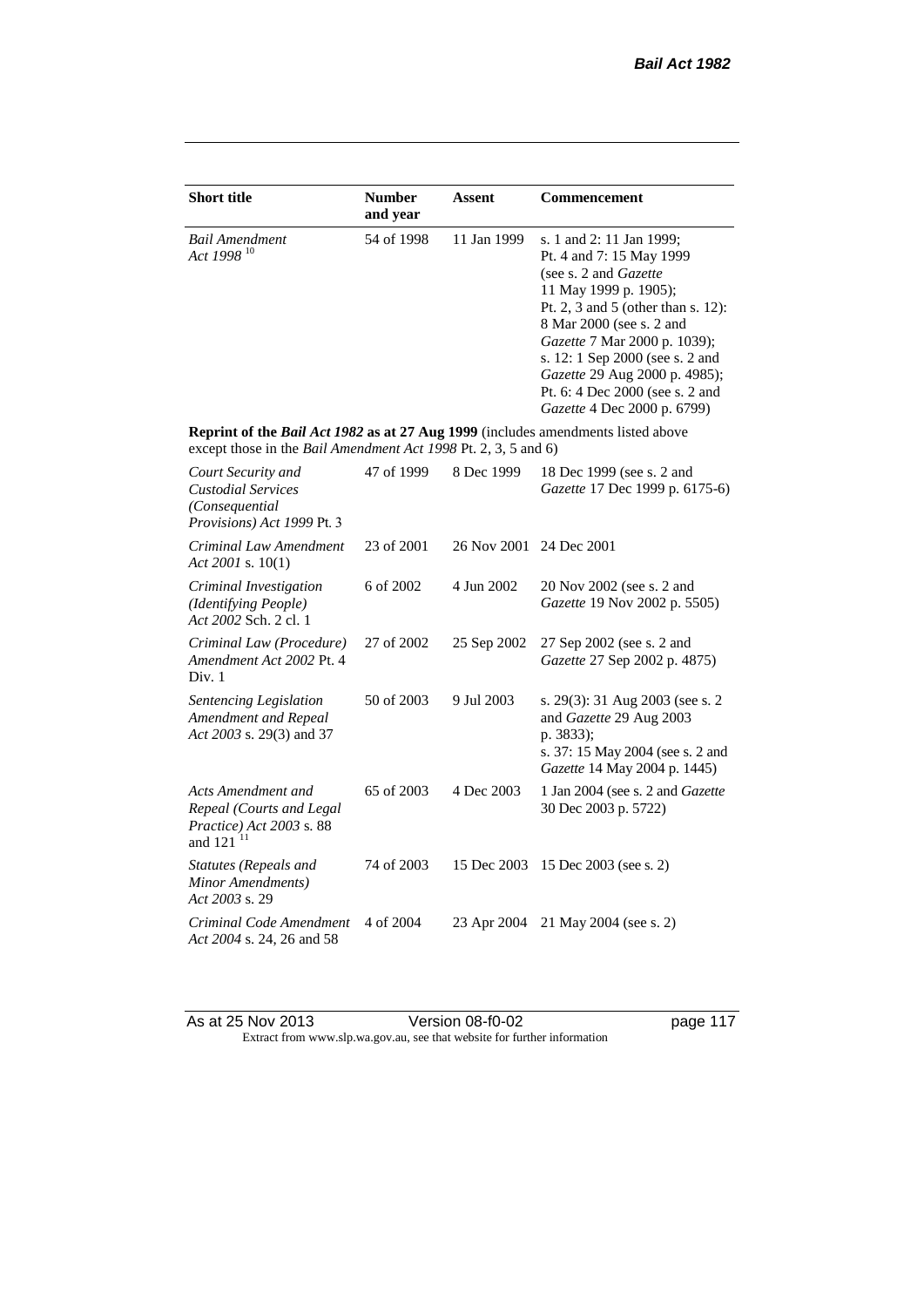| <b>Short title</b>                                                                                                                                                                                                                                                                                                                                                                                                                              | <b>Number</b><br>and year | Assent      | <b>Commencement</b>                                                                                                                                                                                                                                      |  |
|-------------------------------------------------------------------------------------------------------------------------------------------------------------------------------------------------------------------------------------------------------------------------------------------------------------------------------------------------------------------------------------------------------------------------------------------------|---------------------------|-------------|----------------------------------------------------------------------------------------------------------------------------------------------------------------------------------------------------------------------------------------------------------|--|
| Sentencing Legislation<br>Amendment Act 2004 s. 13                                                                                                                                                                                                                                                                                                                                                                                              | 27 of 2004                | 14 Oct 2004 | 31 May 2006 (see s. 2 and<br>Gazette 30 May 2006 p. 1965)                                                                                                                                                                                                |  |
| Children and Community<br>Services Act 2004 Sch. 2<br>cl.3                                                                                                                                                                                                                                                                                                                                                                                      | 34 of 2004                | 20 Oct 2004 | 1 Mar 2006 (see s. 2 and<br>Gazette 14 Feb 2006 p. 695)                                                                                                                                                                                                  |  |
| <b>Acts Amendment (Family</b><br>and Domestic Violence)<br>Act 2004 Pt. 3                                                                                                                                                                                                                                                                                                                                                                       | 38 of 2004                | 9 Nov 2004  | 1 Dec 2004 (see s. 2 and<br>Gazette 26 Nov 2004 p. 5309)                                                                                                                                                                                                 |  |
| Acts Amendment (Court of<br>Appeal) Act 2004 s. 28                                                                                                                                                                                                                                                                                                                                                                                              | 45 of 2004                | 9 Nov 2004  | s. $28(1)$ , (2) and (4) (other than<br>the amendment to s. $7A(1)$ :<br>1 Feb 2005 (see. s. 2 and<br>Gazette 14 Jan 2005 p. 163);<br>s. $28(3)$ and $(4)$ (the<br>amendment to s. $7A(1)$ :<br>2 May 2005 (see. s. 2 and<br>Gazette 14 Jan 2005 p. 163) |  |
| <b>Courts Legislation</b><br>Amendment and Repeal<br>Act 2004 s. 141 <sup>12</sup>                                                                                                                                                                                                                                                                                                                                                              | 59 of 2004                | 23 Nov 2004 | 1 May 2005 (see s. 2 and<br>Gazette 31 Dec 2004 p. 7128)                                                                                                                                                                                                 |  |
| Misuse of Drugs<br>Amendment Act 2004 s. 9(1)                                                                                                                                                                                                                                                                                                                                                                                                   | 62 of 2004                | 24 Nov 2004 | 1 Jan 2005 (see s. 2 and Gazette<br>10 Dec 2004 p. 5965)                                                                                                                                                                                                 |  |
| Criminal Procedure and<br>Appeals (Consequential and<br>Other Provisions) Act 2004<br>Pt. 3 and s. 82 and 83                                                                                                                                                                                                                                                                                                                                    | 84 of 2004                | 16 Dec 2004 | 2 May 2005 (see s. 2 and<br>Gazette 31 Dec 2004 p. 7129<br>(correction in Gazette<br>7 Jan 2005 p. 53))                                                                                                                                                  |  |
| Reprint 5: The Bail Act 1982 as at 1 Apr 2005 (includes amendments listed above except<br>those in the Sentencing Legislation Amendment Act 2004, the Acts Amendment (Court of<br>Appeal) Act 2004 s. 28(3) and (4) (the amendment to s. 7A(1)), the Children and<br>Community Services Act 2004, the Courts Legislation Amendment and Repeal Act 2004<br>and the Criminal Procedure and Appeals (Consequential and Other Provisions) Act 2004) |                           |             |                                                                                                                                                                                                                                                          |  |
| Planning and Development<br>(Consequential and<br><b>Transitional Provisions)</b><br>Act 2005 s. 15                                                                                                                                                                                                                                                                                                                                             | 38 of 2005                | 12 Dec 2005 | 9 Apr 2006 (see s. 2 and<br>Gazette 21 Mar 2006 p. 1078)                                                                                                                                                                                                 |  |
| Criminal Investigation<br>(Consequential Provisions)                                                                                                                                                                                                                                                                                                                                                                                            | 59 of 2006                | 16 Nov 2006 | 1 Jul 2007 (see s. 2 and Gazette<br>22 Jun 2007 p. 2838)                                                                                                                                                                                                 |  |

*Act 2006* Pt. 2 *Prisons and Sentencing Legislation Amendment Act 2006* Pt. 5 65 of 2006 8 Dec 2006 4 Apr 2007 (see s. 2 and *Gazette* 3 Apr 2007 p. 1491)

page 118 **Version 08-f0-02** As at 25 Nov 2013 Extract from www.slp.wa.gov.au, see that website for further information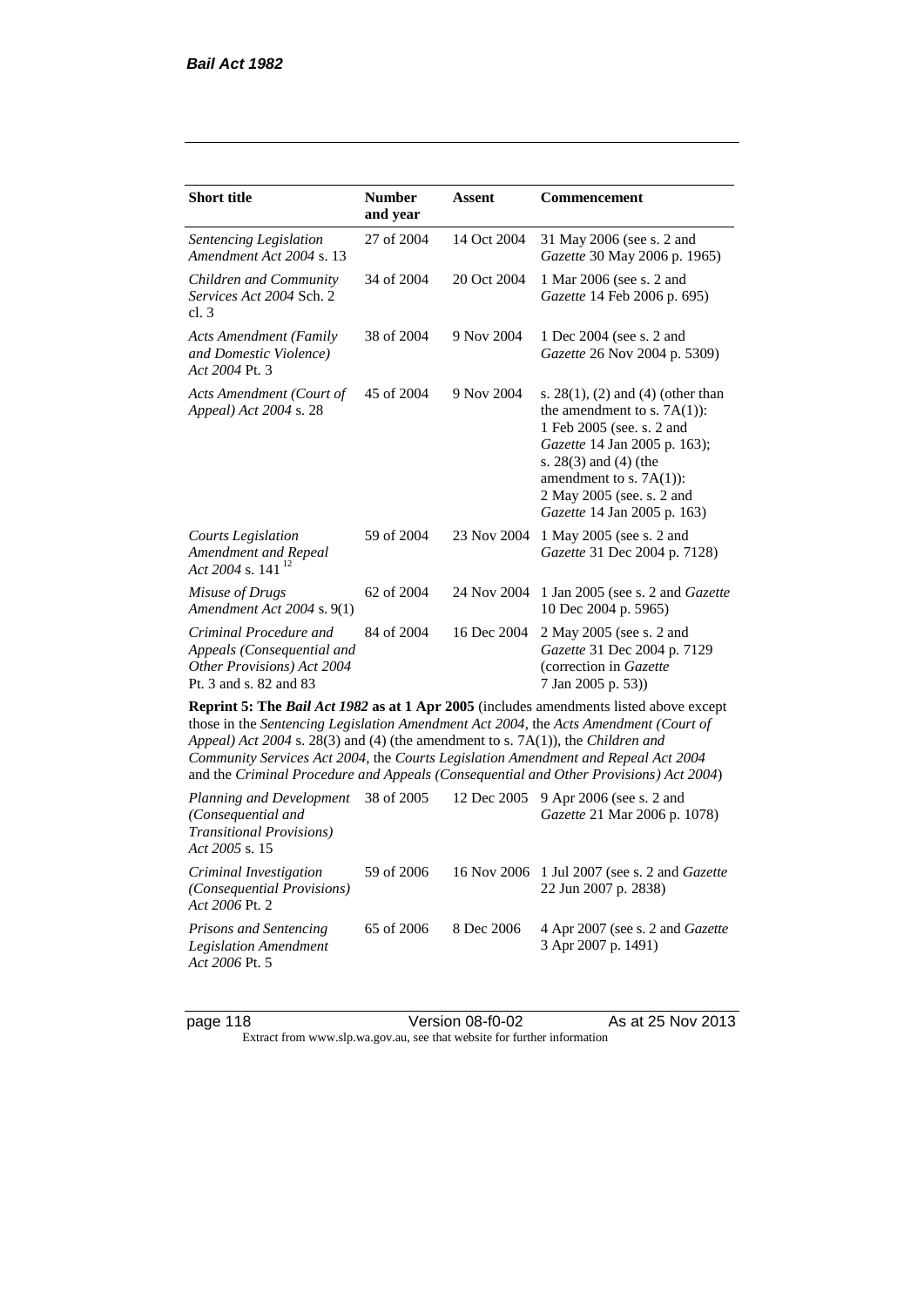| <b>Short title</b>                                                                                                                           | <b>Number</b><br>and year                                                                                                                                    | <b>Assent</b> | <b>Commencement</b>                                                  |  |  |
|----------------------------------------------------------------------------------------------------------------------------------------------|--------------------------------------------------------------------------------------------------------------------------------------------------------------|---------------|----------------------------------------------------------------------|--|--|
| Reprint 6: The Bail Act 1982 as at 14 Sep 2007 (includes amendments listed above)                                                            |                                                                                                                                                              |               |                                                                      |  |  |
| Criminal Law and Evidence<br>Amendment Act 2008 s. 56                                                                                        | 2 of 2008                                                                                                                                                    | 12 Mar 2008   | 27 Apr 2008 (see s. 2 and<br>Gazette 24 Apr 2008 p. 1559)            |  |  |
| <b>Bail Amendment Act 2008</b><br>Pt. $2^{13}$                                                                                               | 6 of 2008                                                                                                                                                    | 31 Mar 2008   | 1 Mar 2009 (see s. 2(b) and<br>Gazette 27 Feb 2009 p. 511)           |  |  |
| <b>Medical Practitioners</b><br>Act 2008 Sch. 3 cl. 4                                                                                        | 22 of 2008                                                                                                                                                   |               | 27 May 2008 1 Dec 2008 (see s. 2 and<br>Gazette 25 Nov 2008 p. 4989) |  |  |
| Criminal Law Amendment<br>(Homicide) Act 2008 s. 24                                                                                          | 29 of 2008                                                                                                                                                   | 27 Jun 2008   | 1 Aug 2008 (see s. 2(d) and<br>Gazette 22 Jul 2008 p. 3353)          |  |  |
| <b>Reprint 7: The Bail Act 1982 as at 6 Mar 2009</b> (includes amendments listed above)                                                      |                                                                                                                                                              |               |                                                                      |  |  |
| Police Amendment<br>Act 2009 s. 12                                                                                                           | 42 of 2009                                                                                                                                                   | 3 Dec 2009    | 13 Mar 2010 (see s. 2(b) and<br>Gazette 12 Mar 2010 p. 941)          |  |  |
| <b>Health Practitioner</b><br><b>Regulation National Law</b><br>$(WA)$ Act 2010 Pt. 5 Div. 4                                                 | 35 of 2010                                                                                                                                                   | 30 Aug 2010   | 18 Oct 2010 (see s. 2(b) and<br>Gazette 1 Oct 2010 p. 5075-6)        |  |  |
| <b>Electronic Transactions</b><br>Act 2011 s. 25                                                                                             | 46 of 2011                                                                                                                                                   | 25 Oct 2011   | 1 Aug 2012 (see s. 2(c) and<br>Gazette 31 Jul 2012 p. 3683)          |  |  |
| <b>Statutes (Repeals and</b><br>Minor Amendments)<br>Act 2011 s. 19                                                                          | 47 of 2011                                                                                                                                                   | 25 Oct 2011   | 26 Oct 2011 (see s. 2(b))                                            |  |  |
| Misuse of Drugs<br>Amendment Act 2011 Pt. 3                                                                                                  | 56 of 2011                                                                                                                                                   | 21 Nov 2011   | 24 Mar 2012 (see s. 2(b) and<br>Gazette 23 Mar 2012 p. 1363)         |  |  |
|                                                                                                                                              | <b>Reprint 8: The Bail Act 1982 as at 6 Jul 2012</b> (includes amendments listed above except<br>those in the <i>Electronic Transactions Act 2011</i> s. 25) |               |                                                                      |  |  |
| Criminal Organisations<br>Control Act 2012 s. 172                                                                                            | 49 of 2012                                                                                                                                                   | 29 Nov 2012   | 2 Nov 2013 (see s. 2(b) and<br>Gazette 1 Nov 2013 p. 4891)           |  |  |
| <b>Courts and Tribunals</b><br>(Electronic Processes<br>Facilitation) Act 2013 Pt. 3<br>Div. 1 (other than s. $22$ , $23$ ,<br>25 and 27-30) | 20 of 2013                                                                                                                                                   | 4 Nov 2013    | 25 Nov 2013 (see s. 2(b) and<br>Gazette 22 Nov 2013 p. 5391)         |  |  |

<sup>1M</sup> Under the *Cross-border Justice Act* 2008 section 14, in order to give effect to that Act, this Act must be applied with the modifications prescribed by the *Cross-border Justice Regulations 2009* Part 3 Division 3 as if this Act had been altered in that way. If a modification is to replace or insert a numbered provision, the new provision is identified by the superscript 1M appearing after the provision number. If a modification is to replace or insert a definition, the new definition is identified by the superscript 1M appearing after the defined term.

| As at 25 Nov 2013 | Version 08-f0-02                                                         | page 119 |
|-------------------|--------------------------------------------------------------------------|----------|
|                   | Extract from www.slp.wa.gov.au, see that website for further information |          |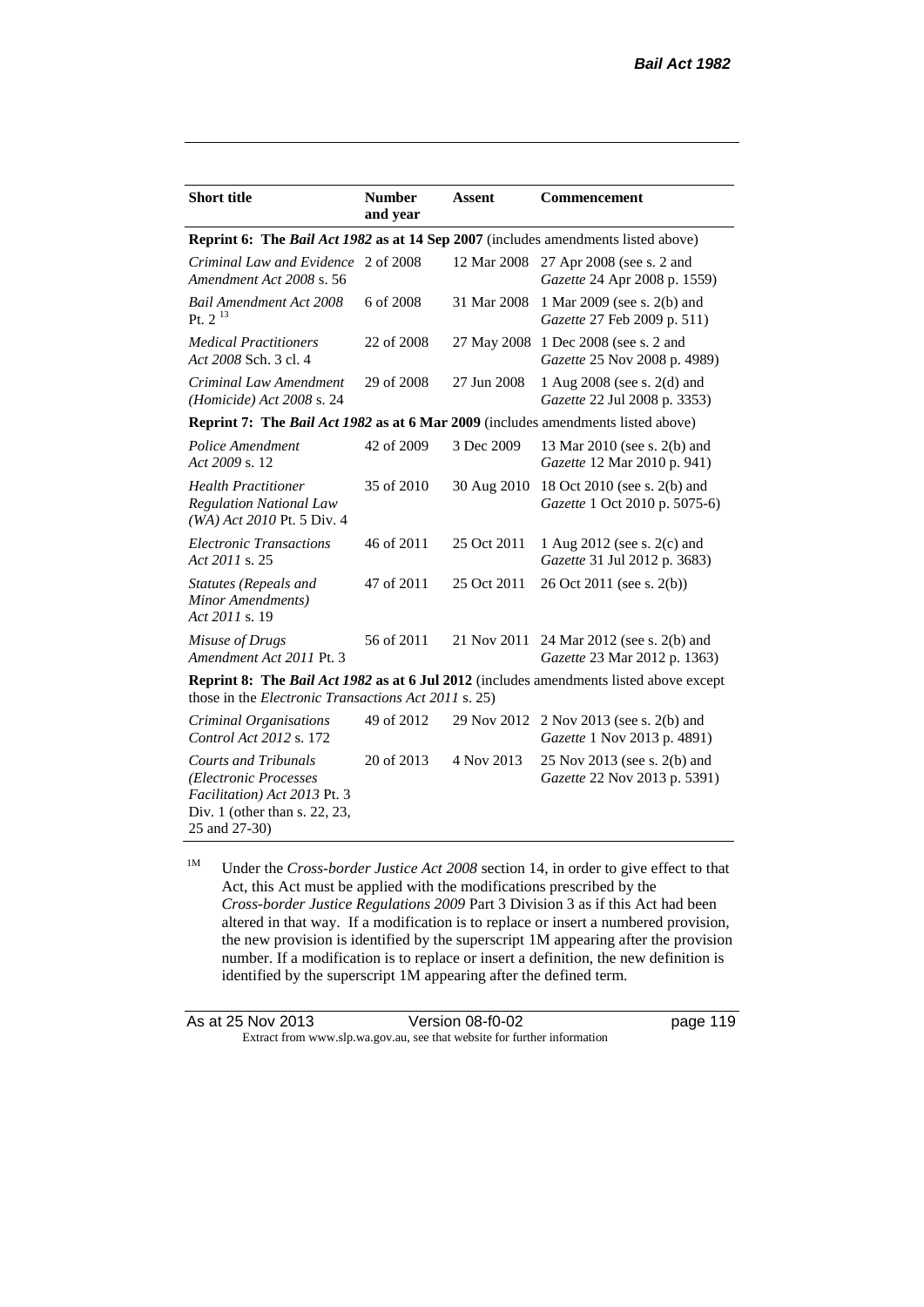<sup>1a</sup> On the date as at which this compilation was prepared, provisions referred to in the following table had not come into operation and were therefore not included in this compilation. For the text of the provisions see the endnotes referred to in the table.

**Provisions that have not come into operation**

| <b>Short title</b>                                                                                                | <b>Number</b><br>and year | Assent | <b>Commencement</b>                          |
|-------------------------------------------------------------------------------------------------------------------|---------------------------|--------|----------------------------------------------|
| Courts and Tribunals<br>(Electronic Processes)<br>Facilitation) Act 2013 s. 22,<br>23, 25 and 27-30 <sup>14</sup> | 20 of 2013                |        | 4 Nov 2013 To be proclaimed (see s. $2(b)$ ) |

- <sup>2</sup> Repealed by the *Sentencing Legislation Amendment and Repeal Act 2003*.
- <sup>3</sup> The short title of the *Justices Act 1902* was changed to the *Criminal Procedure (Summary) Act 1902* by the *Courts Legislation Amendment and Repeal Act 2004*  s. 25. The Act was then repealed by the *Criminal Procedure and Appeal (Consequential and Other Provisions) Act 2004.*
- <sup>4</sup> The amendment in the *Sentencing Legislation Amendment and Repeal Act 1999* s. 26 had not come into operation when it was repealed by the *Sentencing Legislation Amendment and Repeal Act 2003* s. 31.
- <sup>5</sup> The *Machinery of Government (Miscellaneous Amendments) Act 2006* Pt. 3 Div. 1 was repealed by the *Statutes (Repeals and Minor Amendments) Act 2011* s. 23(2) before it purported to come into operation.
- <sup>6</sup> The *Bail Amendment Act 1984* s. 10 and 11 were repealed by the *Bail Amendment Act 1988* s. 20.
- <sup>7</sup> The *Bail Act 1982* was not in operation at the time when the reprint was compiled, but the reprinting was authorised by the *Bail Amendment Act 1988* s. 21.
- <sup>8</sup> The *Acts Amendment (Ministry of Justice) Act 1993* Pt. 19 is a transitional provision that is of no further effect.
- <sup>9</sup> The *Criminal Procedure Amendment Act 1993* s. 13 is a transitional provision that is of no further effect.
- <sup>10</sup> The *Bail Amendment Act 1998* s. 6(2) is a transitional provision that is of no further effect.
- <sup>11</sup> The *Acts Amendment and Repeal (Courts and Legal Practice) Act 2003* s. 97 reads as follows:

#### **97. References to Crown Solicitor**

If in a written law or other document or instrument there is a reference to the Crown Solicitor that reference may, where the

| page | 120 |  |
|------|-----|--|
|      |     |  |

page 120 Version 08-f0-02 As at 25 Nov 2013 Extract from www.slp.wa.gov.au, see that website for further information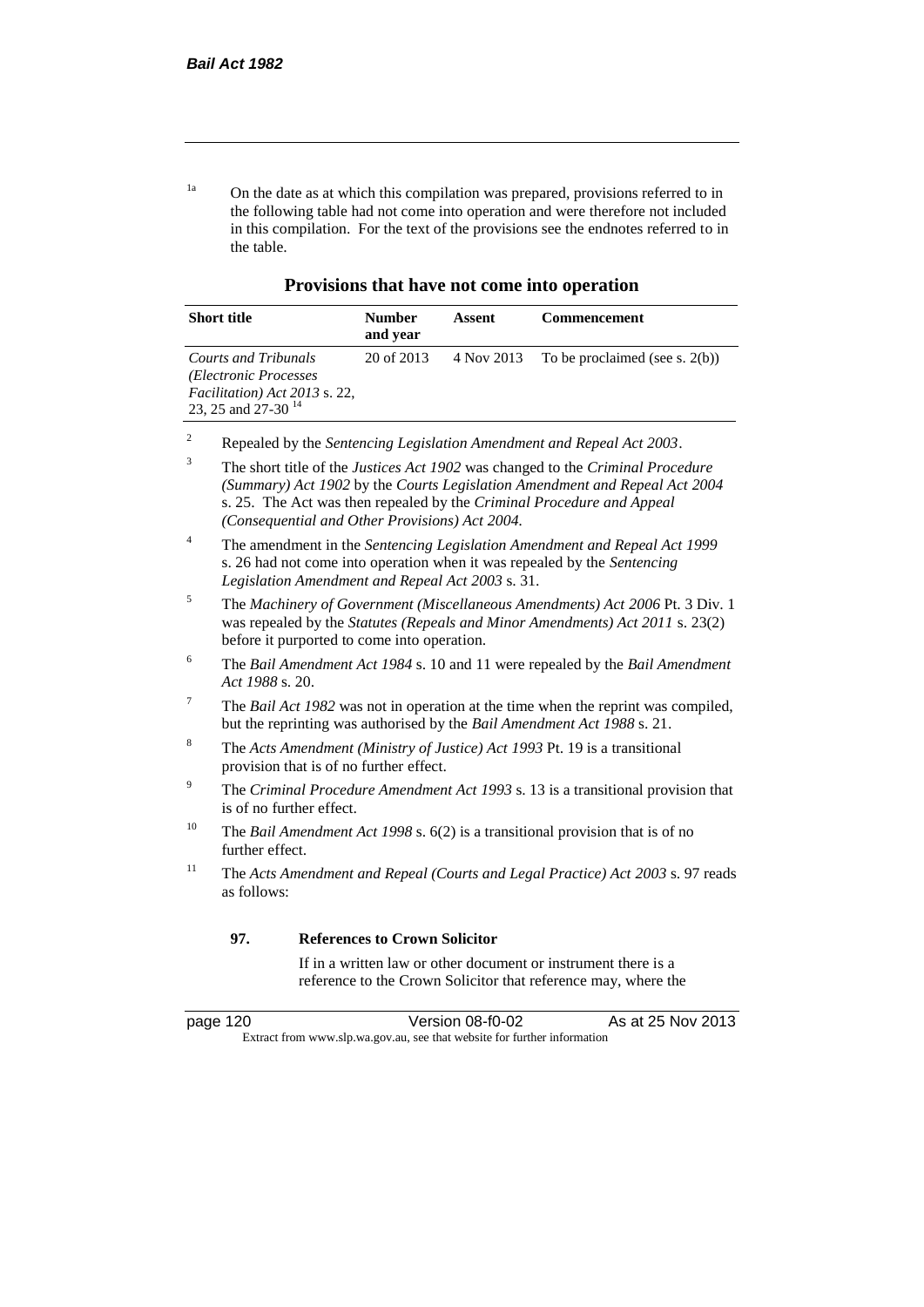context so requires, be read as if it had been amended to be a reference to the State Solicitor.

- <sup>12</sup> The amendment in the *Courts Legislation Amendment and Repeal Act 2004* s. 141 (amending Sch. 1 Pt. A cl. 4) is not included because the clause it sought to amend had been amended by the *Acts Amendment (Court of Appeal) Act 2004* s. 28(4) before the amendment purported to come into operation.
- <sup>13</sup> The *Bail Amendment Act 2008* s. 6(2), 9(4)-(11), 10(2), 11(3), 15(5)-(8), 16(2), 18(4)-(5), 21(3), 22(2), 23(4), 24(6)-(7), 27(2)-(3), 28(6), 30(4)-(5), 31(2)-(3), 32(3)-(4), 33(6), 40(2), 41(5)-(9), 42(3) and 44 are transitional provisions.
- <sup>14</sup> On the date as at which this compilation was prepared, the *Courts and Tribunals (Electronic Processes Facilitation) Act 2013* s. 22, 23, 25 and 27-30 had not come into operation. They read as follows:

## **Part 3 — Amendments to other Acts**

## **Division 1 —** *Bail Act 1982* **amended**

## **22. Section 3 amended**

In section 3(1) delete the definitions of:

*electronic address*

### *electronic communication*

**23. Section 3A deleted**

Delete section 3A.

#### **25. Section 13B amended**

- (1) Delete section 13B(1)(b) and insert:
	- (b) sent to the accused by post to the accused's address appearing in the records of the court; or
	- (c) in urgent cases or with the accused's consent, provided to the accused by electronic means in accordance with the regulations.
- (2) In section 13B(2) delete "gives or sends" and insert:

gives, sends or provides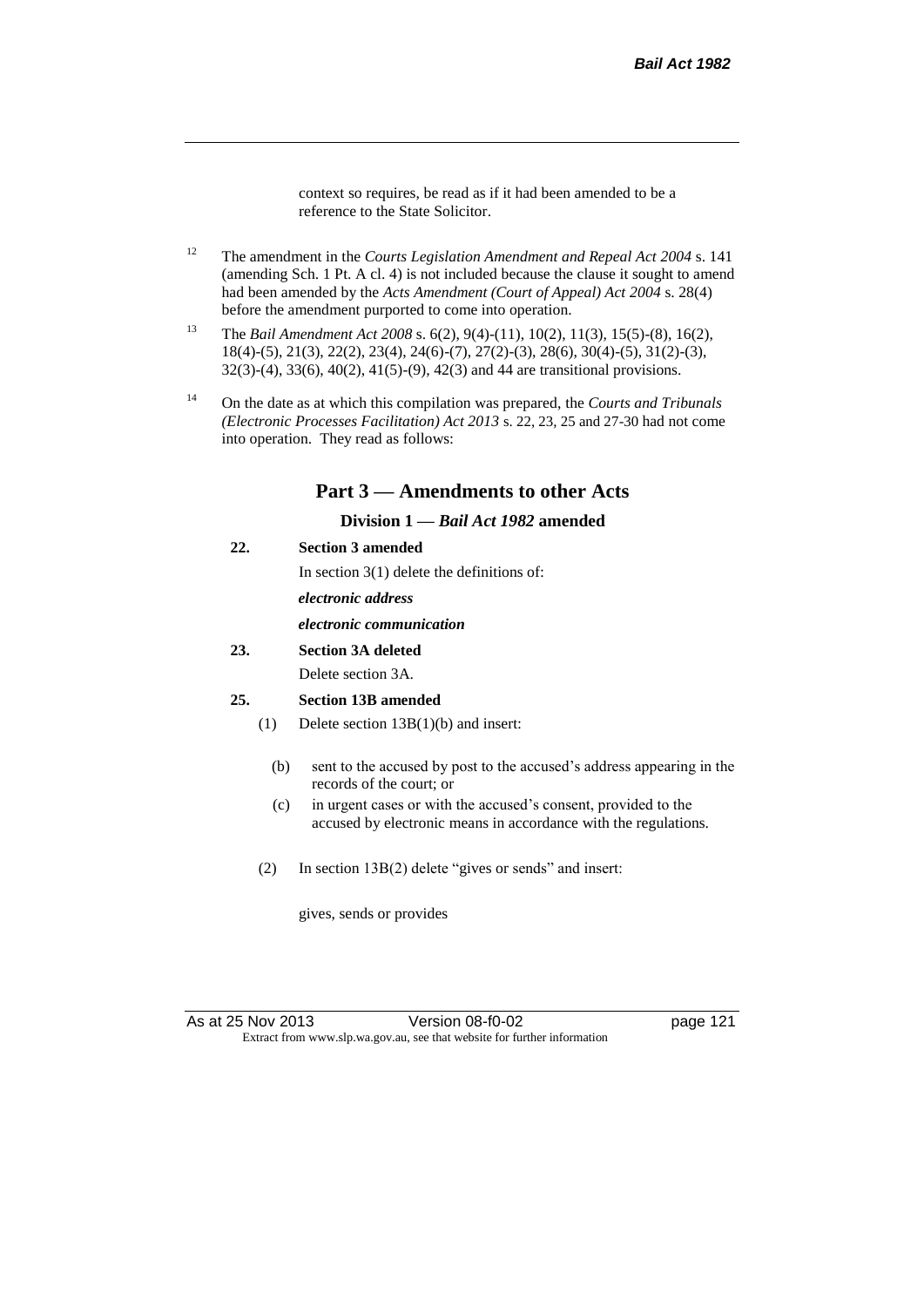(3) In section 13B(3) delete "subsection  $(1)(b)(i)$ ," and insert:

subsection (1)(b),

#### **27. Section 32 amended**

- (1) Delete section 32(1)(c) and insert:
	- (c) in urgent cases or with the accused's consent, shall be provided to the accused by electronic means in accordance with the regulations.
- (2) In section 32(2) delete "gives or sends" and insert:

gives, sends or provides

#### **28. Section 37 amended**

Delete section 37(3).

#### **29. Section 43A amended**

- (1) Delete section 43A(4) to (7) and insert:
	- (4) The relevant official may provide the surety undertaking to the proposed surety for completion by providing it by electronic means in accordance with the regulations.
	- (5) The proposed surety may enter into the surety undertaking by providing the completed surety undertaking to the relevant official by electronic means in accordance with the regulations.
	- (6) If the surety undertaking is provided by electronic means under subsection (4) or (5), any requirement for the proposed surety or the relevant official to sign it is to be taken to have been complied with if the full name of the proposed surety or the relevant official, as the case requires, appears in the appropriate place in the undertaking.
	- (7) The relevant official may comply with section 43(c) by providing a copy of the surety undertaking (as duly completed) to the surety by electronic means in accordance with the regulations.

page 122 Version 08-f0-02 As at 25 Nov 2013 Extract from www.slp.wa.gov.au, see that website for further information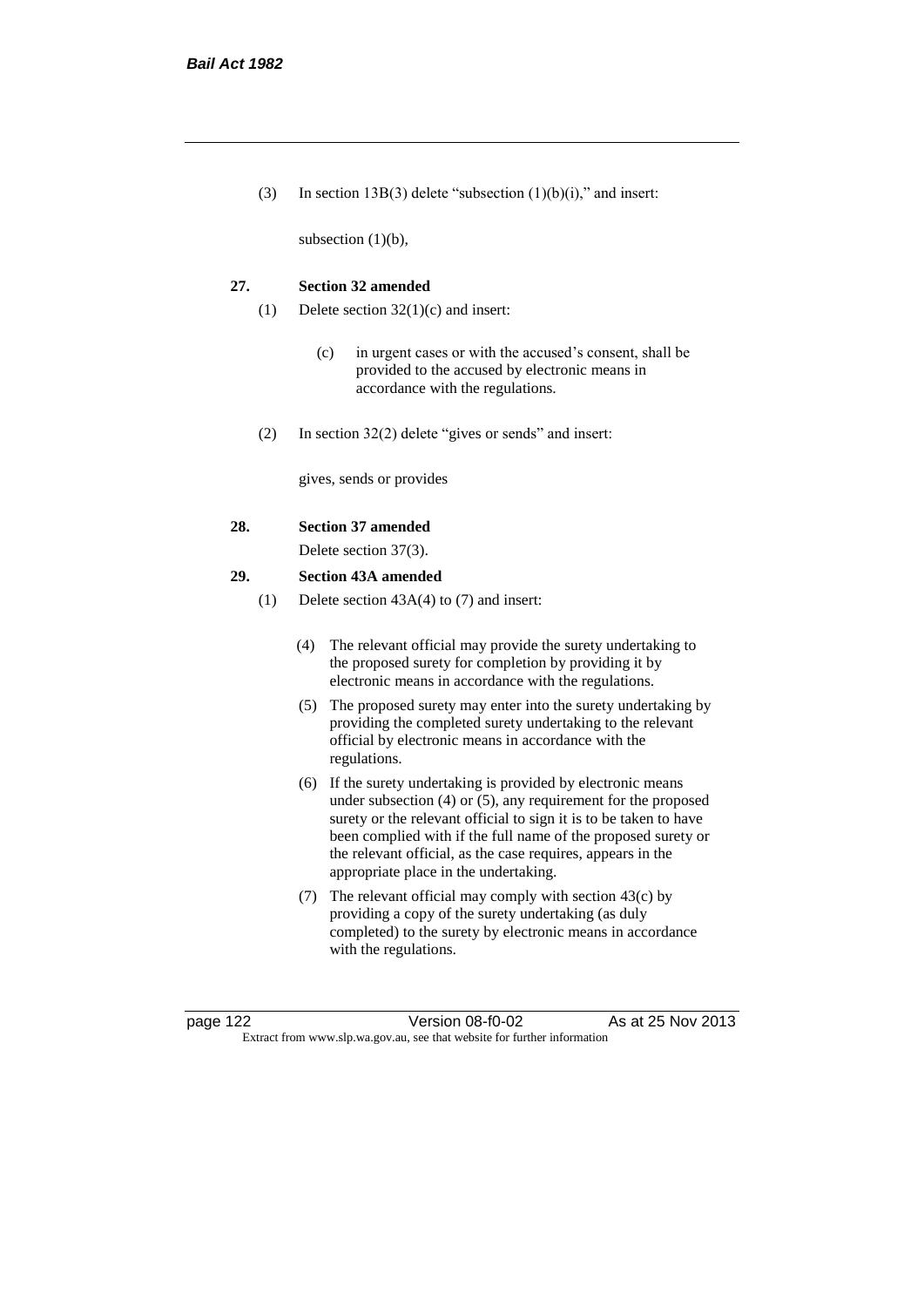## (2) Delete section 43A(10).

Note: The heading to amended section 43A is to read: **Entering into surety undertaking where proposed surety interstate**

## **30. Section 45 amended**

Delete section  $45(1)(c)$  and insert:

- (c) by a person authorised under subsection  $(5)$ 
	- (i) sending or causing to be sent the approved form to the surety by post to the surety's address appearing in the records of the court; or
	- (ii) in urgent cases or with the surety's consent, providing or causing to be provided the approved form to the surety by electronic means in accordance with the regulations.

As at 25 Nov 2013 Version 08-f0-02 Page 123 Extract from www.slp.wa.gov.au, see that website for further information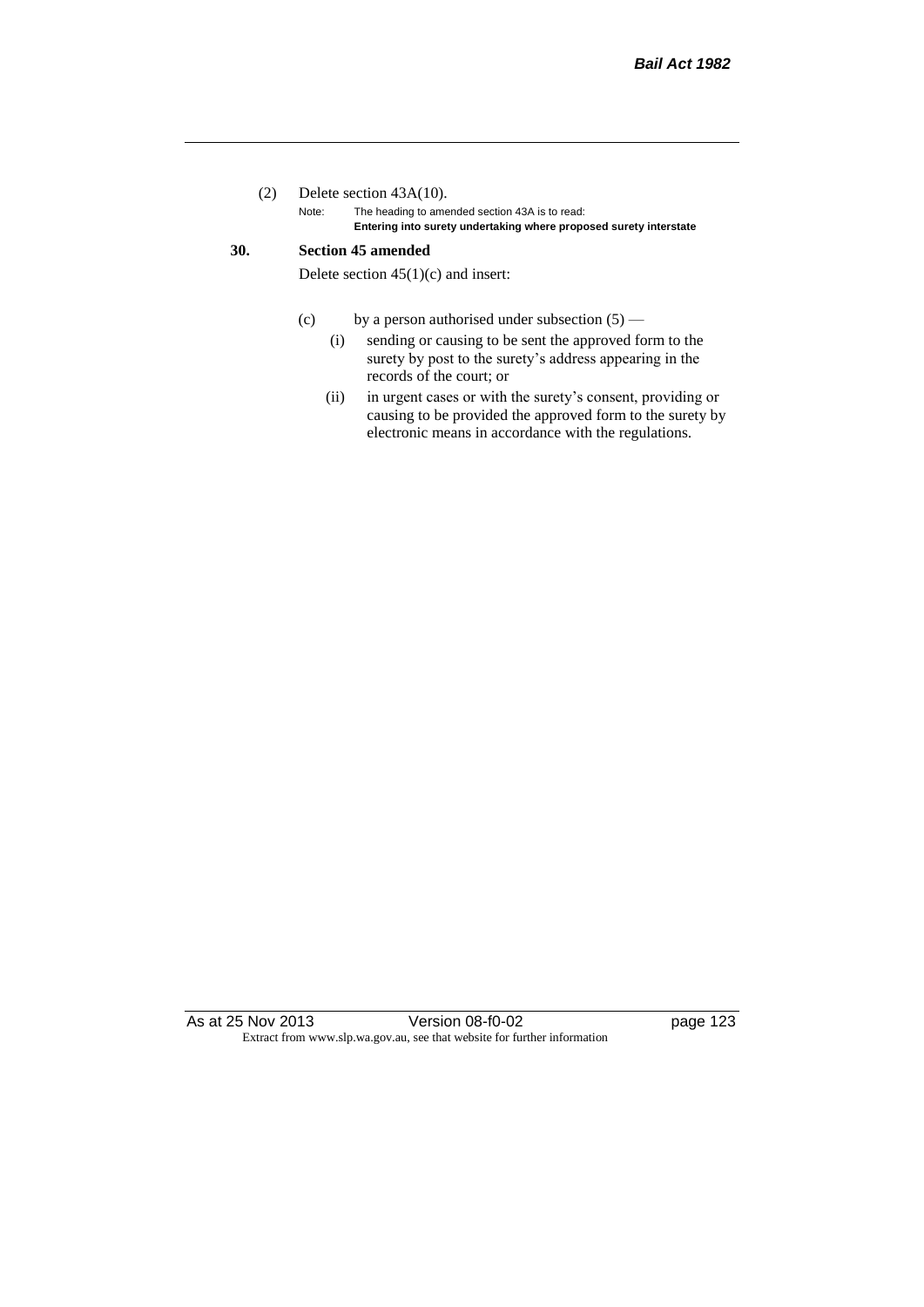## **Defined terms**

# **Defined terms**

[This is a list of terms defined and the provisions where they are defined. The list is not part of the law.]

| <b>Defined term</b> | Provision(s) |
|---------------------|--------------|
|                     |              |
|                     |              |
|                     |              |
|                     |              |
|                     |              |
|                     |              |
|                     |              |
|                     |              |
|                     |              |
|                     |              |
|                     |              |
|                     |              |
|                     |              |
|                     |              |
|                     |              |
|                     |              |
|                     |              |
|                     |              |
|                     |              |
|                     |              |
|                     |              |
|                     |              |
|                     |              |
|                     |              |
|                     |              |
|                     |              |
|                     |              |
|                     |              |
|                     |              |
|                     |              |
|                     |              |
|                     |              |
|                     |              |
|                     |              |
|                     |              |
|                     |              |
|                     |              |
|                     |              |
|                     |              |

page 124

Version  $08-10-02$ 

As at 25 Nov 2013

Extract from www.slp.wa.gov.au, see that website for further information